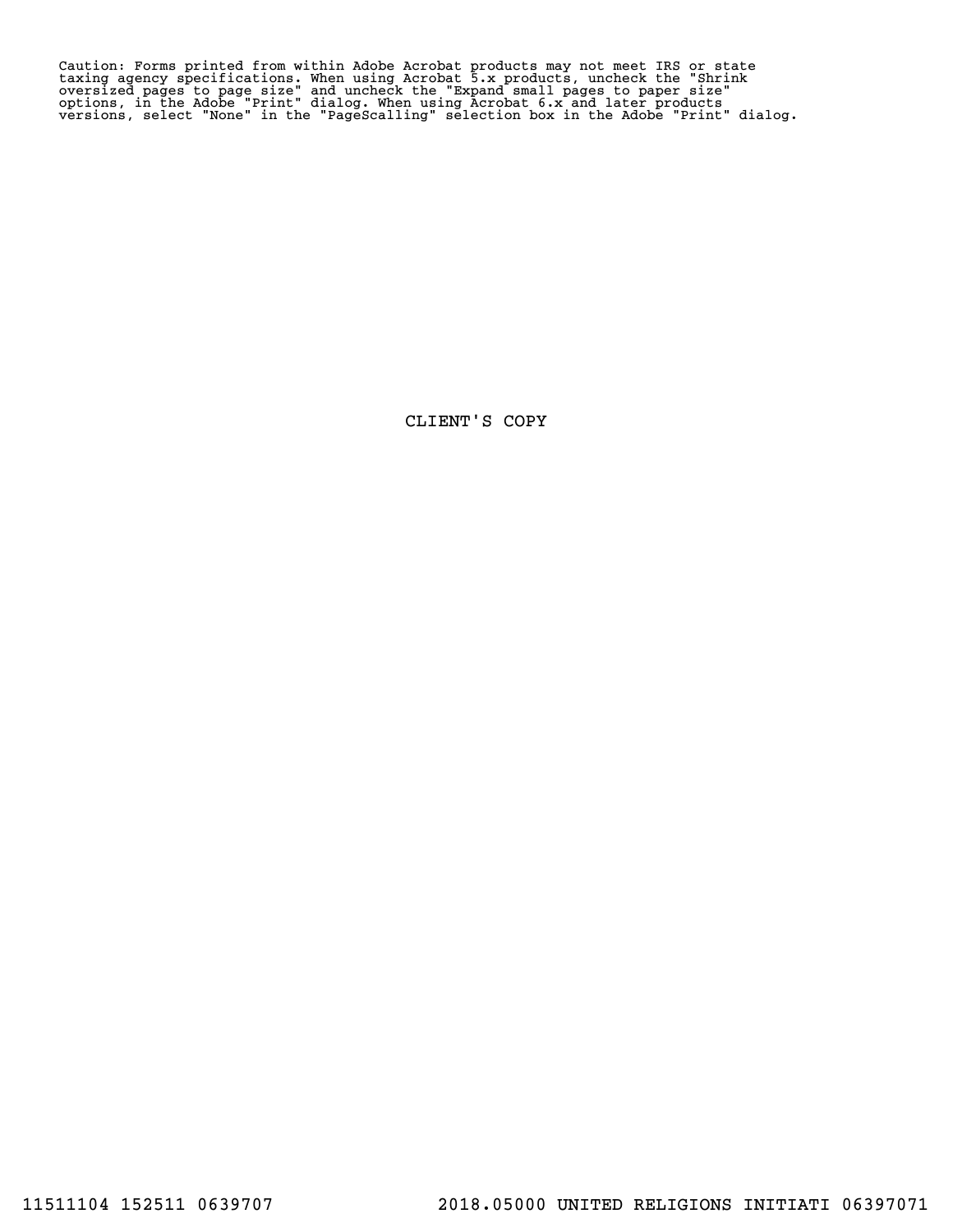

November 4, 2019

United Religions Initiative Foundation, Inc. P.O. Box 29242 San Francisco, CA 94129-0242 Attention: Pamela H. Banks

Dear Pamela,

Enclosed is the organization's 2018 Exempt Organization return. The state Exempt Organization return and Annual Report are also enclosed. These should be signed, dated, and mailed, as indicated.

Specific filing instructions are as follows.

#### FORM 990 RETURN:

This return has qualified for electronic filing. After you have reviewed the return for completeness and accuracy, please sign, date and return Form 8879-EO to our office. We will transmit the return electronically to the IRS and no further action is required. Return Form 8879-EO to us by November 15, 2019.

#### CALIFORNIA FORM 199 RETURN:

The California Form 199 return has qualified for electronic filing. After you have reviewed your return for completeness and accuracy, please sign, date and return Form 8453-EO to our office. We will then transmit your return to the FTB. Do not mail the paper copy of the return to the FTB.

No payment is required.

#### CALIFORNIA FORM RRF-1:

The California Form RRF-1 should be mailed on or before November 15, 2019 to:

Registry of Charitable Trusts P.O. Box 903447 Sacramento, CA 94203-4470

Enclose a check or money order for \$150, payable to Attorney General Registry of Charitable Trusts.

The report should be signed and dated by the authorized individual(s).

A copy of the federal return is also provided. In conjunction with Form RRF-1 this comprises the Annual Report to be filed with the California Attorney General's Registry of Charitable Trusts.

We have provided you tax advice in connection with the preparation of your U.S. federal tax return and associated tax planning services we have furnished. This advice is not intended or written to be used by any taxpayer for the purpose of avoiding penalties that may be imposed on the taxpayer by the Internal Revenue Service, and it cannot be used by any taxpayer for such purpose.

We sincerely appreciate the opportunity to serve you. Please contact us if you have any questions concerning the tax return.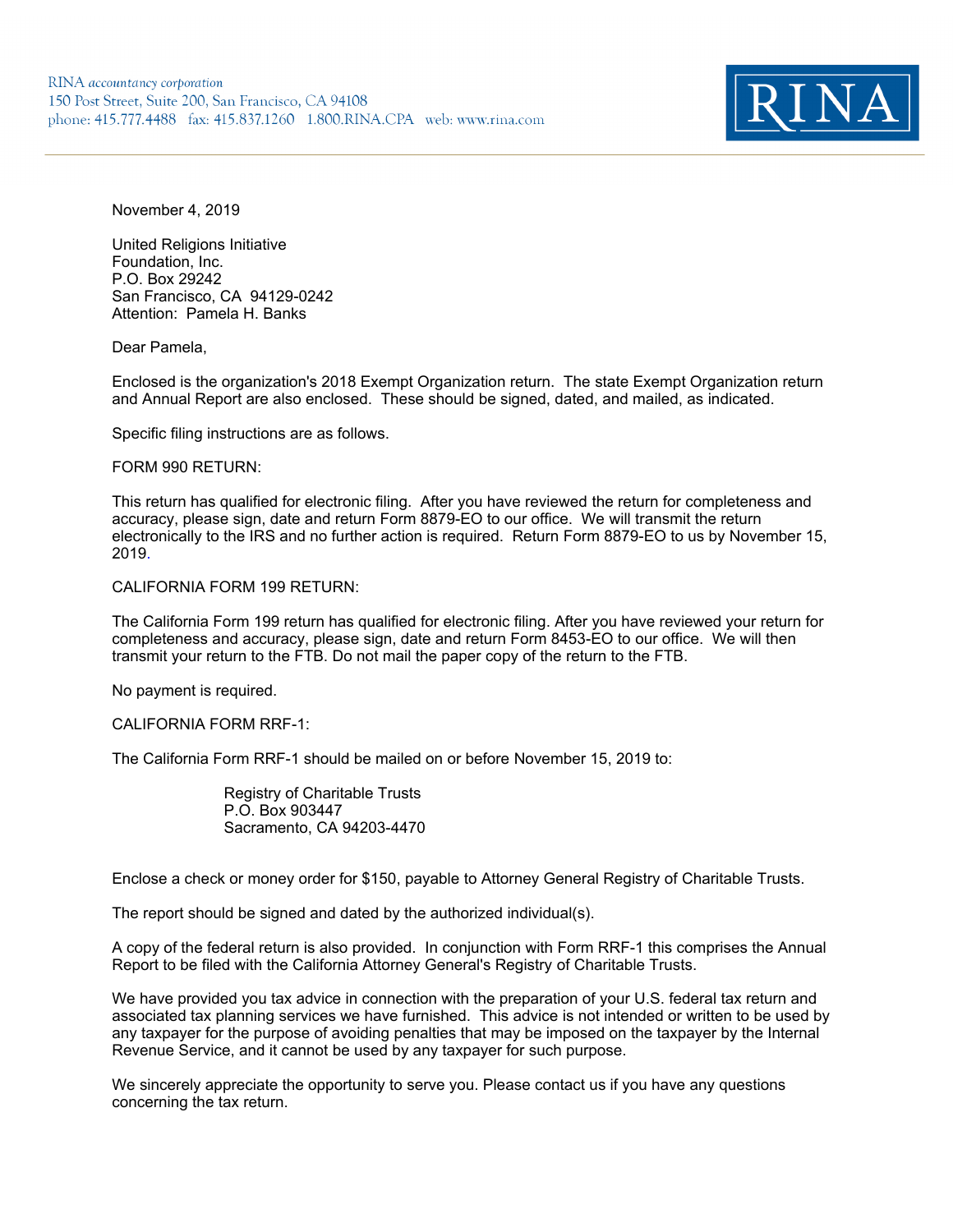Very truly yours,

Edward Fahey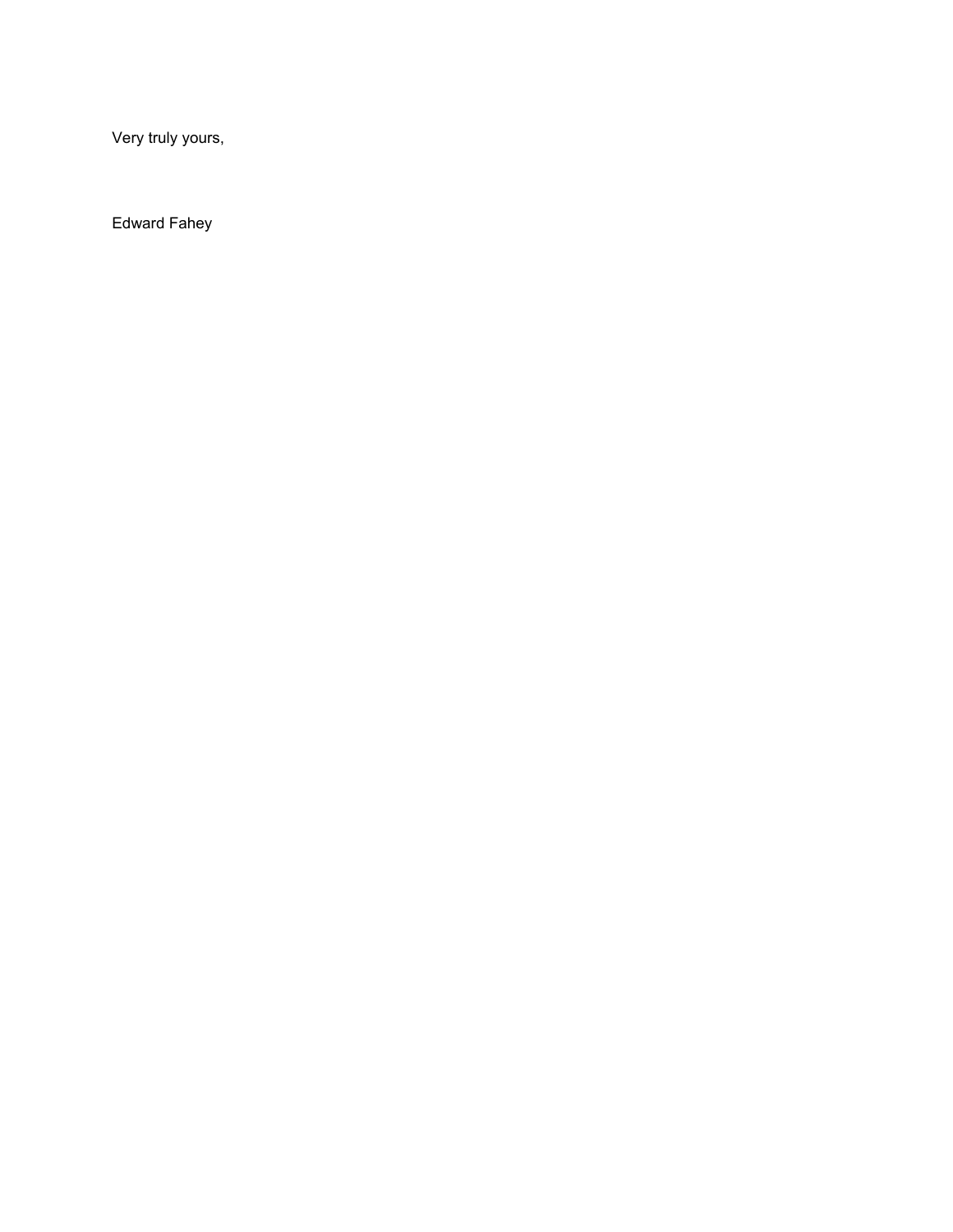## **TAX RETURN FILING INSTRUCTIONS**

FORM 990

#### **FOR THE YEAR ENDING**

December 31, 2018

#### **Prepared For:**

United Religions Initiative Foundation, Inc. P.O. Box 29242 San Francisco, CA 94129-0242

#### **Prepared By:**

RINA accountancy corporation 150 Post Street, Suite 200 San Francisco, CA 94108

#### **Amount Due or Refund:**

Not applicable

#### **Make Check Payable To:**

Not applicable

#### **Mail Tax Return and Check (if applicable) To:**

Not applicable

#### **Return Must be Mailed On or Before:**

Not applicable

#### **Special Instructions:**

This return has qualified for electronic filing. After you have reviewed the return for completeness and accuracy, please sign, date and return Form 8879-EO to our office. We will transmit the return electronically to the IRS and no further action is required. Return Form 8879-EO to us by November 15, 2019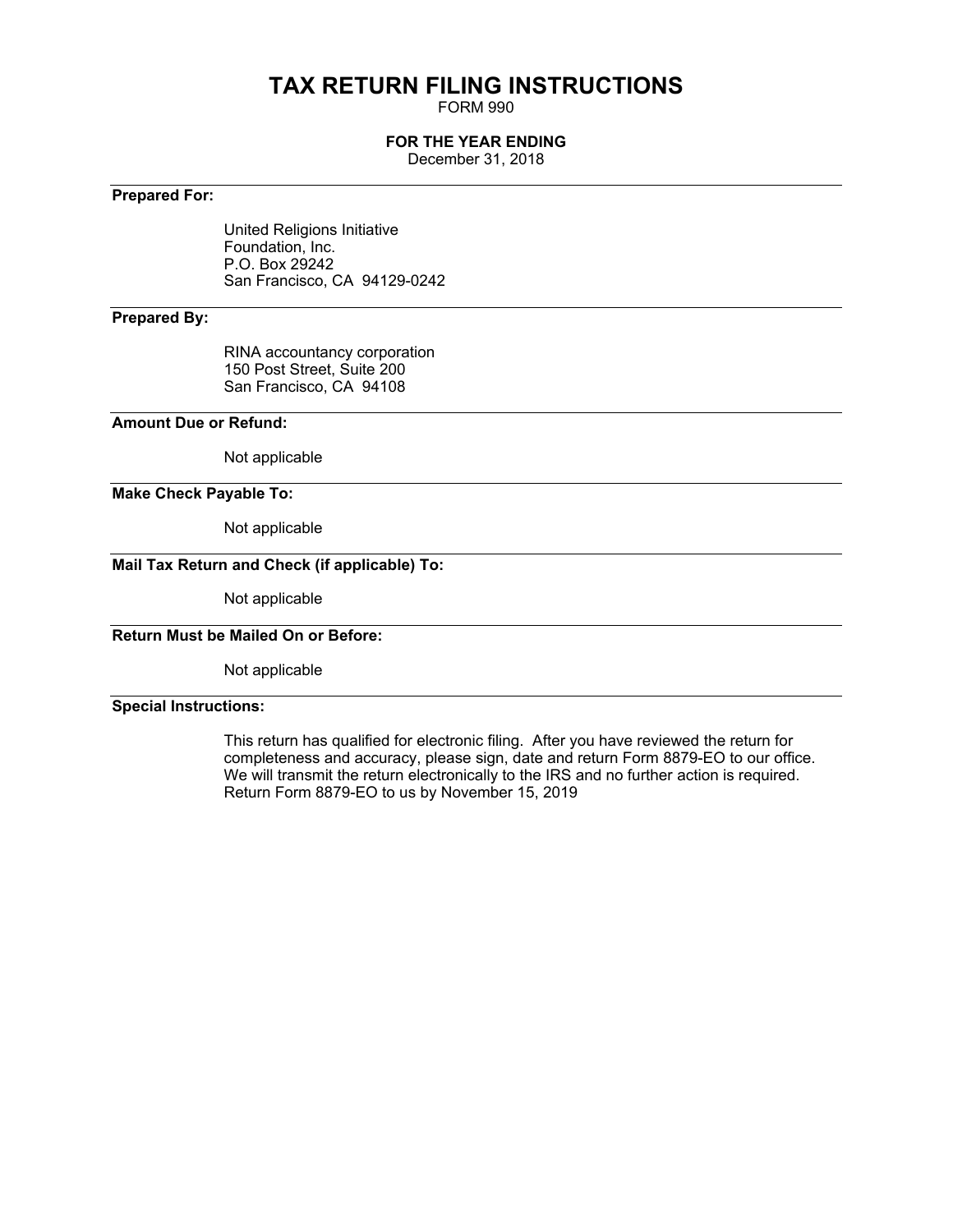Form**8879-EO**

## **IRS e-file Signature Authorization for an Exempt Organization**

OMB No. 1545-1878

| $_{\text{Form}}$ OO $\prime$ J-EV                     |                                                                                                                                                                                                                                                                                                                                                                                                                                                                                       | <u>iui ali Lieliipt Urgaliizatioli</u>                          |                                       |
|-------------------------------------------------------|---------------------------------------------------------------------------------------------------------------------------------------------------------------------------------------------------------------------------------------------------------------------------------------------------------------------------------------------------------------------------------------------------------------------------------------------------------------------------------------|-----------------------------------------------------------------|---------------------------------------|
|                                                       | For calendar year 2018, or fiscal year beginning Theory and Policy and Policy and ending For calendar year 2018, and ending                                                                                                                                                                                                                                                                                                                                                           |                                                                 |                                       |
| Department of the Treasury                            |                                                                                                                                                                                                                                                                                                                                                                                                                                                                                       | Do not send to the IRS. Keep for your records.                  | 2018                                  |
| Internal Revenue Service                              |                                                                                                                                                                                                                                                                                                                                                                                                                                                                                       | Go to www.irs.gov/Form8879EO for the latest information.        |                                       |
| Name of exempt organization                           |                                                                                                                                                                                                                                                                                                                                                                                                                                                                                       |                                                                 | <b>Employer identification number</b> |
|                                                       | UNITED RELIGIONS INITIATIVE                                                                                                                                                                                                                                                                                                                                                                                                                                                           |                                                                 |                                       |
| FOUNDATION, INC.                                      |                                                                                                                                                                                                                                                                                                                                                                                                                                                                                       |                                                                 | $20 - 8008593$                        |
| Name and title of officer                             |                                                                                                                                                                                                                                                                                                                                                                                                                                                                                       |                                                                 |                                       |
| REV VICTOR H KAZANJIAN JR                             |                                                                                                                                                                                                                                                                                                                                                                                                                                                                                       |                                                                 |                                       |
| EXECUTIVE DIRECTOR                                    |                                                                                                                                                                                                                                                                                                                                                                                                                                                                                       |                                                                 |                                       |
| Part I                                                | Type of Return and Return Information (Whole Dollars Only)                                                                                                                                                                                                                                                                                                                                                                                                                            |                                                                 |                                       |
| than one line in Part I.                              | Check the box for the return for which you are using this Form 8879-EO and enter the applicable amount, if any, from the return. If you check the box<br>on line 1a, 2a, 3a, 4a, or 5a, below, and the amount on that line for the return being filed with this form was blank, then leave line 1b, 2b, 3b, 4b, or 5b.<br>whichever is applicable, blank (do not enter -0-). But, if you entered -0- on the return, then enter -0- on the applicable line below. Do not complete more |                                                                 |                                       |
| 1a Form 990 check here $\blacktriangleright$ $\mid$ X |                                                                                                                                                                                                                                                                                                                                                                                                                                                                                       |                                                                 |                                       |
| 2a Form 990-EZ check here                             |                                                                                                                                                                                                                                                                                                                                                                                                                                                                                       |                                                                 | 2b                                    |
| 3a Form 1120-POL check here                           |                                                                                                                                                                                                                                                                                                                                                                                                                                                                                       |                                                                 |                                       |
| 4a Form 990-PF check here                             |                                                                                                                                                                                                                                                                                                                                                                                                                                                                                       | b Tax based on investment income (Form 990-PF, Part VI, line 5) | 4b                                    |
| 5a Form 8868 check here                               | b                                                                                                                                                                                                                                                                                                                                                                                                                                                                                     |                                                                 | 5b                                    |
|                                                       |                                                                                                                                                                                                                                                                                                                                                                                                                                                                                       |                                                                 |                                       |
| Part II                                               | <b>Declaration and Signature Authorization of Officer</b>                                                                                                                                                                                                                                                                                                                                                                                                                             |                                                                 |                                       |

**(a)** an acknowledgement of receipt or reason for rejection of the transmission, (b) the reason for any delay in processing the return or refund, and (c) Under penalties of perjury, I declare that I am an officer of the above organization and that I have examined a copy of the organization's 2018 electronic return and accompanying schedules and statements and to the best of my knowledge and belief, they are true, correct, and complete. I further declare that the amount in Part I above is the amount shown on the copy of the organization's electronic return. I consent to allow my intermediate service provider, transmitter, or electronic return originator (ERO) to send the organization's return to the IRS and to receive from the IRS the date of any refund. If applicable, I authorize the U.S. Treasury and its designated Financial Agent to initiate an electronic funds withdrawal (direct debit) entry to the financial institution account indicated in the tax preparation software for payment of the organization's federal taxes owed on this return, and the financial institution to debit the entry to this account. To revoke a payment, I must contact the U.S. Treasury Financial Agent at 1-888-353-4537 no later than 2 business days prior to the payment (settlement) date. I also authorize the financial institutions involved in the processing of the electronic payment of taxes to receive confidential information necessary to answer inquiries and resolve issues related to the payment. I have selected a personal identification number (PIN) as my signature for the organization's electronic return and, if applicable, the organization's consent to electronic funds withdrawal.

#### **Officer's PIN: check one box only**

| Lauthorize RINA ACCOUNTANCY CORPORATION                                                                                                                                                                                                                                                                                                                                          | to enter my PIN | 18031                                             |  |  |  |  |  |  |
|----------------------------------------------------------------------------------------------------------------------------------------------------------------------------------------------------------------------------------------------------------------------------------------------------------------------------------------------------------------------------------|-----------------|---------------------------------------------------|--|--|--|--|--|--|
| <b>ERO</b> firm name                                                                                                                                                                                                                                                                                                                                                             |                 | Enter five numbers, but<br>do not enter all zeros |  |  |  |  |  |  |
| as my signature on the organization's tax year 2018 electronically filed return. If I have indicated within this return that a copy of the return<br>is being filed with a state agency(ies) regulating charities as part of the IRS Fed/State program, I also authorize the aforementioned ERO to<br>enter my PIN on the return's disclosure consent screen.                    |                 |                                                   |  |  |  |  |  |  |
| As an officer of the organization, I will enter my PIN as my signature on the organization's tax year 2018 electronically filed return. If I have<br>indicated within this return that a copy of the return is being filed with a state agency(ies) regulating charities as part of the IRS Fed/State<br>program, I will enter my PIN on the return's disclosure consent screen. |                 |                                                   |  |  |  |  |  |  |
| Officer's signature $\blacktriangleright$<br>Date $\blacktriangleright$<br><u> 1980 - Jan Samuel Barbara, martin da shekara 1980 - An tsara 1980 - An tsara 1980 - An tsara 1980 - An tsara</u>                                                                                                                                                                                  |                 |                                                   |  |  |  |  |  |  |
| <b>Certification and Authentication</b><br>Part III                                                                                                                                                                                                                                                                                                                              |                 |                                                   |  |  |  |  |  |  |
| <b>ERO's EFIN/PIN.</b> Enter your six-digit electronic filing identification<br>94062676247<br>number (EFIN) followed by your five-digit self-selected PIN.<br>Do not enter all zeros                                                                                                                                                                                            |                 |                                                   |  |  |  |  |  |  |
| I certify that the above numeric entry is my PIN, which is my signature on the 2018 electronically filed return for the organization indicated above. I<br>confirm that I am submitting this return in accordance with the requirements of Pub. 4163, Modernized e-File (MeF) Information for Authorized IRS<br>e-file Providers for Business Returns.                           |                 |                                                   |  |  |  |  |  |  |
| Date $\triangleright$ 11/04/19<br>ERO's signature RINA ACCOUNTANCY CORPORATION                                                                                                                                                                                                                                                                                                   |                 |                                                   |  |  |  |  |  |  |
| <b>ERO Must Retain This Form - See Instructions</b>                                                                                                                                                                                                                                                                                                                              |                 |                                                   |  |  |  |  |  |  |
| Do Not Submit This Form to the IRS Unless Requested To Do So                                                                                                                                                                                                                                                                                                                     |                 |                                                   |  |  |  |  |  |  |

823051 10-26-18 LHA For Paperwork Reduction Act Notice, see instructions.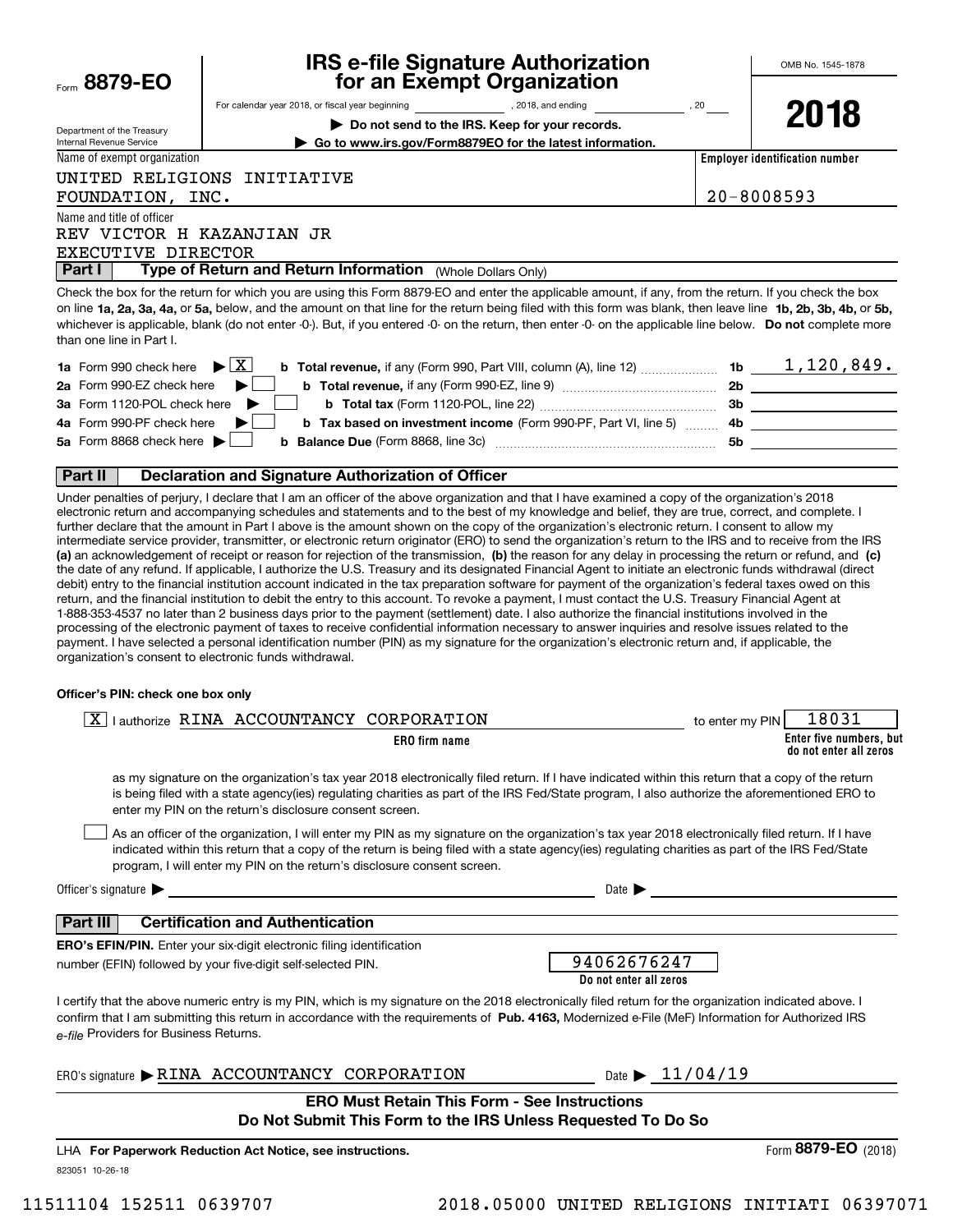| <b>Return of Organization Exempt From Income Tax</b><br>Form <b>990</b><br>Under section 501(c), 527, or 4947(a)(1) of the Internal Revenue Code (except private foundations)<br>Do not enter social security numbers on this form as it may be made public.<br>Department of the Treasury<br>A For the 2018 calendar year, or tax year beginning<br>and ending |                                                                                                                                                                                                                                                                                                                                                                                                                                                                                                                                                                                                                                                                                                                                                                                                                                                                                                                                                                                                                                                                                                                  |                                                                                                                                                                                                                                                                                                                                                                                                                                                                                     |                                          |                                                                                                                                                                                                                                                                                                                                                                                                                                                                                                                                                                                                                                                                                                                                                                                                                                                                                                                          |  |
|-----------------------------------------------------------------------------------------------------------------------------------------------------------------------------------------------------------------------------------------------------------------------------------------------------------------------------------------------------------------|------------------------------------------------------------------------------------------------------------------------------------------------------------------------------------------------------------------------------------------------------------------------------------------------------------------------------------------------------------------------------------------------------------------------------------------------------------------------------------------------------------------------------------------------------------------------------------------------------------------------------------------------------------------------------------------------------------------------------------------------------------------------------------------------------------------------------------------------------------------------------------------------------------------------------------------------------------------------------------------------------------------------------------------------------------------------------------------------------------------|-------------------------------------------------------------------------------------------------------------------------------------------------------------------------------------------------------------------------------------------------------------------------------------------------------------------------------------------------------------------------------------------------------------------------------------------------------------------------------------|------------------------------------------|--------------------------------------------------------------------------------------------------------------------------------------------------------------------------------------------------------------------------------------------------------------------------------------------------------------------------------------------------------------------------------------------------------------------------------------------------------------------------------------------------------------------------------------------------------------------------------------------------------------------------------------------------------------------------------------------------------------------------------------------------------------------------------------------------------------------------------------------------------------------------------------------------------------------------|--|
|                                                                                                                                                                                                                                                                                                                                                                 |                                                                                                                                                                                                                                                                                                                                                                                                                                                                                                                                                                                                                                                                                                                                                                                                                                                                                                                                                                                                                                                                                                                  |                                                                                                                                                                                                                                                                                                                                                                                                                                                                                     |                                          |                                                                                                                                                                                                                                                                                                                                                                                                                                                                                                                                                                                                                                                                                                                                                                                                                                                                                                                          |  |
|                                                                                                                                                                                                                                                                                                                                                                 |                                                                                                                                                                                                                                                                                                                                                                                                                                                                                                                                                                                                                                                                                                                                                                                                                                                                                                                                                                                                                                                                                                                  |                                                                                                                                                                                                                                                                                                                                                                                                                                                                                     |                                          | <b>Open to Public</b>                                                                                                                                                                                                                                                                                                                                                                                                                                                                                                                                                                                                                                                                                                                                                                                                                                                                                                    |  |
|                                                                                                                                                                                                                                                                                                                                                                 | Internal Revenue Service<br>Go to www.irs.gov/Form990 for instructions and the latest information.                                                                                                                                                                                                                                                                                                                                                                                                                                                                                                                                                                                                                                                                                                                                                                                                                                                                                                                                                                                                               |                                                                                                                                                                                                                                                                                                                                                                                                                                                                                     |                                          |                                                                                                                                                                                                                                                                                                                                                                                                                                                                                                                                                                                                                                                                                                                                                                                                                                                                                                                          |  |
|                                                                                                                                                                                                                                                                                                                                                                 |                                                                                                                                                                                                                                                                                                                                                                                                                                                                                                                                                                                                                                                                                                                                                                                                                                                                                                                                                                                                                                                                                                                  |                                                                                                                                                                                                                                                                                                                                                                                                                                                                                     |                                          |                                                                                                                                                                                                                                                                                                                                                                                                                                                                                                                                                                                                                                                                                                                                                                                                                                                                                                                          |  |
| C Name of organization                                                                                                                                                                                                                                                                                                                                          |                                                                                                                                                                                                                                                                                                                                                                                                                                                                                                                                                                                                                                                                                                                                                                                                                                                                                                                                                                                                                                                                                                                  | D Employer identification number                                                                                                                                                                                                                                                                                                                                                                                                                                                    |                                          |                                                                                                                                                                                                                                                                                                                                                                                                                                                                                                                                                                                                                                                                                                                                                                                                                                                                                                                          |  |
| applicable:<br>UNITED RELIGIONS INITIATIVE<br>Address                                                                                                                                                                                                                                                                                                           |                                                                                                                                                                                                                                                                                                                                                                                                                                                                                                                                                                                                                                                                                                                                                                                                                                                                                                                                                                                                                                                                                                                  |                                                                                                                                                                                                                                                                                                                                                                                                                                                                                     |                                          |                                                                                                                                                                                                                                                                                                                                                                                                                                                                                                                                                                                                                                                                                                                                                                                                                                                                                                                          |  |
| FOUNDATION, INC.                                                                                                                                                                                                                                                                                                                                                |                                                                                                                                                                                                                                                                                                                                                                                                                                                                                                                                                                                                                                                                                                                                                                                                                                                                                                                                                                                                                                                                                                                  |                                                                                                                                                                                                                                                                                                                                                                                                                                                                                     |                                          |                                                                                                                                                                                                                                                                                                                                                                                                                                                                                                                                                                                                                                                                                                                                                                                                                                                                                                                          |  |
| Doing business as                                                                                                                                                                                                                                                                                                                                               |                                                                                                                                                                                                                                                                                                                                                                                                                                                                                                                                                                                                                                                                                                                                                                                                                                                                                                                                                                                                                                                                                                                  |                                                                                                                                                                                                                                                                                                                                                                                                                                                                                     | 20-8008593                               |                                                                                                                                                                                                                                                                                                                                                                                                                                                                                                                                                                                                                                                                                                                                                                                                                                                                                                                          |  |
|                                                                                                                                                                                                                                                                                                                                                                 |                                                                                                                                                                                                                                                                                                                                                                                                                                                                                                                                                                                                                                                                                                                                                                                                                                                                                                                                                                                                                                                                                                                  |                                                                                                                                                                                                                                                                                                                                                                                                                                                                                     |                                          |                                                                                                                                                                                                                                                                                                                                                                                                                                                                                                                                                                                                                                                                                                                                                                                                                                                                                                                          |  |
|                                                                                                                                                                                                                                                                                                                                                                 |                                                                                                                                                                                                                                                                                                                                                                                                                                                                                                                                                                                                                                                                                                                                                                                                                                                                                                                                                                                                                                                                                                                  |                                                                                                                                                                                                                                                                                                                                                                                                                                                                                     |                                          |                                                                                                                                                                                                                                                                                                                                                                                                                                                                                                                                                                                                                                                                                                                                                                                                                                                                                                                          |  |
|                                                                                                                                                                                                                                                                                                                                                                 |                                                                                                                                                                                                                                                                                                                                                                                                                                                                                                                                                                                                                                                                                                                                                                                                                                                                                                                                                                                                                                                                                                                  |                                                                                                                                                                                                                                                                                                                                                                                                                                                                                     |                                          | 1,120,849.                                                                                                                                                                                                                                                                                                                                                                                                                                                                                                                                                                                                                                                                                                                                                                                                                                                                                                               |  |
|                                                                                                                                                                                                                                                                                                                                                                 |                                                                                                                                                                                                                                                                                                                                                                                                                                                                                                                                                                                                                                                                                                                                                                                                                                                                                                                                                                                                                                                                                                                  |                                                                                                                                                                                                                                                                                                                                                                                                                                                                                     |                                          |                                                                                                                                                                                                                                                                                                                                                                                                                                                                                                                                                                                                                                                                                                                                                                                                                                                                                                                          |  |
|                                                                                                                                                                                                                                                                                                                                                                 |                                                                                                                                                                                                                                                                                                                                                                                                                                                                                                                                                                                                                                                                                                                                                                                                                                                                                                                                                                                                                                                                                                                  |                                                                                                                                                                                                                                                                                                                                                                                                                                                                                     |                                          | $\boxed{\phantom{1}}$ Yes $\boxed{\text{X}}$ No                                                                                                                                                                                                                                                                                                                                                                                                                                                                                                                                                                                                                                                                                                                                                                                                                                                                          |  |
|                                                                                                                                                                                                                                                                                                                                                                 |                                                                                                                                                                                                                                                                                                                                                                                                                                                                                                                                                                                                                                                                                                                                                                                                                                                                                                                                                                                                                                                                                                                  |                                                                                                                                                                                                                                                                                                                                                                                                                                                                                     |                                          | ∣No                                                                                                                                                                                                                                                                                                                                                                                                                                                                                                                                                                                                                                                                                                                                                                                                                                                                                                                      |  |
|                                                                                                                                                                                                                                                                                                                                                                 |                                                                                                                                                                                                                                                                                                                                                                                                                                                                                                                                                                                                                                                                                                                                                                                                                                                                                                                                                                                                                                                                                                                  |                                                                                                                                                                                                                                                                                                                                                                                                                                                                                     |                                          |                                                                                                                                                                                                                                                                                                                                                                                                                                                                                                                                                                                                                                                                                                                                                                                                                                                                                                                          |  |
|                                                                                                                                                                                                                                                                                                                                                                 |                                                                                                                                                                                                                                                                                                                                                                                                                                                                                                                                                                                                                                                                                                                                                                                                                                                                                                                                                                                                                                                                                                                  |                                                                                                                                                                                                                                                                                                                                                                                                                                                                                     |                                          |                                                                                                                                                                                                                                                                                                                                                                                                                                                                                                                                                                                                                                                                                                                                                                                                                                                                                                                          |  |
|                                                                                                                                                                                                                                                                                                                                                                 |                                                                                                                                                                                                                                                                                                                                                                                                                                                                                                                                                                                                                                                                                                                                                                                                                                                                                                                                                                                                                                                                                                                  |                                                                                                                                                                                                                                                                                                                                                                                                                                                                                     |                                          |                                                                                                                                                                                                                                                                                                                                                                                                                                                                                                                                                                                                                                                                                                                                                                                                                                                                                                                          |  |
|                                                                                                                                                                                                                                                                                                                                                                 |                                                                                                                                                                                                                                                                                                                                                                                                                                                                                                                                                                                                                                                                                                                                                                                                                                                                                                                                                                                                                                                                                                                  |                                                                                                                                                                                                                                                                                                                                                                                                                                                                                     |                                          |                                                                                                                                                                                                                                                                                                                                                                                                                                                                                                                                                                                                                                                                                                                                                                                                                                                                                                                          |  |
|                                                                                                                                                                                                                                                                                                                                                                 |                                                                                                                                                                                                                                                                                                                                                                                                                                                                                                                                                                                                                                                                                                                                                                                                                                                                                                                                                                                                                                                                                                                  |                                                                                                                                                                                                                                                                                                                                                                                                                                                                                     |                                          |                                                                                                                                                                                                                                                                                                                                                                                                                                                                                                                                                                                                                                                                                                                                                                                                                                                                                                                          |  |
|                                                                                                                                                                                                                                                                                                                                                                 |                                                                                                                                                                                                                                                                                                                                                                                                                                                                                                                                                                                                                                                                                                                                                                                                                                                                                                                                                                                                                                                                                                                  |                                                                                                                                                                                                                                                                                                                                                                                                                                                                                     |                                          |                                                                                                                                                                                                                                                                                                                                                                                                                                                                                                                                                                                                                                                                                                                                                                                                                                                                                                                          |  |
|                                                                                                                                                                                                                                                                                                                                                                 |                                                                                                                                                                                                                                                                                                                                                                                                                                                                                                                                                                                                                                                                                                                                                                                                                                                                                                                                                                                                                                                                                                                  |                                                                                                                                                                                                                                                                                                                                                                                                                                                                                     |                                          |                                                                                                                                                                                                                                                                                                                                                                                                                                                                                                                                                                                                                                                                                                                                                                                                                                                                                                                          |  |
|                                                                                                                                                                                                                                                                                                                                                                 |                                                                                                                                                                                                                                                                                                                                                                                                                                                                                                                                                                                                                                                                                                                                                                                                                                                                                                                                                                                                                                                                                                                  |                                                                                                                                                                                                                                                                                                                                                                                                                                                                                     |                                          | 15<br>13                                                                                                                                                                                                                                                                                                                                                                                                                                                                                                                                                                                                                                                                                                                                                                                                                                                                                                                 |  |
|                                                                                                                                                                                                                                                                                                                                                                 |                                                                                                                                                                                                                                                                                                                                                                                                                                                                                                                                                                                                                                                                                                                                                                                                                                                                                                                                                                                                                                                                                                                  |                                                                                                                                                                                                                                                                                                                                                                                                                                                                                     |                                          |                                                                                                                                                                                                                                                                                                                                                                                                                                                                                                                                                                                                                                                                                                                                                                                                                                                                                                                          |  |
|                                                                                                                                                                                                                                                                                                                                                                 |                                                                                                                                                                                                                                                                                                                                                                                                                                                                                                                                                                                                                                                                                                                                                                                                                                                                                                                                                                                                                                                                                                                  |                                                                                                                                                                                                                                                                                                                                                                                                                                                                                     |                                          |                                                                                                                                                                                                                                                                                                                                                                                                                                                                                                                                                                                                                                                                                                                                                                                                                                                                                                                          |  |
|                                                                                                                                                                                                                                                                                                                                                                 |                                                                                                                                                                                                                                                                                                                                                                                                                                                                                                                                                                                                                                                                                                                                                                                                                                                                                                                                                                                                                                                                                                                  |                                                                                                                                                                                                                                                                                                                                                                                                                                                                                     |                                          | 0.                                                                                                                                                                                                                                                                                                                                                                                                                                                                                                                                                                                                                                                                                                                                                                                                                                                                                                                       |  |
|                                                                                                                                                                                                                                                                                                                                                                 |                                                                                                                                                                                                                                                                                                                                                                                                                                                                                                                                                                                                                                                                                                                                                                                                                                                                                                                                                                                                                                                                                                                  |                                                                                                                                                                                                                                                                                                                                                                                                                                                                                     |                                          | $\overline{0}$ .                                                                                                                                                                                                                                                                                                                                                                                                                                                                                                                                                                                                                                                                                                                                                                                                                                                                                                         |  |
|                                                                                                                                                                                                                                                                                                                                                                 |                                                                                                                                                                                                                                                                                                                                                                                                                                                                                                                                                                                                                                                                                                                                                                                                                                                                                                                                                                                                                                                                                                                  |                                                                                                                                                                                                                                                                                                                                                                                                                                                                                     |                                          |                                                                                                                                                                                                                                                                                                                                                                                                                                                                                                                                                                                                                                                                                                                                                                                                                                                                                                                          |  |
|                                                                                                                                                                                                                                                                                                                                                                 |                                                                                                                                                                                                                                                                                                                                                                                                                                                                                                                                                                                                                                                                                                                                                                                                                                                                                                                                                                                                                                                                                                                  |                                                                                                                                                                                                                                                                                                                                                                                                                                                                                     |                                          | <b>Current Year</b><br>806,450.                                                                                                                                                                                                                                                                                                                                                                                                                                                                                                                                                                                                                                                                                                                                                                                                                                                                                          |  |
|                                                                                                                                                                                                                                                                                                                                                                 |                                                                                                                                                                                                                                                                                                                                                                                                                                                                                                                                                                                                                                                                                                                                                                                                                                                                                                                                                                                                                                                                                                                  |                                                                                                                                                                                                                                                                                                                                                                                                                                                                                     |                                          | 0.                                                                                                                                                                                                                                                                                                                                                                                                                                                                                                                                                                                                                                                                                                                                                                                                                                                                                                                       |  |
|                                                                                                                                                                                                                                                                                                                                                                 |                                                                                                                                                                                                                                                                                                                                                                                                                                                                                                                                                                                                                                                                                                                                                                                                                                                                                                                                                                                                                                                                                                                  |                                                                                                                                                                                                                                                                                                                                                                                                                                                                                     |                                          | 314, 399.                                                                                                                                                                                                                                                                                                                                                                                                                                                                                                                                                                                                                                                                                                                                                                                                                                                                                                                |  |
|                                                                                                                                                                                                                                                                                                                                                                 |                                                                                                                                                                                                                                                                                                                                                                                                                                                                                                                                                                                                                                                                                                                                                                                                                                                                                                                                                                                                                                                                                                                  |                                                                                                                                                                                                                                                                                                                                                                                                                                                                                     |                                          | 0.                                                                                                                                                                                                                                                                                                                                                                                                                                                                                                                                                                                                                                                                                                                                                                                                                                                                                                                       |  |
|                                                                                                                                                                                                                                                                                                                                                                 |                                                                                                                                                                                                                                                                                                                                                                                                                                                                                                                                                                                                                                                                                                                                                                                                                                                                                                                                                                                                                                                                                                                  |                                                                                                                                                                                                                                                                                                                                                                                                                                                                                     |                                          | 1,120,849.                                                                                                                                                                                                                                                                                                                                                                                                                                                                                                                                                                                                                                                                                                                                                                                                                                                                                                               |  |
|                                                                                                                                                                                                                                                                                                                                                                 |                                                                                                                                                                                                                                                                                                                                                                                                                                                                                                                                                                                                                                                                                                                                                                                                                                                                                                                                                                                                                                                                                                                  |                                                                                                                                                                                                                                                                                                                                                                                                                                                                                     |                                          | 1,657,157.                                                                                                                                                                                                                                                                                                                                                                                                                                                                                                                                                                                                                                                                                                                                                                                                                                                                                                               |  |
|                                                                                                                                                                                                                                                                                                                                                                 |                                                                                                                                                                                                                                                                                                                                                                                                                                                                                                                                                                                                                                                                                                                                                                                                                                                                                                                                                                                                                                                                                                                  |                                                                                                                                                                                                                                                                                                                                                                                                                                                                                     |                                          | 0.                                                                                                                                                                                                                                                                                                                                                                                                                                                                                                                                                                                                                                                                                                                                                                                                                                                                                                                       |  |
|                                                                                                                                                                                                                                                                                                                                                                 |                                                                                                                                                                                                                                                                                                                                                                                                                                                                                                                                                                                                                                                                                                                                                                                                                                                                                                                                                                                                                                                                                                                  |                                                                                                                                                                                                                                                                                                                                                                                                                                                                                     |                                          | $\overline{\mathbf{0}}$ .                                                                                                                                                                                                                                                                                                                                                                                                                                                                                                                                                                                                                                                                                                                                                                                                                                                                                                |  |
|                                                                                                                                                                                                                                                                                                                                                                 |                                                                                                                                                                                                                                                                                                                                                                                                                                                                                                                                                                                                                                                                                                                                                                                                                                                                                                                                                                                                                                                                                                                  |                                                                                                                                                                                                                                                                                                                                                                                                                                                                                     |                                          | 0.                                                                                                                                                                                                                                                                                                                                                                                                                                                                                                                                                                                                                                                                                                                                                                                                                                                                                                                       |  |
|                                                                                                                                                                                                                                                                                                                                                                 |                                                                                                                                                                                                                                                                                                                                                                                                                                                                                                                                                                                                                                                                                                                                                                                                                                                                                                                                                                                                                                                                                                                  |                                                                                                                                                                                                                                                                                                                                                                                                                                                                                     |                                          |                                                                                                                                                                                                                                                                                                                                                                                                                                                                                                                                                                                                                                                                                                                                                                                                                                                                                                                          |  |
|                                                                                                                                                                                                                                                                                                                                                                 |                                                                                                                                                                                                                                                                                                                                                                                                                                                                                                                                                                                                                                                                                                                                                                                                                                                                                                                                                                                                                                                                                                                  |                                                                                                                                                                                                                                                                                                                                                                                                                                                                                     |                                          |                                                                                                                                                                                                                                                                                                                                                                                                                                                                                                                                                                                                                                                                                                                                                                                                                                                                                                                          |  |
|                                                                                                                                                                                                                                                                                                                                                                 |                                                                                                                                                                                                                                                                                                                                                                                                                                                                                                                                                                                                                                                                                                                                                                                                                                                                                                                                                                                                                                                                                                                  |                                                                                                                                                                                                                                                                                                                                                                                                                                                                                     |                                          | 88,397.                                                                                                                                                                                                                                                                                                                                                                                                                                                                                                                                                                                                                                                                                                                                                                                                                                                                                                                  |  |
|                                                                                                                                                                                                                                                                                                                                                                 |                                                                                                                                                                                                                                                                                                                                                                                                                                                                                                                                                                                                                                                                                                                                                                                                                                                                                                                                                                                                                                                                                                                  |                                                                                                                                                                                                                                                                                                                                                                                                                                                                                     |                                          | 1,745,554.<br>$-624, 705.$                                                                                                                                                                                                                                                                                                                                                                                                                                                                                                                                                                                                                                                                                                                                                                                                                                                                                               |  |
|                                                                                                                                                                                                                                                                                                                                                                 |                                                                                                                                                                                                                                                                                                                                                                                                                                                                                                                                                                                                                                                                                                                                                                                                                                                                                                                                                                                                                                                                                                                  |                                                                                                                                                                                                                                                                                                                                                                                                                                                                                     |                                          |                                                                                                                                                                                                                                                                                                                                                                                                                                                                                                                                                                                                                                                                                                                                                                                                                                                                                                                          |  |
|                                                                                                                                                                                                                                                                                                                                                                 |                                                                                                                                                                                                                                                                                                                                                                                                                                                                                                                                                                                                                                                                                                                                                                                                                                                                                                                                                                                                                                                                                                                  |                                                                                                                                                                                                                                                                                                                                                                                                                                                                                     |                                          | End of Year                                                                                                                                                                                                                                                                                                                                                                                                                                                                                                                                                                                                                                                                                                                                                                                                                                                                                                              |  |
|                                                                                                                                                                                                                                                                                                                                                                 |                                                                                                                                                                                                                                                                                                                                                                                                                                                                                                                                                                                                                                                                                                                                                                                                                                                                                                                                                                                                                                                                                                                  |                                                                                                                                                                                                                                                                                                                                                                                                                                                                                     |                                          | 15,612,618.                                                                                                                                                                                                                                                                                                                                                                                                                                                                                                                                                                                                                                                                                                                                                                                                                                                                                                              |  |
|                                                                                                                                                                                                                                                                                                                                                                 |                                                                                                                                                                                                                                                                                                                                                                                                                                                                                                                                                                                                                                                                                                                                                                                                                                                                                                                                                                                                                                                                                                                  |                                                                                                                                                                                                                                                                                                                                                                                                                                                                                     |                                          | 194,053.                                                                                                                                                                                                                                                                                                                                                                                                                                                                                                                                                                                                                                                                                                                                                                                                                                                                                                                 |  |
| <b>Signature Block</b>                                                                                                                                                                                                                                                                                                                                          |                                                                                                                                                                                                                                                                                                                                                                                                                                                                                                                                                                                                                                                                                                                                                                                                                                                                                                                                                                                                                                                                                                                  |                                                                                                                                                                                                                                                                                                                                                                                                                                                                                     |                                          | $\overline{15}$ , 418, 565.                                                                                                                                                                                                                                                                                                                                                                                                                                                                                                                                                                                                                                                                                                                                                                                                                                                                                              |  |
|                                                                                                                                                                                                                                                                                                                                                                 | Number and street (or P.O. box if mail is not delivered to street address)<br>P.O. BOX 29242<br>City or town, state or province, country, and ZIP or foreign postal code<br>SAN FRANCISCO, CA 94129-0242<br>SAME AS C ABOVE<br>Tax-exempt status: $\boxed{\mathbf{X}}$ 501(c)(3)<br>$501(c)$ (<br>$\blacktriangleleft$ (insert no.)<br>4947(a)(1) or<br>J Website: $\triangleright$ N/A<br>K Form of organization: X Corporation<br>Trust<br>Other $\blacktriangleright$<br>Association<br>Part I Summary<br>UNITED RELIGIONS.<br>Number of voting members of the governing body (Part VI, line 1a)<br>Contributions and grants (Part VIII, line 1h)<br>Program service revenue (Part VIII, line 2g)<br>Grants and similar amounts paid (Part IX, column (A), lines 1-3)<br>Benefits paid to or for members (Part IX, column (A), line 4)<br><b>b</b> Total fundraising expenses (Part IX, column (D), line 25)<br>Other expenses (Part IX, column (A), lines 11a-11d, 11f-24e)<br>Revenue less expenses. Subtract line 18 from line 12<br>Total assets (Part X, line 16)<br>Total liabilities (Part X, line 26) | Room/suite<br>F Name and address of principal officer: REV. VICTOR H. KAZANJIAN<br>527<br>Total revenue - add lines 8 through 11 (must equal Part VIII, column (A), line 12)<br><u> 1986 - Jan Stein Stein Stein Stein Stein Stein Stein Stein Stein Stein Stein Stein Stein Stein Stein Stein S</u><br>Salaries, other compensation, employee benefits (Part IX, column (A), lines 5-10)<br>$0 \cdot$<br>Total expenses. Add lines 13-17 (must equal Part IX, column (A), line 25) | G Gross receipts \$<br><b>Prior Year</b> | E Telephone number<br>$415 - 561 - 2300$<br>H(a) Is this a group return<br>for subordinates?<br>$H(b)$ Are all subordinates included? $\Box$ Yes $\Box$<br>If "No," attach a list. (see instructions)<br>$H(c)$ Group exemption number $\blacktriangleright$<br>L Year of formation: $1995$ M State of legal domicile: CA<br>Briefly describe the organization's mission or most significant activities: RAISE AN ENDOWMENT TO SUPPORT<br>Check this box $\blacktriangleright$ $\Box$ if the organization discontinued its operations or disposed of more than 25% of its net assets.<br>$\mathbf{3}$<br>$\overline{4}$<br>$\overline{5}$<br>$6\phantom{a}$<br>7a<br>7 <sub>b</sub><br>14,809,740.<br>0.<br>191,638.<br>0.<br>15,001,378.<br>672,690.<br>0.<br>$\overline{0}$ .<br>$\overline{0}$ .<br>14, 464.<br>687,154.<br>14,314,224.<br><b>Beginning of Current Year</b><br>16,386,910.<br>8,558.<br>16, 378, 352. |  |

| Sign     | Signature of officer                                                                                                                                                                                                              |                                    | Date                                  |  |  |  |  |  |  |
|----------|-----------------------------------------------------------------------------------------------------------------------------------------------------------------------------------------------------------------------------------|------------------------------------|---------------------------------------|--|--|--|--|--|--|
| Here     | REV. VICTOR H.<br>Type or print name and title                                                                                                                                                                                    | KAZANJIAN, JR., EXECUTIVE DIRECTOR |                                       |  |  |  |  |  |  |
|          | Print/Type preparer's name                                                                                                                                                                                                        | Preparer's signature               | Date<br><b>PTIN</b><br>Check          |  |  |  |  |  |  |
| Paid     | EDWARD FAHEY                                                                                                                                                                                                                      | <b>EDWARD FAHEY</b>                | P00194561<br>$11/04/19$ self-employed |  |  |  |  |  |  |
| Preparer | Firm's name RINA ACCOUNTANCY CORPORATION                                                                                                                                                                                          |                                    | 94-3158857<br>Firm's $EIN$            |  |  |  |  |  |  |
| Use Only | Firm's address 150 POST STREET, SUITE 200                                                                                                                                                                                         |                                    |                                       |  |  |  |  |  |  |
|          | SAN FRANCISCO, CA 94108                                                                                                                                                                                                           |                                    | Phone no. $(415)$ $777 - 4488$        |  |  |  |  |  |  |
|          | x<br>No<br>Yes<br>May the IRS discuss this return with the preparer shown above? (see instructions)                                                                                                                               |                                    |                                       |  |  |  |  |  |  |
|          | $\mathbf{r}$ . The contract of the contract of the contract of the contract of the contract of the contract of the contract of the contract of the contract of the contract of the contract of the contract of the contract of th |                                    | $\sim$ 000 $\sim$                     |  |  |  |  |  |  |

832001\_12-31-18 LHA **For Paperwork Reduction Act Notice, see the separate instructions.** Form 990 (2018)

**990**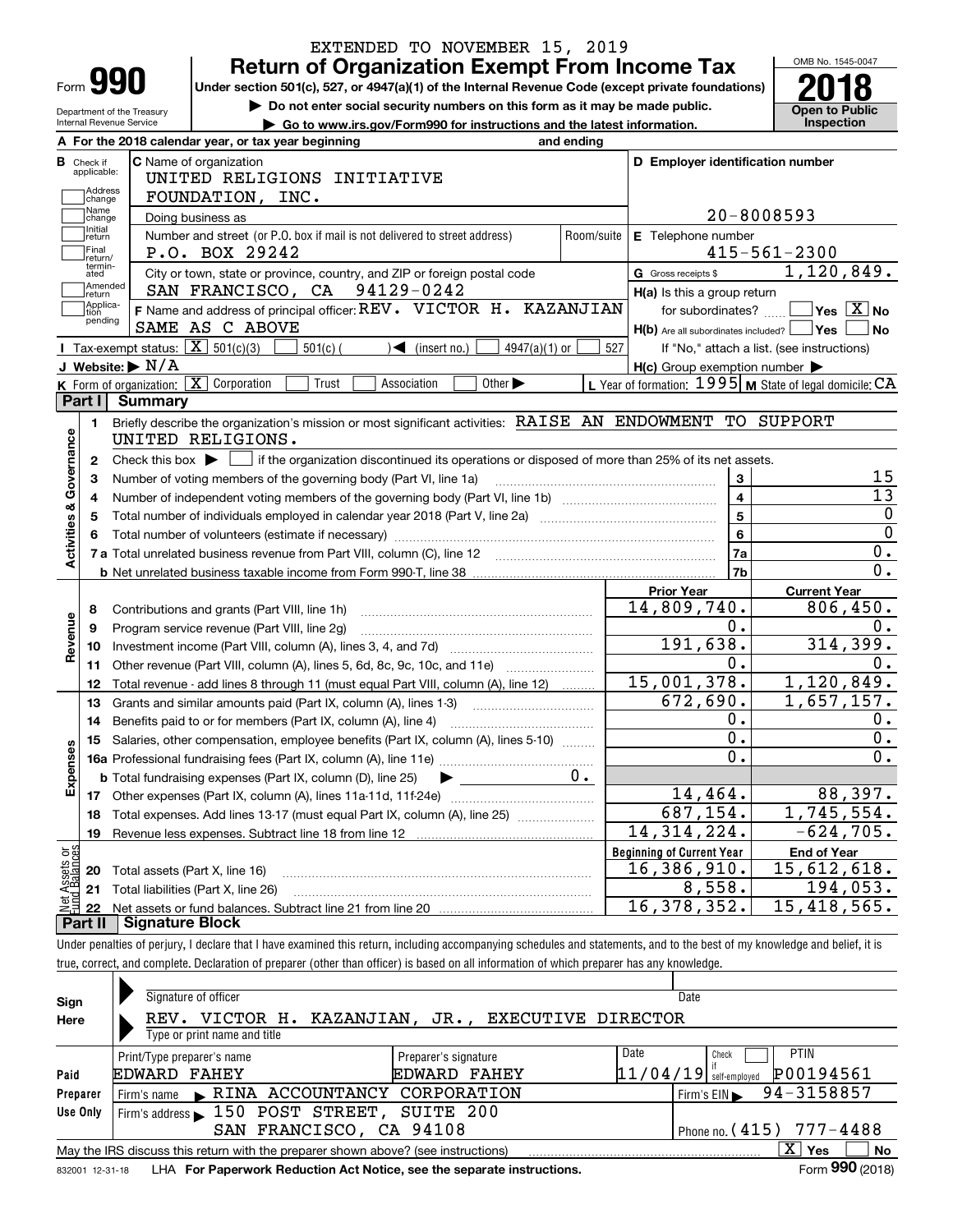|              | UNITED RELIGIONS INITIATIVE                                                                                                                  |                                                 |                 |
|--------------|----------------------------------------------------------------------------------------------------------------------------------------------|-------------------------------------------------|-----------------|
|              | $20 - 8008593$<br>FOUNDATION, INC.<br>Form 990 (2018)                                                                                        |                                                 | Page 2          |
|              | Part III Statement of Program Service Accomplishments                                                                                        |                                                 |                 |
|              |                                                                                                                                              |                                                 |                 |
| 1            | Briefly describe the organization's mission:                                                                                                 |                                                 |                 |
|              | THE UNITED RELIGIONS INITIATIVE FOUNDATION, INC. WAS CREATED BY UNITED                                                                       |                                                 |                 |
|              | RELIGIONS DBA UNITED RELIGIONS INITIATIVE'S ("URI") GLOBAL COUNCIL                                                                           |                                                 |                 |
|              | WITH ITS SOLE PURPOSE TO STAND AS AN INDEPENDENT, TRUSTWORTHY VEHICLE                                                                        |                                                 |                 |
|              | FOR THE OVERSIGHT AND STEWARDSHIP OF URI'S INVESTED FUNDS.                                                                                   |                                                 |                 |
| $\mathbf{2}$ | Did the organization undertake any significant program services during the year which were not listed on the                                 |                                                 |                 |
|              | prior Form 990 or 990-EZ?                                                                                                                    | $\boxed{\phantom{1}}$ Yes $\boxed{\text{X}}$ No |                 |
|              | If "Yes," describe these new services on Schedule O.                                                                                         |                                                 |                 |
| 3            | Did the organization cease conducting, or make significant changes in how it conducts, any program services?                                 | $\boxed{\phantom{1}}$ Yes $\boxed{\text{X}}$ No |                 |
|              | If "Yes," describe these changes on Schedule O.                                                                                              |                                                 |                 |
| 4            | Describe the organization's program service accomplishments for each of its three largest program services, as measured by expenses.         |                                                 |                 |
|              | Section 501(c)(3) and 501(c)(4) organizations are required to report the amount of grants and allocations to others, the total expenses, and |                                                 |                 |
|              | revenue, if any, for each program service reported.<br>$1,657,157$ . including grants of $$1,657,157$ . (Revenue \$                          |                                                 | $0 \cdot$ )     |
| 4a           | ) (Expenses \$<br>(Code:<br>THE BOARD OF DIRECTORS OF THE URI FOUNDATION (THE "FOUNDATION BOARD")                                            |                                                 |                 |
|              | IS RESPONSIBLE TO ENSURE THAT URI'S INVESTED FUNDS ARE MANAGED IN FULL                                                                       |                                                 |                 |
|              |                                                                                                                                              |                                                 |                 |
|              | COMPLIANCE WITH ALL APPLICABLE LAWS AND IN ORDER TO ACHIEVE URI'S<br>OBJECTIVES AS SET FORTH IN THE URI CHARTER. THE FOUNDATION BOARD        |                                                 |                 |
|              | OVERSEES THE WORK OF THE INVESTMENT COMMITTEE, WHICH MAKES SPECIFIC                                                                          |                                                 |                 |
|              | RECOMMENDATIONS REGARDING THE MAKE-UP OF URI FOUNDATION'S INVESTMENT                                                                         |                                                 |                 |
|              | PORTFOLIO, BOTH ENDOWED FUNDS AND STRATEGIC RESERVE.                                                                                         |                                                 |                 |
|              |                                                                                                                                              |                                                 |                 |
|              |                                                                                                                                              |                                                 |                 |
|              |                                                                                                                                              |                                                 |                 |
|              |                                                                                                                                              |                                                 |                 |
|              |                                                                                                                                              |                                                 |                 |
|              |                                                                                                                                              |                                                 |                 |
| 4b           |                                                                                                                                              |                                                 |                 |
|              |                                                                                                                                              |                                                 |                 |
|              |                                                                                                                                              |                                                 |                 |
|              |                                                                                                                                              |                                                 |                 |
|              |                                                                                                                                              |                                                 |                 |
|              |                                                                                                                                              |                                                 |                 |
|              |                                                                                                                                              |                                                 |                 |
|              |                                                                                                                                              |                                                 |                 |
|              |                                                                                                                                              |                                                 |                 |
|              |                                                                                                                                              |                                                 |                 |
|              |                                                                                                                                              |                                                 |                 |
|              |                                                                                                                                              |                                                 |                 |
|              |                                                                                                                                              |                                                 |                 |
| 4c           | ) (Revenue \$<br>(Code: ) (Expenses \$<br>including grants of \$                                                                             |                                                 |                 |
|              |                                                                                                                                              |                                                 |                 |
|              |                                                                                                                                              |                                                 |                 |
|              |                                                                                                                                              |                                                 |                 |
|              |                                                                                                                                              |                                                 |                 |
|              |                                                                                                                                              |                                                 |                 |
|              |                                                                                                                                              |                                                 |                 |
|              |                                                                                                                                              |                                                 |                 |
|              |                                                                                                                                              |                                                 |                 |
|              |                                                                                                                                              |                                                 |                 |
|              |                                                                                                                                              |                                                 |                 |
|              |                                                                                                                                              |                                                 |                 |
|              |                                                                                                                                              |                                                 |                 |
| 4d           | Other program services (Describe in Schedule O.)                                                                                             |                                                 |                 |
|              | (Revenue \$<br>(Expenses \$<br>including grants of \$<br>1,657,157.                                                                          |                                                 |                 |
| 4e -         | Total program service expenses                                                                                                               |                                                 |                 |
|              | 832002 12-31-18                                                                                                                              |                                                 | Form 990 (2018) |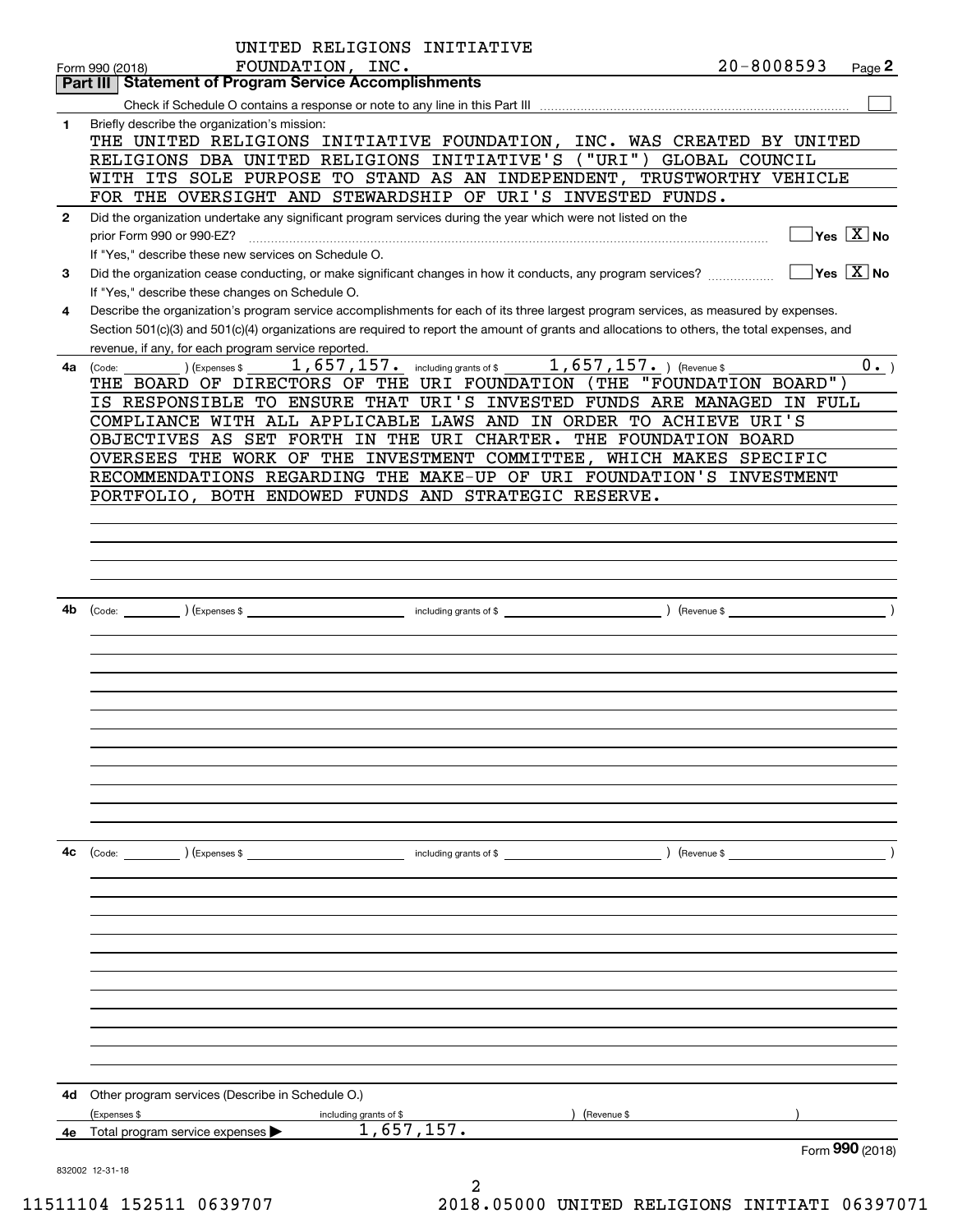| Is the organization described in section $501(c)(3)$ or $4947(a)(1)$ (other than a private foundation)?<br>1<br>Х<br>1.<br>$\overline{\mathbf{x}}$<br>$\overline{2}$<br>2<br>Did the organization engage in direct or indirect political campaign activities on behalf of or in opposition to candidates for<br>3<br>X<br>3<br>Section 501(c)(3) organizations. Did the organization engage in lobbying activities, or have a section 501(h) election in effect<br>4<br>x<br>4<br>Is the organization a section 501(c)(4), 501(c)(5), or 501(c)(6) organization that receives membership dues, assessments, or<br>5<br>X<br>5<br>Did the organization maintain any donor advised funds or any similar funds or accounts for which donors have the right to<br>6<br>x<br>provide advice on the distribution or investment of amounts in such funds or accounts? If "Yes," complete Schedule D, Part I<br>6<br>Did the organization receive or hold a conservation easement, including easements to preserve open space,<br>7<br>x<br>$\overline{7}$<br>Did the organization maintain collections of works of art, historical treasures, or other similar assets? If "Yes," complete<br>8<br>x<br>8<br>Did the organization report an amount in Part X, line 21, for escrow or custodial account liability, serve as a custodian for<br>9<br>amounts not listed in Part X; or provide credit counseling, debt management, credit repair, or debt negotiation services?<br>x<br>9<br>If "Yes." complete Schedule D, Part IV<br>Did the organization, directly or through a related organization, hold assets in temporarily restricted endowments, permanent<br>10<br>х<br>10<br>If the organization's answer to any of the following questions is "Yes," then complete Schedule D, Parts VI, VII, VIII, IX, or X<br>11<br>as applicable.<br>a Did the organization report an amount for land, buildings, and equipment in Part X, line 10? If "Yes," complete Schedule D.<br>x<br>11a<br>Did the organization report an amount for investments - other securities in Part X, line 12 that is 5% or more of its total<br>x<br>11 <sub>b</sub><br>c Did the organization report an amount for investments - program related in Part X, line 13 that is 5% or more of its total<br>x<br>11c<br>d Did the organization report an amount for other assets in Part X, line 15 that is 5% or more of its total assets reported in<br>X<br>11d<br>X<br>11e<br>Did the organization's separate or consolidated financial statements for the tax year include a footnote that addresses<br>f<br>X<br>the organization's liability for uncertain tax positions under FIN 48 (ASC 740)? If "Yes," complete Schedule D, Part X<br>11f<br>12a Did the organization obtain separate, independent audited financial statements for the tax year? If "Yes," complete<br>X<br>12a<br>Schedule D, Parts XI and XII<br><b>b</b> Was the organization included in consolidated, independent audited financial statements for the tax year?<br>X<br>12b<br>If "Yes," and if the organization answered "No" to line 12a, then completing Schedule D, Parts XI and XII is optional<br>X<br>Is the organization a school described in section 170(b)(1)(A)(ii)? If "Yes," complete Schedule E<br>13<br>$\mathbf{x}$<br>Did the organization maintain an office, employees, or agents outside of the United States?<br>14a<br>Did the organization have aggregate revenues or expenses of more than \$10,000 from grantmaking, fundraising, business,<br>b<br>investment, and program service activities outside the United States, or aggregate foreign investments valued at \$100,000<br>X<br>14b<br>Did the organization report on Part IX, column (A), line 3, more than \$5,000 of grants or other assistance to or for any<br>X<br>15<br>Did the organization report on Part IX, column (A), line 3, more than \$5,000 of aggregate grants or other assistance to<br>X<br>16<br>Did the organization report a total of more than \$15,000 of expenses for professional fundraising services on Part IX,<br>X<br>17<br>Did the organization report more than \$15,000 total of fundraising event gross income and contributions on Part VIII, lines<br>X<br>18<br>Did the organization report more than \$15,000 of gross income from gaming activities on Part VIII, line 9a? If "Yes."<br>X<br>19<br>$\overline{\mathbf{X}}$<br><b>20a</b><br><b>b</b> If "Yes" to line 20a, did the organization attach a copy of its audited financial statements to this return?<br>20 <sub>b</sub><br>Did the organization report more than \$5,000 of grants or other assistance to any domestic organization or<br>х<br>21<br>Form 990 (2018) |     |  | Yes $ $ | No |
|-----------------------------------------------------------------------------------------------------------------------------------------------------------------------------------------------------------------------------------------------------------------------------------------------------------------------------------------------------------------------------------------------------------------------------------------------------------------------------------------------------------------------------------------------------------------------------------------------------------------------------------------------------------------------------------------------------------------------------------------------------------------------------------------------------------------------------------------------------------------------------------------------------------------------------------------------------------------------------------------------------------------------------------------------------------------------------------------------------------------------------------------------------------------------------------------------------------------------------------------------------------------------------------------------------------------------------------------------------------------------------------------------------------------------------------------------------------------------------------------------------------------------------------------------------------------------------------------------------------------------------------------------------------------------------------------------------------------------------------------------------------------------------------------------------------------------------------------------------------------------------------------------------------------------------------------------------------------------------------------------------------------------------------------------------------------------------------------------------------------------------------------------------------------------------------------------------------------------------------------------------------------------------------------------------------------------------------------------------------------------------------------------------------------------------------------------------------------------------------------------------------------------------------------------------------------------------------------------------------------------------------------------------------------------------------------------------------------------------------------------------------------------------------------------------------------------------------------------------------------------------------------------------------------------------------------------------------------------------------------------------------------------------------------------------------------------------------------------------------------------------------------------------------------------------------------------------------------------------------------------------------------------------------------------------------------------------------------------------------------------------------------------------------------------------------------------------------------------------------------------------------------------------------------------------------------------------------------------------------------------------------------------------------------------------------------------------------------------------------------------------------------------------------------------------------------------------------------------------------------------------------------------------------------------------------------------------------------------------------------------------------------------------------------------------------------------------------------------------------------------------------------------------------------------------------------------------------------------------------------------------------------------------------------------------------------------------------------------------------------------------------------------------------------------------------------------------------------------------------------------------------------------------------------------------------------------------------------------------------------------------------------------------------------------------------------------------------------|-----|--|---------|----|
|                                                                                                                                                                                                                                                                                                                                                                                                                                                                                                                                                                                                                                                                                                                                                                                                                                                                                                                                                                                                                                                                                                                                                                                                                                                                                                                                                                                                                                                                                                                                                                                                                                                                                                                                                                                                                                                                                                                                                                                                                                                                                                                                                                                                                                                                                                                                                                                                                                                                                                                                                                                                                                                                                                                                                                                                                                                                                                                                                                                                                                                                                                                                                                                                                                                                                                                                                                                                                                                                                                                                                                                                                                                                                                                                                                                                                                                                                                                                                                                                                                                                                                                                                                                                                                                                                                                                                                                                                                                                                                                                                                                                                                                                                                                 |     |  |         |    |
|                                                                                                                                                                                                                                                                                                                                                                                                                                                                                                                                                                                                                                                                                                                                                                                                                                                                                                                                                                                                                                                                                                                                                                                                                                                                                                                                                                                                                                                                                                                                                                                                                                                                                                                                                                                                                                                                                                                                                                                                                                                                                                                                                                                                                                                                                                                                                                                                                                                                                                                                                                                                                                                                                                                                                                                                                                                                                                                                                                                                                                                                                                                                                                                                                                                                                                                                                                                                                                                                                                                                                                                                                                                                                                                                                                                                                                                                                                                                                                                                                                                                                                                                                                                                                                                                                                                                                                                                                                                                                                                                                                                                                                                                                                                 |     |  |         |    |
|                                                                                                                                                                                                                                                                                                                                                                                                                                                                                                                                                                                                                                                                                                                                                                                                                                                                                                                                                                                                                                                                                                                                                                                                                                                                                                                                                                                                                                                                                                                                                                                                                                                                                                                                                                                                                                                                                                                                                                                                                                                                                                                                                                                                                                                                                                                                                                                                                                                                                                                                                                                                                                                                                                                                                                                                                                                                                                                                                                                                                                                                                                                                                                                                                                                                                                                                                                                                                                                                                                                                                                                                                                                                                                                                                                                                                                                                                                                                                                                                                                                                                                                                                                                                                                                                                                                                                                                                                                                                                                                                                                                                                                                                                                                 |     |  |         |    |
|                                                                                                                                                                                                                                                                                                                                                                                                                                                                                                                                                                                                                                                                                                                                                                                                                                                                                                                                                                                                                                                                                                                                                                                                                                                                                                                                                                                                                                                                                                                                                                                                                                                                                                                                                                                                                                                                                                                                                                                                                                                                                                                                                                                                                                                                                                                                                                                                                                                                                                                                                                                                                                                                                                                                                                                                                                                                                                                                                                                                                                                                                                                                                                                                                                                                                                                                                                                                                                                                                                                                                                                                                                                                                                                                                                                                                                                                                                                                                                                                                                                                                                                                                                                                                                                                                                                                                                                                                                                                                                                                                                                                                                                                                                                 |     |  |         |    |
|                                                                                                                                                                                                                                                                                                                                                                                                                                                                                                                                                                                                                                                                                                                                                                                                                                                                                                                                                                                                                                                                                                                                                                                                                                                                                                                                                                                                                                                                                                                                                                                                                                                                                                                                                                                                                                                                                                                                                                                                                                                                                                                                                                                                                                                                                                                                                                                                                                                                                                                                                                                                                                                                                                                                                                                                                                                                                                                                                                                                                                                                                                                                                                                                                                                                                                                                                                                                                                                                                                                                                                                                                                                                                                                                                                                                                                                                                                                                                                                                                                                                                                                                                                                                                                                                                                                                                                                                                                                                                                                                                                                                                                                                                                                 |     |  |         |    |
|                                                                                                                                                                                                                                                                                                                                                                                                                                                                                                                                                                                                                                                                                                                                                                                                                                                                                                                                                                                                                                                                                                                                                                                                                                                                                                                                                                                                                                                                                                                                                                                                                                                                                                                                                                                                                                                                                                                                                                                                                                                                                                                                                                                                                                                                                                                                                                                                                                                                                                                                                                                                                                                                                                                                                                                                                                                                                                                                                                                                                                                                                                                                                                                                                                                                                                                                                                                                                                                                                                                                                                                                                                                                                                                                                                                                                                                                                                                                                                                                                                                                                                                                                                                                                                                                                                                                                                                                                                                                                                                                                                                                                                                                                                                 |     |  |         |    |
|                                                                                                                                                                                                                                                                                                                                                                                                                                                                                                                                                                                                                                                                                                                                                                                                                                                                                                                                                                                                                                                                                                                                                                                                                                                                                                                                                                                                                                                                                                                                                                                                                                                                                                                                                                                                                                                                                                                                                                                                                                                                                                                                                                                                                                                                                                                                                                                                                                                                                                                                                                                                                                                                                                                                                                                                                                                                                                                                                                                                                                                                                                                                                                                                                                                                                                                                                                                                                                                                                                                                                                                                                                                                                                                                                                                                                                                                                                                                                                                                                                                                                                                                                                                                                                                                                                                                                                                                                                                                                                                                                                                                                                                                                                                 |     |  |         |    |
|                                                                                                                                                                                                                                                                                                                                                                                                                                                                                                                                                                                                                                                                                                                                                                                                                                                                                                                                                                                                                                                                                                                                                                                                                                                                                                                                                                                                                                                                                                                                                                                                                                                                                                                                                                                                                                                                                                                                                                                                                                                                                                                                                                                                                                                                                                                                                                                                                                                                                                                                                                                                                                                                                                                                                                                                                                                                                                                                                                                                                                                                                                                                                                                                                                                                                                                                                                                                                                                                                                                                                                                                                                                                                                                                                                                                                                                                                                                                                                                                                                                                                                                                                                                                                                                                                                                                                                                                                                                                                                                                                                                                                                                                                                                 |     |  |         |    |
|                                                                                                                                                                                                                                                                                                                                                                                                                                                                                                                                                                                                                                                                                                                                                                                                                                                                                                                                                                                                                                                                                                                                                                                                                                                                                                                                                                                                                                                                                                                                                                                                                                                                                                                                                                                                                                                                                                                                                                                                                                                                                                                                                                                                                                                                                                                                                                                                                                                                                                                                                                                                                                                                                                                                                                                                                                                                                                                                                                                                                                                                                                                                                                                                                                                                                                                                                                                                                                                                                                                                                                                                                                                                                                                                                                                                                                                                                                                                                                                                                                                                                                                                                                                                                                                                                                                                                                                                                                                                                                                                                                                                                                                                                                                 |     |  |         |    |
|                                                                                                                                                                                                                                                                                                                                                                                                                                                                                                                                                                                                                                                                                                                                                                                                                                                                                                                                                                                                                                                                                                                                                                                                                                                                                                                                                                                                                                                                                                                                                                                                                                                                                                                                                                                                                                                                                                                                                                                                                                                                                                                                                                                                                                                                                                                                                                                                                                                                                                                                                                                                                                                                                                                                                                                                                                                                                                                                                                                                                                                                                                                                                                                                                                                                                                                                                                                                                                                                                                                                                                                                                                                                                                                                                                                                                                                                                                                                                                                                                                                                                                                                                                                                                                                                                                                                                                                                                                                                                                                                                                                                                                                                                                                 |     |  |         |    |
|                                                                                                                                                                                                                                                                                                                                                                                                                                                                                                                                                                                                                                                                                                                                                                                                                                                                                                                                                                                                                                                                                                                                                                                                                                                                                                                                                                                                                                                                                                                                                                                                                                                                                                                                                                                                                                                                                                                                                                                                                                                                                                                                                                                                                                                                                                                                                                                                                                                                                                                                                                                                                                                                                                                                                                                                                                                                                                                                                                                                                                                                                                                                                                                                                                                                                                                                                                                                                                                                                                                                                                                                                                                                                                                                                                                                                                                                                                                                                                                                                                                                                                                                                                                                                                                                                                                                                                                                                                                                                                                                                                                                                                                                                                                 |     |  |         |    |
|                                                                                                                                                                                                                                                                                                                                                                                                                                                                                                                                                                                                                                                                                                                                                                                                                                                                                                                                                                                                                                                                                                                                                                                                                                                                                                                                                                                                                                                                                                                                                                                                                                                                                                                                                                                                                                                                                                                                                                                                                                                                                                                                                                                                                                                                                                                                                                                                                                                                                                                                                                                                                                                                                                                                                                                                                                                                                                                                                                                                                                                                                                                                                                                                                                                                                                                                                                                                                                                                                                                                                                                                                                                                                                                                                                                                                                                                                                                                                                                                                                                                                                                                                                                                                                                                                                                                                                                                                                                                                                                                                                                                                                                                                                                 |     |  |         |    |
|                                                                                                                                                                                                                                                                                                                                                                                                                                                                                                                                                                                                                                                                                                                                                                                                                                                                                                                                                                                                                                                                                                                                                                                                                                                                                                                                                                                                                                                                                                                                                                                                                                                                                                                                                                                                                                                                                                                                                                                                                                                                                                                                                                                                                                                                                                                                                                                                                                                                                                                                                                                                                                                                                                                                                                                                                                                                                                                                                                                                                                                                                                                                                                                                                                                                                                                                                                                                                                                                                                                                                                                                                                                                                                                                                                                                                                                                                                                                                                                                                                                                                                                                                                                                                                                                                                                                                                                                                                                                                                                                                                                                                                                                                                                 |     |  |         |    |
|                                                                                                                                                                                                                                                                                                                                                                                                                                                                                                                                                                                                                                                                                                                                                                                                                                                                                                                                                                                                                                                                                                                                                                                                                                                                                                                                                                                                                                                                                                                                                                                                                                                                                                                                                                                                                                                                                                                                                                                                                                                                                                                                                                                                                                                                                                                                                                                                                                                                                                                                                                                                                                                                                                                                                                                                                                                                                                                                                                                                                                                                                                                                                                                                                                                                                                                                                                                                                                                                                                                                                                                                                                                                                                                                                                                                                                                                                                                                                                                                                                                                                                                                                                                                                                                                                                                                                                                                                                                                                                                                                                                                                                                                                                                 |     |  |         |    |
|                                                                                                                                                                                                                                                                                                                                                                                                                                                                                                                                                                                                                                                                                                                                                                                                                                                                                                                                                                                                                                                                                                                                                                                                                                                                                                                                                                                                                                                                                                                                                                                                                                                                                                                                                                                                                                                                                                                                                                                                                                                                                                                                                                                                                                                                                                                                                                                                                                                                                                                                                                                                                                                                                                                                                                                                                                                                                                                                                                                                                                                                                                                                                                                                                                                                                                                                                                                                                                                                                                                                                                                                                                                                                                                                                                                                                                                                                                                                                                                                                                                                                                                                                                                                                                                                                                                                                                                                                                                                                                                                                                                                                                                                                                                 |     |  |         |    |
|                                                                                                                                                                                                                                                                                                                                                                                                                                                                                                                                                                                                                                                                                                                                                                                                                                                                                                                                                                                                                                                                                                                                                                                                                                                                                                                                                                                                                                                                                                                                                                                                                                                                                                                                                                                                                                                                                                                                                                                                                                                                                                                                                                                                                                                                                                                                                                                                                                                                                                                                                                                                                                                                                                                                                                                                                                                                                                                                                                                                                                                                                                                                                                                                                                                                                                                                                                                                                                                                                                                                                                                                                                                                                                                                                                                                                                                                                                                                                                                                                                                                                                                                                                                                                                                                                                                                                                                                                                                                                                                                                                                                                                                                                                                 |     |  |         |    |
|                                                                                                                                                                                                                                                                                                                                                                                                                                                                                                                                                                                                                                                                                                                                                                                                                                                                                                                                                                                                                                                                                                                                                                                                                                                                                                                                                                                                                                                                                                                                                                                                                                                                                                                                                                                                                                                                                                                                                                                                                                                                                                                                                                                                                                                                                                                                                                                                                                                                                                                                                                                                                                                                                                                                                                                                                                                                                                                                                                                                                                                                                                                                                                                                                                                                                                                                                                                                                                                                                                                                                                                                                                                                                                                                                                                                                                                                                                                                                                                                                                                                                                                                                                                                                                                                                                                                                                                                                                                                                                                                                                                                                                                                                                                 |     |  |         |    |
|                                                                                                                                                                                                                                                                                                                                                                                                                                                                                                                                                                                                                                                                                                                                                                                                                                                                                                                                                                                                                                                                                                                                                                                                                                                                                                                                                                                                                                                                                                                                                                                                                                                                                                                                                                                                                                                                                                                                                                                                                                                                                                                                                                                                                                                                                                                                                                                                                                                                                                                                                                                                                                                                                                                                                                                                                                                                                                                                                                                                                                                                                                                                                                                                                                                                                                                                                                                                                                                                                                                                                                                                                                                                                                                                                                                                                                                                                                                                                                                                                                                                                                                                                                                                                                                                                                                                                                                                                                                                                                                                                                                                                                                                                                                 |     |  |         |    |
|                                                                                                                                                                                                                                                                                                                                                                                                                                                                                                                                                                                                                                                                                                                                                                                                                                                                                                                                                                                                                                                                                                                                                                                                                                                                                                                                                                                                                                                                                                                                                                                                                                                                                                                                                                                                                                                                                                                                                                                                                                                                                                                                                                                                                                                                                                                                                                                                                                                                                                                                                                                                                                                                                                                                                                                                                                                                                                                                                                                                                                                                                                                                                                                                                                                                                                                                                                                                                                                                                                                                                                                                                                                                                                                                                                                                                                                                                                                                                                                                                                                                                                                                                                                                                                                                                                                                                                                                                                                                                                                                                                                                                                                                                                                 |     |  |         |    |
|                                                                                                                                                                                                                                                                                                                                                                                                                                                                                                                                                                                                                                                                                                                                                                                                                                                                                                                                                                                                                                                                                                                                                                                                                                                                                                                                                                                                                                                                                                                                                                                                                                                                                                                                                                                                                                                                                                                                                                                                                                                                                                                                                                                                                                                                                                                                                                                                                                                                                                                                                                                                                                                                                                                                                                                                                                                                                                                                                                                                                                                                                                                                                                                                                                                                                                                                                                                                                                                                                                                                                                                                                                                                                                                                                                                                                                                                                                                                                                                                                                                                                                                                                                                                                                                                                                                                                                                                                                                                                                                                                                                                                                                                                                                 |     |  |         |    |
|                                                                                                                                                                                                                                                                                                                                                                                                                                                                                                                                                                                                                                                                                                                                                                                                                                                                                                                                                                                                                                                                                                                                                                                                                                                                                                                                                                                                                                                                                                                                                                                                                                                                                                                                                                                                                                                                                                                                                                                                                                                                                                                                                                                                                                                                                                                                                                                                                                                                                                                                                                                                                                                                                                                                                                                                                                                                                                                                                                                                                                                                                                                                                                                                                                                                                                                                                                                                                                                                                                                                                                                                                                                                                                                                                                                                                                                                                                                                                                                                                                                                                                                                                                                                                                                                                                                                                                                                                                                                                                                                                                                                                                                                                                                 |     |  |         |    |
|                                                                                                                                                                                                                                                                                                                                                                                                                                                                                                                                                                                                                                                                                                                                                                                                                                                                                                                                                                                                                                                                                                                                                                                                                                                                                                                                                                                                                                                                                                                                                                                                                                                                                                                                                                                                                                                                                                                                                                                                                                                                                                                                                                                                                                                                                                                                                                                                                                                                                                                                                                                                                                                                                                                                                                                                                                                                                                                                                                                                                                                                                                                                                                                                                                                                                                                                                                                                                                                                                                                                                                                                                                                                                                                                                                                                                                                                                                                                                                                                                                                                                                                                                                                                                                                                                                                                                                                                                                                                                                                                                                                                                                                                                                                 |     |  |         |    |
|                                                                                                                                                                                                                                                                                                                                                                                                                                                                                                                                                                                                                                                                                                                                                                                                                                                                                                                                                                                                                                                                                                                                                                                                                                                                                                                                                                                                                                                                                                                                                                                                                                                                                                                                                                                                                                                                                                                                                                                                                                                                                                                                                                                                                                                                                                                                                                                                                                                                                                                                                                                                                                                                                                                                                                                                                                                                                                                                                                                                                                                                                                                                                                                                                                                                                                                                                                                                                                                                                                                                                                                                                                                                                                                                                                                                                                                                                                                                                                                                                                                                                                                                                                                                                                                                                                                                                                                                                                                                                                                                                                                                                                                                                                                 |     |  |         |    |
|                                                                                                                                                                                                                                                                                                                                                                                                                                                                                                                                                                                                                                                                                                                                                                                                                                                                                                                                                                                                                                                                                                                                                                                                                                                                                                                                                                                                                                                                                                                                                                                                                                                                                                                                                                                                                                                                                                                                                                                                                                                                                                                                                                                                                                                                                                                                                                                                                                                                                                                                                                                                                                                                                                                                                                                                                                                                                                                                                                                                                                                                                                                                                                                                                                                                                                                                                                                                                                                                                                                                                                                                                                                                                                                                                                                                                                                                                                                                                                                                                                                                                                                                                                                                                                                                                                                                                                                                                                                                                                                                                                                                                                                                                                                 |     |  |         |    |
|                                                                                                                                                                                                                                                                                                                                                                                                                                                                                                                                                                                                                                                                                                                                                                                                                                                                                                                                                                                                                                                                                                                                                                                                                                                                                                                                                                                                                                                                                                                                                                                                                                                                                                                                                                                                                                                                                                                                                                                                                                                                                                                                                                                                                                                                                                                                                                                                                                                                                                                                                                                                                                                                                                                                                                                                                                                                                                                                                                                                                                                                                                                                                                                                                                                                                                                                                                                                                                                                                                                                                                                                                                                                                                                                                                                                                                                                                                                                                                                                                                                                                                                                                                                                                                                                                                                                                                                                                                                                                                                                                                                                                                                                                                                 |     |  |         |    |
|                                                                                                                                                                                                                                                                                                                                                                                                                                                                                                                                                                                                                                                                                                                                                                                                                                                                                                                                                                                                                                                                                                                                                                                                                                                                                                                                                                                                                                                                                                                                                                                                                                                                                                                                                                                                                                                                                                                                                                                                                                                                                                                                                                                                                                                                                                                                                                                                                                                                                                                                                                                                                                                                                                                                                                                                                                                                                                                                                                                                                                                                                                                                                                                                                                                                                                                                                                                                                                                                                                                                                                                                                                                                                                                                                                                                                                                                                                                                                                                                                                                                                                                                                                                                                                                                                                                                                                                                                                                                                                                                                                                                                                                                                                                 |     |  |         |    |
|                                                                                                                                                                                                                                                                                                                                                                                                                                                                                                                                                                                                                                                                                                                                                                                                                                                                                                                                                                                                                                                                                                                                                                                                                                                                                                                                                                                                                                                                                                                                                                                                                                                                                                                                                                                                                                                                                                                                                                                                                                                                                                                                                                                                                                                                                                                                                                                                                                                                                                                                                                                                                                                                                                                                                                                                                                                                                                                                                                                                                                                                                                                                                                                                                                                                                                                                                                                                                                                                                                                                                                                                                                                                                                                                                                                                                                                                                                                                                                                                                                                                                                                                                                                                                                                                                                                                                                                                                                                                                                                                                                                                                                                                                                                 |     |  |         |    |
|                                                                                                                                                                                                                                                                                                                                                                                                                                                                                                                                                                                                                                                                                                                                                                                                                                                                                                                                                                                                                                                                                                                                                                                                                                                                                                                                                                                                                                                                                                                                                                                                                                                                                                                                                                                                                                                                                                                                                                                                                                                                                                                                                                                                                                                                                                                                                                                                                                                                                                                                                                                                                                                                                                                                                                                                                                                                                                                                                                                                                                                                                                                                                                                                                                                                                                                                                                                                                                                                                                                                                                                                                                                                                                                                                                                                                                                                                                                                                                                                                                                                                                                                                                                                                                                                                                                                                                                                                                                                                                                                                                                                                                                                                                                 |     |  |         |    |
|                                                                                                                                                                                                                                                                                                                                                                                                                                                                                                                                                                                                                                                                                                                                                                                                                                                                                                                                                                                                                                                                                                                                                                                                                                                                                                                                                                                                                                                                                                                                                                                                                                                                                                                                                                                                                                                                                                                                                                                                                                                                                                                                                                                                                                                                                                                                                                                                                                                                                                                                                                                                                                                                                                                                                                                                                                                                                                                                                                                                                                                                                                                                                                                                                                                                                                                                                                                                                                                                                                                                                                                                                                                                                                                                                                                                                                                                                                                                                                                                                                                                                                                                                                                                                                                                                                                                                                                                                                                                                                                                                                                                                                                                                                                 |     |  |         |    |
|                                                                                                                                                                                                                                                                                                                                                                                                                                                                                                                                                                                                                                                                                                                                                                                                                                                                                                                                                                                                                                                                                                                                                                                                                                                                                                                                                                                                                                                                                                                                                                                                                                                                                                                                                                                                                                                                                                                                                                                                                                                                                                                                                                                                                                                                                                                                                                                                                                                                                                                                                                                                                                                                                                                                                                                                                                                                                                                                                                                                                                                                                                                                                                                                                                                                                                                                                                                                                                                                                                                                                                                                                                                                                                                                                                                                                                                                                                                                                                                                                                                                                                                                                                                                                                                                                                                                                                                                                                                                                                                                                                                                                                                                                                                 |     |  |         |    |
|                                                                                                                                                                                                                                                                                                                                                                                                                                                                                                                                                                                                                                                                                                                                                                                                                                                                                                                                                                                                                                                                                                                                                                                                                                                                                                                                                                                                                                                                                                                                                                                                                                                                                                                                                                                                                                                                                                                                                                                                                                                                                                                                                                                                                                                                                                                                                                                                                                                                                                                                                                                                                                                                                                                                                                                                                                                                                                                                                                                                                                                                                                                                                                                                                                                                                                                                                                                                                                                                                                                                                                                                                                                                                                                                                                                                                                                                                                                                                                                                                                                                                                                                                                                                                                                                                                                                                                                                                                                                                                                                                                                                                                                                                                                 |     |  |         |    |
|                                                                                                                                                                                                                                                                                                                                                                                                                                                                                                                                                                                                                                                                                                                                                                                                                                                                                                                                                                                                                                                                                                                                                                                                                                                                                                                                                                                                                                                                                                                                                                                                                                                                                                                                                                                                                                                                                                                                                                                                                                                                                                                                                                                                                                                                                                                                                                                                                                                                                                                                                                                                                                                                                                                                                                                                                                                                                                                                                                                                                                                                                                                                                                                                                                                                                                                                                                                                                                                                                                                                                                                                                                                                                                                                                                                                                                                                                                                                                                                                                                                                                                                                                                                                                                                                                                                                                                                                                                                                                                                                                                                                                                                                                                                 |     |  |         |    |
|                                                                                                                                                                                                                                                                                                                                                                                                                                                                                                                                                                                                                                                                                                                                                                                                                                                                                                                                                                                                                                                                                                                                                                                                                                                                                                                                                                                                                                                                                                                                                                                                                                                                                                                                                                                                                                                                                                                                                                                                                                                                                                                                                                                                                                                                                                                                                                                                                                                                                                                                                                                                                                                                                                                                                                                                                                                                                                                                                                                                                                                                                                                                                                                                                                                                                                                                                                                                                                                                                                                                                                                                                                                                                                                                                                                                                                                                                                                                                                                                                                                                                                                                                                                                                                                                                                                                                                                                                                                                                                                                                                                                                                                                                                                 |     |  |         |    |
|                                                                                                                                                                                                                                                                                                                                                                                                                                                                                                                                                                                                                                                                                                                                                                                                                                                                                                                                                                                                                                                                                                                                                                                                                                                                                                                                                                                                                                                                                                                                                                                                                                                                                                                                                                                                                                                                                                                                                                                                                                                                                                                                                                                                                                                                                                                                                                                                                                                                                                                                                                                                                                                                                                                                                                                                                                                                                                                                                                                                                                                                                                                                                                                                                                                                                                                                                                                                                                                                                                                                                                                                                                                                                                                                                                                                                                                                                                                                                                                                                                                                                                                                                                                                                                                                                                                                                                                                                                                                                                                                                                                                                                                                                                                 |     |  |         |    |
|                                                                                                                                                                                                                                                                                                                                                                                                                                                                                                                                                                                                                                                                                                                                                                                                                                                                                                                                                                                                                                                                                                                                                                                                                                                                                                                                                                                                                                                                                                                                                                                                                                                                                                                                                                                                                                                                                                                                                                                                                                                                                                                                                                                                                                                                                                                                                                                                                                                                                                                                                                                                                                                                                                                                                                                                                                                                                                                                                                                                                                                                                                                                                                                                                                                                                                                                                                                                                                                                                                                                                                                                                                                                                                                                                                                                                                                                                                                                                                                                                                                                                                                                                                                                                                                                                                                                                                                                                                                                                                                                                                                                                                                                                                                 |     |  |         |    |
|                                                                                                                                                                                                                                                                                                                                                                                                                                                                                                                                                                                                                                                                                                                                                                                                                                                                                                                                                                                                                                                                                                                                                                                                                                                                                                                                                                                                                                                                                                                                                                                                                                                                                                                                                                                                                                                                                                                                                                                                                                                                                                                                                                                                                                                                                                                                                                                                                                                                                                                                                                                                                                                                                                                                                                                                                                                                                                                                                                                                                                                                                                                                                                                                                                                                                                                                                                                                                                                                                                                                                                                                                                                                                                                                                                                                                                                                                                                                                                                                                                                                                                                                                                                                                                                                                                                                                                                                                                                                                                                                                                                                                                                                                                                 |     |  |         |    |
|                                                                                                                                                                                                                                                                                                                                                                                                                                                                                                                                                                                                                                                                                                                                                                                                                                                                                                                                                                                                                                                                                                                                                                                                                                                                                                                                                                                                                                                                                                                                                                                                                                                                                                                                                                                                                                                                                                                                                                                                                                                                                                                                                                                                                                                                                                                                                                                                                                                                                                                                                                                                                                                                                                                                                                                                                                                                                                                                                                                                                                                                                                                                                                                                                                                                                                                                                                                                                                                                                                                                                                                                                                                                                                                                                                                                                                                                                                                                                                                                                                                                                                                                                                                                                                                                                                                                                                                                                                                                                                                                                                                                                                                                                                                 | 13  |  |         |    |
|                                                                                                                                                                                                                                                                                                                                                                                                                                                                                                                                                                                                                                                                                                                                                                                                                                                                                                                                                                                                                                                                                                                                                                                                                                                                                                                                                                                                                                                                                                                                                                                                                                                                                                                                                                                                                                                                                                                                                                                                                                                                                                                                                                                                                                                                                                                                                                                                                                                                                                                                                                                                                                                                                                                                                                                                                                                                                                                                                                                                                                                                                                                                                                                                                                                                                                                                                                                                                                                                                                                                                                                                                                                                                                                                                                                                                                                                                                                                                                                                                                                                                                                                                                                                                                                                                                                                                                                                                                                                                                                                                                                                                                                                                                                 | 14a |  |         |    |
|                                                                                                                                                                                                                                                                                                                                                                                                                                                                                                                                                                                                                                                                                                                                                                                                                                                                                                                                                                                                                                                                                                                                                                                                                                                                                                                                                                                                                                                                                                                                                                                                                                                                                                                                                                                                                                                                                                                                                                                                                                                                                                                                                                                                                                                                                                                                                                                                                                                                                                                                                                                                                                                                                                                                                                                                                                                                                                                                                                                                                                                                                                                                                                                                                                                                                                                                                                                                                                                                                                                                                                                                                                                                                                                                                                                                                                                                                                                                                                                                                                                                                                                                                                                                                                                                                                                                                                                                                                                                                                                                                                                                                                                                                                                 |     |  |         |    |
|                                                                                                                                                                                                                                                                                                                                                                                                                                                                                                                                                                                                                                                                                                                                                                                                                                                                                                                                                                                                                                                                                                                                                                                                                                                                                                                                                                                                                                                                                                                                                                                                                                                                                                                                                                                                                                                                                                                                                                                                                                                                                                                                                                                                                                                                                                                                                                                                                                                                                                                                                                                                                                                                                                                                                                                                                                                                                                                                                                                                                                                                                                                                                                                                                                                                                                                                                                                                                                                                                                                                                                                                                                                                                                                                                                                                                                                                                                                                                                                                                                                                                                                                                                                                                                                                                                                                                                                                                                                                                                                                                                                                                                                                                                                 |     |  |         |    |
|                                                                                                                                                                                                                                                                                                                                                                                                                                                                                                                                                                                                                                                                                                                                                                                                                                                                                                                                                                                                                                                                                                                                                                                                                                                                                                                                                                                                                                                                                                                                                                                                                                                                                                                                                                                                                                                                                                                                                                                                                                                                                                                                                                                                                                                                                                                                                                                                                                                                                                                                                                                                                                                                                                                                                                                                                                                                                                                                                                                                                                                                                                                                                                                                                                                                                                                                                                                                                                                                                                                                                                                                                                                                                                                                                                                                                                                                                                                                                                                                                                                                                                                                                                                                                                                                                                                                                                                                                                                                                                                                                                                                                                                                                                                 |     |  |         |    |
|                                                                                                                                                                                                                                                                                                                                                                                                                                                                                                                                                                                                                                                                                                                                                                                                                                                                                                                                                                                                                                                                                                                                                                                                                                                                                                                                                                                                                                                                                                                                                                                                                                                                                                                                                                                                                                                                                                                                                                                                                                                                                                                                                                                                                                                                                                                                                                                                                                                                                                                                                                                                                                                                                                                                                                                                                                                                                                                                                                                                                                                                                                                                                                                                                                                                                                                                                                                                                                                                                                                                                                                                                                                                                                                                                                                                                                                                                                                                                                                                                                                                                                                                                                                                                                                                                                                                                                                                                                                                                                                                                                                                                                                                                                                 | 15  |  |         |    |
|                                                                                                                                                                                                                                                                                                                                                                                                                                                                                                                                                                                                                                                                                                                                                                                                                                                                                                                                                                                                                                                                                                                                                                                                                                                                                                                                                                                                                                                                                                                                                                                                                                                                                                                                                                                                                                                                                                                                                                                                                                                                                                                                                                                                                                                                                                                                                                                                                                                                                                                                                                                                                                                                                                                                                                                                                                                                                                                                                                                                                                                                                                                                                                                                                                                                                                                                                                                                                                                                                                                                                                                                                                                                                                                                                                                                                                                                                                                                                                                                                                                                                                                                                                                                                                                                                                                                                                                                                                                                                                                                                                                                                                                                                                                 |     |  |         |    |
|                                                                                                                                                                                                                                                                                                                                                                                                                                                                                                                                                                                                                                                                                                                                                                                                                                                                                                                                                                                                                                                                                                                                                                                                                                                                                                                                                                                                                                                                                                                                                                                                                                                                                                                                                                                                                                                                                                                                                                                                                                                                                                                                                                                                                                                                                                                                                                                                                                                                                                                                                                                                                                                                                                                                                                                                                                                                                                                                                                                                                                                                                                                                                                                                                                                                                                                                                                                                                                                                                                                                                                                                                                                                                                                                                                                                                                                                                                                                                                                                                                                                                                                                                                                                                                                                                                                                                                                                                                                                                                                                                                                                                                                                                                                 | 16  |  |         |    |
|                                                                                                                                                                                                                                                                                                                                                                                                                                                                                                                                                                                                                                                                                                                                                                                                                                                                                                                                                                                                                                                                                                                                                                                                                                                                                                                                                                                                                                                                                                                                                                                                                                                                                                                                                                                                                                                                                                                                                                                                                                                                                                                                                                                                                                                                                                                                                                                                                                                                                                                                                                                                                                                                                                                                                                                                                                                                                                                                                                                                                                                                                                                                                                                                                                                                                                                                                                                                                                                                                                                                                                                                                                                                                                                                                                                                                                                                                                                                                                                                                                                                                                                                                                                                                                                                                                                                                                                                                                                                                                                                                                                                                                                                                                                 |     |  |         |    |
|                                                                                                                                                                                                                                                                                                                                                                                                                                                                                                                                                                                                                                                                                                                                                                                                                                                                                                                                                                                                                                                                                                                                                                                                                                                                                                                                                                                                                                                                                                                                                                                                                                                                                                                                                                                                                                                                                                                                                                                                                                                                                                                                                                                                                                                                                                                                                                                                                                                                                                                                                                                                                                                                                                                                                                                                                                                                                                                                                                                                                                                                                                                                                                                                                                                                                                                                                                                                                                                                                                                                                                                                                                                                                                                                                                                                                                                                                                                                                                                                                                                                                                                                                                                                                                                                                                                                                                                                                                                                                                                                                                                                                                                                                                                 | 17  |  |         |    |
|                                                                                                                                                                                                                                                                                                                                                                                                                                                                                                                                                                                                                                                                                                                                                                                                                                                                                                                                                                                                                                                                                                                                                                                                                                                                                                                                                                                                                                                                                                                                                                                                                                                                                                                                                                                                                                                                                                                                                                                                                                                                                                                                                                                                                                                                                                                                                                                                                                                                                                                                                                                                                                                                                                                                                                                                                                                                                                                                                                                                                                                                                                                                                                                                                                                                                                                                                                                                                                                                                                                                                                                                                                                                                                                                                                                                                                                                                                                                                                                                                                                                                                                                                                                                                                                                                                                                                                                                                                                                                                                                                                                                                                                                                                                 |     |  |         |    |
|                                                                                                                                                                                                                                                                                                                                                                                                                                                                                                                                                                                                                                                                                                                                                                                                                                                                                                                                                                                                                                                                                                                                                                                                                                                                                                                                                                                                                                                                                                                                                                                                                                                                                                                                                                                                                                                                                                                                                                                                                                                                                                                                                                                                                                                                                                                                                                                                                                                                                                                                                                                                                                                                                                                                                                                                                                                                                                                                                                                                                                                                                                                                                                                                                                                                                                                                                                                                                                                                                                                                                                                                                                                                                                                                                                                                                                                                                                                                                                                                                                                                                                                                                                                                                                                                                                                                                                                                                                                                                                                                                                                                                                                                                                                 | 18  |  |         |    |
|                                                                                                                                                                                                                                                                                                                                                                                                                                                                                                                                                                                                                                                                                                                                                                                                                                                                                                                                                                                                                                                                                                                                                                                                                                                                                                                                                                                                                                                                                                                                                                                                                                                                                                                                                                                                                                                                                                                                                                                                                                                                                                                                                                                                                                                                                                                                                                                                                                                                                                                                                                                                                                                                                                                                                                                                                                                                                                                                                                                                                                                                                                                                                                                                                                                                                                                                                                                                                                                                                                                                                                                                                                                                                                                                                                                                                                                                                                                                                                                                                                                                                                                                                                                                                                                                                                                                                                                                                                                                                                                                                                                                                                                                                                                 |     |  |         |    |
|                                                                                                                                                                                                                                                                                                                                                                                                                                                                                                                                                                                                                                                                                                                                                                                                                                                                                                                                                                                                                                                                                                                                                                                                                                                                                                                                                                                                                                                                                                                                                                                                                                                                                                                                                                                                                                                                                                                                                                                                                                                                                                                                                                                                                                                                                                                                                                                                                                                                                                                                                                                                                                                                                                                                                                                                                                                                                                                                                                                                                                                                                                                                                                                                                                                                                                                                                                                                                                                                                                                                                                                                                                                                                                                                                                                                                                                                                                                                                                                                                                                                                                                                                                                                                                                                                                                                                                                                                                                                                                                                                                                                                                                                                                                 | 19  |  |         |    |
|                                                                                                                                                                                                                                                                                                                                                                                                                                                                                                                                                                                                                                                                                                                                                                                                                                                                                                                                                                                                                                                                                                                                                                                                                                                                                                                                                                                                                                                                                                                                                                                                                                                                                                                                                                                                                                                                                                                                                                                                                                                                                                                                                                                                                                                                                                                                                                                                                                                                                                                                                                                                                                                                                                                                                                                                                                                                                                                                                                                                                                                                                                                                                                                                                                                                                                                                                                                                                                                                                                                                                                                                                                                                                                                                                                                                                                                                                                                                                                                                                                                                                                                                                                                                                                                                                                                                                                                                                                                                                                                                                                                                                                                                                                                 |     |  |         |    |
|                                                                                                                                                                                                                                                                                                                                                                                                                                                                                                                                                                                                                                                                                                                                                                                                                                                                                                                                                                                                                                                                                                                                                                                                                                                                                                                                                                                                                                                                                                                                                                                                                                                                                                                                                                                                                                                                                                                                                                                                                                                                                                                                                                                                                                                                                                                                                                                                                                                                                                                                                                                                                                                                                                                                                                                                                                                                                                                                                                                                                                                                                                                                                                                                                                                                                                                                                                                                                                                                                                                                                                                                                                                                                                                                                                                                                                                                                                                                                                                                                                                                                                                                                                                                                                                                                                                                                                                                                                                                                                                                                                                                                                                                                                                 | 20a |  |         |    |
|                                                                                                                                                                                                                                                                                                                                                                                                                                                                                                                                                                                                                                                                                                                                                                                                                                                                                                                                                                                                                                                                                                                                                                                                                                                                                                                                                                                                                                                                                                                                                                                                                                                                                                                                                                                                                                                                                                                                                                                                                                                                                                                                                                                                                                                                                                                                                                                                                                                                                                                                                                                                                                                                                                                                                                                                                                                                                                                                                                                                                                                                                                                                                                                                                                                                                                                                                                                                                                                                                                                                                                                                                                                                                                                                                                                                                                                                                                                                                                                                                                                                                                                                                                                                                                                                                                                                                                                                                                                                                                                                                                                                                                                                                                                 |     |  |         |    |
|                                                                                                                                                                                                                                                                                                                                                                                                                                                                                                                                                                                                                                                                                                                                                                                                                                                                                                                                                                                                                                                                                                                                                                                                                                                                                                                                                                                                                                                                                                                                                                                                                                                                                                                                                                                                                                                                                                                                                                                                                                                                                                                                                                                                                                                                                                                                                                                                                                                                                                                                                                                                                                                                                                                                                                                                                                                                                                                                                                                                                                                                                                                                                                                                                                                                                                                                                                                                                                                                                                                                                                                                                                                                                                                                                                                                                                                                                                                                                                                                                                                                                                                                                                                                                                                                                                                                                                                                                                                                                                                                                                                                                                                                                                                 | 21  |  |         |    |
|                                                                                                                                                                                                                                                                                                                                                                                                                                                                                                                                                                                                                                                                                                                                                                                                                                                                                                                                                                                                                                                                                                                                                                                                                                                                                                                                                                                                                                                                                                                                                                                                                                                                                                                                                                                                                                                                                                                                                                                                                                                                                                                                                                                                                                                                                                                                                                                                                                                                                                                                                                                                                                                                                                                                                                                                                                                                                                                                                                                                                                                                                                                                                                                                                                                                                                                                                                                                                                                                                                                                                                                                                                                                                                                                                                                                                                                                                                                                                                                                                                                                                                                                                                                                                                                                                                                                                                                                                                                                                                                                                                                                                                                                                                                 |     |  |         |    |

832003 12-31-18

3 11511104 152511 0639707 2018.05000 UNITED RELIGIONS INITIATI 06397071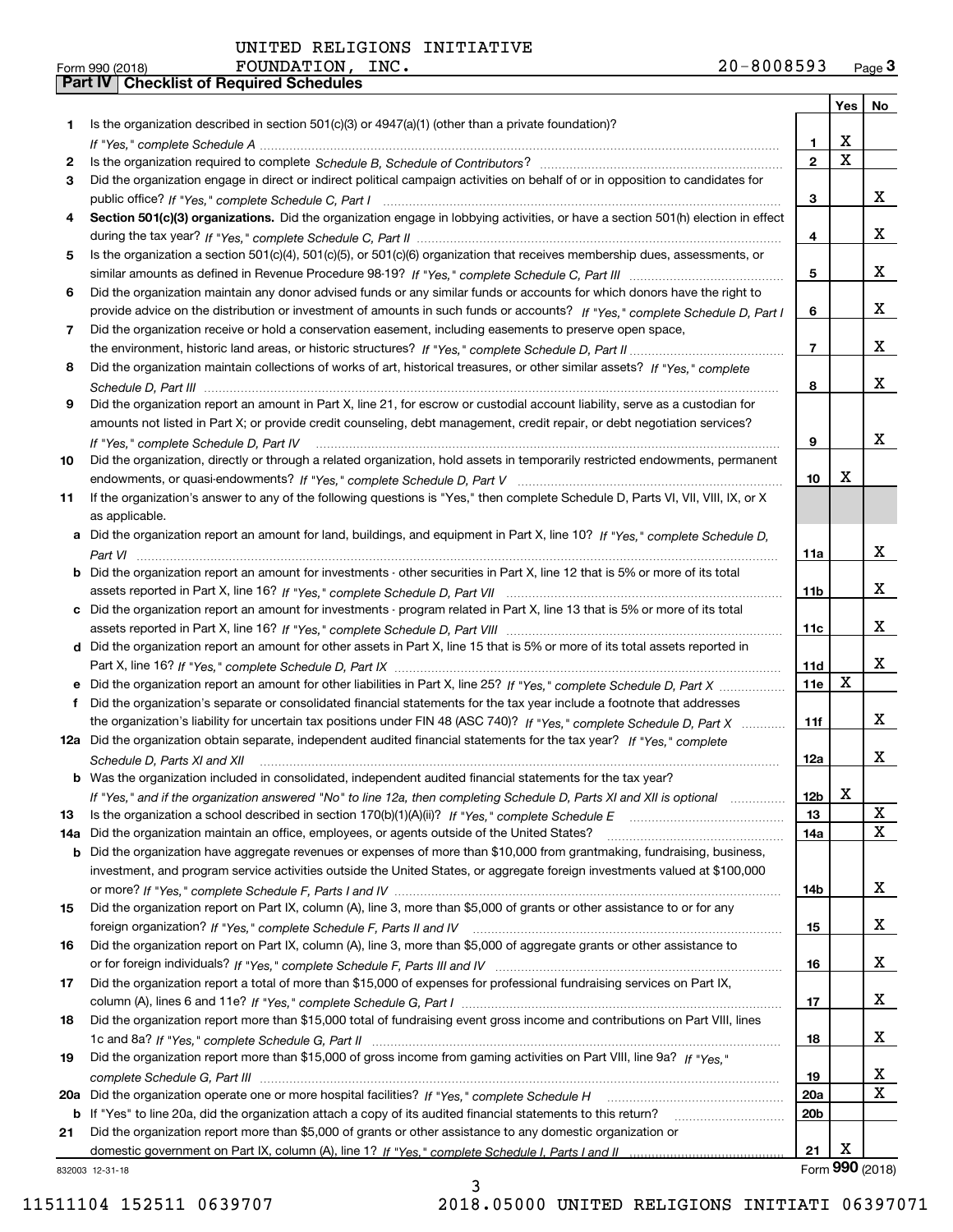|               | $20 - 8008593$<br>FOUNDATION, INC.<br>Form 990 (2018)                                                                             |                 |                 | Page 4      |
|---------------|-----------------------------------------------------------------------------------------------------------------------------------|-----------------|-----------------|-------------|
|               | Part IV Checklist of Required Schedules (continued)                                                                               |                 |                 |             |
|               |                                                                                                                                   |                 | Yes             | No          |
| 22            | Did the organization report more than \$5,000 of grants or other assistance to or for domestic individuals on                     |                 |                 |             |
|               |                                                                                                                                   | 22              |                 | x           |
| 23            | Did the organization answer "Yes" to Part VII, Section A, line 3, 4, or 5 about compensation of the organization's current        |                 |                 |             |
|               | and former officers, directors, trustees, key employees, and highest compensated employees? If "Yes," complete                    |                 |                 |             |
|               |                                                                                                                                   | 23              | х               |             |
|               | 24a Did the organization have a tax-exempt bond issue with an outstanding principal amount of more than \$100,000 as of the       |                 |                 |             |
|               | last day of the year, that was issued after December 31, 2002? If "Yes," answer lines 24b through 24d and complete                |                 |                 |             |
|               |                                                                                                                                   | 24a             |                 | x           |
|               |                                                                                                                                   | 24b             |                 |             |
|               | c Did the organization maintain an escrow account other than a refunding escrow at any time during the year to defease            | 24c             |                 |             |
|               |                                                                                                                                   | 24d             |                 |             |
|               | 25a Section 501(c)(3), 501(c)(4), and 501(c)(29) organizations. Did the organization engage in an excess benefit                  |                 |                 |             |
|               |                                                                                                                                   | 25a             |                 | x           |
|               | b Is the organization aware that it engaged in an excess benefit transaction with a disqualified person in a prior year, and      |                 |                 |             |
|               | that the transaction has not been reported on any of the organization's prior Forms 990 or 990-EZ? If "Yes," complete             |                 |                 |             |
|               | Schedule L, Part I                                                                                                                | 25b             |                 | x           |
| 26            | Did the organization report any amount on Part X, line 5, 6, or 22 for receivables from or payables to any current or             |                 |                 |             |
|               | former officers, directors, trustees, key employees, highest compensated employees, or disqualified persons? If "Yes."            |                 |                 |             |
|               | complete Schedule L, Part II                                                                                                      | 26              |                 | x           |
| 27            | Did the organization provide a grant or other assistance to an officer, director, trustee, key employee, substantial              |                 |                 |             |
|               | contributor or employee thereof, a grant selection committee member, or to a 35% controlled entity or family member               |                 |                 |             |
|               |                                                                                                                                   | 27              |                 | x           |
| 28            | Was the organization a party to a business transaction with one of the following parties (see Schedule L, Part IV                 |                 |                 |             |
|               | instructions for applicable filing thresholds, conditions, and exceptions):                                                       |                 |                 |             |
|               | a A current or former officer, director, trustee, or key employee? If "Yes," complete Schedule L, Part IV                         | 28a             |                 | х           |
|               | b A family member of a current or former officer, director, trustee, or key employee? If "Yes," complete Schedule L, Part IV      | 28 <sub>b</sub> |                 | $\mathbf X$ |
|               | c An entity of which a current or former officer, director, trustee, or key employee (or a family member thereof) was an officer, |                 |                 |             |
|               |                                                                                                                                   | 28c             |                 | х           |
| 29            |                                                                                                                                   | 29              |                 | $\mathbf X$ |
| 30            | Did the organization receive contributions of art, historical treasures, or other similar assets, or qualified conservation       |                 |                 |             |
|               |                                                                                                                                   | 30              |                 | x           |
| 31            | Did the organization liquidate, terminate, or dissolve and cease operations?                                                      |                 |                 |             |
|               |                                                                                                                                   | 31              |                 | x           |
| 32            | Did the organization sell, exchange, dispose of, or transfer more than 25% of its net assets? If "Yes," complete                  |                 |                 |             |
|               |                                                                                                                                   | 32              |                 | x           |
| 33            | Did the organization own 100% of an entity disregarded as separate from the organization under Regulations                        |                 |                 |             |
|               |                                                                                                                                   | 33              |                 | x           |
| 34            | Was the organization related to any tax-exempt or taxable entity? If "Yes," complete Schedule R, Part II, III, or IV, and         |                 |                 |             |
|               |                                                                                                                                   | 34              | х               | X           |
|               | 35a Did the organization have a controlled entity within the meaning of section 512(b)(13)?                                       | <b>35a</b>      |                 |             |
|               | b If "Yes" to line 35a, did the organization receive any payment from or engage in any transaction with a controlled entity       | 35b             |                 |             |
| 36            | Section 501(c)(3) organizations. Did the organization make any transfers to an exempt non-charitable related organization?        |                 |                 |             |
|               |                                                                                                                                   | 36              |                 | х           |
| 37            | Did the organization conduct more than 5% of its activities through an entity that is not a related organization                  |                 |                 |             |
|               |                                                                                                                                   | 37              |                 | х           |
| 38            | Did the organization complete Schedule O and provide explanations in Schedule O for Part VI, lines 11b and 19?                    |                 |                 |             |
|               | Note. All Form 990 filers are required to complete Schedule O                                                                     | 38              | х               |             |
| <b>Part V</b> | <b>Statements Regarding Other IRS Filings and Tax Compliance</b>                                                                  |                 |                 |             |
|               | Check if Schedule O contains a response or note to any line in this Part V                                                        |                 |                 |             |
|               |                                                                                                                                   |                 | Yes             | No          |
|               | 1a                                                                                                                                | U               |                 |             |
|               | <b>b</b> Enter the number of Forms W-2G included in line 1a. Enter -0- if not applicable <i>manumumumum</i><br>1b                 | 0               |                 |             |
|               | c Did the organization comply with backup withholding rules for reportable payments to vendors and reportable gaming              |                 |                 |             |
|               |                                                                                                                                   | 1c              |                 |             |
|               | 832004 12-31-18                                                                                                                   |                 | Form 990 (2018) |             |
|               | 4                                                                                                                                 |                 |                 |             |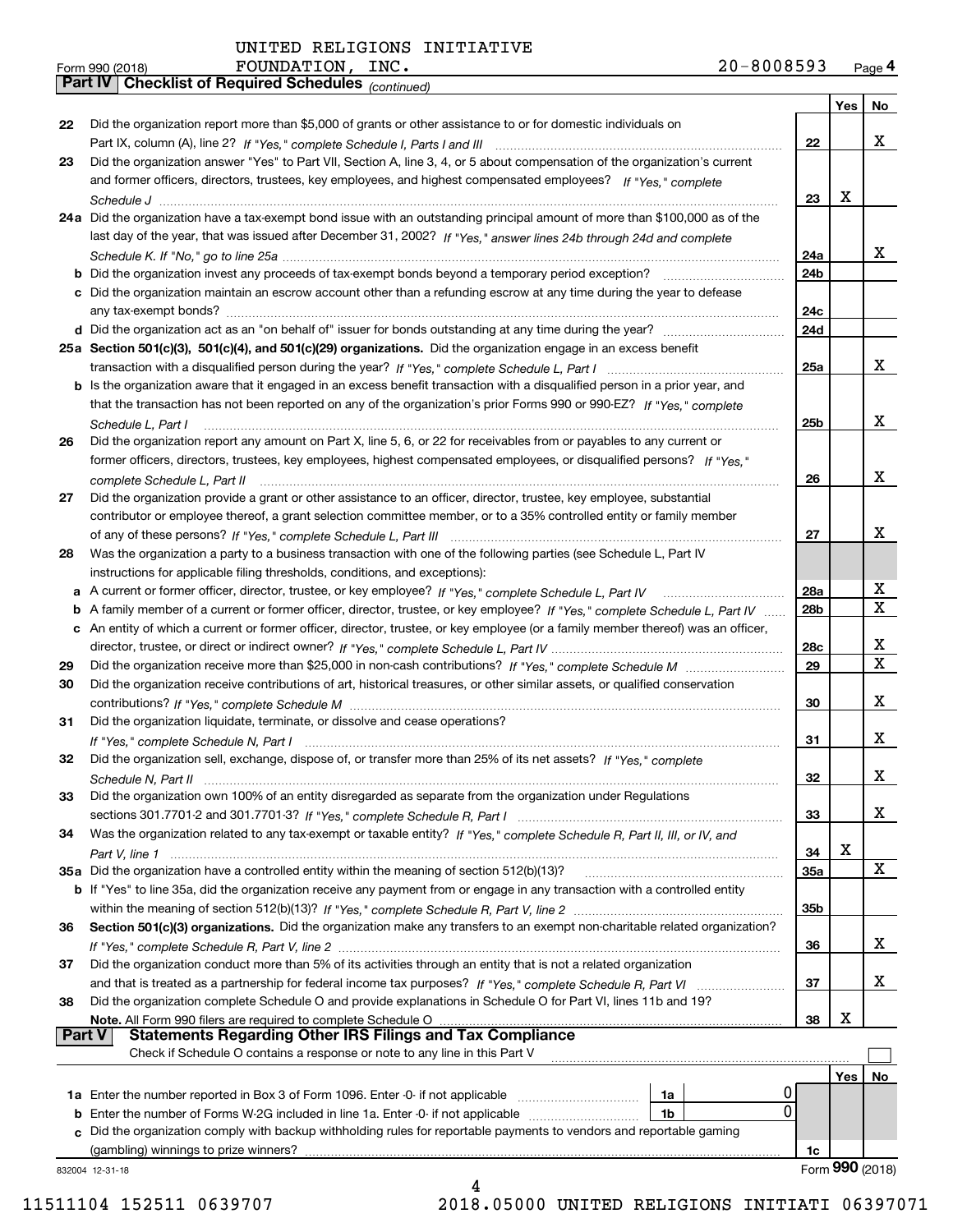| UNITED RELIGIONS INITIATIVE |  |
|-----------------------------|--|
|-----------------------------|--|

|               | $20 - 8008593$<br>FOUNDATION, INC.<br>Form 990 (2018)                                                                                                                         |     |     | $Page$ <sup>5</sup> |
|---------------|-------------------------------------------------------------------------------------------------------------------------------------------------------------------------------|-----|-----|---------------------|
| <b>Part V</b> | Statements Regarding Other IRS Filings and Tax Compliance (continued)                                                                                                         |     |     |                     |
|               |                                                                                                                                                                               |     | Yes | No                  |
|               | 2a Enter the number of employees reported on Form W-3, Transmittal of Wage and Tax Statements,                                                                                |     |     |                     |
|               | 0<br>filed for the calendar year ending with or within the year covered by this return <i>manumumumum</i><br>2a                                                               |     |     |                     |
|               |                                                                                                                                                                               | 2b  |     |                     |
|               |                                                                                                                                                                               |     |     |                     |
| За            | Did the organization have unrelated business gross income of \$1,000 or more during the year?                                                                                 | 3a  |     | х                   |
|               |                                                                                                                                                                               | 3b  |     |                     |
|               | 4a At any time during the calendar year, did the organization have an interest in, or a signature or other authority over, a                                                  |     |     |                     |
|               | financial account in a foreign country (such as a bank account, securities account, or other financial account)?                                                              | 4a  |     | x                   |
|               | <b>b</b> If "Yes," enter the name of the foreign country: $\blacktriangleright$                                                                                               |     |     |                     |
|               | See instructions for filing requirements for FinCEN Form 114, Report of Foreign Bank and Financial Accounts (FBAR).                                                           |     |     |                     |
|               |                                                                                                                                                                               | 5a  |     | х                   |
|               |                                                                                                                                                                               | 5b  |     | х                   |
|               |                                                                                                                                                                               | 5c  |     |                     |
|               | 6a Does the organization have annual gross receipts that are normally greater than \$100,000, and did the organization solicit                                                |     |     |                     |
|               |                                                                                                                                                                               | 6a  |     | х                   |
|               | <b>b</b> If "Yes," did the organization include with every solicitation an express statement that such contributions or gifts                                                 |     |     |                     |
|               |                                                                                                                                                                               | 6b  |     |                     |
| 7             | Organizations that may receive deductible contributions under section 170(c).                                                                                                 |     |     |                     |
| а             | Did the organization receive a payment in excess of \$75 made partly as a contribution and partly for goods and services provided to the payor?                               | 7a  |     | х                   |
|               | <b>b</b> If "Yes," did the organization notify the donor of the value of the goods or services provided?                                                                      | 7b  |     |                     |
|               | c Did the organization sell, exchange, or otherwise dispose of tangible personal property for which it was required                                                           |     |     |                     |
|               |                                                                                                                                                                               | 7c  |     | x                   |
|               | 7d                                                                                                                                                                            |     |     |                     |
| е             | Did the organization receive any funds, directly or indirectly, to pay premiums on a personal benefit contract?                                                               | 7e  |     | X                   |
| f             | Did the organization, during the year, pay premiums, directly or indirectly, on a personal benefit contract?                                                                  | 7f  |     | X                   |
| g             | If the organization received a contribution of qualified intellectual property, did the organization file Form 8899 as required?                                              | 7g  |     |                     |
| h.            | If the organization received a contribution of cars, boats, airplanes, or other vehicles, did the organization file a Form 1098-C?                                            | 7h  |     |                     |
| 8             | Sponsoring organizations maintaining donor advised funds. Did a donor advised fund maintained by the                                                                          |     |     |                     |
|               | sponsoring organization have excess business holdings at any time during the year?                                                                                            | 8   |     |                     |
| 9             | Sponsoring organizations maintaining donor advised funds.                                                                                                                     |     |     |                     |
| а             | Did the sponsoring organization make any taxable distributions under section 4966?                                                                                            | 9а  |     |                     |
|               | <b>b</b> Did the sponsoring organization make a distribution to a donor, donor advisor, or related person?                                                                    | 9b  |     |                     |
| 10            | Section 501(c)(7) organizations. Enter:                                                                                                                                       |     |     |                     |
|               | 10a                                                                                                                                                                           |     |     |                     |
|               | 10 <sub>b</sub><br>Gross receipts, included on Form 990, Part VIII, line 12, for public use of club facilities                                                                |     |     |                     |
| 11            | Section 501(c)(12) organizations. Enter:                                                                                                                                      |     |     |                     |
|               | 11a                                                                                                                                                                           |     |     |                     |
|               | b Gross income from other sources (Do not net amounts due or paid to other sources against                                                                                    |     |     |                     |
|               | 11b                                                                                                                                                                           |     |     |                     |
|               | 12a Section 4947(a)(1) non-exempt charitable trusts. Is the organization filing Form 990 in lieu of Form 1041?                                                                | 12a |     |                     |
|               | 12b<br><b>b</b> If "Yes," enter the amount of tax-exempt interest received or accrued during the year <i>manument</i>                                                         |     |     |                     |
| 13            | Section 501(c)(29) qualified nonprofit health insurance issuers.                                                                                                              |     |     |                     |
|               | <b>a</b> Is the organization licensed to issue qualified health plans in more than one state?                                                                                 | 13а |     |                     |
|               | Note. See the instructions for additional information the organization must report on Schedule O.                                                                             |     |     |                     |
|               | <b>b</b> Enter the amount of reserves the organization is required to maintain by the states in which the                                                                     |     |     |                     |
|               | 13b                                                                                                                                                                           |     |     |                     |
|               | 13с<br>Did the organization receive any payments for indoor tanning services during the tax year?                                                                             |     |     | х                   |
| 14a           |                                                                                                                                                                               | 14a |     |                     |
|               |                                                                                                                                                                               | 14b |     |                     |
| 15            | Is the organization subject to the section 4960 tax on payment(s) of more than \$1,000,000 in remuneration or                                                                 |     |     | X                   |
|               |                                                                                                                                                                               | 15  |     |                     |
|               | If "Yes," see instructions and file Form 4720, Schedule N.<br>Is the organization an educational institution subject to the section 4968 excise tax on net investment income? | 16  |     | X                   |
| 16            | If "Yes," complete Form 4720, Schedule O.                                                                                                                                     |     |     |                     |
|               |                                                                                                                                                                               |     |     |                     |

Form (2018) **990**

832005 12-31-18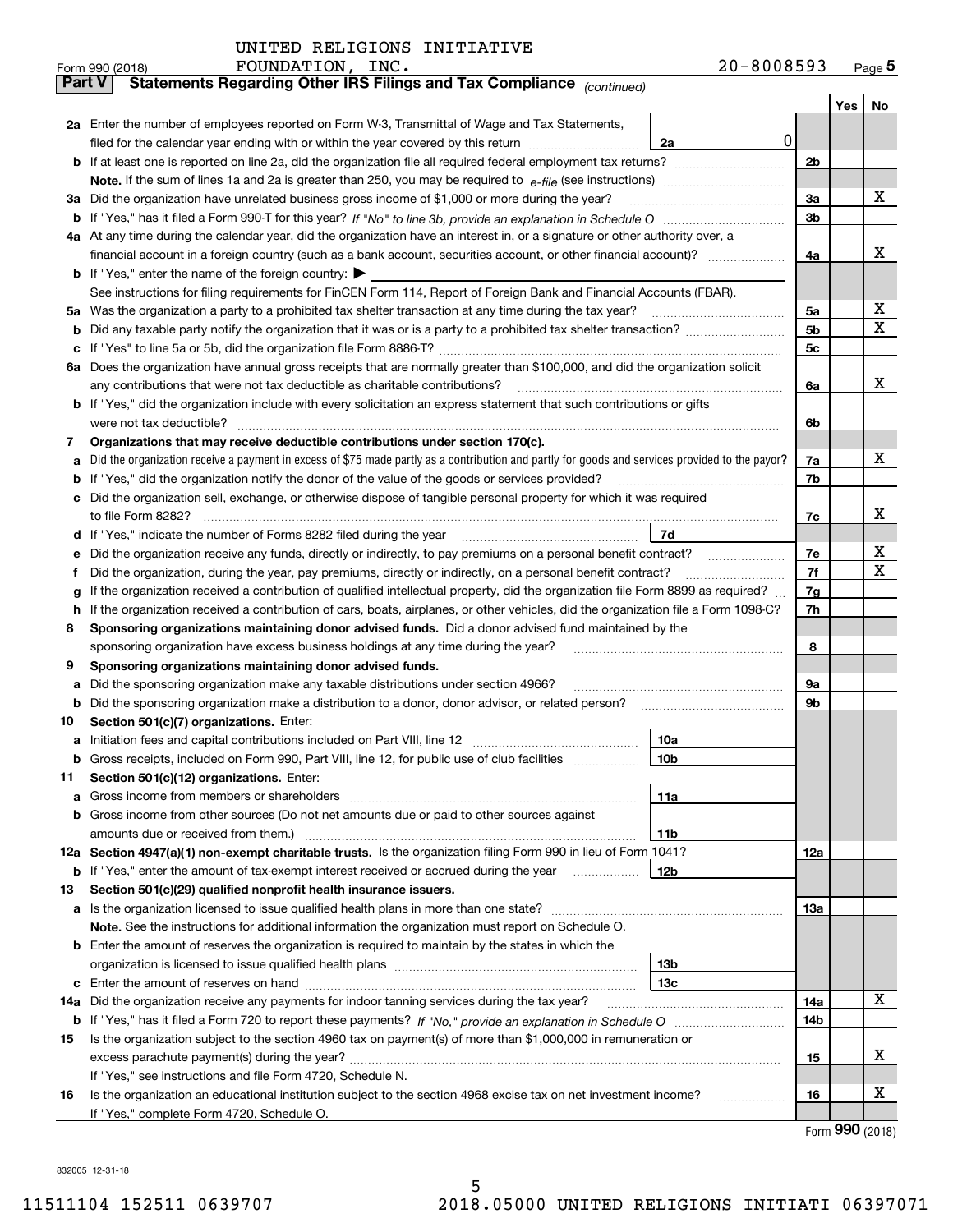| Form 990 (2018)                                                             | FOUNDATION,<br>INC.                                                                                                 |    |  | $20 - 8008593$ |     | Page $6$ |
|-----------------------------------------------------------------------------|---------------------------------------------------------------------------------------------------------------------|----|--|----------------|-----|----------|
| <b>Part VI</b>                                                              | Governance, Management, and Disclosure For each "Yes" response to lines 2 through 7b below, and for a "No" response |    |  |                |     |          |
|                                                                             | to line 8a, 8b, or 10b below, describe the circumstances, processes, or changes in Schedule O. See instructions.    |    |  |                |     |          |
| Check if Schedule O contains a response or note to any line in this Part VI |                                                                                                                     |    |  |                |     |          |
|                                                                             | Section A. Governing Body and Management                                                                            |    |  |                |     |          |
|                                                                             |                                                                                                                     |    |  |                | Yes | No       |
| 1a                                                                          | Enter the number of voting members of the governing body at the end of the tax year                                 | 1a |  |                |     |          |
|                                                                             | If there are material differences in voting rights among members of the governing body, or if the governing         |    |  |                |     |          |
|                                                                             | hody delegated broad authority to an executive committee or cimilar committee, explain in Schodule 0                |    |  |                |     |          |

|              | body delegated broad authority to an executive committee or similar committee, explain in Schedule O.                             |    |   |   |  |
|--------------|-----------------------------------------------------------------------------------------------------------------------------------|----|---|---|--|
|              | 13<br><b>b</b> Enter the number of voting members included in line 1a, above, who are independent<br>1b                           |    |   |   |  |
| $\mathbf{2}$ | Did any officer, director, trustee, or key employee have a family relationship or a business relationship with any other          |    |   |   |  |
|              | officer, director, trustee, or key employee?                                                                                      | 2  |   | х |  |
| 3            | Did the organization delegate control over management duties customarily performed by or under the direct supervision             |    |   |   |  |
|              | of officers, directors, or trustees, or key employees to a management company or other person?                                    | 3  |   | х |  |
| 4            | Did the organization make any significant changes to its governing documents since the prior Form 990 was filed?                  |    |   |   |  |
| 5            | Did the organization become aware during the year of a significant diversion of the organization's assets?                        |    |   |   |  |
| 6            | Did the organization have members or stockholders?                                                                                |    |   |   |  |
|              | 7a Did the organization have members, stockholders, or other persons who had the power to elect or appoint one or                 |    |   |   |  |
|              | more members of the governing body?                                                                                               |    |   |   |  |
|              | <b>b</b> Are any governance decisions of the organization reserved to (or subject to approval by) members, stockholders, or       |    |   |   |  |
|              | persons other than the governing body?                                                                                            |    |   |   |  |
| 8            | Did the organization contemporaneously document the meetings held or written actions undertaken during the year by the following: |    |   |   |  |
|              | <b>a</b> The governing body?                                                                                                      | 8а | x |   |  |
|              | <b>b</b> Each committee with authority to act on behalf of the governing body?                                                    | 8b | х |   |  |
| 9            | Is there any officer, director, trustee, or key employee listed in Part VII, Section A, who cannot be reached at the              |    |   |   |  |
|              |                                                                                                                                   | 9  |   | х |  |

|  |  | <b>Section B. Policies</b> (This Section B requests information about policies not required by the Internal Revenue Code.) |  |
|--|--|----------------------------------------------------------------------------------------------------------------------------|--|
|  |  |                                                                                                                            |  |

|     |                                                                                                                                                 |                 | Yes | No           |
|-----|-------------------------------------------------------------------------------------------------------------------------------------------------|-----------------|-----|--------------|
|     |                                                                                                                                                 | 10a             |     | X            |
|     | b If "Yes," did the organization have written policies and procedures governing the activities of such chapters, affiliates,                    |                 |     |              |
|     | and branches to ensure their operations are consistent with the organization's exempt purposes?                                                 | 10 <sub>b</sub> |     |              |
|     | 11a Has the organization provided a complete copy of this Form 990 to all members of its governing body before filing the form?                 | 11a             | X   |              |
| b   | Describe in Schedule O the process, if any, used by the organization to review this Form 990.                                                   |                 |     |              |
| 12a | Did the organization have a written conflict of interest policy? If "No," go to line 13                                                         | 12a             | X   |              |
| b   |                                                                                                                                                 | 12 <sub>b</sub> | X   |              |
| с   | Did the organization regularly and consistently monitor and enforce compliance with the policy? If "Yes." describe                              |                 |     |              |
|     | in Schedule O how this was done manufactured and continuum control of the state of the state of the state of t                                  | 12c             | X   |              |
| 13  |                                                                                                                                                 | 13              | X   |              |
| 14  | Did the organization have a written document retention and destruction policy?                                                                  | 14              | x   |              |
| 15  | Did the process for determining compensation of the following persons include a review and approval by independent                              |                 |     |              |
|     | persons, comparability data, and contemporaneous substantiation of the deliberation and decision?                                               |                 |     |              |
| a   | The organization's CEO, Executive Director, or top management official                                                                          | 15a             |     | x            |
|     | <b>b</b> Other officers or key employees of the organization                                                                                    | 15 <sub>b</sub> |     | $\mathbf{x}$ |
|     | If "Yes" to line 15a or 15b, describe the process in Schedule O (see instructions).                                                             |                 |     |              |
|     | 16a Did the organization invest in, contribute assets to, or participate in a joint venture or similar arrangement with a                       |                 |     |              |
|     | taxable entity during the year?                                                                                                                 | <b>16a</b>      |     | x            |
| b   | If "Yes," did the organization follow a written policy or procedure requiring the organization to evaluate its participation                    |                 |     |              |
|     | in joint venture arrangements under applicable federal tax law, and take steps to safeguard the organization's                                  |                 |     |              |
|     |                                                                                                                                                 | 16 <sub>b</sub> |     |              |
|     | <b>Section C. Disclosure</b>                                                                                                                    |                 |     |              |
| 17  | List the states with which a copy of this Form 990 is required to be filed $\blacktriangleright$ CA                                             |                 |     |              |
| 18  | Section 6104 requires an organization to make its Forms 1023 (1024 or 1024 A if applicable), 990, and 990-T (Section 501(c)(3)s only) available |                 |     |              |
|     | for public inspection. Indicate how you made these available. Check all that apply.                                                             |                 |     |              |
|     | $X$ Upon request<br>$X \mid$ Own website<br>Another's website<br>Other (explain in Schedule O)                                                  |                 |     |              |
| 19  | Describe in Schedule O whether (and if so, how) the organization made its governing documents, conflict of interest policy, and financial       |                 |     |              |
|     | statements available to the public during the tax year.                                                                                         |                 |     |              |

| 20 State the name, address, and telephone number of the person who possesses the organization's books and records $\blacktriangleright$ |  |
|-----------------------------------------------------------------------------------------------------------------------------------------|--|
| PAMELA H. BANKS $ (415)561-2300$                                                                                                        |  |

| 1009            | GENERAL | KENNEDY | AVE, | 1ST | $FL$ , | SAN | FRANCISCO, | CA | 94129-0242 |                 |
|-----------------|---------|---------|------|-----|--------|-----|------------|----|------------|-----------------|
| 832006 12-31-18 |         |         |      |     |        |     |            |    |            | Form 990 (2018) |
|                 |         |         |      |     |        |     |            |    |            |                 |

11511104 152511 0639707 2018.05000 UNITED RELIGIONS INITIATI 06397071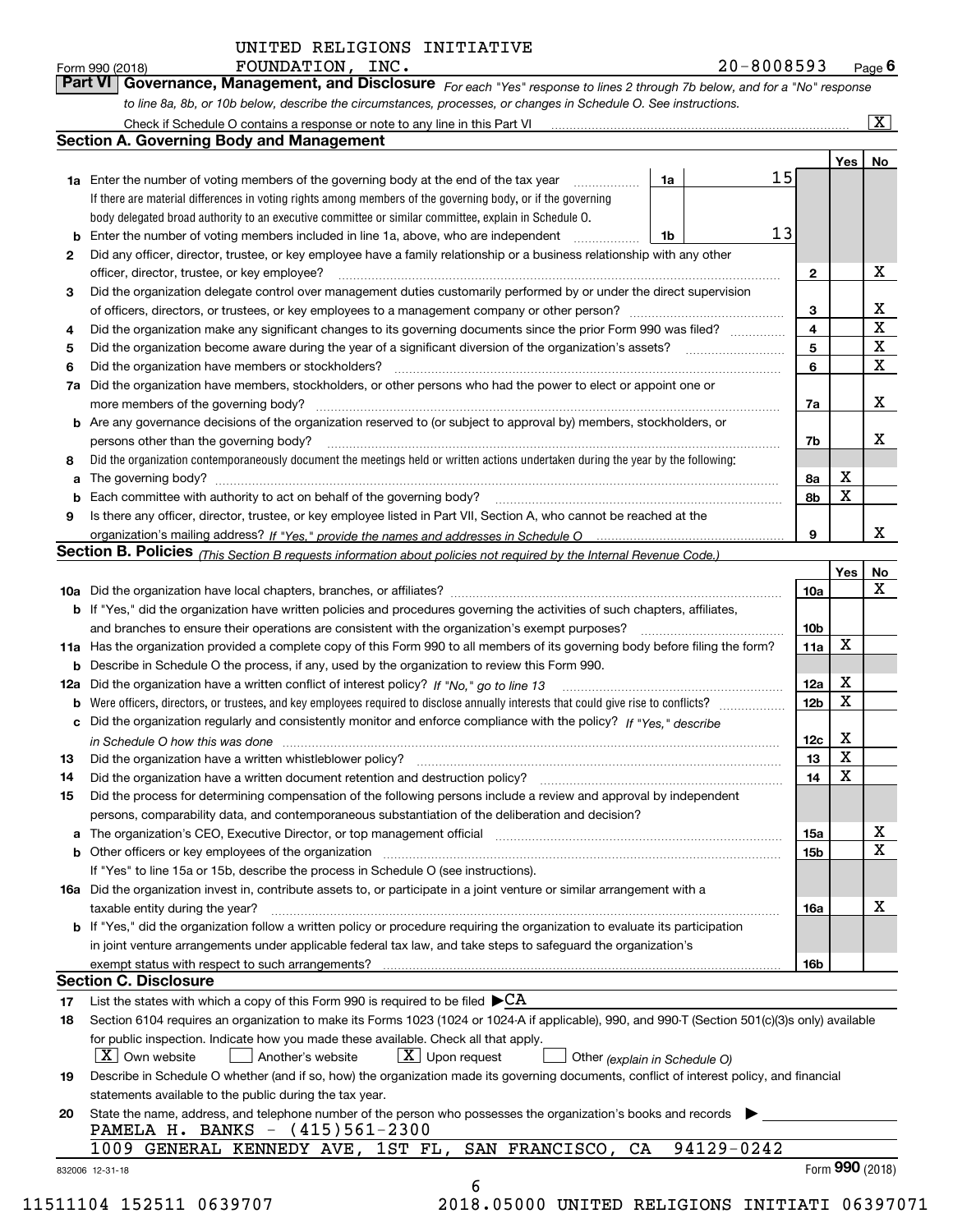#### Form 990 (2018) **FOUNDATION, INC.** 2 0-8 0 0 8 5 9 3 <sub>Page</sub> **7Part VII Compensation of Officers, Directors, Trustees, Key Employees, Highest Compensated Employees, and Independent Contractors**

Check if Schedule O contains a response or note to any line in this Part VII

 $\boxed{\text{X}}$ 

**Section A. Officers, Directors, Trustees, Key Employees, and Highest Compensated Employees**

**1a**  Complete this table for all persons required to be listed. Report compensation for the calendar year ending with or within the organization's tax year.

**•** List all of the organization's current officers, directors, trustees (whether individuals or organizations), regardless of amount of compensation. Enter -0- in columns  $(D)$ ,  $(E)$ , and  $(F)$  if no compensation was paid.

● List all of the organization's **current** key employees, if any. See instructions for definition of "key employee."

**•** List the organization's five current highest compensated employees (other than an officer, director, trustee, or key employee) who received reportable compensation (Box 5 of Form W-2 and/or Box 7 of Form 1099-MISC) of more than \$100,000 from the organization and any related organizations.

 $\bullet$  List all of the organization's **former** officers, key employees, and highest compensated employees who received more than \$100,000 of reportable compensation from the organization and any related organizations.

**•** List all of the organization's former directors or trustees that received, in the capacity as a former director or trustee of the organization, more than \$10,000 of reportable compensation from the organization and any related organizations.

List persons in the following order: individual trustees or directors; institutional trustees; officers; key employees; highest compensated employees; and former such persons.

Check this box if neither the organization nor any related organization compensated any current officer, director, or trustee.  $\mathcal{L}^{\text{max}}$ 

| (A)                                  | (B)                    |                               |                                         |                       | (C)          |                                  |           | (D)             | (E)             | (F)                          |
|--------------------------------------|------------------------|-------------------------------|-----------------------------------------|-----------------------|--------------|----------------------------------|-----------|-----------------|-----------------|------------------------------|
| Name and Title                       | Average                |                               | Position<br>(do not check more than one |                       | Reportable   | Reportable                       | Estimated |                 |                 |                              |
|                                      | hours per              |                               |                                         |                       |              | box, unless person is both an    |           | compensation    | compensation    | amount of                    |
|                                      | week                   |                               |                                         |                       |              | officer and a director/trustee)  |           | from            | from related    | other                        |
|                                      | (list any              |                               |                                         |                       |              |                                  |           | the             | organizations   | compensation                 |
|                                      | hours for              |                               |                                         |                       |              |                                  |           | organization    | (W-2/1099-MISC) | from the                     |
|                                      | related                |                               |                                         |                       |              |                                  |           | (W-2/1099-MISC) |                 | organization                 |
|                                      | organizations<br>below |                               |                                         |                       |              |                                  |           |                 |                 | and related<br>organizations |
|                                      | line)                  | ndividual trustee or director | Institutional trustee                   | Officer               | Key employee | Highest compensated<br> employee | Former    |                 |                 |                              |
| (1)<br>SAM CHAN                      | 1.00                   |                               |                                         |                       |              |                                  |           |                 |                 |                              |
| BOARD MEMBER                         |                        | $\mathbf x$                   |                                         |                       |              |                                  |           | 0.              | 0.              | 0.                           |
| BISHOP WILLIAM SWING<br>(2)          | 1.00                   |                               |                                         |                       |              |                                  |           |                 |                 |                              |
| PRESIDENT, URI                       | 39.00                  | $\mathbf X$                   |                                         |                       |              |                                  |           | 0.              | 134,201.        | 10,417.                      |
| (3)<br>PETER PHLEGER                 | 1.00                   |                               |                                         |                       |              |                                  |           |                 |                 |                              |
| <b>BOARD MEMBER</b>                  |                        | $\mathbf x$                   |                                         |                       |              |                                  |           | 0.              | 0.              | 0.                           |
| REV. VICTOR H. KAZANJIAN, JR.<br>(4) | 1.00                   |                               |                                         |                       |              |                                  |           |                 |                 |                              |
| PRESIDENT, URI FOUNDATION            | 39.00                  | $\mathbf X$                   |                                         | $\overline{\text{X}}$ |              |                                  |           | 0.              | 110,428.        | 132,833.                     |
| CURTIS BROWN<br>(5)                  | 1.00                   |                               |                                         |                       |              |                                  |           |                 |                 |                              |
| <b>BOARD MEMBER</b>                  |                        | $\mathbf x$                   |                                         |                       |              |                                  |           | 0.              | 0.              | $\mathbf 0$ .                |
| (6)<br>DOUG KAHN                     | 1.00                   |                               |                                         |                       |              |                                  |           |                 |                 |                              |
| <b>CHAIR</b>                         |                        | $\mathbf x$                   |                                         | $\overline{\text{X}}$ |              |                                  |           | 0.              | 0.              | $\mathbf 0$ .                |
| (7) BRIGID WONDER                    | 1.00                   |                               |                                         |                       |              |                                  |           |                 |                 |                              |
| <b>SECRETARY</b>                     |                        | $\mathbf X$                   |                                         | X                     |              |                                  |           | 0.              | $\mathbf 0$ .   | 0.                           |
| <b>BECKY BURAD</b><br>(8)            | 1.00                   |                               |                                         |                       |              |                                  |           |                 |                 |                              |
| <b>TREASURER</b>                     |                        | $\mathbf X$                   |                                         | X                     |              |                                  |           | 0.              | 0.              | $\mathbf 0$ .                |
| DR. NAVEED SHERWANI<br>(9)           | 1.00                   |                               |                                         |                       |              |                                  |           |                 |                 |                              |
| <b>BOARD MEMBER</b>                  |                        | $\mathbf X$                   |                                         |                       |              |                                  |           | 0.              | 0.              | $\mathbf 0$ .                |
| (10) JOHN WEISER                     | 1.00                   |                               |                                         |                       |              |                                  |           |                 |                 |                              |
| BOARD MEMBER                         |                        | $\mathbf X$                   |                                         |                       |              |                                  |           | 0.              | 0.              | $0_{.}$                      |
| (11) SWAMINI ADITYANANDA SARASWATI   | 1.00                   |                               |                                         |                       |              |                                  |           |                 |                 |                              |
| <b>BOARD MEMBER</b>                  |                        | $\mathbf X$                   |                                         |                       |              |                                  |           | $\mathbf 0$ .   | 0.              | 0.                           |
| (12) J. ROBERT COLEMAN               | 1.00                   |                               |                                         |                       |              |                                  |           |                 |                 |                              |
| <b>BOARD MEMBER</b>                  |                        | $\mathbf X$                   |                                         |                       |              |                                  |           | 0.              | 0.              | $\mathbf 0$ .                |
| (13) JULIA DAVIDSON                  | 1.00                   |                               |                                         |                       |              |                                  |           |                 |                 |                              |
| <b>BOARD MEMBER</b>                  |                        | $\mathbf X$                   |                                         |                       |              |                                  |           | 0.              | 0.              | $0_{.}$                      |
| (14) JAMES D. FALASCHI               | 1.00                   |                               |                                         |                       |              |                                  |           |                 |                 |                              |
| <b>BOARD MEMBER</b>                  |                        | $\mathbf X$                   |                                         |                       |              |                                  |           | $\mathbf 0$ .   | 0.              | 0.                           |
| (15) DAVID STEIRMAN                  | 1.00                   |                               |                                         |                       |              |                                  |           |                 |                 |                              |
| <b>BOARD MEMBER</b>                  |                        | $\mathbf X$                   |                                         |                       |              |                                  |           | 0.              | 0.              | $\mathbf 0$ .                |
|                                      |                        |                               |                                         |                       |              |                                  |           |                 |                 |                              |
|                                      |                        |                               |                                         |                       |              |                                  |           |                 |                 |                              |
|                                      |                        |                               |                                         |                       |              |                                  |           |                 |                 |                              |
|                                      |                        |                               |                                         |                       |              |                                  |           |                 |                 |                              |

832007 12-31-18

Form (2018) **990**

7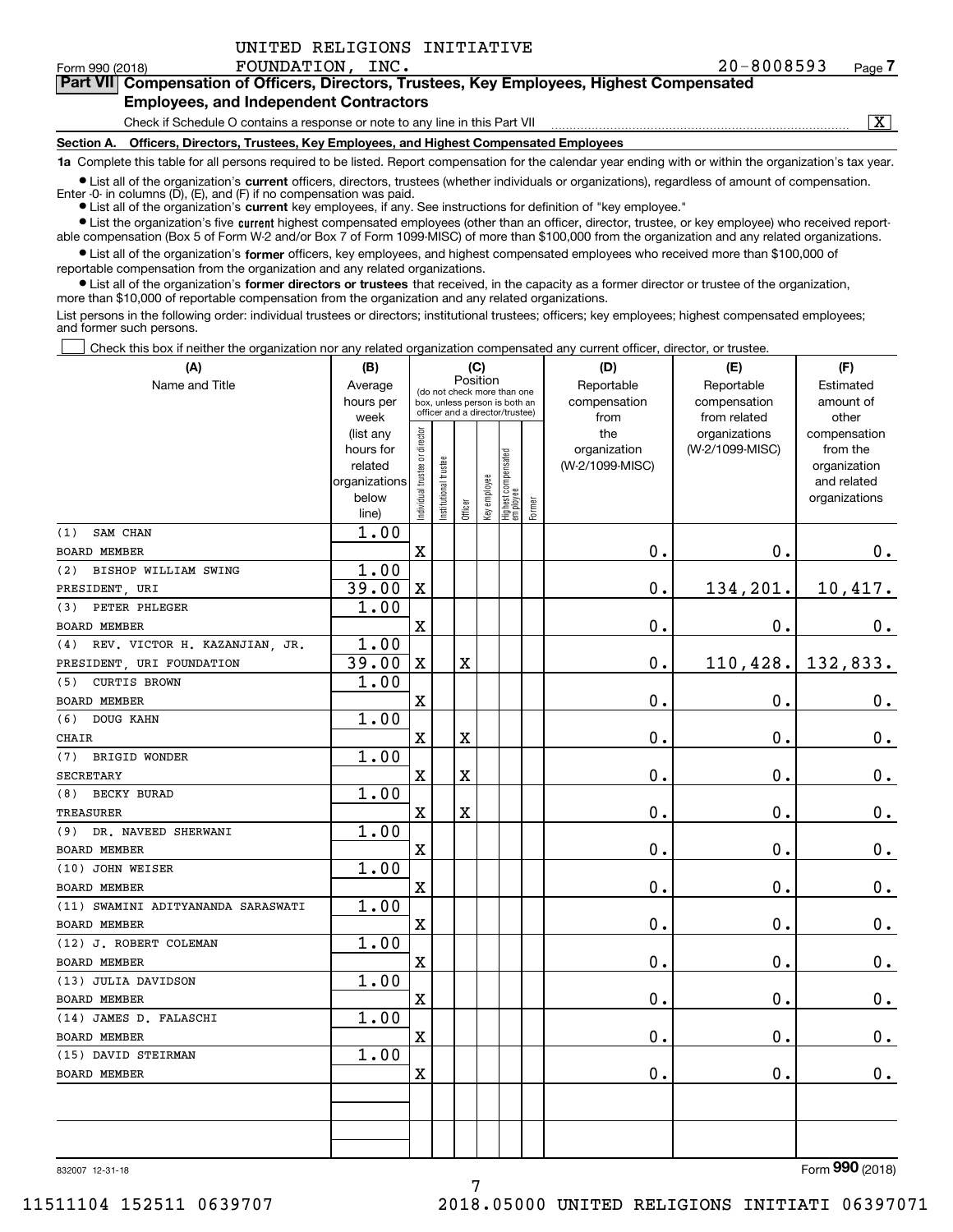| UNITED RELIGIONS INITIATIVE                                                                                                                                                                                                                                                      |                                                                      |                                |                                                                                                                    |         |              |                                 |                                           |                                                   |                                  |                                        |                     |        |                               |                                         |  |
|----------------------------------------------------------------------------------------------------------------------------------------------------------------------------------------------------------------------------------------------------------------------------------|----------------------------------------------------------------------|--------------------------------|--------------------------------------------------------------------------------------------------------------------|---------|--------------|---------------------------------|-------------------------------------------|---------------------------------------------------|----------------------------------|----------------------------------------|---------------------|--------|-------------------------------|-----------------------------------------|--|
| FOUNDATION, INC.<br>Form 990 (2018)                                                                                                                                                                                                                                              |                                                                      |                                |                                                                                                                    |         |              |                                 |                                           |                                                   | 20-8008593                       |                                        |                     | Page 8 |                               |                                         |  |
| <b>Part VII</b><br>Section A. Officers, Directors, Trustees, Key Employees, and Highest Compensated Employees (continued)                                                                                                                                                        |                                                                      |                                |                                                                                                                    |         |              |                                 |                                           |                                                   |                                  |                                        |                     |        |                               |                                         |  |
| (A)<br>Name and title                                                                                                                                                                                                                                                            | (B)<br>Average<br>hours per<br>week                                  |                                | (C)<br>Position<br>(do not check more than one<br>box, unless person is both an<br>officer and a director/trustee) |         |              |                                 | (D)<br>Reportable<br>compensation<br>from | (E)<br>Reportable<br>compensation<br>from related |                                  | (F)<br>Estimated<br>amount of<br>other |                     |        |                               |                                         |  |
|                                                                                                                                                                                                                                                                                  | (list any<br>hours for<br>related<br>organizations<br>below<br>line) | Individual trustee or director | Institutional trustee                                                                                              | Officer | Key employee | Highest compensated<br>employee | Former                                    | the<br>organization<br>(W-2/1099-MISC)            | organizations<br>(W-2/1099-MISC) |                                        |                     |        | compensation<br>organizations | from the<br>organization<br>and related |  |
|                                                                                                                                                                                                                                                                                  |                                                                      |                                |                                                                                                                    |         |              |                                 |                                           |                                                   |                                  |                                        |                     |        |                               |                                         |  |
|                                                                                                                                                                                                                                                                                  |                                                                      |                                |                                                                                                                    |         |              |                                 |                                           |                                                   |                                  |                                        |                     |        |                               |                                         |  |
|                                                                                                                                                                                                                                                                                  |                                                                      |                                |                                                                                                                    |         |              |                                 |                                           |                                                   |                                  |                                        |                     |        |                               |                                         |  |
|                                                                                                                                                                                                                                                                                  |                                                                      |                                |                                                                                                                    |         |              |                                 |                                           |                                                   |                                  |                                        |                     |        |                               |                                         |  |
|                                                                                                                                                                                                                                                                                  |                                                                      |                                |                                                                                                                    |         |              |                                 |                                           |                                                   |                                  |                                        |                     |        |                               |                                         |  |
|                                                                                                                                                                                                                                                                                  |                                                                      |                                |                                                                                                                    |         |              |                                 |                                           |                                                   |                                  |                                        |                     |        |                               |                                         |  |
|                                                                                                                                                                                                                                                                                  |                                                                      |                                |                                                                                                                    |         |              |                                 |                                           | 0.                                                | $244, 629.$ 143, 250.            |                                        |                     |        |                               |                                         |  |
|                                                                                                                                                                                                                                                                                  |                                                                      |                                |                                                                                                                    |         |              |                                 |                                           | $\overline{0}$ .<br>$\overline{0}$ .              | $\overline{244,629.}$            | 0.                                     | 0.<br>143, 250.     |        |                               |                                         |  |
| Total number of individuals (including but not limited to those listed above) who received more than \$100,000 of reportable<br>$\mathbf{2}$                                                                                                                                     |                                                                      |                                |                                                                                                                    |         |              |                                 |                                           |                                                   |                                  |                                        |                     |        |                               |                                         |  |
| compensation from the organization                                                                                                                                                                                                                                               |                                                                      |                                |                                                                                                                    |         |              |                                 |                                           |                                                   |                                  |                                        |                     |        | 0                             |                                         |  |
|                                                                                                                                                                                                                                                                                  |                                                                      |                                |                                                                                                                    |         |              |                                 |                                           |                                                   |                                  |                                        |                     | Yes    | No                            |                                         |  |
| Did the organization list any former officer, director, or trustee, key employee, or highest compensated employee on<br>з                                                                                                                                                        |                                                                      |                                |                                                                                                                    |         |              |                                 |                                           |                                                   |                                  |                                        |                     |        | $\mathbf X$                   |                                         |  |
| line 1a? If "Yes," complete Schedule J for such individual manufactured contained and the 1a? If "Yes," complete Schedule J for such individual<br>For any individual listed on line 1a, is the sum of reportable compensation and other compensation from the organization<br>4 |                                                                      |                                |                                                                                                                    |         |              |                                 |                                           |                                                   |                                  |                                        | з                   |        |                               |                                         |  |
|                                                                                                                                                                                                                                                                                  |                                                                      |                                |                                                                                                                    |         |              |                                 |                                           |                                                   |                                  |                                        | 4                   | х      |                               |                                         |  |
| Did any person listed on line 1a receive or accrue compensation from any unrelated organization or individual for services<br>5                                                                                                                                                  |                                                                      |                                |                                                                                                                    |         |              |                                 |                                           |                                                   |                                  |                                        |                     |        |                               |                                         |  |
| <b>Section B. Independent Contractors</b>                                                                                                                                                                                                                                        |                                                                      |                                |                                                                                                                    |         |              |                                 |                                           |                                                   |                                  |                                        | 5                   |        | x                             |                                         |  |
| Complete this table for your five highest compensated independent contractors that received more than \$100,000 of compensation from<br>1                                                                                                                                        |                                                                      |                                |                                                                                                                    |         |              |                                 |                                           |                                                   |                                  |                                        |                     |        |                               |                                         |  |
| the organization. Report compensation for the calendar year ending with or within the organization's tax year.                                                                                                                                                                   |                                                                      |                                |                                                                                                                    |         |              |                                 |                                           |                                                   |                                  |                                        |                     |        |                               |                                         |  |
| (A)<br>Name and business address                                                                                                                                                                                                                                                 |                                                                      |                                | <b>NONE</b>                                                                                                        |         |              |                                 |                                           | (B)<br>Description of services                    |                                  |                                        | (C)<br>Compensation |        |                               |                                         |  |
|                                                                                                                                                                                                                                                                                  |                                                                      |                                |                                                                                                                    |         |              |                                 |                                           |                                                   |                                  |                                        |                     |        |                               |                                         |  |
|                                                                                                                                                                                                                                                                                  |                                                                      |                                |                                                                                                                    |         |              |                                 |                                           |                                                   |                                  |                                        |                     |        |                               |                                         |  |
|                                                                                                                                                                                                                                                                                  |                                                                      |                                |                                                                                                                    |         |              |                                 |                                           |                                                   |                                  |                                        |                     |        |                               |                                         |  |
|                                                                                                                                                                                                                                                                                  |                                                                      |                                |                                                                                                                    |         |              |                                 |                                           |                                                   |                                  |                                        |                     |        |                               |                                         |  |
| Total number of independent contractors (including but not limited to those listed above) who received more than<br>$\mathbf{2}$<br>\$100,000 of compensation from the organization                                                                                              |                                                                      |                                |                                                                                                                    |         | 0            |                                 |                                           |                                                   |                                  |                                        |                     |        |                               |                                         |  |
|                                                                                                                                                                                                                                                                                  |                                                                      |                                |                                                                                                                    |         |              |                                 |                                           |                                                   |                                  |                                        | Form 990 (2018)     |        |                               |                                         |  |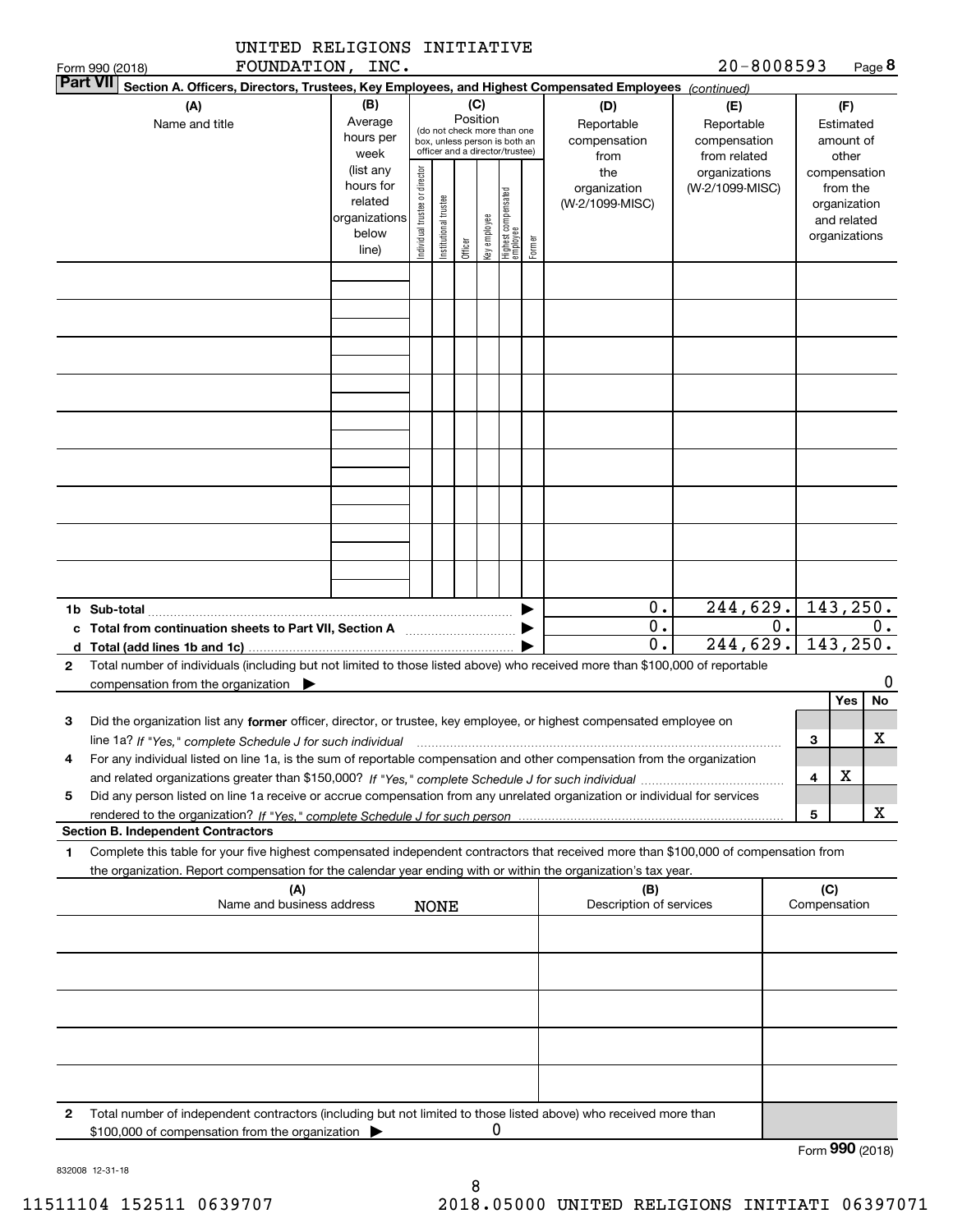|                                                           |    |          | Form 990 (2018)                                                                                                       | FOUNDATION, INC. |                      |                                  |                                                 | $20 - 8008593$                                     | Page 9                                                             |
|-----------------------------------------------------------|----|----------|-----------------------------------------------------------------------------------------------------------------------|------------------|----------------------|----------------------------------|-------------------------------------------------|----------------------------------------------------|--------------------------------------------------------------------|
| <b>Part VIII</b>                                          |    |          | <b>Statement of Revenue</b>                                                                                           |                  |                      |                                  |                                                 |                                                    |                                                                    |
|                                                           |    |          | Check if Schedule O contains a response or note to any line in this Part VIII                                         |                  |                      |                                  |                                                 |                                                    |                                                                    |
|                                                           |    |          |                                                                                                                       |                  |                      | (A)<br>Total revenue             | (B)<br>Related or<br>exempt function<br>revenue | $\overline{C}$<br>Unrelated<br>business<br>revenue | (D)<br>Revenuè excluded<br>from tax under<br>sections<br>512 - 514 |
|                                                           |    |          | 1 a Federated campaigns                                                                                               | 1a               |                      |                                  |                                                 |                                                    |                                                                    |
| Contributions, Gifts, Grants<br>and Other Similar Amounts |    |          | <b>b</b> Membership dues                                                                                              | 1 <sub>b</sub>   |                      |                                  |                                                 |                                                    |                                                                    |
|                                                           |    |          | c Fundraising events                                                                                                  | 1 <sub>c</sub>   |                      |                                  |                                                 |                                                    |                                                                    |
|                                                           |    |          | d Related organizations                                                                                               | 1 <sub>d</sub>   |                      |                                  |                                                 |                                                    |                                                                    |
|                                                           |    |          | e Government grants (contributions)                                                                                   | 1e               |                      |                                  |                                                 |                                                    |                                                                    |
|                                                           |    |          | f All other contributions, gifts, grants, and                                                                         |                  |                      |                                  |                                                 |                                                    |                                                                    |
|                                                           |    |          | similar amounts not included above                                                                                    | 1f               | 806,450.             |                                  |                                                 |                                                    |                                                                    |
|                                                           |    |          | <b>g</b> Noncash contributions included in lines 1a-1f: \$                                                            |                  |                      |                                  |                                                 |                                                    |                                                                    |
|                                                           |    |          |                                                                                                                       |                  |                      | 806,450.                         |                                                 |                                                    |                                                                    |
|                                                           |    |          |                                                                                                                       |                  | <b>Business Code</b> |                                  |                                                 |                                                    |                                                                    |
|                                                           |    | 2 a<br>b | the control of the control of the control of the control of the control of                                            |                  |                      |                                  |                                                 |                                                    |                                                                    |
| Program Service<br>Revenue                                |    | c        |                                                                                                                       |                  |                      |                                  |                                                 |                                                    |                                                                    |
|                                                           |    | d        | <u> 1990 - Johann Barbara, martin amerikan basal dan berasal dalam basal dalam basal dalam basal dalam basal dala</u> |                  |                      |                                  |                                                 |                                                    |                                                                    |
|                                                           |    | е        |                                                                                                                       |                  |                      |                                  |                                                 |                                                    |                                                                    |
|                                                           |    |          |                                                                                                                       |                  |                      |                                  |                                                 |                                                    |                                                                    |
|                                                           |    |          |                                                                                                                       |                  |                      |                                  |                                                 |                                                    |                                                                    |
|                                                           | 3  |          | Investment income (including dividends, interest, and                                                                 |                  |                      |                                  |                                                 |                                                    |                                                                    |
|                                                           |    |          |                                                                                                                       |                  | ▶                    | 314,399.                         |                                                 |                                                    | 314,399.                                                           |
|                                                           | 4  |          | Income from investment of tax-exempt bond proceeds                                                                    |                  |                      |                                  |                                                 |                                                    |                                                                    |
|                                                           | 5  |          |                                                                                                                       |                  |                      |                                  |                                                 |                                                    |                                                                    |
|                                                           |    |          | 6 a Gross rents                                                                                                       | (i) Real         | (ii) Personal        |                                  |                                                 |                                                    |                                                                    |
|                                                           |    |          | <b>b</b> Less: rental expenses                                                                                        |                  |                      |                                  |                                                 |                                                    |                                                                    |
|                                                           |    |          | Rental income or (loss)                                                                                               |                  |                      |                                  |                                                 |                                                    |                                                                    |
|                                                           |    |          |                                                                                                                       |                  |                      |                                  |                                                 |                                                    |                                                                    |
|                                                           |    |          | 7 a Gross amount from sales of                                                                                        | (i) Securities   | (ii) Other           |                                  |                                                 |                                                    |                                                                    |
|                                                           |    |          | assets other than inventory                                                                                           |                  |                      |                                  |                                                 |                                                    |                                                                    |
|                                                           |    |          | <b>b</b> Less: cost or other basis                                                                                    |                  |                      |                                  |                                                 |                                                    |                                                                    |
|                                                           |    |          | and sales expenses                                                                                                    |                  |                      |                                  |                                                 |                                                    |                                                                    |
|                                                           |    |          |                                                                                                                       |                  |                      |                                  |                                                 |                                                    |                                                                    |
|                                                           |    |          | 8 a Gross income from fundraising events (not                                                                         |                  |                      |                                  |                                                 |                                                    |                                                                    |
| <b>Other Revenue</b>                                      |    |          | including \$<br>$\overline{\phantom{a}}$ of                                                                           |                  |                      |                                  |                                                 |                                                    |                                                                    |
|                                                           |    |          | contributions reported on line 1c). See                                                                               |                  |                      |                                  |                                                 |                                                    |                                                                    |
|                                                           |    |          |                                                                                                                       |                  |                      |                                  |                                                 |                                                    |                                                                    |
|                                                           |    |          |                                                                                                                       |                  |                      |                                  |                                                 |                                                    |                                                                    |
|                                                           |    |          | c Net income or (loss) from fundraising events<br>9 a Gross income from gaming activities. See                        |                  |                      |                                  |                                                 |                                                    |                                                                    |
|                                                           |    |          |                                                                                                                       |                  |                      |                                  |                                                 |                                                    |                                                                    |
|                                                           |    |          |                                                                                                                       |                  |                      |                                  |                                                 |                                                    |                                                                    |
|                                                           |    |          |                                                                                                                       |                  |                      |                                  |                                                 |                                                    |                                                                    |
|                                                           |    |          | 10 a Gross sales of inventory, less returns                                                                           |                  |                      |                                  |                                                 |                                                    |                                                                    |
|                                                           |    |          |                                                                                                                       |                  |                      |                                  |                                                 |                                                    |                                                                    |
|                                                           |    |          | <b>b</b> Less: cost of goods sold $\begin{bmatrix} b & b \end{bmatrix}$                                               |                  |                      |                                  |                                                 |                                                    |                                                                    |
|                                                           |    |          |                                                                                                                       |                  |                      |                                  |                                                 |                                                    |                                                                    |
|                                                           |    |          | Miscellaneous Revenue                                                                                                 |                  | <b>Business Code</b> |                                  |                                                 |                                                    |                                                                    |
|                                                           |    |          |                                                                                                                       |                  |                      |                                  |                                                 |                                                    |                                                                    |
|                                                           |    | b<br>с   |                                                                                                                       |                  |                      |                                  |                                                 |                                                    |                                                                    |
|                                                           |    |          |                                                                                                                       |                  |                      |                                  |                                                 |                                                    |                                                                    |
|                                                           |    |          |                                                                                                                       |                  |                      |                                  |                                                 |                                                    |                                                                    |
|                                                           | 12 |          |                                                                                                                       |                  |                      | $\blacktriangleright$ 1,120,849. | 0.                                              |                                                    | $0.$   314,399.                                                    |
| 832009 12-31-18                                           |    |          |                                                                                                                       |                  |                      |                                  |                                                 |                                                    | Form 990 (2018)                                                    |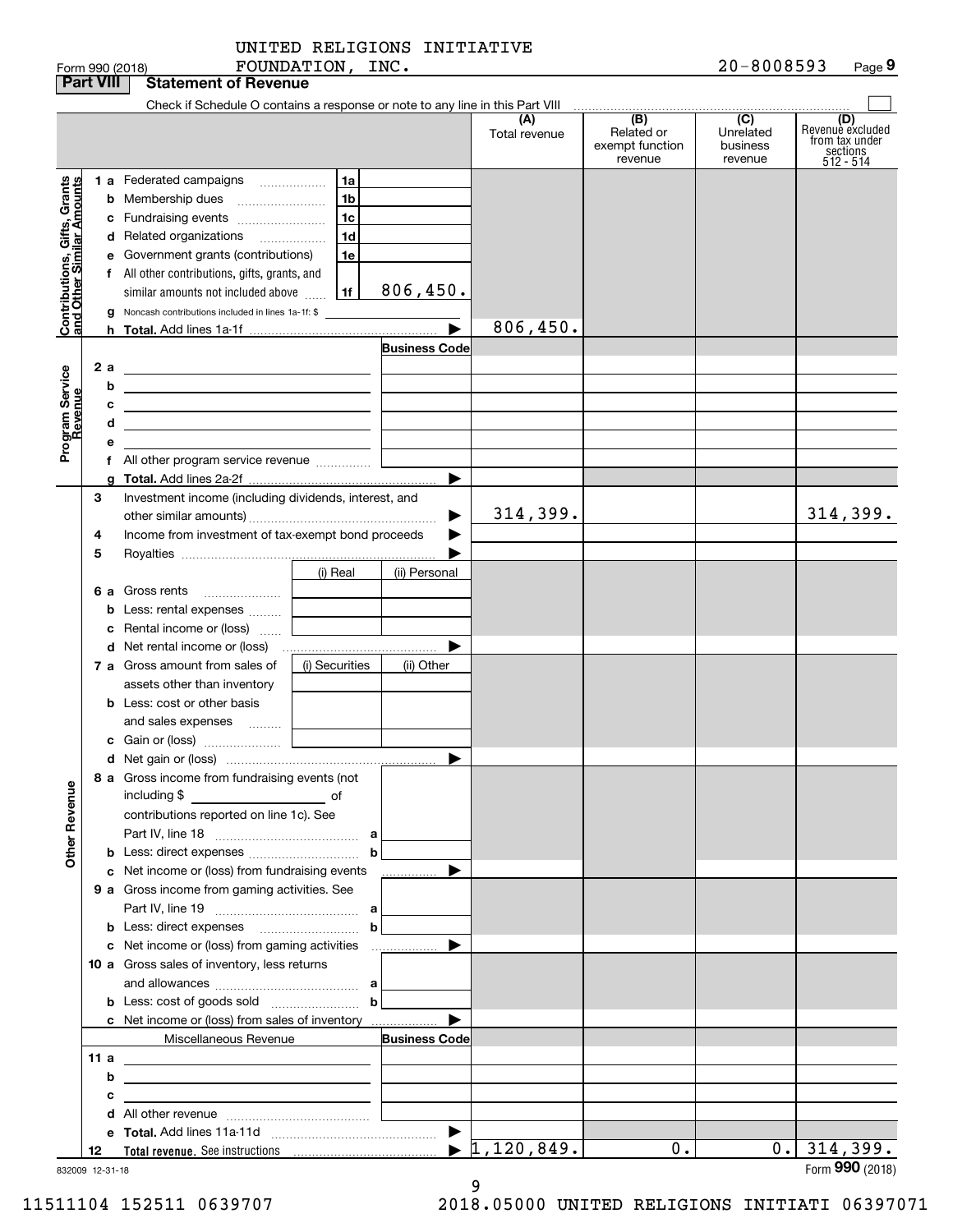#### Form 990 (2018) Page **Part IX Statement of Functional Expenses**  ${\tt FOUNDATION}$ ,  ${\tt INC.}$  20–8008593 UNITED RELIGIONS INITIATIVE

|    | Section 501(c)(3) and 501(c)(4) organizations must complete all columns. All other organizations must complete column (A).                                                                                  |                       |                                    |                                           |                                |
|----|-------------------------------------------------------------------------------------------------------------------------------------------------------------------------------------------------------------|-----------------------|------------------------------------|-------------------------------------------|--------------------------------|
|    | Check if Schedule O contains a response or note to any line in this Part IX                                                                                                                                 |                       |                                    |                                           |                                |
|    | Do not include amounts reported on lines 6b,<br>7b, 8b, 9b, and 10b of Part VIII.                                                                                                                           | (A)<br>Total expenses | (B)<br>Program service<br>expenses | (C)<br>Management and<br>general expenses | (D)<br>Fundraising<br>expenses |
| 1. | Grants and other assistance to domestic organizations                                                                                                                                                       |                       |                                    |                                           |                                |
|    | and domestic governments. See Part IV, line 21<br>$\ddotsc$                                                                                                                                                 | 1,657,157.            | 1,657,157.                         |                                           |                                |
| 2  | Grants and other assistance to domestic                                                                                                                                                                     |                       |                                    |                                           |                                |
|    | individuals. See Part IV, line 22                                                                                                                                                                           |                       |                                    |                                           |                                |
| 3  | Grants and other assistance to foreign                                                                                                                                                                      |                       |                                    |                                           |                                |
|    | organizations, foreign governments, and foreign                                                                                                                                                             |                       |                                    |                                           |                                |
|    | individuals. See Part IV, lines 15 and 16                                                                                                                                                                   |                       |                                    |                                           |                                |
| 4  | Benefits paid to or for members                                                                                                                                                                             |                       |                                    |                                           |                                |
| 5  | Compensation of current officers, directors,                                                                                                                                                                |                       |                                    |                                           |                                |
|    | trustees, and key employees                                                                                                                                                                                 |                       |                                    |                                           |                                |
| 6  | Compensation not included above, to disqualified                                                                                                                                                            |                       |                                    |                                           |                                |
|    | persons (as defined under section $4958(f)(1)$ ) and                                                                                                                                                        |                       |                                    |                                           |                                |
|    | persons described in section 4958(c)(3)(B)                                                                                                                                                                  |                       |                                    |                                           |                                |
| 7  |                                                                                                                                                                                                             |                       |                                    |                                           |                                |
| 8  | Pension plan accruals and contributions (include                                                                                                                                                            |                       |                                    |                                           |                                |
|    | section 401(k) and 403(b) employer contributions)                                                                                                                                                           |                       |                                    |                                           |                                |
| 9  |                                                                                                                                                                                                             |                       |                                    |                                           |                                |
| 10 |                                                                                                                                                                                                             |                       |                                    |                                           |                                |
| 11 | Fees for services (non-employees):                                                                                                                                                                          |                       |                                    |                                           |                                |
| а  |                                                                                                                                                                                                             |                       |                                    |                                           |                                |
| b  |                                                                                                                                                                                                             |                       |                                    |                                           |                                |
| c  |                                                                                                                                                                                                             |                       |                                    |                                           |                                |
| d  |                                                                                                                                                                                                             |                       |                                    |                                           |                                |
| е  | Professional fundraising services. See Part IV, line 17                                                                                                                                                     |                       |                                    |                                           |                                |
| f  | Investment management fees                                                                                                                                                                                  | 87,800.               |                                    | 87,800.                                   |                                |
| g  | Other. (If line 11g amount exceeds 10% of line 25,                                                                                                                                                          |                       |                                    |                                           |                                |
|    | column (A) amount, list line 11g expenses on Sch O.)                                                                                                                                                        |                       |                                    |                                           |                                |
| 12 |                                                                                                                                                                                                             |                       |                                    |                                           |                                |
| 13 |                                                                                                                                                                                                             |                       |                                    |                                           |                                |
| 14 |                                                                                                                                                                                                             |                       |                                    |                                           |                                |
| 15 |                                                                                                                                                                                                             |                       |                                    |                                           |                                |
| 16 |                                                                                                                                                                                                             |                       |                                    |                                           |                                |
| 17 |                                                                                                                                                                                                             |                       |                                    |                                           |                                |
| 18 | Payments of travel or entertainment expenses                                                                                                                                                                |                       |                                    |                                           |                                |
|    | for any federal, state, or local public officials                                                                                                                                                           |                       |                                    |                                           |                                |
| 19 | Conferences, conventions, and meetings                                                                                                                                                                      |                       |                                    |                                           |                                |
| 20 | Interest                                                                                                                                                                                                    |                       |                                    |                                           |                                |
| 21 |                                                                                                                                                                                                             |                       |                                    |                                           |                                |
| 22 | Depreciation, depletion, and amortization                                                                                                                                                                   |                       |                                    |                                           |                                |
| 23 | Insurance                                                                                                                                                                                                   |                       |                                    |                                           |                                |
| 24 | Other expenses. Itemize expenses not covered<br>above. (List miscellaneous expenses in line 24e. If line<br>24e amount exceeds 10% of line 25, column (A)<br>amount, list line 24e expenses on Schedule O.) |                       |                                    |                                           |                                |
| a  | TAXES & LICENSES                                                                                                                                                                                            | $\overline{597}$ .    |                                    | 597.                                      |                                |
| b  |                                                                                                                                                                                                             |                       |                                    |                                           |                                |
| с  | <u> 1989 - Johann Barn, mars ann an t-Amhain an t-Amhain an t-Amhain an t-Amhain an t-Amhain an t-Amhain an t-A</u>                                                                                         |                       |                                    |                                           |                                |
| d  | <u> 1989 - Johann Stein, mars an t-Amerikaansk kommunister (</u>                                                                                                                                            |                       |                                    |                                           |                                |
| е  |                                                                                                                                                                                                             |                       |                                    |                                           |                                |
| 25 | Total functional expenses. Add lines 1 through 24e                                                                                                                                                          | 1,745,554.            | 1,657,157.                         | 88,397.                                   | 0.                             |
| 26 | Joint costs. Complete this line only if the organization                                                                                                                                                    |                       |                                    |                                           |                                |
|    | reported in column (B) joint costs from a combined                                                                                                                                                          |                       |                                    |                                           |                                |
|    | educational campaign and fundraising solicitation.                                                                                                                                                          |                       |                                    |                                           |                                |
|    | Check here $\blacktriangleright$<br>if following SOP 98-2 (ASC 958-720)                                                                                                                                     |                       |                                    |                                           |                                |

10

832010 12-31-18

Form (2018) **990**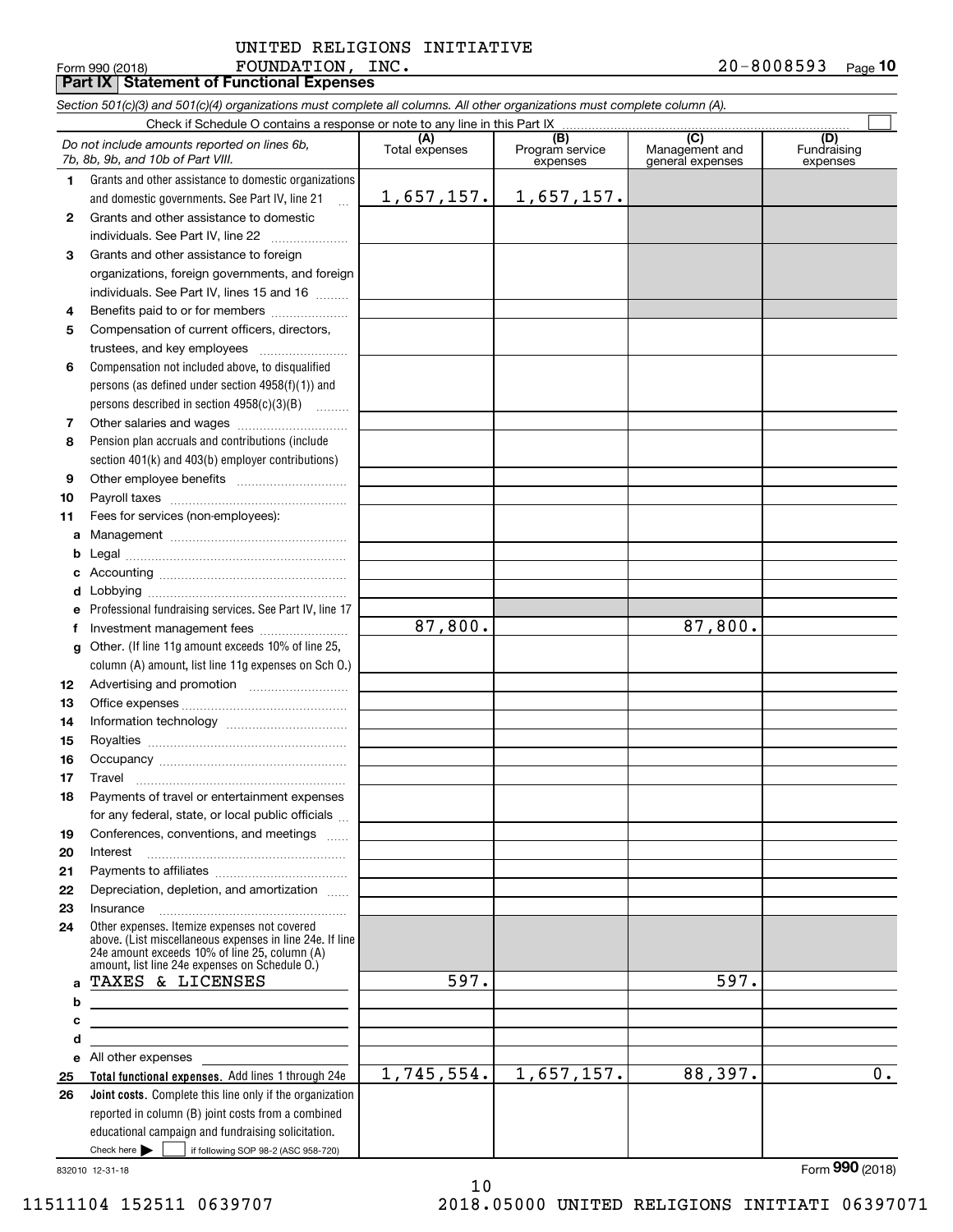$\mathcal{L}^{\text{max}}$ Check if Schedule O contains a response or note to any line in this Part X **(A) (B)** Beginning of year | | End of year **11**Cash - non-interest-bearing ~~~~~~~~~~~~~~~~~~~~~~~~~ **22**Savings and temporary cash investments ~~~~~~~~~~~~~~~~~~ $3,784,740. | 3 | 3,141,190.$ **33** Pledges and grants receivable, net  $\ldots$  **multimes contained and grants receivable**, net **multimes contained and grants receivable**, net **multimes contained and grants receivable** Accounts receivable, net ~~~~~~~~~~~~~~~~~~~~~~~~~~ 0. 0. **445**Loans and other receivables from current and former officers, directors, trustees, key employees, and highest compensated employees. Complete Part II of Schedule L ~~~~~~~~~~~~~~~~~~~~~~~~~~~~ **5**Loans and other receivables from other disqualified persons (as defined under **6**section 4958(f)(1)), persons described in section 4958(c)(3)(B), and contributing employers and sponsoring organizations of section 501(c)(9) voluntary employees' beneficiary organizations (see instr). Complete Part II of Sch L ...... **6Assets 77**Notes and loans receivable, net ~~~~~~~~~~~~~~~~~~~~~~~ **88**Inventories for sale or use ~~~~~~~~~~~~~~~~~~~~~~~~~~ Prepaid expenses and deferred charges **9910a**Land, buildings, and equipment: cost or other basis. Complete Part VI of Schedule D will aller **10cb** Less: accumulated depreciation \_\_\_\_\_\_\_\_\_\_\_\_\_\_\_ Lub 12,602,170. 11 12,471,428. **1111**Investments - publicly traded securities ~~~~~~~~~~~~~~~~~~~ **1212**Investments - other securities. See Part IV, line 11 ~~~~~~~~~~~~~~**13**Investments - program-related. See Part IV, line 11 **131414**Intangible assets …………………………………………………………………………………… Other assets. See Part IV, line 11 ~~~~~~~~~~~~~~~~~~~~~~ **1515**16,386,910. 16 15,612,618. **1616Total assets.**  Add lines 1 through 15 (must equal line 34) **1717**Accounts payable and accrued expenses ~~~~~~~~~~~~~~~~~~**1818**Grants payable ~~~~~~~~~~~~~~~~~~~~~~~~~~~~~~~ **19**Deferred revenue et al. and the state of the state of the state of the state of the state of the state of the state of the state of the state of the state of the state of the state of the state of the state of the state of **192020**Tax-exempt bond liabilities …………………………………………………………… **21**Escrow or custodial account liability. Complete Part IV of Schedule D **21**Loans and other payables to current and former officers, directors, trustees, **22**Liabilities **Liabilities** key employees, highest compensated employees, and disqualified persons. Complete Part II of Schedule L <sub>…………………………………………………………</sub> **2223**Secured mortgages and notes payable to unrelated third parties **23**Unsecured notes and loans payable to unrelated third parties ~~~~~~~~~~~~~~~~~~~~ **2424**Other liabilities (including federal income tax, payables to related third **25**parties, and other liabilities not included on lines 17-24). Complete Part X of  $8,558. |25|$  194,053. Schedule D ~~~~~~~~~~~~~~~~~~~~~~~~~~~~~~~~ **25** $8,558.$  26 194,053. **2626Total liabilities.**  Add lines 17 through 25 Organizations that follow SFAS 117 (ASC 958), check here  $\blacktriangleright$   $\boxed{\text{X}}$  and **complete lines 27 through 29, and lines 33 and 34. Net Assets or Fund Balances Net Assets or Fund Balances**  $11,332,556.$   $27$  9, 117, 998. **2727**Unrestricted net assets ~~~~~~~~~~~~~~~~~~~~~~~~~~~  $4,103,296. |28| 3,973,622.$ **2828**Temporarily restricted net assets ~~~~~~~~~~~~~~~~~~~~~~  $942,500.$   $29$   $2,326,945.$ **2929**Permanently restricted net assets …………………………………………………… **Organizations that do not follow SFAS 117 (ASC 958), check here** | **and complete lines 30 through 34. 3030**Capital stock or trust principal, or current funds ~~~~~~~~~~~~~~~ **3131**Paid-in or capital surplus, or land, building, or equipment fund will concurred. **3232**Retained earnings, endowment, accumulated income, or other funds www.com  $16,378,352.$  33 15,418,565. Total net assets or fund balances ~~~~~~~~~~~~~~~~~~~~~~ **3333** $16,386,910.$   $34$  | 15,612,618. **34**Total liabilities and net assets/fund balances **34**

Form (2018) **990**

832011 12-31-18

**Part X** Balance Sheet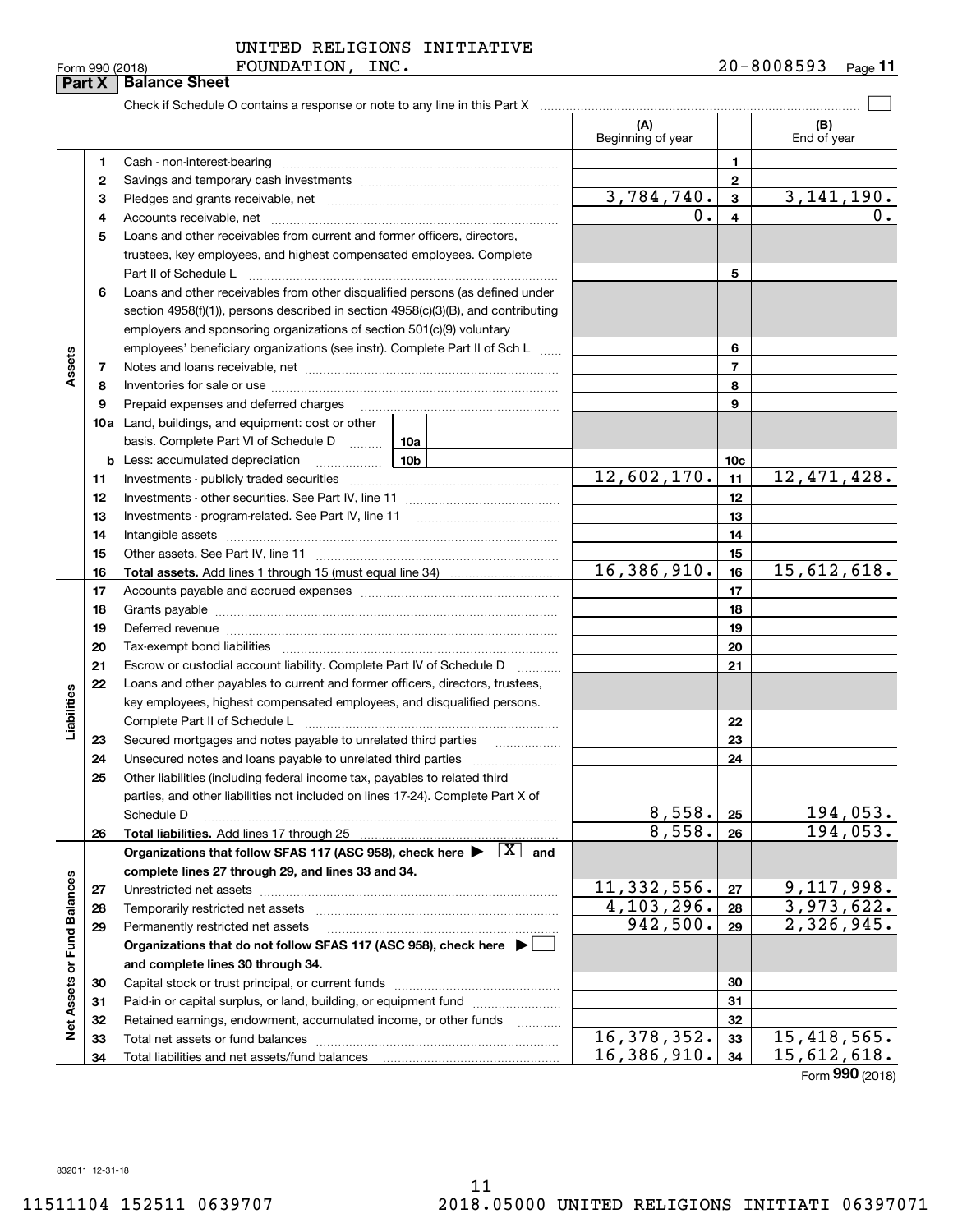|    | UNITED RELIGIONS INITIATIVE                                                                                                          |                         |                |     |                         |  |  |
|----|--------------------------------------------------------------------------------------------------------------------------------------|-------------------------|----------------|-----|-------------------------|--|--|
|    | FOUNDATION, INC.<br>Form 990 (2018)                                                                                                  |                         | $20 - 8008593$ |     | Page $12$               |  |  |
|    | <b>Part XI   Reconciliation of Net Assets</b>                                                                                        |                         |                |     |                         |  |  |
|    | Check if Schedule O contains a response or note to any line in this Part XI                                                          |                         |                |     | $\overline{\mathbf{X}}$ |  |  |
|    |                                                                                                                                      |                         |                |     |                         |  |  |
| 1  |                                                                                                                                      | 1                       | 1, 120, 849.   |     |                         |  |  |
| 2  |                                                                                                                                      | $\overline{2}$          | 1,745,554.     |     |                         |  |  |
| З  | Revenue less expenses. Subtract line 2 from line 1                                                                                   | $\overline{3}$          | $-624,705.$    |     |                         |  |  |
| 4  |                                                                                                                                      | $\overline{\mathbf{4}}$ | 16,378,352.    |     |                         |  |  |
| 5  | Net unrealized gains (losses) on investments                                                                                         | 5                       | $-935,082.$    |     |                         |  |  |
| 6  | Donated services and use of facilities                                                                                               | 6                       |                |     |                         |  |  |
| 7  | Investment expenses                                                                                                                  | $\overline{7}$          |                |     |                         |  |  |
| 8  | Prior period adjustments                                                                                                             | 8                       |                |     |                         |  |  |
| 9  | Other changes in net assets or fund balances (explain in Schedule O)                                                                 | 9                       |                |     | 600,000.                |  |  |
| 10 | Net assets or fund balances at end of year. Combine lines 3 through 9 (must equal Part X, line 33,                                   |                         |                |     |                         |  |  |
|    | column (B))                                                                                                                          | 10                      | 15,418,565.    |     |                         |  |  |
|    | Part XII Financial Statements and Reporting                                                                                          |                         |                |     |                         |  |  |
|    |                                                                                                                                      |                         |                |     | $\vert$ X $\vert$       |  |  |
|    |                                                                                                                                      |                         |                | Yes | No                      |  |  |
| 1  | $ X $ Accrual<br>Accounting method used to prepare the Form 990: <u>II</u> Cash<br>Other                                             |                         |                |     |                         |  |  |
|    | If the organization changed its method of accounting from a prior year or checked "Other," explain in Schedule O.                    |                         |                |     |                         |  |  |
|    | 2a Were the organization's financial statements compiled or reviewed by an independent accountant?                                   |                         | 2a             |     | х                       |  |  |
|    | If "Yes," check a box below to indicate whether the financial statements for the year were compiled or reviewed on a                 |                         |                |     |                         |  |  |
|    | separate basis, consolidated basis, or both:                                                                                         |                         |                |     |                         |  |  |
|    | Consolidated basis<br>Separate basis<br>Both consolidated and separate basis                                                         |                         |                |     |                         |  |  |
|    | <b>b</b> Were the organization's financial statements audited by an independent accountant?                                          |                         | 2 <sub>b</sub> | x   |                         |  |  |
|    | If "Yes," check a box below to indicate whether the financial statements for the year were audited on a separate basis,              |                         |                |     |                         |  |  |
|    | consolidated basis, or both:                                                                                                         |                         |                |     |                         |  |  |
|    | $\vert$ X $\vert$ Consolidated basis<br>Both consolidated and separate basis<br>Separate basis                                       |                         |                |     |                         |  |  |
|    | c If "Yes" to line 2a or 2b, does the organization have a committee that assumes responsibility for oversight of the audit,          |                         |                |     |                         |  |  |
|    |                                                                                                                                      |                         |                |     |                         |  |  |
|    | If the organization changed either its oversight process or selection process during the tax year, explain in Schedule O.            |                         |                |     |                         |  |  |
|    | 3a As a result of a federal award, was the organization required to undergo an audit or audits as set forth in the Single Audit      |                         |                |     |                         |  |  |
|    | Act and OMB Circular A-133?                                                                                                          |                         | 3a             |     | х                       |  |  |
|    | <b>b</b> If "Yes," did the organization undergo the required audit or audits? If the organization did not undergo the required audit |                         |                |     |                         |  |  |
|    | or audits, explain why in Schedule O and describe any steps taken to undergo such audits                                             |                         | 3b             |     |                         |  |  |

Form (2018) **990**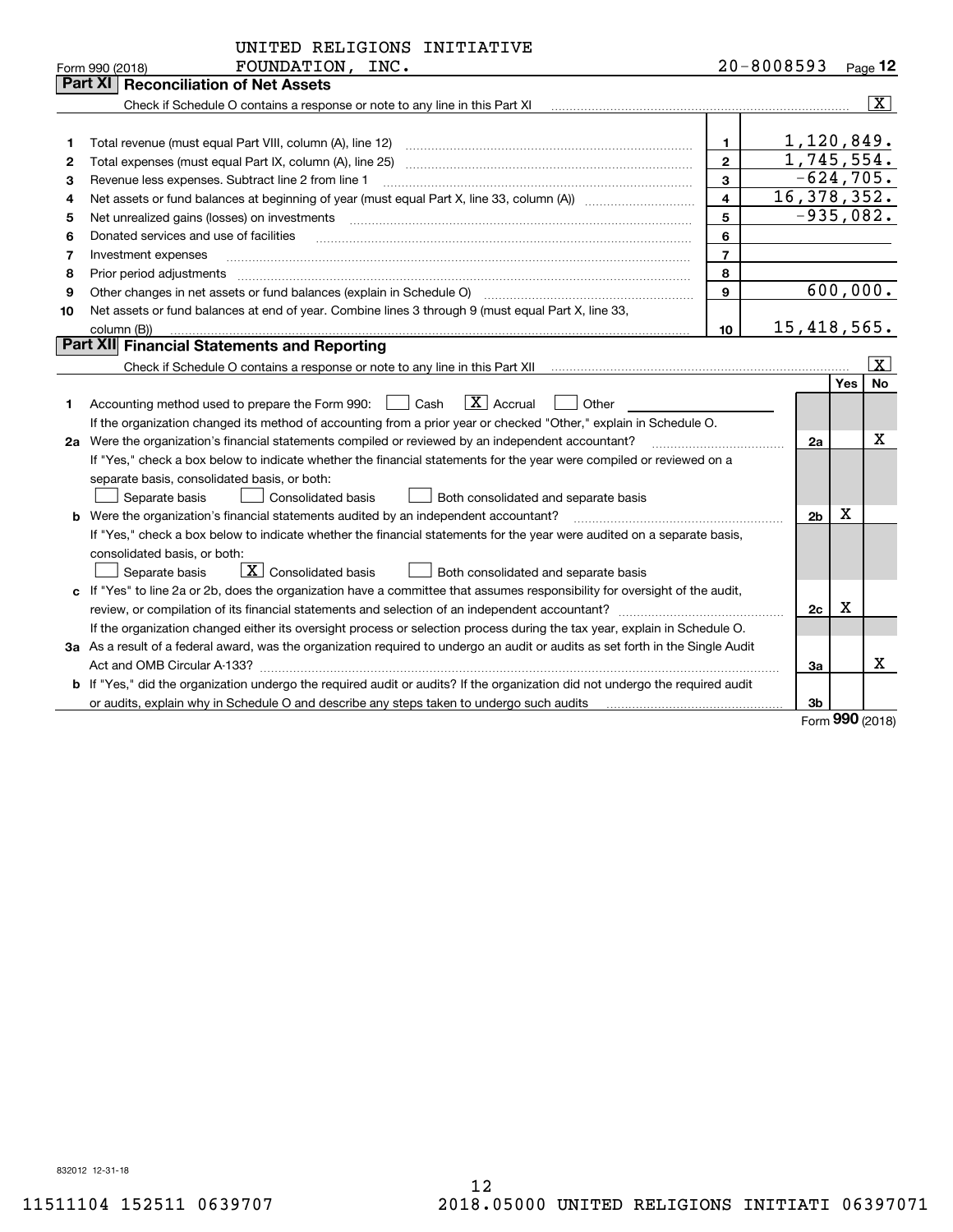| <b>SCHEDULE A</b><br><b>Public Charity Status and Public Support</b> |                                                                                                                                                                                                                                                 |                                                                               |     |                                 |                                                     | OMB No. 1545-0047 |                                      |  |  |  |
|----------------------------------------------------------------------|-------------------------------------------------------------------------------------------------------------------------------------------------------------------------------------------------------------------------------------------------|-------------------------------------------------------------------------------|-----|---------------------------------|-----------------------------------------------------|-------------------|--------------------------------------|--|--|--|
| (Form 990 or 990-EZ)                                                 |                                                                                                                                                                                                                                                 | Complete if the organization is a section 501(c)(3) organization or a section |     |                                 |                                                     |                   |                                      |  |  |  |
|                                                                      |                                                                                                                                                                                                                                                 | 4947(a)(1) nonexempt charitable trust.                                        |     |                                 |                                                     |                   |                                      |  |  |  |
| Department of the Treasury<br>Internal Revenue Service               |                                                                                                                                                                                                                                                 | Attach to Form 990 or Form 990-EZ.                                            |     |                                 |                                                     |                   | Open to Public                       |  |  |  |
|                                                                      |                                                                                                                                                                                                                                                 | Go to www.irs.gov/Form990 for instructions and the latest information.        |     |                                 | Inspection<br><b>Employer identification number</b> |                   |                                      |  |  |  |
| Name of the organization                                             | UNITED RELIGIONS INITIATIVE                                                                                                                                                                                                                     |                                                                               |     |                                 |                                                     |                   |                                      |  |  |  |
| Part I                                                               | FOUNDATION, INC.<br>Reason for Public Charity Status (All organizations must complete this part.) See instructions.                                                                                                                             |                                                                               |     |                                 |                                                     |                   | $20 - 8008593$                       |  |  |  |
|                                                                      |                                                                                                                                                                                                                                                 |                                                                               |     |                                 |                                                     |                   |                                      |  |  |  |
| 1                                                                    | The organization is not a private foundation because it is: (For lines 1 through 12, check only one box.)<br>A church, convention of churches, or association of churches described in section 170(b)(1)(A)(i).                                 |                                                                               |     |                                 |                                                     |                   |                                      |  |  |  |
| 2                                                                    | A school described in section 170(b)(1)(A)(ii). (Attach Schedule E (Form 990 or 990-EZ).)                                                                                                                                                       |                                                                               |     |                                 |                                                     |                   |                                      |  |  |  |
| 3                                                                    | A hospital or a cooperative hospital service organization described in section 170(b)(1)(A)(iii).                                                                                                                                               |                                                                               |     |                                 |                                                     |                   |                                      |  |  |  |
| 4                                                                    | A medical research organization operated in conjunction with a hospital described in section 170(b)(1)(A)(iii). Enter the hospital's name,                                                                                                      |                                                                               |     |                                 |                                                     |                   |                                      |  |  |  |
| city, and state:                                                     |                                                                                                                                                                                                                                                 |                                                                               |     |                                 |                                                     |                   |                                      |  |  |  |
| 5                                                                    | An organization operated for the benefit of a college or university owned or operated by a governmental unit described in                                                                                                                       |                                                                               |     |                                 |                                                     |                   |                                      |  |  |  |
|                                                                      | section 170(b)(1)(A)(iv). (Complete Part II.)                                                                                                                                                                                                   |                                                                               |     |                                 |                                                     |                   |                                      |  |  |  |
| 6                                                                    | A federal, state, or local government or governmental unit described in section 170(b)(1)(A)(v).                                                                                                                                                |                                                                               |     |                                 |                                                     |                   |                                      |  |  |  |
| 7                                                                    | An organization that normally receives a substantial part of its support from a governmental unit or from the general public described in                                                                                                       |                                                                               |     |                                 |                                                     |                   |                                      |  |  |  |
| 8                                                                    | section 170(b)(1)(A)(vi). (Complete Part II.)<br>A community trust described in section 170(b)(1)(A)(vi). (Complete Part II.)                                                                                                                   |                                                                               |     |                                 |                                                     |                   |                                      |  |  |  |
| 9                                                                    | An agricultural research organization described in section 170(b)(1)(A)(ix) operated in conjunction with a land-grant college                                                                                                                   |                                                                               |     |                                 |                                                     |                   |                                      |  |  |  |
|                                                                      | or university or a non-land-grant college of agriculture (see instructions). Enter the name, city, and state of the college or                                                                                                                  |                                                                               |     |                                 |                                                     |                   |                                      |  |  |  |
| university:                                                          |                                                                                                                                                                                                                                                 |                                                                               |     |                                 |                                                     |                   |                                      |  |  |  |
| 10                                                                   | An organization that normally receives: (1) more than 33 1/3% of its support from contributions, membership fees, and gross receipts from                                                                                                       |                                                                               |     |                                 |                                                     |                   |                                      |  |  |  |
|                                                                      | activities related to its exempt functions - subject to certain exceptions, and (2) no more than 33 1/3% of its support from gross investment                                                                                                   |                                                                               |     |                                 |                                                     |                   |                                      |  |  |  |
|                                                                      | income and unrelated business taxable income (less section 511 tax) from businesses acquired by the organization after June 30, 1975.                                                                                                           |                                                                               |     |                                 |                                                     |                   |                                      |  |  |  |
|                                                                      | See section 509(a)(2). (Complete Part III.)                                                                                                                                                                                                     |                                                                               |     |                                 |                                                     |                   |                                      |  |  |  |
| 11                                                                   | An organization organized and operated exclusively to test for public safety. See section 509(a)(4).                                                                                                                                            |                                                                               |     |                                 |                                                     |                   |                                      |  |  |  |
| $\boxed{\text{X}}$<br>12 <sub>2</sub>                                | An organization organized and operated exclusively for the benefit of, to perform the functions of, or to carry out the purposes of one or                                                                                                      |                                                                               |     |                                 |                                                     |                   |                                      |  |  |  |
|                                                                      | more publicly supported organizations described in section 509(a)(1) or section 509(a)(2). See section 509(a)(3). Check the box in                                                                                                              |                                                                               |     |                                 |                                                     |                   |                                      |  |  |  |
|                                                                      | lines 12a through 12d that describes the type of supporting organization and complete lines 12e, 12f, and 12g.                                                                                                                                  |                                                                               |     |                                 |                                                     |                   |                                      |  |  |  |
| $\lfloor x \rfloor$<br>a                                             | Type I. A supporting organization operated, supervised, or controlled by its supported organization(s), typically by giving                                                                                                                     |                                                                               |     |                                 |                                                     |                   |                                      |  |  |  |
|                                                                      | the supported organization(s) the power to regularly appoint or elect a majority of the directors or trustees of the supporting                                                                                                                 |                                                                               |     |                                 |                                                     |                   |                                      |  |  |  |
|                                                                      | organization. You must complete Part IV, Sections A and B.                                                                                                                                                                                      |                                                                               |     |                                 |                                                     |                   |                                      |  |  |  |
| b                                                                    | Type II. A supporting organization supervised or controlled in connection with its supported organization(s), by having<br>control or management of the supporting organization vested in the same persons that control or manage the supported |                                                                               |     |                                 |                                                     |                   |                                      |  |  |  |
|                                                                      | organization(s). You must complete Part IV, Sections A and C.                                                                                                                                                                                   |                                                                               |     |                                 |                                                     |                   |                                      |  |  |  |
| с                                                                    | Type III functionally integrated. A supporting organization operated in connection with, and functionally integrated with,                                                                                                                      |                                                                               |     |                                 |                                                     |                   |                                      |  |  |  |
|                                                                      | its supported organization(s) (see instructions). You must complete Part IV, Sections A, D, and E.                                                                                                                                              |                                                                               |     |                                 |                                                     |                   |                                      |  |  |  |
| d                                                                    | Type III non-functionally integrated. A supporting organization operated in connection with its supported organization(s)                                                                                                                       |                                                                               |     |                                 |                                                     |                   |                                      |  |  |  |
|                                                                      | that is not functionally integrated. The organization generally must satisfy a distribution requirement and an attentiveness                                                                                                                    |                                                                               |     |                                 |                                                     |                   |                                      |  |  |  |
|                                                                      | requirement (see instructions). You must complete Part IV, Sections A and D, and Part V.                                                                                                                                                        |                                                                               |     |                                 |                                                     |                   |                                      |  |  |  |
| X <br>e                                                              | Check this box if the organization received a written determination from the IRS that it is a Type I, Type II, Type III                                                                                                                         |                                                                               |     |                                 |                                                     |                   |                                      |  |  |  |
|                                                                      | functionally integrated, or Type III non-functionally integrated supporting organization.                                                                                                                                                       |                                                                               |     |                                 |                                                     |                   |                                      |  |  |  |
|                                                                      | f Enter the number of supported organizations                                                                                                                                                                                                   |                                                                               |     |                                 |                                                     |                   | 1                                    |  |  |  |
| (i) Name of supported                                                | g Provide the following information about the supported organization(s).<br>(ii) EIN                                                                                                                                                            | (iii) Type of organization                                                    |     | (iv) Is the organization listed | (v) Amount of monetary                              |                   | (vi) Amount of other                 |  |  |  |
| organization                                                         |                                                                                                                                                                                                                                                 | (described on lines 1-10)                                                     |     | in your governing document?     | support (see instructions)                          |                   | support (see instructions)           |  |  |  |
|                                                                      |                                                                                                                                                                                                                                                 | above (see instructions))                                                     | Yes | No                              |                                                     |                   |                                      |  |  |  |
| UNITED RELIGIONS                                                     | 68-0369482                                                                                                                                                                                                                                      | 7                                                                             | х   |                                 |                                                     | 1,657,157.        |                                      |  |  |  |
|                                                                      |                                                                                                                                                                                                                                                 |                                                                               |     |                                 |                                                     |                   |                                      |  |  |  |
|                                                                      |                                                                                                                                                                                                                                                 |                                                                               |     |                                 |                                                     |                   |                                      |  |  |  |
|                                                                      |                                                                                                                                                                                                                                                 |                                                                               |     |                                 |                                                     |                   |                                      |  |  |  |
|                                                                      |                                                                                                                                                                                                                                                 |                                                                               |     |                                 |                                                     |                   |                                      |  |  |  |
|                                                                      |                                                                                                                                                                                                                                                 |                                                                               |     |                                 |                                                     |                   |                                      |  |  |  |
|                                                                      |                                                                                                                                                                                                                                                 |                                                                               |     |                                 |                                                     |                   |                                      |  |  |  |
|                                                                      |                                                                                                                                                                                                                                                 |                                                                               |     |                                 |                                                     |                   |                                      |  |  |  |
|                                                                      |                                                                                                                                                                                                                                                 |                                                                               |     |                                 |                                                     |                   |                                      |  |  |  |
| Total                                                                |                                                                                                                                                                                                                                                 |                                                                               |     |                                 |                                                     | 1,657,157.        | $0$ .                                |  |  |  |
|                                                                      | LHA For Paperwork Reduction Act Notice, see the Instructions for Form 990 or 990-EZ. 832021 10-11-18                                                                                                                                            | 13                                                                            |     |                                 |                                                     |                   | Schedule A (Form 990 or 990-EZ) 2018 |  |  |  |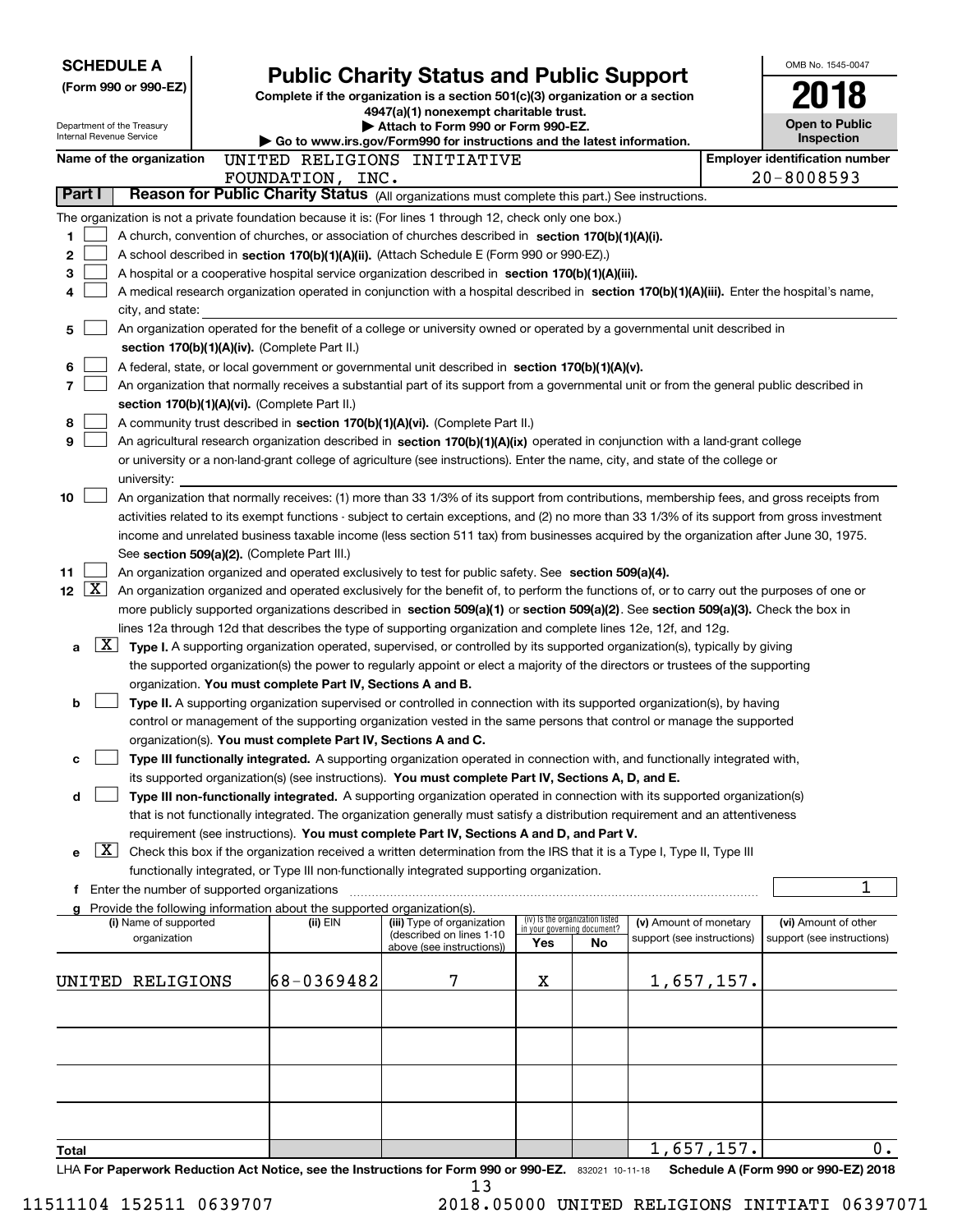#### Schedule A (Form 990 or 990-EZ) 2018 Page FOUNDATION, INC. 20-8008593

20-8008593 Page 2

(Complete only if you checked the box on line 5, 7, or 8 of Part I or if the organization failed to qualify under Part III. If the organization fails to qualify under the tests listed below, please complete Part III.) **Part II Support Schedule for Organizations Described in Sections 170(b)(1)(A)(iv) and 170(b)(1)(A)(vi)**

|    | <b>Section A. Public Support</b>                                                                                                           |          |            |            |            |                                       |           |
|----|--------------------------------------------------------------------------------------------------------------------------------------------|----------|------------|------------|------------|---------------------------------------|-----------|
|    | Calendar year (or fiscal year beginning in) $\blacktriangleright$                                                                          | (a) 2014 | $(b)$ 2015 | $(c)$ 2016 | $(d)$ 2017 | (e) 2018                              | (f) Total |
|    | <b>1</b> Gifts, grants, contributions, and                                                                                                 |          |            |            |            |                                       |           |
|    | membership fees received. (Do not                                                                                                          |          |            |            |            |                                       |           |
|    | include any "unusual grants.")                                                                                                             |          |            |            |            |                                       |           |
|    | 2 Tax revenues levied for the organ-                                                                                                       |          |            |            |            |                                       |           |
|    | ization's benefit and either paid to                                                                                                       |          |            |            |            |                                       |           |
|    | or expended on its behalf                                                                                                                  |          |            |            |            |                                       |           |
|    | 3 The value of services or facilities                                                                                                      |          |            |            |            |                                       |           |
|    | furnished by a governmental unit to                                                                                                        |          |            |            |            |                                       |           |
|    | the organization without charge                                                                                                            |          |            |            |            |                                       |           |
|    | 4 Total. Add lines 1 through 3                                                                                                             |          |            |            |            |                                       |           |
| 5  | The portion of total contributions                                                                                                         |          |            |            |            |                                       |           |
|    | by each person (other than a                                                                                                               |          |            |            |            |                                       |           |
|    | governmental unit or publicly                                                                                                              |          |            |            |            |                                       |           |
|    | supported organization) included                                                                                                           |          |            |            |            |                                       |           |
|    | on line 1 that exceeds 2% of the                                                                                                           |          |            |            |            |                                       |           |
|    | amount shown on line 11,                                                                                                                   |          |            |            |            |                                       |           |
|    | column (f)                                                                                                                                 |          |            |            |            |                                       |           |
|    | 6 Public support. Subtract line 5 from line 4.                                                                                             |          |            |            |            |                                       |           |
|    | Section B. Total Support                                                                                                                   |          |            |            |            |                                       |           |
|    | Calendar year (or fiscal year beginning in) $\blacktriangleright$                                                                          | (a) 2014 | $(b)$ 2015 | $(c)$ 2016 | $(d)$ 2017 | (e) 2018                              | (f) Total |
|    | 7 Amounts from line 4                                                                                                                      |          |            |            |            |                                       |           |
|    | 8 Gross income from interest,                                                                                                              |          |            |            |            |                                       |           |
|    | dividends, payments received on                                                                                                            |          |            |            |            |                                       |           |
|    | securities loans, rents, royalties,                                                                                                        |          |            |            |            |                                       |           |
|    | and income from similar sources                                                                                                            |          |            |            |            |                                       |           |
| 9. | Net income from unrelated business                                                                                                         |          |            |            |            |                                       |           |
|    | activities, whether or not the                                                                                                             |          |            |            |            |                                       |           |
|    | business is regularly carried on                                                                                                           |          |            |            |            |                                       |           |
|    | <b>10</b> Other income. Do not include gain                                                                                                |          |            |            |            |                                       |           |
|    | or loss from the sale of capital                                                                                                           |          |            |            |            |                                       |           |
|    | assets (Explain in Part VI.)                                                                                                               |          |            |            |            |                                       |           |
|    | 11 Total support. Add lines 7 through 10                                                                                                   |          |            |            |            |                                       |           |
|    | <b>12</b> Gross receipts from related activities, etc. (see instructions)                                                                  |          |            |            |            | 12                                    |           |
|    | 13 First five years. If the Form 990 is for the organization's first, second, third, fourth, or fifth tax year as a section 501(c)(3)      |          |            |            |            |                                       |           |
|    | organization, check this box and stop here                                                                                                 |          |            |            |            |                                       |           |
|    | Section C. Computation of Public Support Percentage                                                                                        |          |            |            |            |                                       |           |
|    | 14 Public support percentage for 2018 (line 6, column (f) divided by line 11, column (f) <i>manumumumumum</i>                              |          |            |            |            | 14                                    | %         |
|    |                                                                                                                                            |          |            |            |            | 15                                    | %         |
|    | 16a 33 1/3% support test - 2018. If the organization did not check the box on line 13, and line 14 is 33 1/3% or more, check this box and  |          |            |            |            |                                       |           |
|    | stop here. The organization qualifies as a publicly supported organization                                                                 |          |            |            |            |                                       |           |
|    | b 33 1/3% support test - 2017. If the organization did not check a box on line 13 or 16a, and line 15 is 33 1/3% or more, check this box   |          |            |            |            |                                       |           |
|    | and stop here. The organization qualifies as a publicly supported organization                                                             |          |            |            |            |                                       |           |
|    | 17a 10% -facts-and-circumstances test - 2018. If the organization did not check a box on line 13, 16a, or 16b, and line 14 is 10% or more, |          |            |            |            |                                       |           |
|    | and if the organization meets the "facts-and-circumstances" test, check this box and stop here. Explain in Part VI how the organization    |          |            |            |            |                                       |           |
|    | meets the "facts-and-circumstances" test. The organization qualifies as a publicly supported organization                                  |          |            |            |            |                                       |           |
|    | b 10% -facts-and-circumstances test - 2017. If the organization did not check a box on line 13, 16a, 16b, or 17a, and line 15 is 10% or    |          |            |            |            |                                       |           |
|    | more, and if the organization meets the "facts-and-circumstances" test, check this box and stop here. Explain in Part VI how the           |          |            |            |            |                                       |           |
|    | organization meets the "facts-and-circumstances" test. The organization qualifies as a publicly supported organization                     |          |            |            |            |                                       |           |
|    | 18 Private foundation. If the organization did not check a box on line 13, 16a, 16b, 17a, or 17b, check this box and see instructions      |          |            |            |            | Cabadula A (Fauna 000 au 000 EZ) 0040 |           |

**Schedule A (Form 990 or 990-EZ) 2018**

832022 10-11-18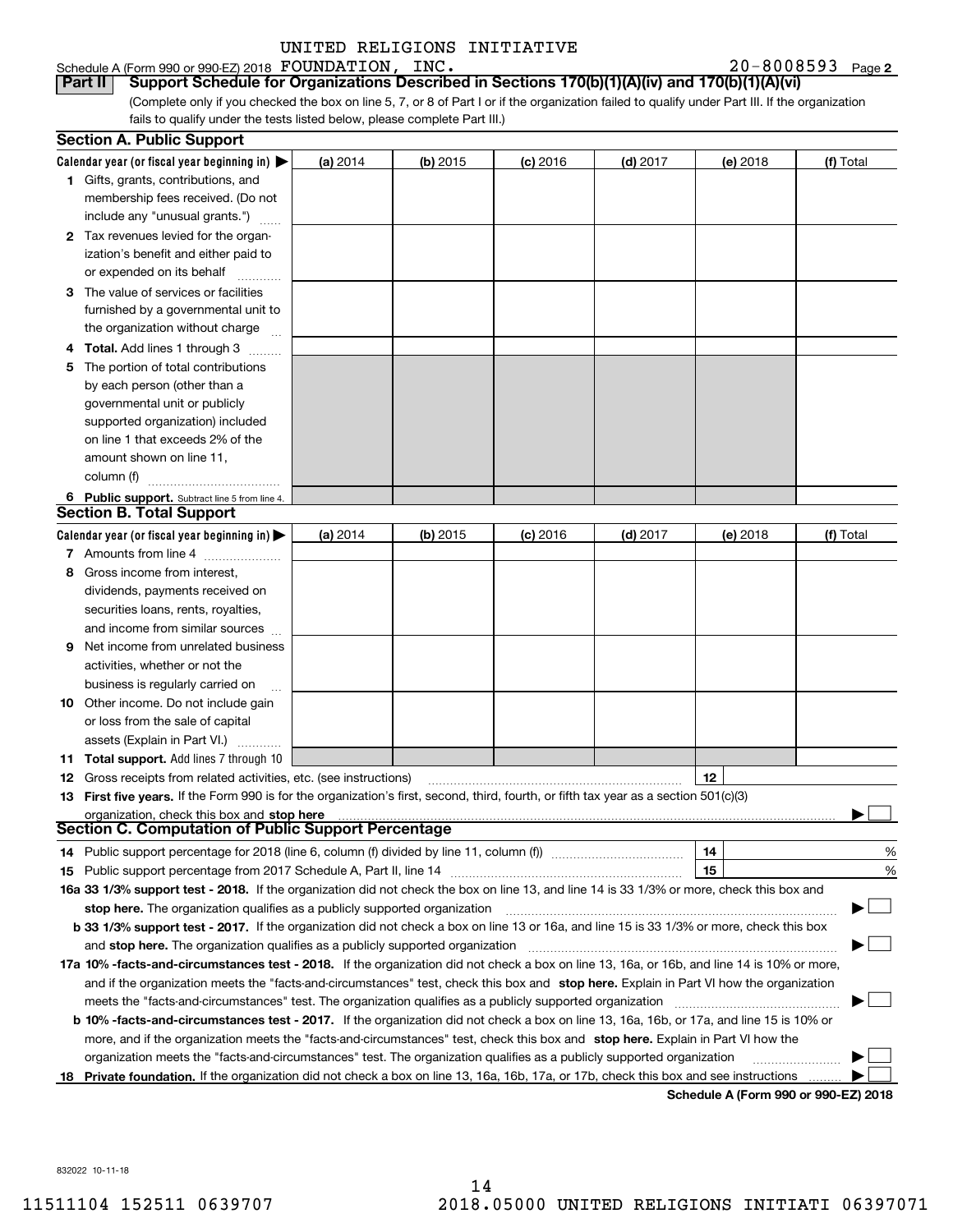Schedule A (Form 990 or 990-EZ) 2018 Page FOUNDATION, INC. 20-8008593

**Part III Support Schedule for Organizations Described in Section 509(a)(2)** 

(Complete only if you checked the box on line 10 of Part I or if the organization failed to qualify under Part II. If the organization fails to qualify under the tests listed below, please complete Part II.)

|    | <b>Section A. Public Support</b>                                                                                                                                                                                                                                                             |          |          |            |            |          |                                      |
|----|----------------------------------------------------------------------------------------------------------------------------------------------------------------------------------------------------------------------------------------------------------------------------------------------|----------|----------|------------|------------|----------|--------------------------------------|
|    | Calendar year (or fiscal year beginning in) $\blacktriangleright$                                                                                                                                                                                                                            | (a) 2014 | (b) 2015 | $(c)$ 2016 | $(d)$ 2017 | (e) 2018 | (f) Total                            |
|    | 1 Gifts, grants, contributions, and                                                                                                                                                                                                                                                          |          |          |            |            |          |                                      |
|    | membership fees received. (Do not                                                                                                                                                                                                                                                            |          |          |            |            |          |                                      |
|    | include any "unusual grants.")                                                                                                                                                                                                                                                               |          |          |            |            |          |                                      |
|    | 2 Gross receipts from admissions,<br>merchandise sold or services per-<br>formed, or facilities furnished in<br>any activity that is related to the<br>organization's tax-exempt purpose                                                                                                     |          |          |            |            |          |                                      |
|    | 3 Gross receipts from activities that<br>are not an unrelated trade or bus-                                                                                                                                                                                                                  |          |          |            |            |          |                                      |
|    | iness under section 513                                                                                                                                                                                                                                                                      |          |          |            |            |          |                                      |
|    | 4 Tax revenues levied for the organ-<br>ization's benefit and either paid to<br>or expended on its behalf                                                                                                                                                                                    |          |          |            |            |          |                                      |
|    | 5 The value of services or facilities<br>furnished by a governmental unit to                                                                                                                                                                                                                 |          |          |            |            |          |                                      |
|    | the organization without charge                                                                                                                                                                                                                                                              |          |          |            |            |          |                                      |
|    | <b>6 Total.</b> Add lines 1 through 5                                                                                                                                                                                                                                                        |          |          |            |            |          |                                      |
|    | 7a Amounts included on lines 1, 2, and<br>3 received from disqualified persons                                                                                                                                                                                                               |          |          |            |            |          |                                      |
|    | <b>b</b> Amounts included on lines 2 and 3 received<br>from other than disqualified persons that<br>exceed the greater of \$5,000 or 1% of the<br>amount on line 13 for the year                                                                                                             |          |          |            |            |          |                                      |
|    | c Add lines 7a and 7b                                                                                                                                                                                                                                                                        |          |          |            |            |          |                                      |
|    | 8 Public support. (Subtract line 7c from line 6.)<br><b>Section B. Total Support</b>                                                                                                                                                                                                         |          |          |            |            |          |                                      |
|    | Calendar year (or fiscal year beginning in)                                                                                                                                                                                                                                                  | (a) 2014 | (b) 2015 | $(c)$ 2016 | $(d)$ 2017 | (e) 2018 | (f) Total                            |
|    | 9 Amounts from line 6                                                                                                                                                                                                                                                                        |          |          |            |            |          |                                      |
|    | 10a Gross income from interest,<br>dividends, payments received on<br>securities loans, rents, royalties,<br>and income from similar sources                                                                                                                                                 |          |          |            |            |          |                                      |
|    | <b>b</b> Unrelated business taxable income<br>(less section 511 taxes) from businesses<br>acquired after June 30, 1975                                                                                                                                                                       |          |          |            |            |          |                                      |
|    | c Add lines 10a and 10b                                                                                                                                                                                                                                                                      |          |          |            |            |          |                                      |
|    | <b>11</b> Net income from unrelated business<br>activities not included in line 10b,<br>whether or not the business is<br>regularly carried on                                                                                                                                               |          |          |            |            |          |                                      |
|    | <b>12</b> Other income. Do not include gain<br>or loss from the sale of capital<br>assets (Explain in Part VI.)                                                                                                                                                                              |          |          |            |            |          |                                      |
|    | <b>13</b> Total support. (Add lines 9, 10c, 11, and 12.)                                                                                                                                                                                                                                     |          |          |            |            |          |                                      |
|    | 14 First five years. If the Form 990 is for the organization's first, second, third, fourth, or fifth tax year as a section 501(c)(3) organization,                                                                                                                                          |          |          |            |            |          |                                      |
|    | check this box and stop here manufactured and content to the state of the state of the state of the state of the state of the state of the state of the state of the state of the state of the state of the state of the state<br><b>Section C. Computation of Public Support Percentage</b> |          |          |            |            |          |                                      |
|    |                                                                                                                                                                                                                                                                                              |          |          |            |            | 15       | %                                    |
|    | 16 Public support percentage from 2017 Schedule A, Part III, line 15                                                                                                                                                                                                                         |          |          |            |            | 16       | %                                    |
|    | <b>Section D. Computation of Investment Income Percentage</b>                                                                                                                                                                                                                                |          |          |            |            |          |                                      |
|    | 17 Investment income percentage for 2018 (line 10c, column (f), divided by line 13, column (f))                                                                                                                                                                                              |          |          |            |            | 17       | %                                    |
|    | 18 Investment income percentage from 2017 Schedule A, Part III, line 17                                                                                                                                                                                                                      |          |          |            |            | 18       | %                                    |
|    | 19a 33 1/3% support tests - 2018. If the organization did not check the box on line 14, and line 15 is more than 33 1/3%, and line 17 is not                                                                                                                                                 |          |          |            |            |          |                                      |
|    | more than 33 1/3%, check this box and stop here. The organization qualifies as a publicly supported organization                                                                                                                                                                             |          |          |            |            |          |                                      |
|    | <b>b 33 1/3% support tests - 2017.</b> If the organization did not check a box on line 14 or line 19a, and line 16 is more than 33 1/3%, and                                                                                                                                                 |          |          |            |            |          |                                      |
|    | line 18 is not more than 33 1/3%, check this box and stop here. The organization qualifies as a publicly supported organization                                                                                                                                                              |          |          |            |            |          |                                      |
| 20 | Private foundation. If the organization did not check a box on line 14, 19a, or 19b, check this box and see instructions                                                                                                                                                                     |          |          |            |            |          |                                      |
|    | 832023 10-11-18                                                                                                                                                                                                                                                                              |          |          |            |            |          | Schedule A (Form 990 or 990-EZ) 2018 |
|    |                                                                                                                                                                                                                                                                                              |          | 15       |            |            |          |                                      |

11511104 152511 0639707 2018.05000 UNITED RELIGIONS INITIATI 06397071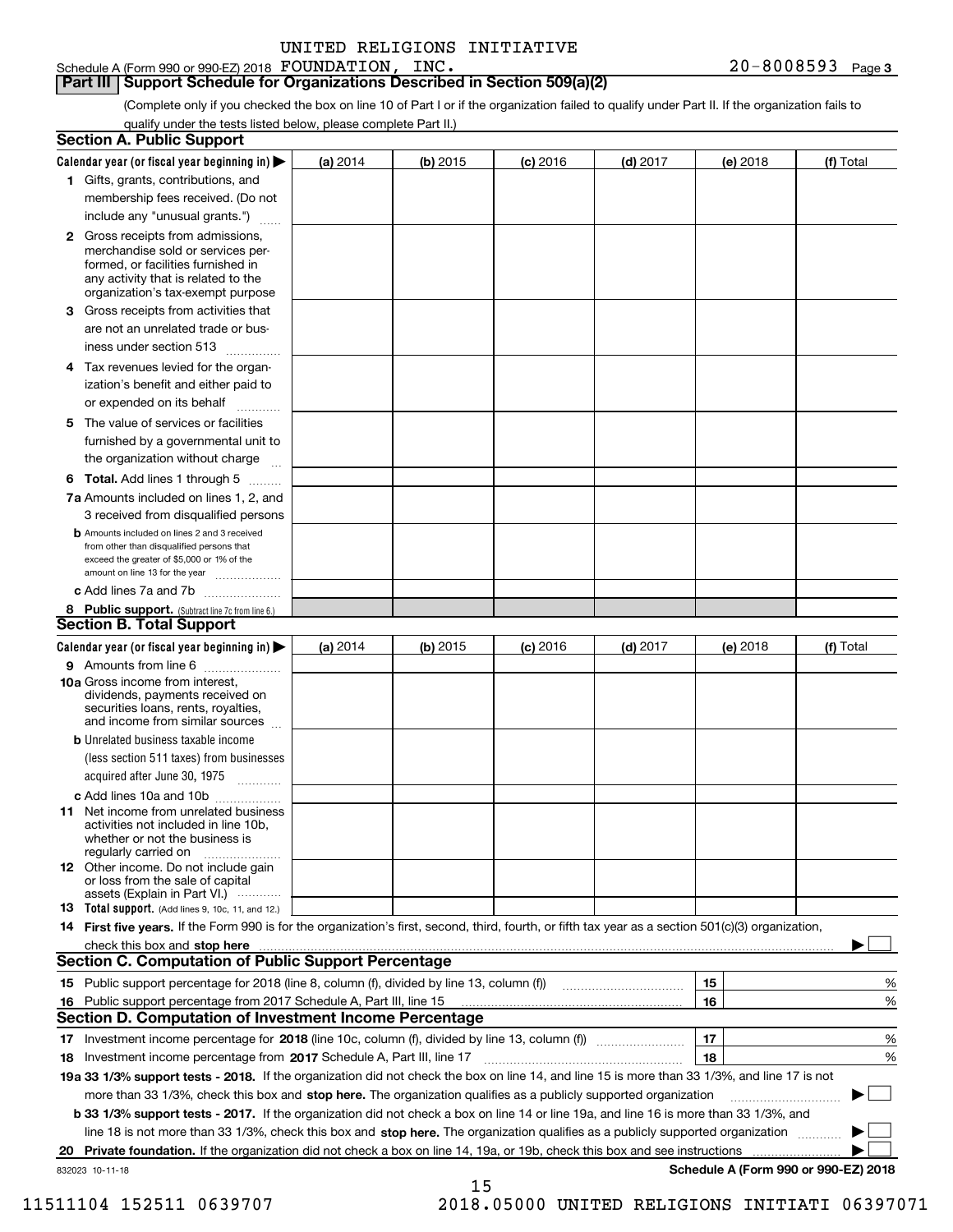#### Schedule A (Form 990 or 990-EZ) 2018 Page FOUNDATION, INC. 20-8008593 **Part IV Supporting Organizations**

(Complete only if you checked a box in line 12 on Part I. If you checked 12a of Part I, complete Sections A and B. If you checked 12b of Part I, complete Sections A and C. If you checked 12c of Part I, complete

Sections A, D, and E. If you checked 12d of Part I, complete Sections A and D, and complete Part V.)

#### **Section A. All Supporting Organizations**

- **1** Are all of the organization's supported organizations listed by name in the organization's governing documents? If "No," describe in **Part VI** how the supported organizations are designated. If designated by *class or purpose, describe the designation. If historic and continuing relationship, explain.*
- **2** Did the organization have any supported organization that does not have an IRS determination of status under section 509(a)(1) or (2)? If "Yes," explain in Part VI how the organization determined that the supported *organization was described in section 509(a)(1) or (2).*
- **3a** Did the organization have a supported organization described in section 501(c)(4), (5), or (6)? If "Yes," answer *(b) and (c) below.*
- **b** Did the organization confirm that each supported organization qualified under section 501(c)(4), (5), or (6) and satisfied the public support tests under section 509(a)(2)? If "Yes," describe in **Part VI** when and how the *organization made the determination.*
- **c**Did the organization ensure that all support to such organizations was used exclusively for section 170(c)(2)(B) purposes? If "Yes," explain in **Part VI** what controls the organization put in place to ensure such use.
- **4a***If* Was any supported organization not organized in the United States ("foreign supported organization")? *"Yes," and if you checked 12a or 12b in Part I, answer (b) and (c) below.*
- **b** Did the organization have ultimate control and discretion in deciding whether to make grants to the foreign supported organization? If "Yes," describe in **Part VI** how the organization had such control and discretion *despite being controlled or supervised by or in connection with its supported organizations.*
- **c** Did the organization support any foreign supported organization that does not have an IRS determination under sections 501(c)(3) and 509(a)(1) or (2)? If "Yes," explain in **Part VI** what controls the organization used *to ensure that all support to the foreign supported organization was used exclusively for section 170(c)(2)(B) purposes.*
- **5a** Did the organization add, substitute, or remove any supported organizations during the tax year? If "Yes," answer (b) and (c) below (if applicable). Also, provide detail in **Part VI,** including (i) the names and EIN *numbers of the supported organizations added, substituted, or removed; (ii) the reasons for each such action; (iii) the authority under the organization's organizing document authorizing such action; and (iv) how the action was accomplished (such as by amendment to the organizing document).*
- **b** Type I or Type II only. Was any added or substituted supported organization part of a class already designated in the organization's organizing document?
- **cSubstitutions only.**  Was the substitution the result of an event beyond the organization's control?
- **6** Did the organization provide support (whether in the form of grants or the provision of services or facilities) to **Part VI.** *If "Yes," provide detail in* support or benefit one or more of the filing organization's supported organizations? anyone other than (i) its supported organizations, (ii) individuals that are part of the charitable class benefited by one or more of its supported organizations, or (iii) other supporting organizations that also
- **7**Did the organization provide a grant, loan, compensation, or other similar payment to a substantial contributor *If "Yes," complete Part I of Schedule L (Form 990 or 990-EZ).* regard to a substantial contributor? (as defined in section 4958(c)(3)(C)), a family member of a substantial contributor, or a 35% controlled entity with
- **8** Did the organization make a loan to a disqualified person (as defined in section 4958) not described in line 7? *If "Yes," complete Part I of Schedule L (Form 990 or 990-EZ).*
- **9a** Was the organization controlled directly or indirectly at any time during the tax year by one or more in section 509(a)(1) or (2))? If "Yes," *provide detail in* <code>Part VI.</code> disqualified persons as defined in section 4946 (other than foundation managers and organizations described
- **b**the supporting organization had an interest? If "Yes," provide detail in P**art VI**. Did one or more disqualified persons (as defined in line 9a) hold a controlling interest in any entity in which
- **c**Did a disqualified person (as defined in line 9a) have an ownership interest in, or derive any personal benefit from, assets in which the supporting organization also had an interest? If "Yes," provide detail in P**art VI.**
- **10a** Was the organization subject to the excess business holdings rules of section 4943 because of section supporting organizations)? If "Yes," answer 10b below. 4943(f) (regarding certain Type II supporting organizations, and all Type III non-functionally integrated
- **b** Did the organization have any excess business holdings in the tax year? (Use Schedule C, Form 4720, to *determine whether the organization had excess business holdings.)*

832024 10-11-18

**9b9c10a10bSchedule A (Form 990 or 990-EZ) 2018** X X X

**1**

**2**

**3a**

**3b**

**3c**

**4a**

**4b**

**4c**

**5a**

**5b5c**

**6**

**7**

**8**

**9a**

**Yes**

X

**No**

X

X

X

X

X

X

X

X

16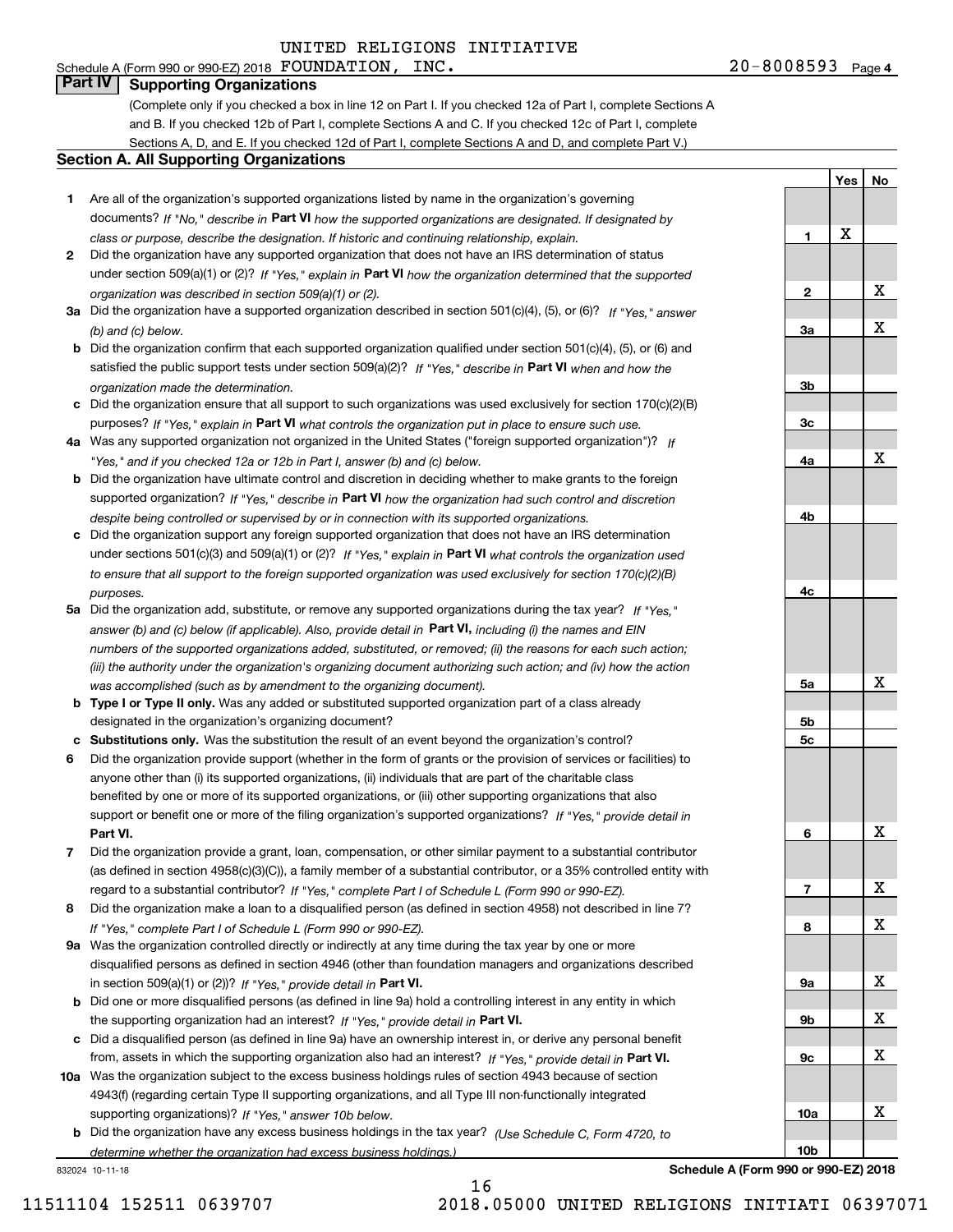**5** Schedule A (Form 990 or 990-EZ) 2018 POUNDATILON,INC。 2 U-8 U U 8 D 9 3 Page FOUNDATION, INC. 20-8008593

| Yes<br>No<br>Has the organization accepted a gift or contribution from any of the following persons?<br>11<br>a A person who directly or indirectly controls, either alone or together with persons described in (b) and (c)<br>х<br>below, the governing body of a supported organization?<br>11a<br>$\mathbf X$<br><b>b</b> A family member of a person described in (a) above?<br>11b<br>X<br>11c<br>c A 35% controlled entity of a person described in (a) or (b) above? If "Yes" to a, b, or c, provide detail in Part VI.<br><b>Section B. Type I Supporting Organizations</b><br>Yes<br>No<br>Did the directors, trustees, or membership of one or more supported organizations have the power to<br>1<br>regularly appoint or elect at least a majority of the organization's directors or trustees at all times during the<br>tax year? If "No," describe in Part VI how the supported organization(s) effectively operated, supervised, or<br>controlled the organization's activities. If the organization had more than one supported organization,<br>describe how the powers to appoint and/or remove directors or trustees were allocated among the supported<br>X<br>1<br>organizations and what conditions or restrictions, if any, applied to such powers during the tax year.<br>2<br>Did the organization operate for the benefit of any supported organization other than the supported<br>organization(s) that operated, supervised, or controlled the supporting organization? If "Yes," explain in<br>Part VI how providing such benefit carried out the purposes of the supported organization(s) that operated,<br>X<br>2<br>supervised, or controlled the supporting organization.<br><b>Section C. Type II Supporting Organizations</b><br>Yes<br>No<br>Were a majority of the organization's directors or trustees during the tax year also a majority of the directors<br>1<br>or trustees of each of the organization's supported organization(s)? If "No," describe in Part VI how control<br>or management of the supporting organization was vested in the same persons that controlled or managed<br>the supported organization(s).<br><b>Section D. All Type III Supporting Organizations</b><br>Yes<br>No<br>Did the organization provide to each of its supported organizations, by the last day of the fifth month of the<br>1<br>organization's tax year, (i) a written notice describing the type and amount of support provided during the prior tax<br>year, (ii) a copy of the Form 990 that was most recently filed as of the date of notification, and (iii) copies of the<br>organization's governing documents in effect on the date of notification, to the extent not previously provided?<br>1<br>Were any of the organization's officers, directors, or trustees either (i) appointed or elected by the supported<br>2<br>organization(s) or (ii) serving on the governing body of a supported organization? If "No," explain in Part VI how<br>2<br>the organization maintained a close and continuous working relationship with the supported organization(s).<br>By reason of the relationship described in (2), did the organization's supported organizations have a<br>з<br>significant voice in the organization's investment policies and in directing the use of the organization's<br>income or assets at all times during the tax year? If "Yes," describe in Part VI the role the organization's<br>supported organizations played in this regard.<br>3<br>Section E. Type III Functionally Integrated Supporting Organizations<br>1<br>Check the box next to the method that the organization used to satisfy the Integral Part Test during the year (see instructions).<br>The organization satisfied the Activities Test. Complete line 2 below.<br>a<br>The organization is the parent of each of its supported organizations. Complete line 3 below.<br>b<br>The organization supported a governmental entity. Describe in Part VI how you supported a government entity (see instructions).<br>C<br>Activities Test. Answer (a) and (b) below.<br>Yes<br>2<br>No<br>Did substantially all of the organization's activities during the tax year directly further the exempt purposes of<br>a<br>the supported organization(s) to which the organization was responsive? If "Yes," then in Part VI identify<br>those supported organizations and explain how these activities directly furthered their exempt purposes,<br>how the organization was responsive to those supported organizations, and how the organization determined<br>2a<br>that these activities constituted substantially all of its activities.<br><b>b</b> Did the activities described in (a) constitute activities that, but for the organization's involvement, one or more<br>of the organization's supported organization(s) would have been engaged in? If "Yes," explain in Part VI the<br>reasons for the organization's position that its supported organization(s) would have engaged in these<br>2b<br>activities but for the organization's involvement.<br>Parent of Supported Organizations. Answer (a) and (b) below.<br>з<br>Did the organization have the power to regularly appoint or elect a majority of the officers, directors, or<br>а<br>trustees of each of the supported organizations? Provide details in Part VI.<br>3a<br><b>b</b> Did the organization exercise a substantial degree of direction over the policies, programs, and activities of each<br>of its supported organizations? If "Yes," describe in Part VI the role played by the organization in this regard<br>Зb<br>Schedule A (Form 990 or 990-EZ) 2018<br>832025 10-11-18 | Part IV<br><b>Supporting Organizations (continued)</b> |  |  |
|--------------------------------------------------------------------------------------------------------------------------------------------------------------------------------------------------------------------------------------------------------------------------------------------------------------------------------------------------------------------------------------------------------------------------------------------------------------------------------------------------------------------------------------------------------------------------------------------------------------------------------------------------------------------------------------------------------------------------------------------------------------------------------------------------------------------------------------------------------------------------------------------------------------------------------------------------------------------------------------------------------------------------------------------------------------------------------------------------------------------------------------------------------------------------------------------------------------------------------------------------------------------------------------------------------------------------------------------------------------------------------------------------------------------------------------------------------------------------------------------------------------------------------------------------------------------------------------------------------------------------------------------------------------------------------------------------------------------------------------------------------------------------------------------------------------------------------------------------------------------------------------------------------------------------------------------------------------------------------------------------------------------------------------------------------------------------------------------------------------------------------------------------------------------------------------------------------------------------------------------------------------------------------------------------------------------------------------------------------------------------------------------------------------------------------------------------------------------------------------------------------------------------------------------------------------------------------------------------------------------------------------------------------------------------------------------------------------------------------------------------------------------------------------------------------------------------------------------------------------------------------------------------------------------------------------------------------------------------------------------------------------------------------------------------------------------------------------------------------------------------------------------------------------------------------------------------------------------------------------------------------------------------------------------------------------------------------------------------------------------------------------------------------------------------------------------------------------------------------------------------------------------------------------------------------------------------------------------------------------------------------------------------------------------------------------------------------------------------------------------------------------------------------------------------------------------------------------------------------------------------------------------------------------------------------------------------------------------------------------------------------------------------------------------------------------------------------------------------------------------------------------------------------------------------------------------------------------------------------------------------------------------------------------------------------------------------------------------------------------------------------------------------------------------------------------------------------------------------------------------------------------------------------------------------------------------------------------------------------------------------------------------------------------------------------------------------------------------------------------------------------------------------------------------------------------------------------------------------------------------------------------------------------------------------------------------------------------------------------------------------------------------------------------------------------------------------------------------------------------------------------------------------------------------------------------------------------------------------------------------------------------------------------------------------------------------------------------------------------------------------------------------------------------------------------------------------------------------------------------------------------------------------------------------------------------------------------------------------------------------------------------------------------------------------------------------------------------------|--------------------------------------------------------|--|--|
|                                                                                                                                                                                                                                                                                                                                                                                                                                                                                                                                                                                                                                                                                                                                                                                                                                                                                                                                                                                                                                                                                                                                                                                                                                                                                                                                                                                                                                                                                                                                                                                                                                                                                                                                                                                                                                                                                                                                                                                                                                                                                                                                                                                                                                                                                                                                                                                                                                                                                                                                                                                                                                                                                                                                                                                                                                                                                                                                                                                                                                                                                                                                                                                                                                                                                                                                                                                                                                                                                                                                                                                                                                                                                                                                                                                                                                                                                                                                                                                                                                                                                                                                                                                                                                                                                                                                                                                                                                                                                                                                                                                                                                                                                                                                                                                                                                                                                                                                                                                                                                                                                                                                                                                                                                                                                                                                                                                                                                                                                                                                                                                                                                                                                                                    |                                                        |  |  |
|                                                                                                                                                                                                                                                                                                                                                                                                                                                                                                                                                                                                                                                                                                                                                                                                                                                                                                                                                                                                                                                                                                                                                                                                                                                                                                                                                                                                                                                                                                                                                                                                                                                                                                                                                                                                                                                                                                                                                                                                                                                                                                                                                                                                                                                                                                                                                                                                                                                                                                                                                                                                                                                                                                                                                                                                                                                                                                                                                                                                                                                                                                                                                                                                                                                                                                                                                                                                                                                                                                                                                                                                                                                                                                                                                                                                                                                                                                                                                                                                                                                                                                                                                                                                                                                                                                                                                                                                                                                                                                                                                                                                                                                                                                                                                                                                                                                                                                                                                                                                                                                                                                                                                                                                                                                                                                                                                                                                                                                                                                                                                                                                                                                                                                                    |                                                        |  |  |
|                                                                                                                                                                                                                                                                                                                                                                                                                                                                                                                                                                                                                                                                                                                                                                                                                                                                                                                                                                                                                                                                                                                                                                                                                                                                                                                                                                                                                                                                                                                                                                                                                                                                                                                                                                                                                                                                                                                                                                                                                                                                                                                                                                                                                                                                                                                                                                                                                                                                                                                                                                                                                                                                                                                                                                                                                                                                                                                                                                                                                                                                                                                                                                                                                                                                                                                                                                                                                                                                                                                                                                                                                                                                                                                                                                                                                                                                                                                                                                                                                                                                                                                                                                                                                                                                                                                                                                                                                                                                                                                                                                                                                                                                                                                                                                                                                                                                                                                                                                                                                                                                                                                                                                                                                                                                                                                                                                                                                                                                                                                                                                                                                                                                                                                    |                                                        |  |  |
|                                                                                                                                                                                                                                                                                                                                                                                                                                                                                                                                                                                                                                                                                                                                                                                                                                                                                                                                                                                                                                                                                                                                                                                                                                                                                                                                                                                                                                                                                                                                                                                                                                                                                                                                                                                                                                                                                                                                                                                                                                                                                                                                                                                                                                                                                                                                                                                                                                                                                                                                                                                                                                                                                                                                                                                                                                                                                                                                                                                                                                                                                                                                                                                                                                                                                                                                                                                                                                                                                                                                                                                                                                                                                                                                                                                                                                                                                                                                                                                                                                                                                                                                                                                                                                                                                                                                                                                                                                                                                                                                                                                                                                                                                                                                                                                                                                                                                                                                                                                                                                                                                                                                                                                                                                                                                                                                                                                                                                                                                                                                                                                                                                                                                                                    |                                                        |  |  |
|                                                                                                                                                                                                                                                                                                                                                                                                                                                                                                                                                                                                                                                                                                                                                                                                                                                                                                                                                                                                                                                                                                                                                                                                                                                                                                                                                                                                                                                                                                                                                                                                                                                                                                                                                                                                                                                                                                                                                                                                                                                                                                                                                                                                                                                                                                                                                                                                                                                                                                                                                                                                                                                                                                                                                                                                                                                                                                                                                                                                                                                                                                                                                                                                                                                                                                                                                                                                                                                                                                                                                                                                                                                                                                                                                                                                                                                                                                                                                                                                                                                                                                                                                                                                                                                                                                                                                                                                                                                                                                                                                                                                                                                                                                                                                                                                                                                                                                                                                                                                                                                                                                                                                                                                                                                                                                                                                                                                                                                                                                                                                                                                                                                                                                                    |                                                        |  |  |
|                                                                                                                                                                                                                                                                                                                                                                                                                                                                                                                                                                                                                                                                                                                                                                                                                                                                                                                                                                                                                                                                                                                                                                                                                                                                                                                                                                                                                                                                                                                                                                                                                                                                                                                                                                                                                                                                                                                                                                                                                                                                                                                                                                                                                                                                                                                                                                                                                                                                                                                                                                                                                                                                                                                                                                                                                                                                                                                                                                                                                                                                                                                                                                                                                                                                                                                                                                                                                                                                                                                                                                                                                                                                                                                                                                                                                                                                                                                                                                                                                                                                                                                                                                                                                                                                                                                                                                                                                                                                                                                                                                                                                                                                                                                                                                                                                                                                                                                                                                                                                                                                                                                                                                                                                                                                                                                                                                                                                                                                                                                                                                                                                                                                                                                    |                                                        |  |  |
|                                                                                                                                                                                                                                                                                                                                                                                                                                                                                                                                                                                                                                                                                                                                                                                                                                                                                                                                                                                                                                                                                                                                                                                                                                                                                                                                                                                                                                                                                                                                                                                                                                                                                                                                                                                                                                                                                                                                                                                                                                                                                                                                                                                                                                                                                                                                                                                                                                                                                                                                                                                                                                                                                                                                                                                                                                                                                                                                                                                                                                                                                                                                                                                                                                                                                                                                                                                                                                                                                                                                                                                                                                                                                                                                                                                                                                                                                                                                                                                                                                                                                                                                                                                                                                                                                                                                                                                                                                                                                                                                                                                                                                                                                                                                                                                                                                                                                                                                                                                                                                                                                                                                                                                                                                                                                                                                                                                                                                                                                                                                                                                                                                                                                                                    |                                                        |  |  |
|                                                                                                                                                                                                                                                                                                                                                                                                                                                                                                                                                                                                                                                                                                                                                                                                                                                                                                                                                                                                                                                                                                                                                                                                                                                                                                                                                                                                                                                                                                                                                                                                                                                                                                                                                                                                                                                                                                                                                                                                                                                                                                                                                                                                                                                                                                                                                                                                                                                                                                                                                                                                                                                                                                                                                                                                                                                                                                                                                                                                                                                                                                                                                                                                                                                                                                                                                                                                                                                                                                                                                                                                                                                                                                                                                                                                                                                                                                                                                                                                                                                                                                                                                                                                                                                                                                                                                                                                                                                                                                                                                                                                                                                                                                                                                                                                                                                                                                                                                                                                                                                                                                                                                                                                                                                                                                                                                                                                                                                                                                                                                                                                                                                                                                                    |                                                        |  |  |
|                                                                                                                                                                                                                                                                                                                                                                                                                                                                                                                                                                                                                                                                                                                                                                                                                                                                                                                                                                                                                                                                                                                                                                                                                                                                                                                                                                                                                                                                                                                                                                                                                                                                                                                                                                                                                                                                                                                                                                                                                                                                                                                                                                                                                                                                                                                                                                                                                                                                                                                                                                                                                                                                                                                                                                                                                                                                                                                                                                                                                                                                                                                                                                                                                                                                                                                                                                                                                                                                                                                                                                                                                                                                                                                                                                                                                                                                                                                                                                                                                                                                                                                                                                                                                                                                                                                                                                                                                                                                                                                                                                                                                                                                                                                                                                                                                                                                                                                                                                                                                                                                                                                                                                                                                                                                                                                                                                                                                                                                                                                                                                                                                                                                                                                    |                                                        |  |  |
|                                                                                                                                                                                                                                                                                                                                                                                                                                                                                                                                                                                                                                                                                                                                                                                                                                                                                                                                                                                                                                                                                                                                                                                                                                                                                                                                                                                                                                                                                                                                                                                                                                                                                                                                                                                                                                                                                                                                                                                                                                                                                                                                                                                                                                                                                                                                                                                                                                                                                                                                                                                                                                                                                                                                                                                                                                                                                                                                                                                                                                                                                                                                                                                                                                                                                                                                                                                                                                                                                                                                                                                                                                                                                                                                                                                                                                                                                                                                                                                                                                                                                                                                                                                                                                                                                                                                                                                                                                                                                                                                                                                                                                                                                                                                                                                                                                                                                                                                                                                                                                                                                                                                                                                                                                                                                                                                                                                                                                                                                                                                                                                                                                                                                                                    |                                                        |  |  |
|                                                                                                                                                                                                                                                                                                                                                                                                                                                                                                                                                                                                                                                                                                                                                                                                                                                                                                                                                                                                                                                                                                                                                                                                                                                                                                                                                                                                                                                                                                                                                                                                                                                                                                                                                                                                                                                                                                                                                                                                                                                                                                                                                                                                                                                                                                                                                                                                                                                                                                                                                                                                                                                                                                                                                                                                                                                                                                                                                                                                                                                                                                                                                                                                                                                                                                                                                                                                                                                                                                                                                                                                                                                                                                                                                                                                                                                                                                                                                                                                                                                                                                                                                                                                                                                                                                                                                                                                                                                                                                                                                                                                                                                                                                                                                                                                                                                                                                                                                                                                                                                                                                                                                                                                                                                                                                                                                                                                                                                                                                                                                                                                                                                                                                                    |                                                        |  |  |
|                                                                                                                                                                                                                                                                                                                                                                                                                                                                                                                                                                                                                                                                                                                                                                                                                                                                                                                                                                                                                                                                                                                                                                                                                                                                                                                                                                                                                                                                                                                                                                                                                                                                                                                                                                                                                                                                                                                                                                                                                                                                                                                                                                                                                                                                                                                                                                                                                                                                                                                                                                                                                                                                                                                                                                                                                                                                                                                                                                                                                                                                                                                                                                                                                                                                                                                                                                                                                                                                                                                                                                                                                                                                                                                                                                                                                                                                                                                                                                                                                                                                                                                                                                                                                                                                                                                                                                                                                                                                                                                                                                                                                                                                                                                                                                                                                                                                                                                                                                                                                                                                                                                                                                                                                                                                                                                                                                                                                                                                                                                                                                                                                                                                                                                    |                                                        |  |  |
|                                                                                                                                                                                                                                                                                                                                                                                                                                                                                                                                                                                                                                                                                                                                                                                                                                                                                                                                                                                                                                                                                                                                                                                                                                                                                                                                                                                                                                                                                                                                                                                                                                                                                                                                                                                                                                                                                                                                                                                                                                                                                                                                                                                                                                                                                                                                                                                                                                                                                                                                                                                                                                                                                                                                                                                                                                                                                                                                                                                                                                                                                                                                                                                                                                                                                                                                                                                                                                                                                                                                                                                                                                                                                                                                                                                                                                                                                                                                                                                                                                                                                                                                                                                                                                                                                                                                                                                                                                                                                                                                                                                                                                                                                                                                                                                                                                                                                                                                                                                                                                                                                                                                                                                                                                                                                                                                                                                                                                                                                                                                                                                                                                                                                                                    |                                                        |  |  |
|                                                                                                                                                                                                                                                                                                                                                                                                                                                                                                                                                                                                                                                                                                                                                                                                                                                                                                                                                                                                                                                                                                                                                                                                                                                                                                                                                                                                                                                                                                                                                                                                                                                                                                                                                                                                                                                                                                                                                                                                                                                                                                                                                                                                                                                                                                                                                                                                                                                                                                                                                                                                                                                                                                                                                                                                                                                                                                                                                                                                                                                                                                                                                                                                                                                                                                                                                                                                                                                                                                                                                                                                                                                                                                                                                                                                                                                                                                                                                                                                                                                                                                                                                                                                                                                                                                                                                                                                                                                                                                                                                                                                                                                                                                                                                                                                                                                                                                                                                                                                                                                                                                                                                                                                                                                                                                                                                                                                                                                                                                                                                                                                                                                                                                                    |                                                        |  |  |
|                                                                                                                                                                                                                                                                                                                                                                                                                                                                                                                                                                                                                                                                                                                                                                                                                                                                                                                                                                                                                                                                                                                                                                                                                                                                                                                                                                                                                                                                                                                                                                                                                                                                                                                                                                                                                                                                                                                                                                                                                                                                                                                                                                                                                                                                                                                                                                                                                                                                                                                                                                                                                                                                                                                                                                                                                                                                                                                                                                                                                                                                                                                                                                                                                                                                                                                                                                                                                                                                                                                                                                                                                                                                                                                                                                                                                                                                                                                                                                                                                                                                                                                                                                                                                                                                                                                                                                                                                                                                                                                                                                                                                                                                                                                                                                                                                                                                                                                                                                                                                                                                                                                                                                                                                                                                                                                                                                                                                                                                                                                                                                                                                                                                                                                    |                                                        |  |  |
|                                                                                                                                                                                                                                                                                                                                                                                                                                                                                                                                                                                                                                                                                                                                                                                                                                                                                                                                                                                                                                                                                                                                                                                                                                                                                                                                                                                                                                                                                                                                                                                                                                                                                                                                                                                                                                                                                                                                                                                                                                                                                                                                                                                                                                                                                                                                                                                                                                                                                                                                                                                                                                                                                                                                                                                                                                                                                                                                                                                                                                                                                                                                                                                                                                                                                                                                                                                                                                                                                                                                                                                                                                                                                                                                                                                                                                                                                                                                                                                                                                                                                                                                                                                                                                                                                                                                                                                                                                                                                                                                                                                                                                                                                                                                                                                                                                                                                                                                                                                                                                                                                                                                                                                                                                                                                                                                                                                                                                                                                                                                                                                                                                                                                                                    |                                                        |  |  |
|                                                                                                                                                                                                                                                                                                                                                                                                                                                                                                                                                                                                                                                                                                                                                                                                                                                                                                                                                                                                                                                                                                                                                                                                                                                                                                                                                                                                                                                                                                                                                                                                                                                                                                                                                                                                                                                                                                                                                                                                                                                                                                                                                                                                                                                                                                                                                                                                                                                                                                                                                                                                                                                                                                                                                                                                                                                                                                                                                                                                                                                                                                                                                                                                                                                                                                                                                                                                                                                                                                                                                                                                                                                                                                                                                                                                                                                                                                                                                                                                                                                                                                                                                                                                                                                                                                                                                                                                                                                                                                                                                                                                                                                                                                                                                                                                                                                                                                                                                                                                                                                                                                                                                                                                                                                                                                                                                                                                                                                                                                                                                                                                                                                                                                                    |                                                        |  |  |
|                                                                                                                                                                                                                                                                                                                                                                                                                                                                                                                                                                                                                                                                                                                                                                                                                                                                                                                                                                                                                                                                                                                                                                                                                                                                                                                                                                                                                                                                                                                                                                                                                                                                                                                                                                                                                                                                                                                                                                                                                                                                                                                                                                                                                                                                                                                                                                                                                                                                                                                                                                                                                                                                                                                                                                                                                                                                                                                                                                                                                                                                                                                                                                                                                                                                                                                                                                                                                                                                                                                                                                                                                                                                                                                                                                                                                                                                                                                                                                                                                                                                                                                                                                                                                                                                                                                                                                                                                                                                                                                                                                                                                                                                                                                                                                                                                                                                                                                                                                                                                                                                                                                                                                                                                                                                                                                                                                                                                                                                                                                                                                                                                                                                                                                    |                                                        |  |  |
|                                                                                                                                                                                                                                                                                                                                                                                                                                                                                                                                                                                                                                                                                                                                                                                                                                                                                                                                                                                                                                                                                                                                                                                                                                                                                                                                                                                                                                                                                                                                                                                                                                                                                                                                                                                                                                                                                                                                                                                                                                                                                                                                                                                                                                                                                                                                                                                                                                                                                                                                                                                                                                                                                                                                                                                                                                                                                                                                                                                                                                                                                                                                                                                                                                                                                                                                                                                                                                                                                                                                                                                                                                                                                                                                                                                                                                                                                                                                                                                                                                                                                                                                                                                                                                                                                                                                                                                                                                                                                                                                                                                                                                                                                                                                                                                                                                                                                                                                                                                                                                                                                                                                                                                                                                                                                                                                                                                                                                                                                                                                                                                                                                                                                                                    |                                                        |  |  |
|                                                                                                                                                                                                                                                                                                                                                                                                                                                                                                                                                                                                                                                                                                                                                                                                                                                                                                                                                                                                                                                                                                                                                                                                                                                                                                                                                                                                                                                                                                                                                                                                                                                                                                                                                                                                                                                                                                                                                                                                                                                                                                                                                                                                                                                                                                                                                                                                                                                                                                                                                                                                                                                                                                                                                                                                                                                                                                                                                                                                                                                                                                                                                                                                                                                                                                                                                                                                                                                                                                                                                                                                                                                                                                                                                                                                                                                                                                                                                                                                                                                                                                                                                                                                                                                                                                                                                                                                                                                                                                                                                                                                                                                                                                                                                                                                                                                                                                                                                                                                                                                                                                                                                                                                                                                                                                                                                                                                                                                                                                                                                                                                                                                                                                                    |                                                        |  |  |
|                                                                                                                                                                                                                                                                                                                                                                                                                                                                                                                                                                                                                                                                                                                                                                                                                                                                                                                                                                                                                                                                                                                                                                                                                                                                                                                                                                                                                                                                                                                                                                                                                                                                                                                                                                                                                                                                                                                                                                                                                                                                                                                                                                                                                                                                                                                                                                                                                                                                                                                                                                                                                                                                                                                                                                                                                                                                                                                                                                                                                                                                                                                                                                                                                                                                                                                                                                                                                                                                                                                                                                                                                                                                                                                                                                                                                                                                                                                                                                                                                                                                                                                                                                                                                                                                                                                                                                                                                                                                                                                                                                                                                                                                                                                                                                                                                                                                                                                                                                                                                                                                                                                                                                                                                                                                                                                                                                                                                                                                                                                                                                                                                                                                                                                    |                                                        |  |  |
|                                                                                                                                                                                                                                                                                                                                                                                                                                                                                                                                                                                                                                                                                                                                                                                                                                                                                                                                                                                                                                                                                                                                                                                                                                                                                                                                                                                                                                                                                                                                                                                                                                                                                                                                                                                                                                                                                                                                                                                                                                                                                                                                                                                                                                                                                                                                                                                                                                                                                                                                                                                                                                                                                                                                                                                                                                                                                                                                                                                                                                                                                                                                                                                                                                                                                                                                                                                                                                                                                                                                                                                                                                                                                                                                                                                                                                                                                                                                                                                                                                                                                                                                                                                                                                                                                                                                                                                                                                                                                                                                                                                                                                                                                                                                                                                                                                                                                                                                                                                                                                                                                                                                                                                                                                                                                                                                                                                                                                                                                                                                                                                                                                                                                                                    |                                                        |  |  |
|                                                                                                                                                                                                                                                                                                                                                                                                                                                                                                                                                                                                                                                                                                                                                                                                                                                                                                                                                                                                                                                                                                                                                                                                                                                                                                                                                                                                                                                                                                                                                                                                                                                                                                                                                                                                                                                                                                                                                                                                                                                                                                                                                                                                                                                                                                                                                                                                                                                                                                                                                                                                                                                                                                                                                                                                                                                                                                                                                                                                                                                                                                                                                                                                                                                                                                                                                                                                                                                                                                                                                                                                                                                                                                                                                                                                                                                                                                                                                                                                                                                                                                                                                                                                                                                                                                                                                                                                                                                                                                                                                                                                                                                                                                                                                                                                                                                                                                                                                                                                                                                                                                                                                                                                                                                                                                                                                                                                                                                                                                                                                                                                                                                                                                                    |                                                        |  |  |
|                                                                                                                                                                                                                                                                                                                                                                                                                                                                                                                                                                                                                                                                                                                                                                                                                                                                                                                                                                                                                                                                                                                                                                                                                                                                                                                                                                                                                                                                                                                                                                                                                                                                                                                                                                                                                                                                                                                                                                                                                                                                                                                                                                                                                                                                                                                                                                                                                                                                                                                                                                                                                                                                                                                                                                                                                                                                                                                                                                                                                                                                                                                                                                                                                                                                                                                                                                                                                                                                                                                                                                                                                                                                                                                                                                                                                                                                                                                                                                                                                                                                                                                                                                                                                                                                                                                                                                                                                                                                                                                                                                                                                                                                                                                                                                                                                                                                                                                                                                                                                                                                                                                                                                                                                                                                                                                                                                                                                                                                                                                                                                                                                                                                                                                    |                                                        |  |  |
|                                                                                                                                                                                                                                                                                                                                                                                                                                                                                                                                                                                                                                                                                                                                                                                                                                                                                                                                                                                                                                                                                                                                                                                                                                                                                                                                                                                                                                                                                                                                                                                                                                                                                                                                                                                                                                                                                                                                                                                                                                                                                                                                                                                                                                                                                                                                                                                                                                                                                                                                                                                                                                                                                                                                                                                                                                                                                                                                                                                                                                                                                                                                                                                                                                                                                                                                                                                                                                                                                                                                                                                                                                                                                                                                                                                                                                                                                                                                                                                                                                                                                                                                                                                                                                                                                                                                                                                                                                                                                                                                                                                                                                                                                                                                                                                                                                                                                                                                                                                                                                                                                                                                                                                                                                                                                                                                                                                                                                                                                                                                                                                                                                                                                                                    |                                                        |  |  |
|                                                                                                                                                                                                                                                                                                                                                                                                                                                                                                                                                                                                                                                                                                                                                                                                                                                                                                                                                                                                                                                                                                                                                                                                                                                                                                                                                                                                                                                                                                                                                                                                                                                                                                                                                                                                                                                                                                                                                                                                                                                                                                                                                                                                                                                                                                                                                                                                                                                                                                                                                                                                                                                                                                                                                                                                                                                                                                                                                                                                                                                                                                                                                                                                                                                                                                                                                                                                                                                                                                                                                                                                                                                                                                                                                                                                                                                                                                                                                                                                                                                                                                                                                                                                                                                                                                                                                                                                                                                                                                                                                                                                                                                                                                                                                                                                                                                                                                                                                                                                                                                                                                                                                                                                                                                                                                                                                                                                                                                                                                                                                                                                                                                                                                                    |                                                        |  |  |
|                                                                                                                                                                                                                                                                                                                                                                                                                                                                                                                                                                                                                                                                                                                                                                                                                                                                                                                                                                                                                                                                                                                                                                                                                                                                                                                                                                                                                                                                                                                                                                                                                                                                                                                                                                                                                                                                                                                                                                                                                                                                                                                                                                                                                                                                                                                                                                                                                                                                                                                                                                                                                                                                                                                                                                                                                                                                                                                                                                                                                                                                                                                                                                                                                                                                                                                                                                                                                                                                                                                                                                                                                                                                                                                                                                                                                                                                                                                                                                                                                                                                                                                                                                                                                                                                                                                                                                                                                                                                                                                                                                                                                                                                                                                                                                                                                                                                                                                                                                                                                                                                                                                                                                                                                                                                                                                                                                                                                                                                                                                                                                                                                                                                                                                    |                                                        |  |  |
|                                                                                                                                                                                                                                                                                                                                                                                                                                                                                                                                                                                                                                                                                                                                                                                                                                                                                                                                                                                                                                                                                                                                                                                                                                                                                                                                                                                                                                                                                                                                                                                                                                                                                                                                                                                                                                                                                                                                                                                                                                                                                                                                                                                                                                                                                                                                                                                                                                                                                                                                                                                                                                                                                                                                                                                                                                                                                                                                                                                                                                                                                                                                                                                                                                                                                                                                                                                                                                                                                                                                                                                                                                                                                                                                                                                                                                                                                                                                                                                                                                                                                                                                                                                                                                                                                                                                                                                                                                                                                                                                                                                                                                                                                                                                                                                                                                                                                                                                                                                                                                                                                                                                                                                                                                                                                                                                                                                                                                                                                                                                                                                                                                                                                                                    |                                                        |  |  |
|                                                                                                                                                                                                                                                                                                                                                                                                                                                                                                                                                                                                                                                                                                                                                                                                                                                                                                                                                                                                                                                                                                                                                                                                                                                                                                                                                                                                                                                                                                                                                                                                                                                                                                                                                                                                                                                                                                                                                                                                                                                                                                                                                                                                                                                                                                                                                                                                                                                                                                                                                                                                                                                                                                                                                                                                                                                                                                                                                                                                                                                                                                                                                                                                                                                                                                                                                                                                                                                                                                                                                                                                                                                                                                                                                                                                                                                                                                                                                                                                                                                                                                                                                                                                                                                                                                                                                                                                                                                                                                                                                                                                                                                                                                                                                                                                                                                                                                                                                                                                                                                                                                                                                                                                                                                                                                                                                                                                                                                                                                                                                                                                                                                                                                                    |                                                        |  |  |
|                                                                                                                                                                                                                                                                                                                                                                                                                                                                                                                                                                                                                                                                                                                                                                                                                                                                                                                                                                                                                                                                                                                                                                                                                                                                                                                                                                                                                                                                                                                                                                                                                                                                                                                                                                                                                                                                                                                                                                                                                                                                                                                                                                                                                                                                                                                                                                                                                                                                                                                                                                                                                                                                                                                                                                                                                                                                                                                                                                                                                                                                                                                                                                                                                                                                                                                                                                                                                                                                                                                                                                                                                                                                                                                                                                                                                                                                                                                                                                                                                                                                                                                                                                                                                                                                                                                                                                                                                                                                                                                                                                                                                                                                                                                                                                                                                                                                                                                                                                                                                                                                                                                                                                                                                                                                                                                                                                                                                                                                                                                                                                                                                                                                                                                    |                                                        |  |  |
|                                                                                                                                                                                                                                                                                                                                                                                                                                                                                                                                                                                                                                                                                                                                                                                                                                                                                                                                                                                                                                                                                                                                                                                                                                                                                                                                                                                                                                                                                                                                                                                                                                                                                                                                                                                                                                                                                                                                                                                                                                                                                                                                                                                                                                                                                                                                                                                                                                                                                                                                                                                                                                                                                                                                                                                                                                                                                                                                                                                                                                                                                                                                                                                                                                                                                                                                                                                                                                                                                                                                                                                                                                                                                                                                                                                                                                                                                                                                                                                                                                                                                                                                                                                                                                                                                                                                                                                                                                                                                                                                                                                                                                                                                                                                                                                                                                                                                                                                                                                                                                                                                                                                                                                                                                                                                                                                                                                                                                                                                                                                                                                                                                                                                                                    |                                                        |  |  |
|                                                                                                                                                                                                                                                                                                                                                                                                                                                                                                                                                                                                                                                                                                                                                                                                                                                                                                                                                                                                                                                                                                                                                                                                                                                                                                                                                                                                                                                                                                                                                                                                                                                                                                                                                                                                                                                                                                                                                                                                                                                                                                                                                                                                                                                                                                                                                                                                                                                                                                                                                                                                                                                                                                                                                                                                                                                                                                                                                                                                                                                                                                                                                                                                                                                                                                                                                                                                                                                                                                                                                                                                                                                                                                                                                                                                                                                                                                                                                                                                                                                                                                                                                                                                                                                                                                                                                                                                                                                                                                                                                                                                                                                                                                                                                                                                                                                                                                                                                                                                                                                                                                                                                                                                                                                                                                                                                                                                                                                                                                                                                                                                                                                                                                                    |                                                        |  |  |
|                                                                                                                                                                                                                                                                                                                                                                                                                                                                                                                                                                                                                                                                                                                                                                                                                                                                                                                                                                                                                                                                                                                                                                                                                                                                                                                                                                                                                                                                                                                                                                                                                                                                                                                                                                                                                                                                                                                                                                                                                                                                                                                                                                                                                                                                                                                                                                                                                                                                                                                                                                                                                                                                                                                                                                                                                                                                                                                                                                                                                                                                                                                                                                                                                                                                                                                                                                                                                                                                                                                                                                                                                                                                                                                                                                                                                                                                                                                                                                                                                                                                                                                                                                                                                                                                                                                                                                                                                                                                                                                                                                                                                                                                                                                                                                                                                                                                                                                                                                                                                                                                                                                                                                                                                                                                                                                                                                                                                                                                                                                                                                                                                                                                                                                    |                                                        |  |  |
|                                                                                                                                                                                                                                                                                                                                                                                                                                                                                                                                                                                                                                                                                                                                                                                                                                                                                                                                                                                                                                                                                                                                                                                                                                                                                                                                                                                                                                                                                                                                                                                                                                                                                                                                                                                                                                                                                                                                                                                                                                                                                                                                                                                                                                                                                                                                                                                                                                                                                                                                                                                                                                                                                                                                                                                                                                                                                                                                                                                                                                                                                                                                                                                                                                                                                                                                                                                                                                                                                                                                                                                                                                                                                                                                                                                                                                                                                                                                                                                                                                                                                                                                                                                                                                                                                                                                                                                                                                                                                                                                                                                                                                                                                                                                                                                                                                                                                                                                                                                                                                                                                                                                                                                                                                                                                                                                                                                                                                                                                                                                                                                                                                                                                                                    |                                                        |  |  |
|                                                                                                                                                                                                                                                                                                                                                                                                                                                                                                                                                                                                                                                                                                                                                                                                                                                                                                                                                                                                                                                                                                                                                                                                                                                                                                                                                                                                                                                                                                                                                                                                                                                                                                                                                                                                                                                                                                                                                                                                                                                                                                                                                                                                                                                                                                                                                                                                                                                                                                                                                                                                                                                                                                                                                                                                                                                                                                                                                                                                                                                                                                                                                                                                                                                                                                                                                                                                                                                                                                                                                                                                                                                                                                                                                                                                                                                                                                                                                                                                                                                                                                                                                                                                                                                                                                                                                                                                                                                                                                                                                                                                                                                                                                                                                                                                                                                                                                                                                                                                                                                                                                                                                                                                                                                                                                                                                                                                                                                                                                                                                                                                                                                                                                                    |                                                        |  |  |
|                                                                                                                                                                                                                                                                                                                                                                                                                                                                                                                                                                                                                                                                                                                                                                                                                                                                                                                                                                                                                                                                                                                                                                                                                                                                                                                                                                                                                                                                                                                                                                                                                                                                                                                                                                                                                                                                                                                                                                                                                                                                                                                                                                                                                                                                                                                                                                                                                                                                                                                                                                                                                                                                                                                                                                                                                                                                                                                                                                                                                                                                                                                                                                                                                                                                                                                                                                                                                                                                                                                                                                                                                                                                                                                                                                                                                                                                                                                                                                                                                                                                                                                                                                                                                                                                                                                                                                                                                                                                                                                                                                                                                                                                                                                                                                                                                                                                                                                                                                                                                                                                                                                                                                                                                                                                                                                                                                                                                                                                                                                                                                                                                                                                                                                    |                                                        |  |  |
|                                                                                                                                                                                                                                                                                                                                                                                                                                                                                                                                                                                                                                                                                                                                                                                                                                                                                                                                                                                                                                                                                                                                                                                                                                                                                                                                                                                                                                                                                                                                                                                                                                                                                                                                                                                                                                                                                                                                                                                                                                                                                                                                                                                                                                                                                                                                                                                                                                                                                                                                                                                                                                                                                                                                                                                                                                                                                                                                                                                                                                                                                                                                                                                                                                                                                                                                                                                                                                                                                                                                                                                                                                                                                                                                                                                                                                                                                                                                                                                                                                                                                                                                                                                                                                                                                                                                                                                                                                                                                                                                                                                                                                                                                                                                                                                                                                                                                                                                                                                                                                                                                                                                                                                                                                                                                                                                                                                                                                                                                                                                                                                                                                                                                                                    |                                                        |  |  |
|                                                                                                                                                                                                                                                                                                                                                                                                                                                                                                                                                                                                                                                                                                                                                                                                                                                                                                                                                                                                                                                                                                                                                                                                                                                                                                                                                                                                                                                                                                                                                                                                                                                                                                                                                                                                                                                                                                                                                                                                                                                                                                                                                                                                                                                                                                                                                                                                                                                                                                                                                                                                                                                                                                                                                                                                                                                                                                                                                                                                                                                                                                                                                                                                                                                                                                                                                                                                                                                                                                                                                                                                                                                                                                                                                                                                                                                                                                                                                                                                                                                                                                                                                                                                                                                                                                                                                                                                                                                                                                                                                                                                                                                                                                                                                                                                                                                                                                                                                                                                                                                                                                                                                                                                                                                                                                                                                                                                                                                                                                                                                                                                                                                                                                                    |                                                        |  |  |
|                                                                                                                                                                                                                                                                                                                                                                                                                                                                                                                                                                                                                                                                                                                                                                                                                                                                                                                                                                                                                                                                                                                                                                                                                                                                                                                                                                                                                                                                                                                                                                                                                                                                                                                                                                                                                                                                                                                                                                                                                                                                                                                                                                                                                                                                                                                                                                                                                                                                                                                                                                                                                                                                                                                                                                                                                                                                                                                                                                                                                                                                                                                                                                                                                                                                                                                                                                                                                                                                                                                                                                                                                                                                                                                                                                                                                                                                                                                                                                                                                                                                                                                                                                                                                                                                                                                                                                                                                                                                                                                                                                                                                                                                                                                                                                                                                                                                                                                                                                                                                                                                                                                                                                                                                                                                                                                                                                                                                                                                                                                                                                                                                                                                                                                    |                                                        |  |  |
|                                                                                                                                                                                                                                                                                                                                                                                                                                                                                                                                                                                                                                                                                                                                                                                                                                                                                                                                                                                                                                                                                                                                                                                                                                                                                                                                                                                                                                                                                                                                                                                                                                                                                                                                                                                                                                                                                                                                                                                                                                                                                                                                                                                                                                                                                                                                                                                                                                                                                                                                                                                                                                                                                                                                                                                                                                                                                                                                                                                                                                                                                                                                                                                                                                                                                                                                                                                                                                                                                                                                                                                                                                                                                                                                                                                                                                                                                                                                                                                                                                                                                                                                                                                                                                                                                                                                                                                                                                                                                                                                                                                                                                                                                                                                                                                                                                                                                                                                                                                                                                                                                                                                                                                                                                                                                                                                                                                                                                                                                                                                                                                                                                                                                                                    |                                                        |  |  |
|                                                                                                                                                                                                                                                                                                                                                                                                                                                                                                                                                                                                                                                                                                                                                                                                                                                                                                                                                                                                                                                                                                                                                                                                                                                                                                                                                                                                                                                                                                                                                                                                                                                                                                                                                                                                                                                                                                                                                                                                                                                                                                                                                                                                                                                                                                                                                                                                                                                                                                                                                                                                                                                                                                                                                                                                                                                                                                                                                                                                                                                                                                                                                                                                                                                                                                                                                                                                                                                                                                                                                                                                                                                                                                                                                                                                                                                                                                                                                                                                                                                                                                                                                                                                                                                                                                                                                                                                                                                                                                                                                                                                                                                                                                                                                                                                                                                                                                                                                                                                                                                                                                                                                                                                                                                                                                                                                                                                                                                                                                                                                                                                                                                                                                                    |                                                        |  |  |
|                                                                                                                                                                                                                                                                                                                                                                                                                                                                                                                                                                                                                                                                                                                                                                                                                                                                                                                                                                                                                                                                                                                                                                                                                                                                                                                                                                                                                                                                                                                                                                                                                                                                                                                                                                                                                                                                                                                                                                                                                                                                                                                                                                                                                                                                                                                                                                                                                                                                                                                                                                                                                                                                                                                                                                                                                                                                                                                                                                                                                                                                                                                                                                                                                                                                                                                                                                                                                                                                                                                                                                                                                                                                                                                                                                                                                                                                                                                                                                                                                                                                                                                                                                                                                                                                                                                                                                                                                                                                                                                                                                                                                                                                                                                                                                                                                                                                                                                                                                                                                                                                                                                                                                                                                                                                                                                                                                                                                                                                                                                                                                                                                                                                                                                    |                                                        |  |  |
|                                                                                                                                                                                                                                                                                                                                                                                                                                                                                                                                                                                                                                                                                                                                                                                                                                                                                                                                                                                                                                                                                                                                                                                                                                                                                                                                                                                                                                                                                                                                                                                                                                                                                                                                                                                                                                                                                                                                                                                                                                                                                                                                                                                                                                                                                                                                                                                                                                                                                                                                                                                                                                                                                                                                                                                                                                                                                                                                                                                                                                                                                                                                                                                                                                                                                                                                                                                                                                                                                                                                                                                                                                                                                                                                                                                                                                                                                                                                                                                                                                                                                                                                                                                                                                                                                                                                                                                                                                                                                                                                                                                                                                                                                                                                                                                                                                                                                                                                                                                                                                                                                                                                                                                                                                                                                                                                                                                                                                                                                                                                                                                                                                                                                                                    |                                                        |  |  |
|                                                                                                                                                                                                                                                                                                                                                                                                                                                                                                                                                                                                                                                                                                                                                                                                                                                                                                                                                                                                                                                                                                                                                                                                                                                                                                                                                                                                                                                                                                                                                                                                                                                                                                                                                                                                                                                                                                                                                                                                                                                                                                                                                                                                                                                                                                                                                                                                                                                                                                                                                                                                                                                                                                                                                                                                                                                                                                                                                                                                                                                                                                                                                                                                                                                                                                                                                                                                                                                                                                                                                                                                                                                                                                                                                                                                                                                                                                                                                                                                                                                                                                                                                                                                                                                                                                                                                                                                                                                                                                                                                                                                                                                                                                                                                                                                                                                                                                                                                                                                                                                                                                                                                                                                                                                                                                                                                                                                                                                                                                                                                                                                                                                                                                                    |                                                        |  |  |
|                                                                                                                                                                                                                                                                                                                                                                                                                                                                                                                                                                                                                                                                                                                                                                                                                                                                                                                                                                                                                                                                                                                                                                                                                                                                                                                                                                                                                                                                                                                                                                                                                                                                                                                                                                                                                                                                                                                                                                                                                                                                                                                                                                                                                                                                                                                                                                                                                                                                                                                                                                                                                                                                                                                                                                                                                                                                                                                                                                                                                                                                                                                                                                                                                                                                                                                                                                                                                                                                                                                                                                                                                                                                                                                                                                                                                                                                                                                                                                                                                                                                                                                                                                                                                                                                                                                                                                                                                                                                                                                                                                                                                                                                                                                                                                                                                                                                                                                                                                                                                                                                                                                                                                                                                                                                                                                                                                                                                                                                                                                                                                                                                                                                                                                    |                                                        |  |  |
|                                                                                                                                                                                                                                                                                                                                                                                                                                                                                                                                                                                                                                                                                                                                                                                                                                                                                                                                                                                                                                                                                                                                                                                                                                                                                                                                                                                                                                                                                                                                                                                                                                                                                                                                                                                                                                                                                                                                                                                                                                                                                                                                                                                                                                                                                                                                                                                                                                                                                                                                                                                                                                                                                                                                                                                                                                                                                                                                                                                                                                                                                                                                                                                                                                                                                                                                                                                                                                                                                                                                                                                                                                                                                                                                                                                                                                                                                                                                                                                                                                                                                                                                                                                                                                                                                                                                                                                                                                                                                                                                                                                                                                                                                                                                                                                                                                                                                                                                                                                                                                                                                                                                                                                                                                                                                                                                                                                                                                                                                                                                                                                                                                                                                                                    |                                                        |  |  |
|                                                                                                                                                                                                                                                                                                                                                                                                                                                                                                                                                                                                                                                                                                                                                                                                                                                                                                                                                                                                                                                                                                                                                                                                                                                                                                                                                                                                                                                                                                                                                                                                                                                                                                                                                                                                                                                                                                                                                                                                                                                                                                                                                                                                                                                                                                                                                                                                                                                                                                                                                                                                                                                                                                                                                                                                                                                                                                                                                                                                                                                                                                                                                                                                                                                                                                                                                                                                                                                                                                                                                                                                                                                                                                                                                                                                                                                                                                                                                                                                                                                                                                                                                                                                                                                                                                                                                                                                                                                                                                                                                                                                                                                                                                                                                                                                                                                                                                                                                                                                                                                                                                                                                                                                                                                                                                                                                                                                                                                                                                                                                                                                                                                                                                                    |                                                        |  |  |
|                                                                                                                                                                                                                                                                                                                                                                                                                                                                                                                                                                                                                                                                                                                                                                                                                                                                                                                                                                                                                                                                                                                                                                                                                                                                                                                                                                                                                                                                                                                                                                                                                                                                                                                                                                                                                                                                                                                                                                                                                                                                                                                                                                                                                                                                                                                                                                                                                                                                                                                                                                                                                                                                                                                                                                                                                                                                                                                                                                                                                                                                                                                                                                                                                                                                                                                                                                                                                                                                                                                                                                                                                                                                                                                                                                                                                                                                                                                                                                                                                                                                                                                                                                                                                                                                                                                                                                                                                                                                                                                                                                                                                                                                                                                                                                                                                                                                                                                                                                                                                                                                                                                                                                                                                                                                                                                                                                                                                                                                                                                                                                                                                                                                                                                    |                                                        |  |  |
|                                                                                                                                                                                                                                                                                                                                                                                                                                                                                                                                                                                                                                                                                                                                                                                                                                                                                                                                                                                                                                                                                                                                                                                                                                                                                                                                                                                                                                                                                                                                                                                                                                                                                                                                                                                                                                                                                                                                                                                                                                                                                                                                                                                                                                                                                                                                                                                                                                                                                                                                                                                                                                                                                                                                                                                                                                                                                                                                                                                                                                                                                                                                                                                                                                                                                                                                                                                                                                                                                                                                                                                                                                                                                                                                                                                                                                                                                                                                                                                                                                                                                                                                                                                                                                                                                                                                                                                                                                                                                                                                                                                                                                                                                                                                                                                                                                                                                                                                                                                                                                                                                                                                                                                                                                                                                                                                                                                                                                                                                                                                                                                                                                                                                                                    |                                                        |  |  |
|                                                                                                                                                                                                                                                                                                                                                                                                                                                                                                                                                                                                                                                                                                                                                                                                                                                                                                                                                                                                                                                                                                                                                                                                                                                                                                                                                                                                                                                                                                                                                                                                                                                                                                                                                                                                                                                                                                                                                                                                                                                                                                                                                                                                                                                                                                                                                                                                                                                                                                                                                                                                                                                                                                                                                                                                                                                                                                                                                                                                                                                                                                                                                                                                                                                                                                                                                                                                                                                                                                                                                                                                                                                                                                                                                                                                                                                                                                                                                                                                                                                                                                                                                                                                                                                                                                                                                                                                                                                                                                                                                                                                                                                                                                                                                                                                                                                                                                                                                                                                                                                                                                                                                                                                                                                                                                                                                                                                                                                                                                                                                                                                                                                                                                                    |                                                        |  |  |
|                                                                                                                                                                                                                                                                                                                                                                                                                                                                                                                                                                                                                                                                                                                                                                                                                                                                                                                                                                                                                                                                                                                                                                                                                                                                                                                                                                                                                                                                                                                                                                                                                                                                                                                                                                                                                                                                                                                                                                                                                                                                                                                                                                                                                                                                                                                                                                                                                                                                                                                                                                                                                                                                                                                                                                                                                                                                                                                                                                                                                                                                                                                                                                                                                                                                                                                                                                                                                                                                                                                                                                                                                                                                                                                                                                                                                                                                                                                                                                                                                                                                                                                                                                                                                                                                                                                                                                                                                                                                                                                                                                                                                                                                                                                                                                                                                                                                                                                                                                                                                                                                                                                                                                                                                                                                                                                                                                                                                                                                                                                                                                                                                                                                                                                    |                                                        |  |  |
|                                                                                                                                                                                                                                                                                                                                                                                                                                                                                                                                                                                                                                                                                                                                                                                                                                                                                                                                                                                                                                                                                                                                                                                                                                                                                                                                                                                                                                                                                                                                                                                                                                                                                                                                                                                                                                                                                                                                                                                                                                                                                                                                                                                                                                                                                                                                                                                                                                                                                                                                                                                                                                                                                                                                                                                                                                                                                                                                                                                                                                                                                                                                                                                                                                                                                                                                                                                                                                                                                                                                                                                                                                                                                                                                                                                                                                                                                                                                                                                                                                                                                                                                                                                                                                                                                                                                                                                                                                                                                                                                                                                                                                                                                                                                                                                                                                                                                                                                                                                                                                                                                                                                                                                                                                                                                                                                                                                                                                                                                                                                                                                                                                                                                                                    |                                                        |  |  |
|                                                                                                                                                                                                                                                                                                                                                                                                                                                                                                                                                                                                                                                                                                                                                                                                                                                                                                                                                                                                                                                                                                                                                                                                                                                                                                                                                                                                                                                                                                                                                                                                                                                                                                                                                                                                                                                                                                                                                                                                                                                                                                                                                                                                                                                                                                                                                                                                                                                                                                                                                                                                                                                                                                                                                                                                                                                                                                                                                                                                                                                                                                                                                                                                                                                                                                                                                                                                                                                                                                                                                                                                                                                                                                                                                                                                                                                                                                                                                                                                                                                                                                                                                                                                                                                                                                                                                                                                                                                                                                                                                                                                                                                                                                                                                                                                                                                                                                                                                                                                                                                                                                                                                                                                                                                                                                                                                                                                                                                                                                                                                                                                                                                                                                                    |                                                        |  |  |
|                                                                                                                                                                                                                                                                                                                                                                                                                                                                                                                                                                                                                                                                                                                                                                                                                                                                                                                                                                                                                                                                                                                                                                                                                                                                                                                                                                                                                                                                                                                                                                                                                                                                                                                                                                                                                                                                                                                                                                                                                                                                                                                                                                                                                                                                                                                                                                                                                                                                                                                                                                                                                                                                                                                                                                                                                                                                                                                                                                                                                                                                                                                                                                                                                                                                                                                                                                                                                                                                                                                                                                                                                                                                                                                                                                                                                                                                                                                                                                                                                                                                                                                                                                                                                                                                                                                                                                                                                                                                                                                                                                                                                                                                                                                                                                                                                                                                                                                                                                                                                                                                                                                                                                                                                                                                                                                                                                                                                                                                                                                                                                                                                                                                                                                    |                                                        |  |  |
|                                                                                                                                                                                                                                                                                                                                                                                                                                                                                                                                                                                                                                                                                                                                                                                                                                                                                                                                                                                                                                                                                                                                                                                                                                                                                                                                                                                                                                                                                                                                                                                                                                                                                                                                                                                                                                                                                                                                                                                                                                                                                                                                                                                                                                                                                                                                                                                                                                                                                                                                                                                                                                                                                                                                                                                                                                                                                                                                                                                                                                                                                                                                                                                                                                                                                                                                                                                                                                                                                                                                                                                                                                                                                                                                                                                                                                                                                                                                                                                                                                                                                                                                                                                                                                                                                                                                                                                                                                                                                                                                                                                                                                                                                                                                                                                                                                                                                                                                                                                                                                                                                                                                                                                                                                                                                                                                                                                                                                                                                                                                                                                                                                                                                                                    |                                                        |  |  |
|                                                                                                                                                                                                                                                                                                                                                                                                                                                                                                                                                                                                                                                                                                                                                                                                                                                                                                                                                                                                                                                                                                                                                                                                                                                                                                                                                                                                                                                                                                                                                                                                                                                                                                                                                                                                                                                                                                                                                                                                                                                                                                                                                                                                                                                                                                                                                                                                                                                                                                                                                                                                                                                                                                                                                                                                                                                                                                                                                                                                                                                                                                                                                                                                                                                                                                                                                                                                                                                                                                                                                                                                                                                                                                                                                                                                                                                                                                                                                                                                                                                                                                                                                                                                                                                                                                                                                                                                                                                                                                                                                                                                                                                                                                                                                                                                                                                                                                                                                                                                                                                                                                                                                                                                                                                                                                                                                                                                                                                                                                                                                                                                                                                                                                                    |                                                        |  |  |
|                                                                                                                                                                                                                                                                                                                                                                                                                                                                                                                                                                                                                                                                                                                                                                                                                                                                                                                                                                                                                                                                                                                                                                                                                                                                                                                                                                                                                                                                                                                                                                                                                                                                                                                                                                                                                                                                                                                                                                                                                                                                                                                                                                                                                                                                                                                                                                                                                                                                                                                                                                                                                                                                                                                                                                                                                                                                                                                                                                                                                                                                                                                                                                                                                                                                                                                                                                                                                                                                                                                                                                                                                                                                                                                                                                                                                                                                                                                                                                                                                                                                                                                                                                                                                                                                                                                                                                                                                                                                                                                                                                                                                                                                                                                                                                                                                                                                                                                                                                                                                                                                                                                                                                                                                                                                                                                                                                                                                                                                                                                                                                                                                                                                                                                    |                                                        |  |  |
|                                                                                                                                                                                                                                                                                                                                                                                                                                                                                                                                                                                                                                                                                                                                                                                                                                                                                                                                                                                                                                                                                                                                                                                                                                                                                                                                                                                                                                                                                                                                                                                                                                                                                                                                                                                                                                                                                                                                                                                                                                                                                                                                                                                                                                                                                                                                                                                                                                                                                                                                                                                                                                                                                                                                                                                                                                                                                                                                                                                                                                                                                                                                                                                                                                                                                                                                                                                                                                                                                                                                                                                                                                                                                                                                                                                                                                                                                                                                                                                                                                                                                                                                                                                                                                                                                                                                                                                                                                                                                                                                                                                                                                                                                                                                                                                                                                                                                                                                                                                                                                                                                                                                                                                                                                                                                                                                                                                                                                                                                                                                                                                                                                                                                                                    |                                                        |  |  |
|                                                                                                                                                                                                                                                                                                                                                                                                                                                                                                                                                                                                                                                                                                                                                                                                                                                                                                                                                                                                                                                                                                                                                                                                                                                                                                                                                                                                                                                                                                                                                                                                                                                                                                                                                                                                                                                                                                                                                                                                                                                                                                                                                                                                                                                                                                                                                                                                                                                                                                                                                                                                                                                                                                                                                                                                                                                                                                                                                                                                                                                                                                                                                                                                                                                                                                                                                                                                                                                                                                                                                                                                                                                                                                                                                                                                                                                                                                                                                                                                                                                                                                                                                                                                                                                                                                                                                                                                                                                                                                                                                                                                                                                                                                                                                                                                                                                                                                                                                                                                                                                                                                                                                                                                                                                                                                                                                                                                                                                                                                                                                                                                                                                                                                                    |                                                        |  |  |
|                                                                                                                                                                                                                                                                                                                                                                                                                                                                                                                                                                                                                                                                                                                                                                                                                                                                                                                                                                                                                                                                                                                                                                                                                                                                                                                                                                                                                                                                                                                                                                                                                                                                                                                                                                                                                                                                                                                                                                                                                                                                                                                                                                                                                                                                                                                                                                                                                                                                                                                                                                                                                                                                                                                                                                                                                                                                                                                                                                                                                                                                                                                                                                                                                                                                                                                                                                                                                                                                                                                                                                                                                                                                                                                                                                                                                                                                                                                                                                                                                                                                                                                                                                                                                                                                                                                                                                                                                                                                                                                                                                                                                                                                                                                                                                                                                                                                                                                                                                                                                                                                                                                                                                                                                                                                                                                                                                                                                                                                                                                                                                                                                                                                                                                    |                                                        |  |  |

17 11511104 152511 0639707 2018.05000 UNITED RELIGIONS INITIATI 06397071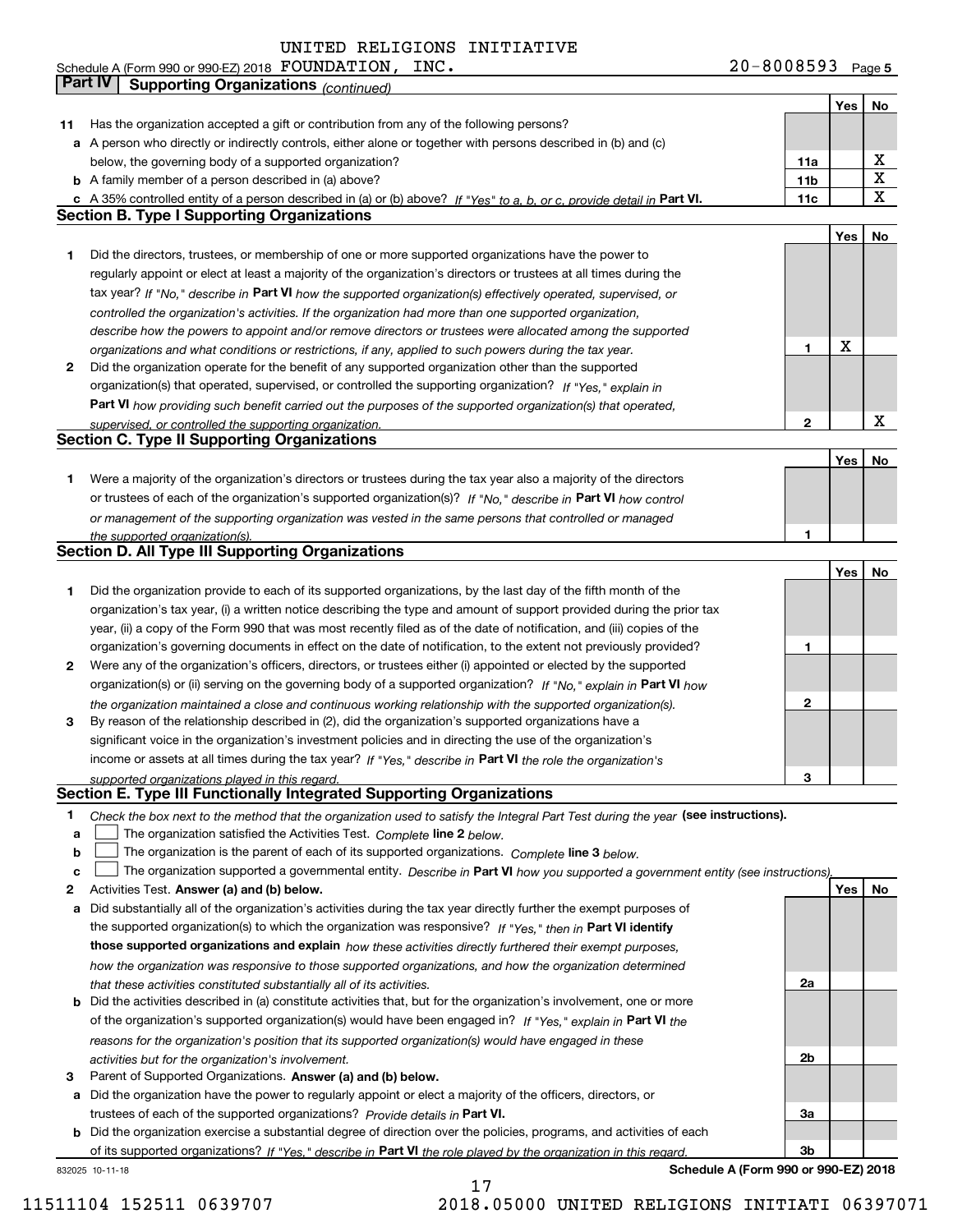#### 20-8008593 Page 6 **1SEP 10. See instructions.** All antegral Part Test as a qualifying trust on Nov. 20, 1970 (explain in Part VI.) See instructions. All **Section A - Adjusted Net Income 123** Other gross income (see instructions) **4**Add lines 1 through 3 **56** Portion of operating expenses paid or incurred for production or **7**Other expenses (see instructions) **8** Adjusted Net Income (subtract lines 5, 6, and 7 from line 4) **8 8 1234567Section B - Minimum Asset Amount 1**Aggregate fair market value of all non-exempt-use assets (see **2**Acquisition indebtedness applicable to non-exempt-use assets **3** Subtract line 2 from line 1d **4**Cash deemed held for exempt use. Enter 1-1/2% of line 3 (for greater amount, **5** Net value of non-exempt-use assets (subtract line 4 from line 3) **678a** Average monthly value of securities **b** Average monthly cash balances **c**Fair market value of other non-exempt-use assets **dTotal**  (add lines 1a, 1b, and 1c) **eDiscount** claimed for blockage or other **1a1b1c1d2345678**factors (explain in detail in **Part VI**): **Minimum Asset Amount**  (add line 7 to line 6) **Section C - Distributable Amount 1234512345**Schedule A (Form 990 or 990-EZ) 2018 Page FOUNDATION, INC. 20-8008593 other Type III non-functionally integrated supporting organizations must complete Sections A through E. (B) Current Year (optional)(A) Prior Year Net short-term capital gain Recoveries of prior-year distributions Depreciation and depletion collection of gross income or for management, conservation, or maintenance of property held for production of income (see instructions) (B) Current Year (optional)(A) Prior Year instructions for short tax year or assets held for part of year): see instructions) Multiply line 5 by .035 Recoveries of prior-year distributions Current Year Adjusted net income for prior year (from Section A, line 8, Column A) Enter 85% of line 1 Minimum asset amount for prior year (from Section B, line 8, Column A) Enter greater of line 2 or line 3 Income tax imposed in prior year **Part V** Type III Non-Functionally Integrated 509(a)(3) Supporting Organizations  $\mathcal{L}^{\text{max}}$

**6Distributable Amount.** Subtract line 5 from line 4, unless subject to emergency temporary reduction (see instructions)

**7**Check here if the current year is the organization's first as a non-functionally integrated Type III supporting organization (see instructions). $\mathcal{L}^{\text{max}}$ 

**6**

**Schedule A (Form 990 or 990-EZ) 2018**

832026 10-11-18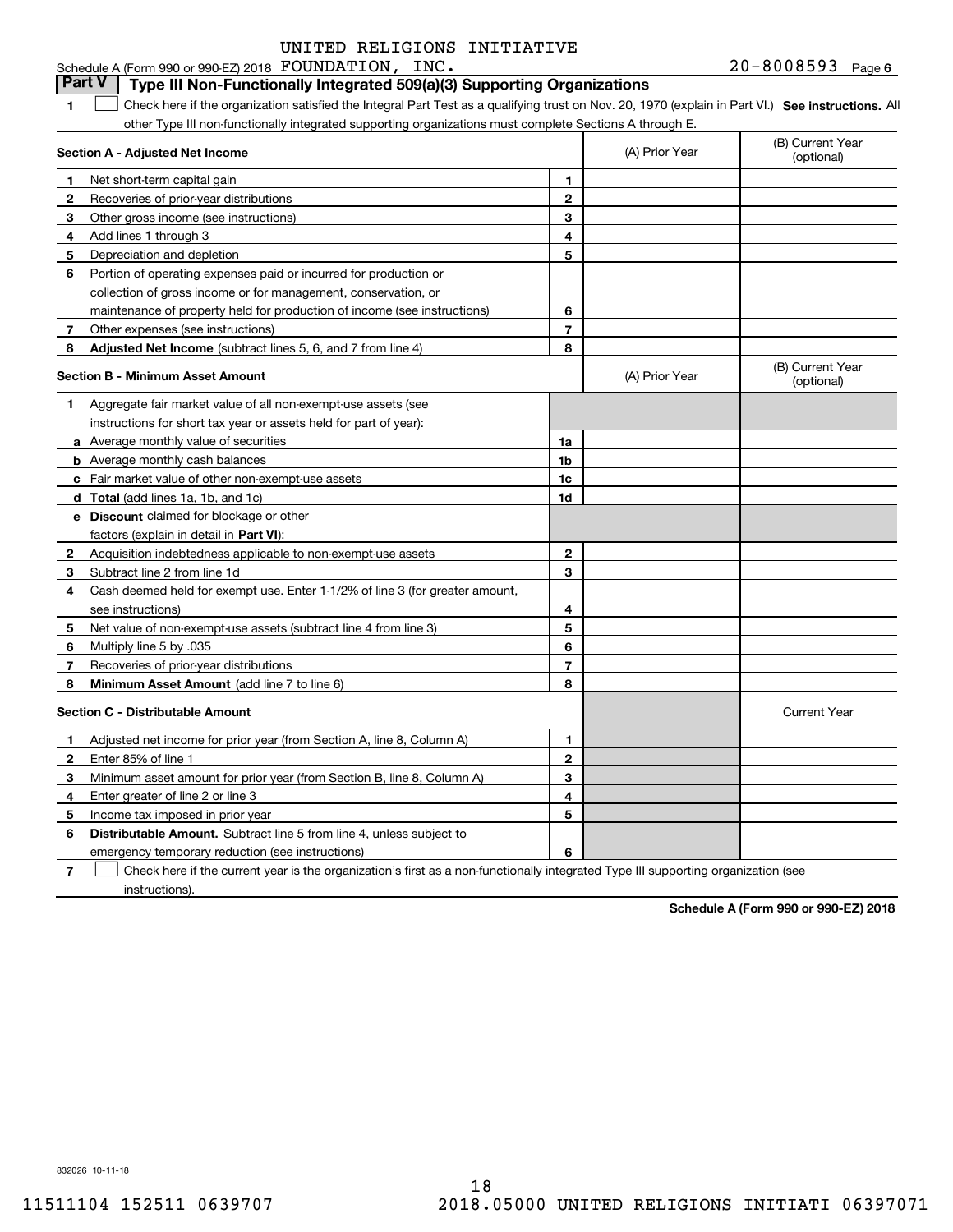|               | Schedule A (Form 990 or 990-EZ) 2018 FOUNDATION, INC.                                      |                                    |                                               | 20-8008593 Page 7                                |
|---------------|--------------------------------------------------------------------------------------------|------------------------------------|-----------------------------------------------|--------------------------------------------------|
| <b>Part V</b> | Type III Non-Functionally Integrated 509(a)(3) Supporting Organizations                    |                                    | (continued)                                   |                                                  |
|               | <b>Section D - Distributions</b>                                                           |                                    |                                               | <b>Current Year</b>                              |
| 1             | Amounts paid to supported organizations to accomplish exempt purposes                      |                                    |                                               |                                                  |
| $\mathbf{2}$  | Amounts paid to perform activity that directly furthers exempt purposes of supported       |                                    |                                               |                                                  |
|               | organizations, in excess of income from activity                                           |                                    |                                               |                                                  |
| 3             | Administrative expenses paid to accomplish exempt purposes of supported organizations      |                                    |                                               |                                                  |
| 4             | Amounts paid to acquire exempt-use assets                                                  |                                    |                                               |                                                  |
| 5             | Qualified set-aside amounts (prior IRS approval required)                                  |                                    |                                               |                                                  |
| 6             | Other distributions (describe in Part VI). See instructions.                               |                                    |                                               |                                                  |
| 7             | <b>Total annual distributions.</b> Add lines 1 through 6.                                  |                                    |                                               |                                                  |
| 8             | Distributions to attentive supported organizations to which the organization is responsive |                                    |                                               |                                                  |
|               | (provide details in Part VI). See instructions.                                            |                                    |                                               |                                                  |
| 9             | Distributable amount for 2018 from Section C, line 6                                       |                                    |                                               |                                                  |
| 10            | Line 8 amount divided by line 9 amount                                                     |                                    |                                               |                                                  |
|               | <b>Section E - Distribution Allocations</b> (see instructions)                             | (i)<br><b>Excess Distributions</b> | (ii)<br><b>Underdistributions</b><br>Pre-2018 | (iii)<br><b>Distributable</b><br>Amount for 2018 |
| 1             | Distributable amount for 2018 from Section C, line 6                                       |                                    |                                               |                                                  |
| $\mathbf{2}$  | Underdistributions, if any, for years prior to 2018 (reason-                               |                                    |                                               |                                                  |
|               | able cause required- explain in Part VI). See instructions.                                |                                    |                                               |                                                  |
| 3             | Excess distributions carryover, if any, to 2018                                            |                                    |                                               |                                                  |
|               | <b>a</b> From 2013                                                                         |                                    |                                               |                                                  |
|               | $b$ From 2014                                                                              |                                    |                                               |                                                  |
|               | c From 2015                                                                                |                                    |                                               |                                                  |
|               | d From 2016                                                                                |                                    |                                               |                                                  |
|               | e From 2017                                                                                |                                    |                                               |                                                  |
|               | f Total of lines 3a through e                                                              |                                    |                                               |                                                  |
|               | <b>g</b> Applied to underdistributions of prior years                                      |                                    |                                               |                                                  |
|               | <b>h</b> Applied to 2018 distributable amount                                              |                                    |                                               |                                                  |
|               | Carryover from 2013 not applied (see instructions)                                         |                                    |                                               |                                                  |
|               | Remainder. Subtract lines 3g, 3h, and 3i from 3f.                                          |                                    |                                               |                                                  |
| 4             | Distributions for 2018 from Section D,                                                     |                                    |                                               |                                                  |
|               | line $7:$                                                                                  |                                    |                                               |                                                  |
|               | a Applied to underdistributions of prior years                                             |                                    |                                               |                                                  |
|               | <b>b</b> Applied to 2018 distributable amount                                              |                                    |                                               |                                                  |
|               | <b>c</b> Remainder. Subtract lines 4a and 4b from 4.                                       |                                    |                                               |                                                  |
| 5             | Remaining underdistributions for years prior to 2018, if                                   |                                    |                                               |                                                  |
|               | any. Subtract lines 3g and 4a from line 2. For result greater                              |                                    |                                               |                                                  |
|               | than zero, explain in Part VI. See instructions.                                           |                                    |                                               |                                                  |
| 6             | Remaining underdistributions for 2018. Subtract lines 3h                                   |                                    |                                               |                                                  |
|               | and 4b from line 1. For result greater than zero, explain in                               |                                    |                                               |                                                  |
|               | Part VI. See instructions.                                                                 |                                    |                                               |                                                  |
| 7             | Excess distributions carryover to 2019. Add lines 3j<br>and 4c.                            |                                    |                                               |                                                  |
| 8             | Breakdown of line 7:                                                                       |                                    |                                               |                                                  |
|               | a Excess from 2014                                                                         |                                    |                                               |                                                  |
|               | <b>b</b> Excess from 2015                                                                  |                                    |                                               |                                                  |
|               | c Excess from 2016                                                                         |                                    |                                               |                                                  |
|               | d Excess from 2017                                                                         |                                    |                                               |                                                  |
|               | e Excess from 2018                                                                         |                                    |                                               |                                                  |
|               |                                                                                            |                                    |                                               |                                                  |

**Schedule A (Form 990 or 990-EZ) 2018**

832027 10-11-18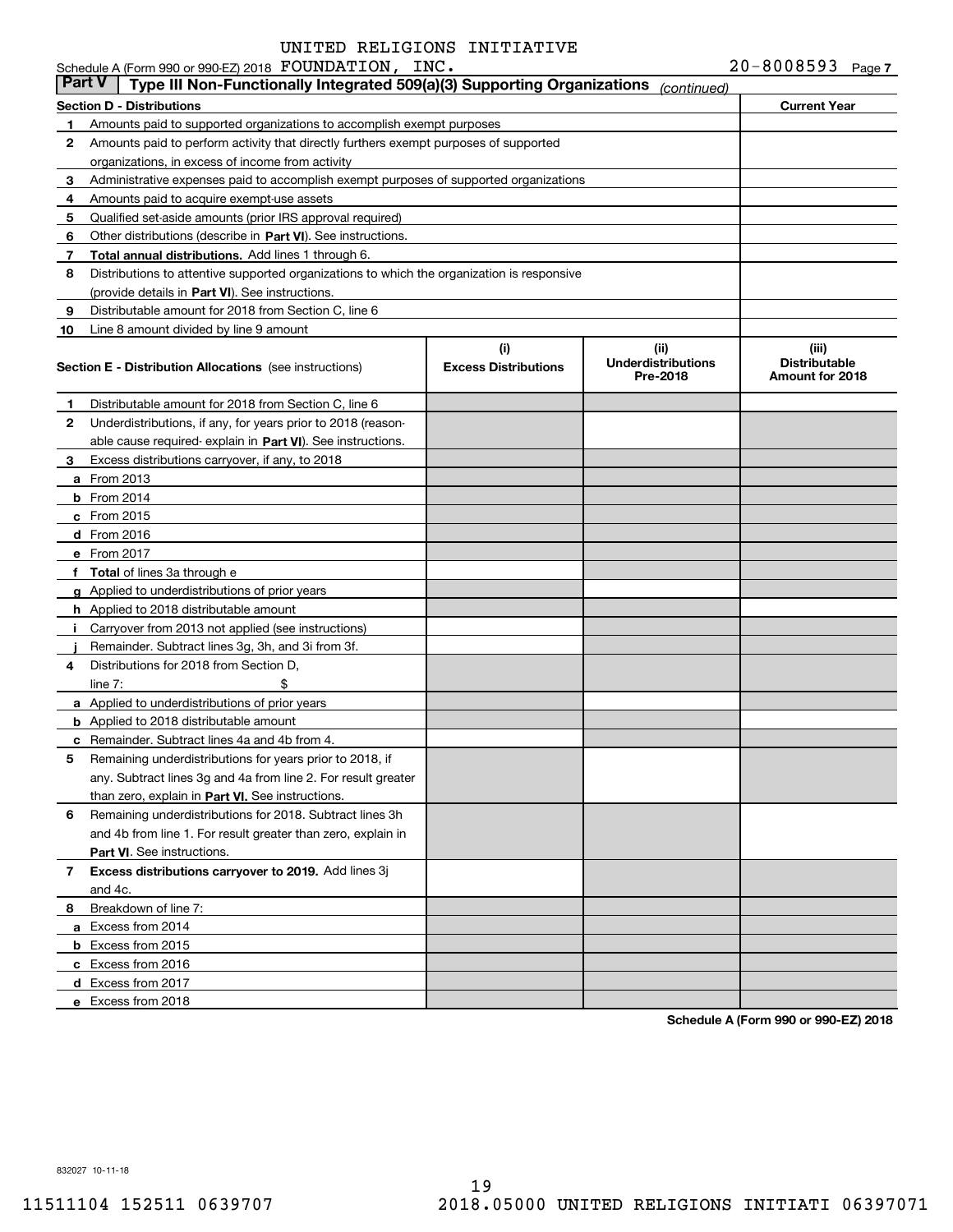|                 |                                                       |  | UNITED RELIGIONS INITIATIVE |                                                                                                                                                                                                                                                                                                                                                                                                                                                                                                                                                                      |  |
|-----------------|-------------------------------------------------------|--|-----------------------------|----------------------------------------------------------------------------------------------------------------------------------------------------------------------------------------------------------------------------------------------------------------------------------------------------------------------------------------------------------------------------------------------------------------------------------------------------------------------------------------------------------------------------------------------------------------------|--|
|                 | Schedule A (Form 990 or 990-EZ) 2018 FOUNDATION, INC. |  |                             | $20 - 8008593$ Page 8                                                                                                                                                                                                                                                                                                                                                                                                                                                                                                                                                |  |
| <b>Part VI</b>  | (See instructions.)                                   |  |                             | Supplemental Information. Provide the explanations required by Part II, line 10; Part II, line 17a or 17b; Part III, line 12;<br>Part IV, Section A, lines 1, 2, 3b, 3c, 4b, 4c, 5a, 6, 9a, 9b, 9c, 11a, 11b, and 11c; Part IV, Section B, lines 1 and 2; Part IV, Section C,<br>line 1; Part IV, Section D, lines 2 and 3; Part IV, Section E, lines 1c, 2a, 2b, 3a, and 3b; Part V, line 1; Part V, Section B, line 1e; Part V,<br>Section D, lines 5, 6, and 8; and Part V, Section E, lines 2, 5, and 6. Also complete this part for any additional information. |  |
|                 |                                                       |  |                             |                                                                                                                                                                                                                                                                                                                                                                                                                                                                                                                                                                      |  |
|                 |                                                       |  |                             |                                                                                                                                                                                                                                                                                                                                                                                                                                                                                                                                                                      |  |
|                 |                                                       |  |                             |                                                                                                                                                                                                                                                                                                                                                                                                                                                                                                                                                                      |  |
|                 |                                                       |  |                             |                                                                                                                                                                                                                                                                                                                                                                                                                                                                                                                                                                      |  |
|                 |                                                       |  |                             |                                                                                                                                                                                                                                                                                                                                                                                                                                                                                                                                                                      |  |
|                 |                                                       |  |                             |                                                                                                                                                                                                                                                                                                                                                                                                                                                                                                                                                                      |  |
|                 |                                                       |  |                             |                                                                                                                                                                                                                                                                                                                                                                                                                                                                                                                                                                      |  |
|                 |                                                       |  |                             |                                                                                                                                                                                                                                                                                                                                                                                                                                                                                                                                                                      |  |
|                 |                                                       |  |                             |                                                                                                                                                                                                                                                                                                                                                                                                                                                                                                                                                                      |  |
|                 |                                                       |  |                             |                                                                                                                                                                                                                                                                                                                                                                                                                                                                                                                                                                      |  |
|                 |                                                       |  |                             |                                                                                                                                                                                                                                                                                                                                                                                                                                                                                                                                                                      |  |
|                 |                                                       |  |                             |                                                                                                                                                                                                                                                                                                                                                                                                                                                                                                                                                                      |  |
|                 |                                                       |  |                             |                                                                                                                                                                                                                                                                                                                                                                                                                                                                                                                                                                      |  |
|                 |                                                       |  |                             |                                                                                                                                                                                                                                                                                                                                                                                                                                                                                                                                                                      |  |
|                 |                                                       |  |                             |                                                                                                                                                                                                                                                                                                                                                                                                                                                                                                                                                                      |  |
|                 |                                                       |  |                             |                                                                                                                                                                                                                                                                                                                                                                                                                                                                                                                                                                      |  |
|                 |                                                       |  |                             |                                                                                                                                                                                                                                                                                                                                                                                                                                                                                                                                                                      |  |
|                 |                                                       |  |                             |                                                                                                                                                                                                                                                                                                                                                                                                                                                                                                                                                                      |  |
|                 |                                                       |  |                             |                                                                                                                                                                                                                                                                                                                                                                                                                                                                                                                                                                      |  |
|                 |                                                       |  |                             |                                                                                                                                                                                                                                                                                                                                                                                                                                                                                                                                                                      |  |
|                 |                                                       |  |                             |                                                                                                                                                                                                                                                                                                                                                                                                                                                                                                                                                                      |  |
|                 |                                                       |  |                             |                                                                                                                                                                                                                                                                                                                                                                                                                                                                                                                                                                      |  |
|                 |                                                       |  |                             |                                                                                                                                                                                                                                                                                                                                                                                                                                                                                                                                                                      |  |
|                 |                                                       |  |                             |                                                                                                                                                                                                                                                                                                                                                                                                                                                                                                                                                                      |  |
|                 |                                                       |  |                             |                                                                                                                                                                                                                                                                                                                                                                                                                                                                                                                                                                      |  |
|                 |                                                       |  |                             |                                                                                                                                                                                                                                                                                                                                                                                                                                                                                                                                                                      |  |
|                 |                                                       |  |                             |                                                                                                                                                                                                                                                                                                                                                                                                                                                                                                                                                                      |  |
|                 |                                                       |  |                             |                                                                                                                                                                                                                                                                                                                                                                                                                                                                                                                                                                      |  |
|                 |                                                       |  |                             |                                                                                                                                                                                                                                                                                                                                                                                                                                                                                                                                                                      |  |
| 832028 10-11-18 |                                                       |  | $\bigcap$                   | Schedule A (Form 990 or 990-EZ) 2018                                                                                                                                                                                                                                                                                                                                                                                                                                                                                                                                 |  |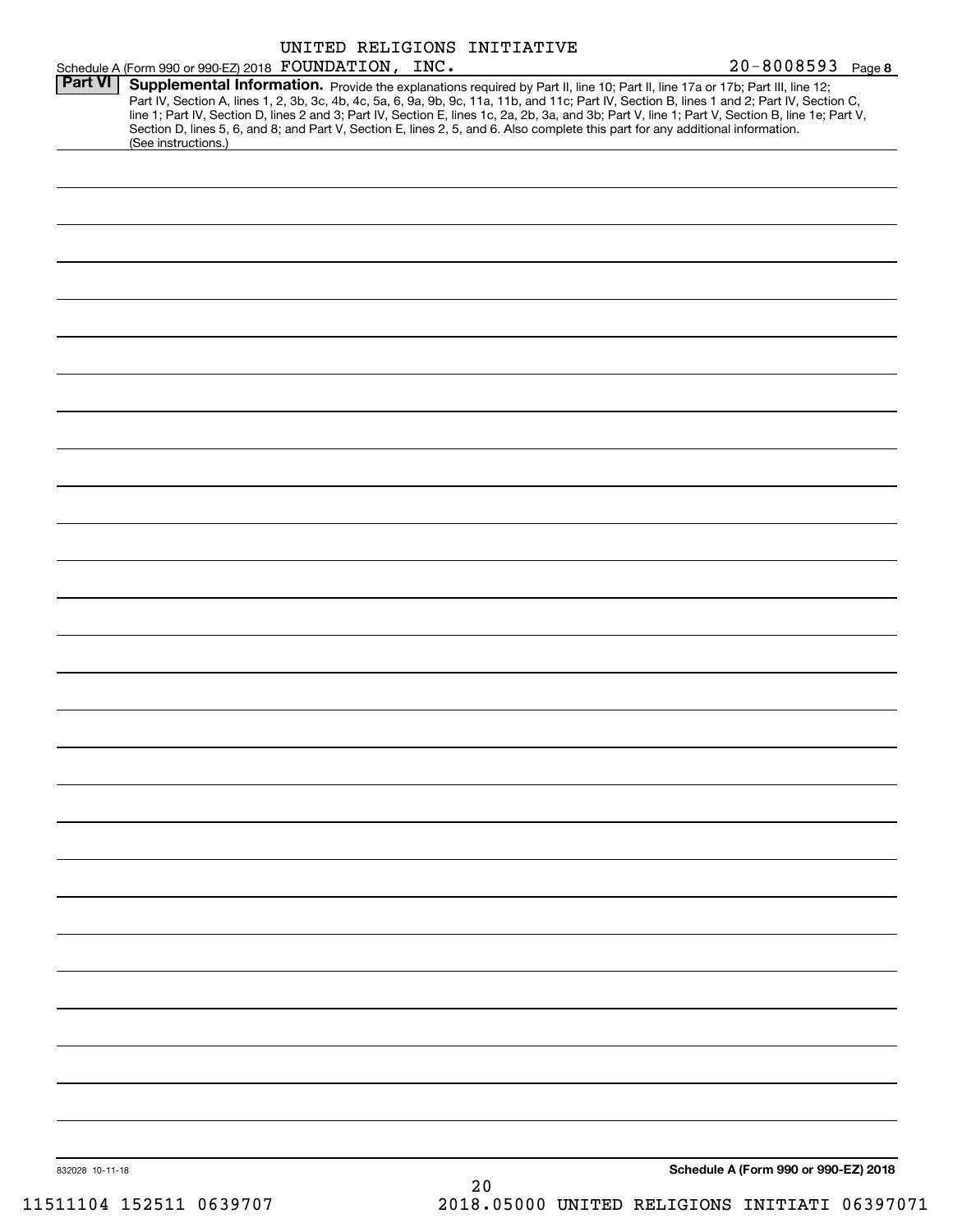Department of the Treasury Internal Revenue Service **(Form 990, 990-EZ, or 990-PF)**

## **Schedule B Schedule of Contributors**

**| Attach to Form 990, Form 990-EZ, or Form 990-PF. | Go to www.irs.gov/Form990 for the latest information.** OMB No. 1545-0047

**2018**

**Employer identification number**

|  | Name of the organization |  |
|--|--------------------------|--|
|  |                          |  |

|                                       | UNITED RELIGIONS<br>INITIATIVE<br>FOUNDATION, INC.                                 | 20-8008593 |
|---------------------------------------|------------------------------------------------------------------------------------|------------|
| <b>Organization type (check one):</b> |                                                                                    |            |
| Filers of:                            | Section:                                                                           |            |
| Form 990 or 990-EZ                    | $\mathbf{X}$<br>$501(c)$ $3$ ) (enter number) organization                         |            |
|                                       | $4947(a)(1)$ nonexempt charitable trust <b>not</b> treated as a private foundation |            |
|                                       | 527 political organization                                                         |            |
| Form 990-PF                           | 501(c)(3) exempt private foundation                                                |            |
|                                       | 4947(a)(1) nonexempt charitable trust treated as a private foundation              |            |
|                                       | 501(c)(3) taxable private foundation                                               |            |

Check if your organization is covered by the **General Rule** or a **Special Rule. Note:**  Only a section 501(c)(7), (8), or (10) organization can check boxes for both the General Rule and a Special Rule. See instructions.

#### **General Rule**

 $\boxed{\textbf{X}}$  For an organization filing Form 990, 990-EZ, or 990-PF that received, during the year, contributions totaling \$5,000 or more (in money or property) from any one contributor. Complete Parts I and II. See instructions for determining a contributor's total contributions.

#### **Special Rules**

| For an organization described in section 501(c)(3) filing Form 990 or 990-EZ that met the 33 1/3% support test of the regulations under               |
|-------------------------------------------------------------------------------------------------------------------------------------------------------|
| sections 509(a)(1) and 170(b)(1)(A)(vi), that checked Schedule A (Form 990 or 990-EZ), Part II, line 13, 16a, or 16b, and that received from          |
| any one contributor, during the year, total contributions of the greater of (1) \$5,000; or (2) 2% of the amount on (i) Form 990, Part VIII, line 1h; |
| or (ii) Form 990-EZ, line 1. Complete Parts I and II.                                                                                                 |

year, total contributions of more than \$1,000 *exclusively* for religious, charitable, scientific, literary, or educational purposes, or for the For an organization described in section 501(c)(7), (8), or (10) filing Form 990 or 990-EZ that received from any one contributor, during the prevention of cruelty to children or animals. Complete Parts I (entering "N/A" in column (b) instead of the contributor name and address), II, and III.  $\mathcal{L}^{\text{max}}$ 

purpose. Don't complete any of the parts unless the **General Rule** applies to this organization because it received *nonexclusively* year, contributions <sub>exclusively</sub> for religious, charitable, etc., purposes, but no such contributions totaled more than \$1,000. If this box is checked, enter here the total contributions that were received during the year for an  $\;$ exclusively religious, charitable, etc., For an organization described in section 501(c)(7), (8), or (10) filing Form 990 or 990-EZ that received from any one contributor, during the religious, charitable, etc., contributions totaling \$5,000 or more during the year  $\Box$ — $\Box$   $\Box$  $\mathcal{L}^{\text{max}}$ 

**Caution:**  An organization that isn't covered by the General Rule and/or the Special Rules doesn't file Schedule B (Form 990, 990-EZ, or 990-PF),  **must** but it answer "No" on Part IV, line 2, of its Form 990; or check the box on line H of its Form 990-EZ or on its Form 990-PF, Part I, line 2, to certify that it doesn't meet the filing requirements of Schedule B (Form 990, 990-EZ, or 990-PF).

**For Paperwork Reduction Act Notice, see the instructions for Form 990, 990-EZ, or 990-PF. Schedule B (Form 990, 990-EZ, or 990-PF) (2018)** LHA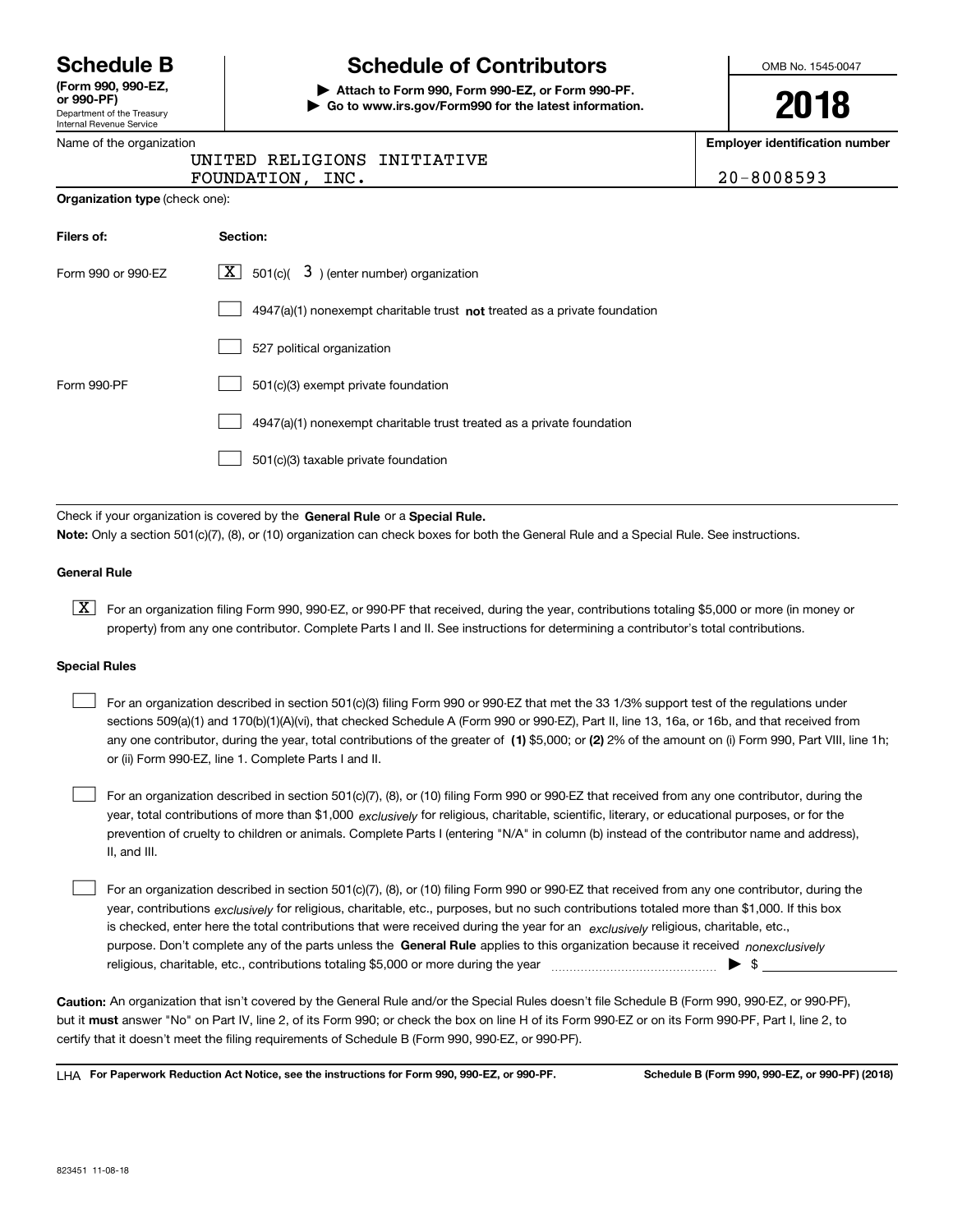|                 | Schedule B (Form 990, 990-EZ, or 990-PF) (2018)                                                |                                   | Page 2                                                                                                             |
|-----------------|------------------------------------------------------------------------------------------------|-----------------------------------|--------------------------------------------------------------------------------------------------------------------|
|                 | Name of organization<br>UNITED RELIGIONS INITIATIVE                                            |                                   | Employer identification number                                                                                     |
|                 | FOUNDATION, INC.                                                                               |                                   | $20 - 8008593$                                                                                                     |
| Part I          | Contributors (see instructions). Use duplicate copies of Part I if additional space is needed. |                                   |                                                                                                                    |
| (a)<br>No.      | (b)<br>Name, address, and ZIP + 4                                                              | (c)<br><b>Total contributions</b> | (d)<br>Type of contribution                                                                                        |
| 1               | JOHN W. WEISER<br>CAMINO ALTO<br>40<br>MILL VALLEY, CA 94941                                   | 806,450.<br>\$                    | $\overline{\mathbf{X}}$<br>Person<br>Payroll<br><b>Noncash</b><br>(Complete Part II for<br>noncash contributions.) |
| (a)<br>No.      | (b)<br>Name, address, and ZIP + 4                                                              | (c)<br><b>Total contributions</b> | (d)<br>Type of contribution                                                                                        |
|                 |                                                                                                | \$                                | Person<br>Payroll<br>Noncash<br>(Complete Part II for<br>noncash contributions.)                                   |
| (a)<br>No.      | (b)<br>Name, address, and ZIP + 4                                                              | (c)<br><b>Total contributions</b> | (d)<br>Type of contribution                                                                                        |
|                 |                                                                                                | \$                                | Person<br>Payroll<br>Noncash<br>(Complete Part II for<br>noncash contributions.)                                   |
| (a)<br>No.      | (b)<br>Name, address, and ZIP + 4                                                              | (c)<br><b>Total contributions</b> | (d)<br>Type of contribution                                                                                        |
|                 |                                                                                                | \$                                | Person<br>Payroll<br><b>Noncash</b><br>(Complete Part II for<br>noncash contributions.)                            |
| (a)<br>No.      | (b)<br>Name, address, and ZIP + 4                                                              | (c)<br><b>Total contributions</b> | (d)<br>Type of contribution                                                                                        |
|                 |                                                                                                | \$                                | Person<br>Payroll<br><b>Noncash</b><br>(Complete Part II for<br>noncash contributions.)                            |
| (a)<br>No.      | (b)<br>Name, address, and ZIP + 4                                                              | (c)<br><b>Total contributions</b> | (d)<br>Type of contribution                                                                                        |
|                 |                                                                                                | \$                                | Person<br>Payroll<br>Noncash<br>(Complete Part II for<br>noncash contributions.)                                   |
| 823452 11-08-18 |                                                                                                |                                   | Schedule B (Form 990, 990-EZ, or 990-PF) (2018)                                                                    |

22 11511104 152511 0639707 2018.05000 UNITED RELIGIONS INITIATI 06397071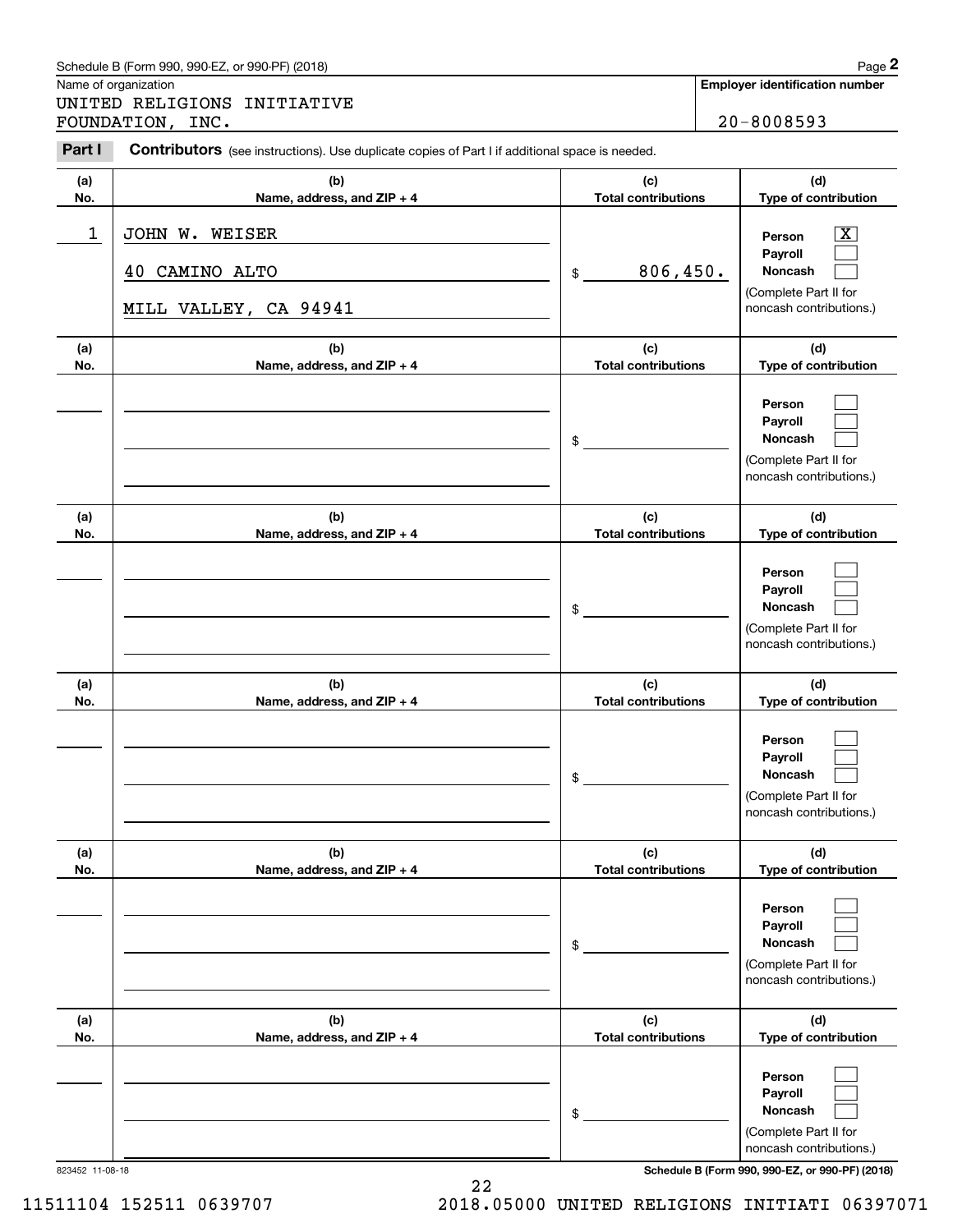| Name of organization         | Schedule B (Form 990, 990-EZ, or 990-PF) (2018)                                                     |                                                 | Page 3<br><b>Employer identification number</b> |
|------------------------------|-----------------------------------------------------------------------------------------------------|-------------------------------------------------|-------------------------------------------------|
|                              | UNITED RELIGIONS INITIATIVE<br>FOUNDATION, INC.                                                     |                                                 | $20 - 8008593$                                  |
| Part II                      | Noncash Property (see instructions). Use duplicate copies of Part II if additional space is needed. |                                                 |                                                 |
| (a)<br>No.<br>from<br>Part I | (b)<br>Description of noncash property given                                                        | (c)<br>FMV (or estimate)<br>(See instructions.) | (d)<br>Date received                            |
|                              |                                                                                                     | $\frac{1}{2}$                                   |                                                 |
| (a)<br>No.<br>from<br>Part I | (b)<br>Description of noncash property given                                                        | (c)<br>FMV (or estimate)<br>(See instructions.) | (d)<br>Date received                            |
|                              |                                                                                                     | \$                                              |                                                 |
| (a)<br>No.<br>from<br>Part I | (b)<br>Description of noncash property given                                                        | (c)<br>FMV (or estimate)<br>(See instructions.) | (d)<br>Date received                            |
|                              |                                                                                                     | $\frac{1}{2}$                                   |                                                 |
| (a)<br>No.<br>from<br>Part I | (b)<br>Description of noncash property given                                                        | (c)<br>FMV (or estimate)<br>(See instructions.) | (d)<br>Date received                            |
|                              |                                                                                                     | \$                                              |                                                 |
| (a)<br>No.<br>from<br>Part I | (b)<br>Description of noncash property given                                                        | (c)<br>FMV (or estimate)<br>(See instructions.) | (d)<br>Date received                            |
|                              |                                                                                                     | \$                                              |                                                 |
| (a)<br>No.<br>from<br>Part I | (b)<br>Description of noncash property given                                                        | (c)<br>FMV (or estimate)<br>(See instructions.) | (d)<br>Date received                            |
|                              |                                                                                                     | \$                                              |                                                 |
| 823453 11-08-18              |                                                                                                     |                                                 | Schedule B (Form 990, 990-EZ, or 990-PF) (2018) |

23

#### 11511104 152511 0639707 2018.05000 UNITED RELIGIONS INITIATI 06397071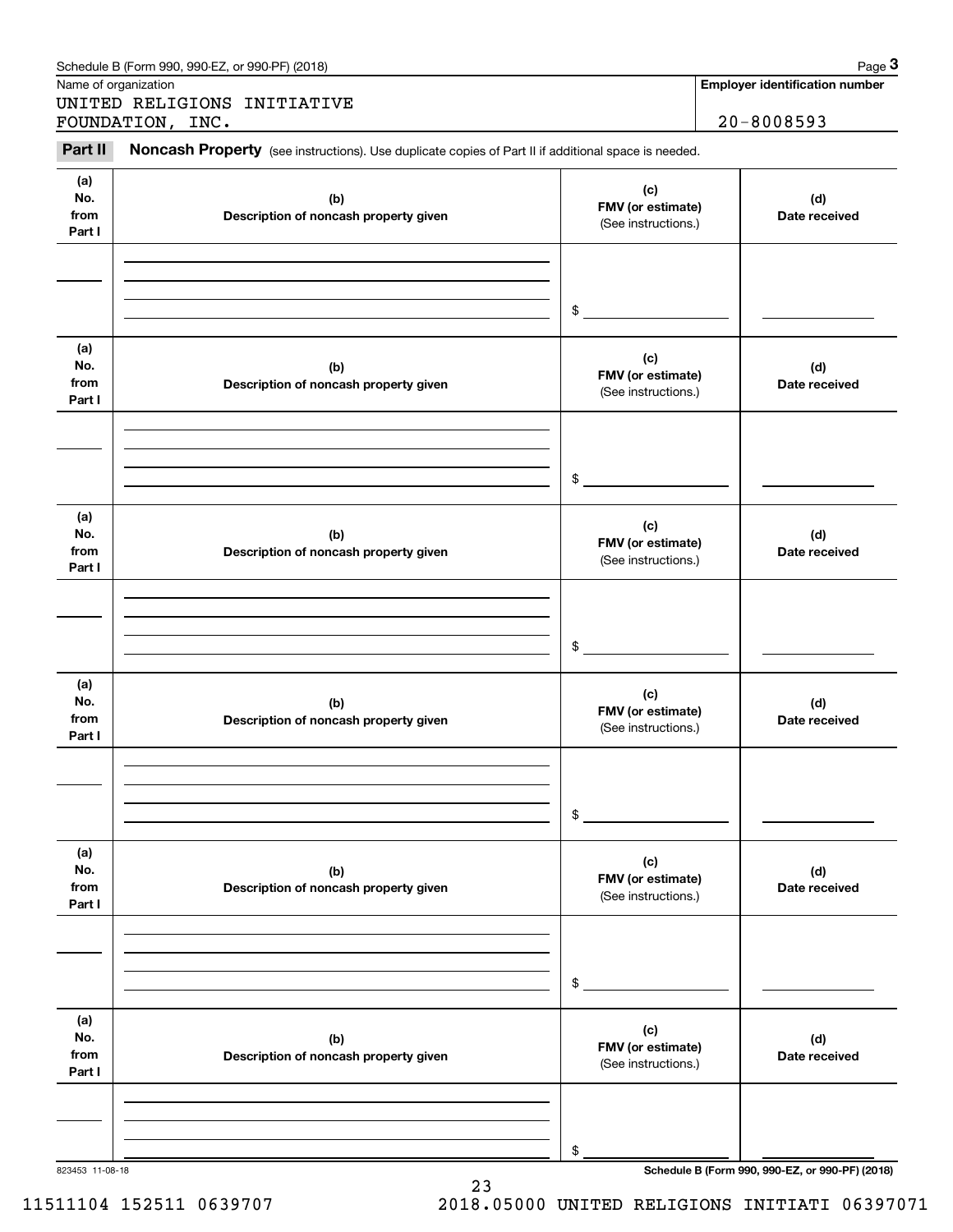|                      | Schedule B (Form 990, 990-EZ, or 990-PF) (2018)                                                                                                                                                                                                      |                      |                                          | Page 4                                          |  |  |  |
|----------------------|------------------------------------------------------------------------------------------------------------------------------------------------------------------------------------------------------------------------------------------------------|----------------------|------------------------------------------|-------------------------------------------------|--|--|--|
| Name of organization |                                                                                                                                                                                                                                                      |                      |                                          | <b>Employer identification number</b>           |  |  |  |
|                      | UNITED RELIGIONS INITIATIVE                                                                                                                                                                                                                          |                      |                                          |                                                 |  |  |  |
| Part III             | FOUNDATION, INC.<br>Exclusively religious, charitable, etc., contributions to organizations described in section 501(c)(7), (8), or (10) that total more than \$1,000 for the year                                                                   |                      |                                          | 20-8008593                                      |  |  |  |
|                      | from any one contributor. Complete columns (a) through (e) and the following line entry. For organizations                                                                                                                                           |                      |                                          |                                                 |  |  |  |
|                      | completing Part III, enter the total of exclusively religious, charitable, etc., contributions of \$1,000 or less for the year. (Enter this info. once.) $\blacktriangleright$ \$<br>Use duplicate copies of Part III if additional space is needed. |                      |                                          |                                                 |  |  |  |
| (a) No.<br>from      |                                                                                                                                                                                                                                                      |                      |                                          |                                                 |  |  |  |
| Part I               | (b) Purpose of gift                                                                                                                                                                                                                                  | (c) Use of gift      |                                          | (d) Description of how gift is held             |  |  |  |
|                      |                                                                                                                                                                                                                                                      |                      |                                          |                                                 |  |  |  |
|                      |                                                                                                                                                                                                                                                      |                      |                                          |                                                 |  |  |  |
|                      |                                                                                                                                                                                                                                                      |                      |                                          |                                                 |  |  |  |
|                      |                                                                                                                                                                                                                                                      | (e) Transfer of gift |                                          |                                                 |  |  |  |
|                      |                                                                                                                                                                                                                                                      |                      |                                          |                                                 |  |  |  |
|                      | Transferee's name, address, and $ZIP + 4$                                                                                                                                                                                                            |                      |                                          | Relationship of transferor to transferee        |  |  |  |
|                      |                                                                                                                                                                                                                                                      |                      |                                          |                                                 |  |  |  |
|                      |                                                                                                                                                                                                                                                      |                      |                                          |                                                 |  |  |  |
|                      |                                                                                                                                                                                                                                                      |                      |                                          |                                                 |  |  |  |
| (a) No.<br>from      | (b) Purpose of gift                                                                                                                                                                                                                                  | (c) Use of gift      |                                          | (d) Description of how gift is held             |  |  |  |
| Part I               |                                                                                                                                                                                                                                                      |                      |                                          |                                                 |  |  |  |
|                      |                                                                                                                                                                                                                                                      |                      |                                          |                                                 |  |  |  |
|                      |                                                                                                                                                                                                                                                      |                      |                                          |                                                 |  |  |  |
|                      |                                                                                                                                                                                                                                                      |                      |                                          |                                                 |  |  |  |
|                      |                                                                                                                                                                                                                                                      | (e) Transfer of gift |                                          |                                                 |  |  |  |
|                      |                                                                                                                                                                                                                                                      |                      |                                          |                                                 |  |  |  |
|                      | Transferee's name, address, and $ZIP + 4$                                                                                                                                                                                                            |                      |                                          | Relationship of transferor to transferee        |  |  |  |
|                      |                                                                                                                                                                                                                                                      |                      |                                          |                                                 |  |  |  |
|                      |                                                                                                                                                                                                                                                      |                      |                                          |                                                 |  |  |  |
|                      |                                                                                                                                                                                                                                                      |                      |                                          |                                                 |  |  |  |
| (a) No.<br>from      | (b) Purpose of gift                                                                                                                                                                                                                                  | (c) Use of gift      |                                          | (d) Description of how gift is held             |  |  |  |
| Part I               |                                                                                                                                                                                                                                                      |                      |                                          |                                                 |  |  |  |
|                      |                                                                                                                                                                                                                                                      |                      |                                          |                                                 |  |  |  |
|                      |                                                                                                                                                                                                                                                      |                      |                                          |                                                 |  |  |  |
|                      |                                                                                                                                                                                                                                                      |                      |                                          |                                                 |  |  |  |
|                      | (e) Transfer of gift                                                                                                                                                                                                                                 |                      |                                          |                                                 |  |  |  |
|                      | Transferee's name, address, and ZIP + 4                                                                                                                                                                                                              |                      | Relationship of transferor to transferee |                                                 |  |  |  |
|                      |                                                                                                                                                                                                                                                      |                      |                                          |                                                 |  |  |  |
|                      |                                                                                                                                                                                                                                                      |                      |                                          |                                                 |  |  |  |
|                      |                                                                                                                                                                                                                                                      |                      |                                          |                                                 |  |  |  |
| (a) No.              |                                                                                                                                                                                                                                                      |                      |                                          |                                                 |  |  |  |
| `from<br>Part I      | (b) Purpose of gift                                                                                                                                                                                                                                  | (c) Use of gift      |                                          | (d) Description of how gift is held             |  |  |  |
|                      |                                                                                                                                                                                                                                                      |                      |                                          |                                                 |  |  |  |
|                      |                                                                                                                                                                                                                                                      |                      |                                          |                                                 |  |  |  |
|                      |                                                                                                                                                                                                                                                      |                      |                                          |                                                 |  |  |  |
|                      |                                                                                                                                                                                                                                                      | (e) Transfer of gift |                                          |                                                 |  |  |  |
|                      |                                                                                                                                                                                                                                                      |                      |                                          |                                                 |  |  |  |
|                      | Transferee's name, address, and ZIP + 4                                                                                                                                                                                                              |                      | Relationship of transferor to transferee |                                                 |  |  |  |
|                      |                                                                                                                                                                                                                                                      |                      |                                          |                                                 |  |  |  |
|                      |                                                                                                                                                                                                                                                      |                      |                                          |                                                 |  |  |  |
|                      |                                                                                                                                                                                                                                                      |                      |                                          |                                                 |  |  |  |
| 823454 11-08-18      |                                                                                                                                                                                                                                                      |                      |                                          | Schedule B (Form 990, 990-EZ, or 990-PF) (2018) |  |  |  |
|                      |                                                                                                                                                                                                                                                      | 24                   |                                          |                                                 |  |  |  |

11511104 152511 0639707 2018.05000 UNITED RELIGIONS INITIATI 06397071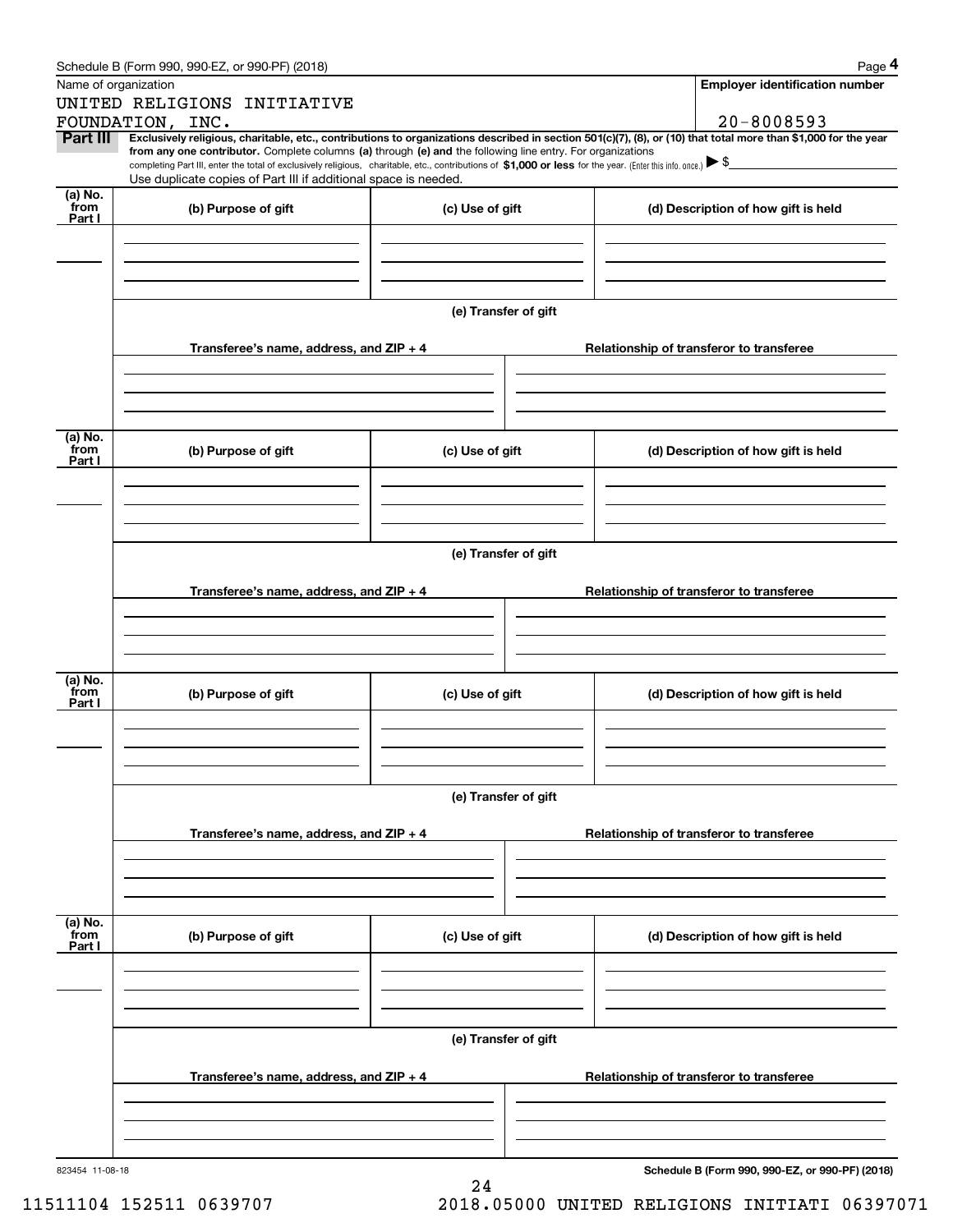|         | <b>SCHEDULE D</b><br>(Form 990)<br>Department of the Treasury |                                                                                                        | <b>Supplemental Financial Statements</b><br>Complete if the organization answered "Yes" on Form 990,<br>Part IV, line 6, 7, 8, 9, 10, 11a, 11b, 11c, 11d, 11e, 11f, 12a, or 12b.<br>Attach to Form 990. |                          | OMB No. 1545-0047<br><b>Open to Public</b>              |
|---------|---------------------------------------------------------------|--------------------------------------------------------------------------------------------------------|---------------------------------------------------------------------------------------------------------------------------------------------------------------------------------------------------------|--------------------------|---------------------------------------------------------|
|         | Internal Revenue Service                                      |                                                                                                        | Go to www.irs.gov/Form990 for instructions and the latest information.                                                                                                                                  |                          | <b>Inspection</b>                                       |
|         | Name of the organization                                      | UNITED RELIGIONS INITIATIVE                                                                            |                                                                                                                                                                                                         |                          | <b>Employer identification number</b><br>$20 - 8008593$ |
| Part I  |                                                               | FOUNDATION, INC.                                                                                       | Organizations Maintaining Donor Advised Funds or Other Similar Funds or Accounts. Complete if the                                                                                                       |                          |                                                         |
|         |                                                               | organization answered "Yes" on Form 990, Part IV, line 6.                                              |                                                                                                                                                                                                         |                          |                                                         |
|         |                                                               |                                                                                                        | (a) Donor advised funds                                                                                                                                                                                 |                          | (b) Funds and other accounts                            |
| 1       |                                                               |                                                                                                        |                                                                                                                                                                                                         |                          |                                                         |
| 2       |                                                               | Aggregate value of contributions to (during year)                                                      |                                                                                                                                                                                                         |                          |                                                         |
| з       |                                                               |                                                                                                        |                                                                                                                                                                                                         |                          |                                                         |
| 4       |                                                               |                                                                                                        |                                                                                                                                                                                                         |                          |                                                         |
| 5       |                                                               |                                                                                                        | Did the organization inform all donors and donor advisors in writing that the assets held in donor advised funds                                                                                        |                          |                                                         |
|         |                                                               |                                                                                                        |                                                                                                                                                                                                         |                          | Yes<br>No                                               |
| 6       |                                                               |                                                                                                        | Did the organization inform all grantees, donors, and donor advisors in writing that grant funds can be used only                                                                                       |                          |                                                         |
|         |                                                               |                                                                                                        | for charitable purposes and not for the benefit of the donor or donor advisor, or for any other purpose conferring                                                                                      |                          |                                                         |
|         |                                                               |                                                                                                        |                                                                                                                                                                                                         |                          | Yes<br>No.                                              |
| Part II |                                                               |                                                                                                        | Conservation Easements. Complete if the organization answered "Yes" on Form 990, Part IV, line 7.                                                                                                       |                          |                                                         |
| 1       |                                                               | Purpose(s) of conservation easements held by the organization (check all that apply).                  |                                                                                                                                                                                                         |                          |                                                         |
|         |                                                               | Preservation of land for public use (e.g., recreation or education)                                    | Preservation of a historically important land area                                                                                                                                                      |                          |                                                         |
|         |                                                               | Protection of natural habitat                                                                          | Preservation of a certified historic structure                                                                                                                                                          |                          |                                                         |
|         |                                                               | Preservation of open space                                                                             |                                                                                                                                                                                                         |                          |                                                         |
| 2       |                                                               |                                                                                                        | Complete lines 2a through 2d if the organization held a qualified conservation contribution in the form of a conservation easement on the last                                                          |                          |                                                         |
|         | day of the tax year.                                          |                                                                                                        |                                                                                                                                                                                                         | 2a                       | Held at the End of the Tax Year                         |
| а       |                                                               | Total acreage restricted by conservation easements                                                     |                                                                                                                                                                                                         | 2 <sub>b</sub>           |                                                         |
| b<br>с  |                                                               |                                                                                                        |                                                                                                                                                                                                         | 2c                       |                                                         |
| d       |                                                               |                                                                                                        | Number of conservation easements included in (c) acquired after 7/25/06, and not on a historic structure                                                                                                |                          |                                                         |
|         |                                                               |                                                                                                        |                                                                                                                                                                                                         | 2d                       |                                                         |
| з       |                                                               |                                                                                                        | Number of conservation easements modified, transferred, released, extinguished, or terminated by the organization during the tax                                                                        |                          |                                                         |
|         | $year \blacktriangleright$                                    |                                                                                                        |                                                                                                                                                                                                         |                          |                                                         |
| 4       |                                                               | Number of states where property subject to conservation easement is located $\blacktriangleright$      |                                                                                                                                                                                                         |                          |                                                         |
| 5       |                                                               | Does the organization have a written policy regarding the periodic monitoring, inspection, handling of |                                                                                                                                                                                                         |                          |                                                         |
|         |                                                               | violations, and enforcement of the conservation easements it holds?                                    |                                                                                                                                                                                                         |                          | Yes<br>No                                               |
| 6       |                                                               |                                                                                                        | Staff and volunteer hours devoted to monitoring, inspecting, handling of violations, and enforcing conservation easements during the year                                                               |                          |                                                         |
|         |                                                               |                                                                                                        |                                                                                                                                                                                                         |                          |                                                         |
| 7       |                                                               |                                                                                                        | Amount of expenses incurred in monitoring, inspecting, handling of violations, and enforcing conservation easements during the year                                                                     |                          |                                                         |
|         | $\blacktriangleright$ \$                                      |                                                                                                        |                                                                                                                                                                                                         |                          |                                                         |
| 8       |                                                               |                                                                                                        | Does each conservation easement reported on line 2(d) above satisfy the requirements of section 170(h)(4)(B)(i)                                                                                         |                          |                                                         |
| 9       |                                                               |                                                                                                        | In Part XIII, describe how the organization reports conservation easements in its revenue and expense statement, and balance sheet, and                                                                 |                          | Yes<br>No                                               |
|         |                                                               |                                                                                                        | include, if applicable, the text of the footnote to the organization's financial statements that describes the organization's accounting for                                                            |                          |                                                         |
|         | conservation easements.                                       |                                                                                                        |                                                                                                                                                                                                         |                          |                                                         |
|         | Part III                                                      |                                                                                                        | Organizations Maintaining Collections of Art, Historical Treasures, or Other Similar Assets.                                                                                                            |                          |                                                         |
|         |                                                               | Complete if the organization answered "Yes" on Form 990, Part IV, line 8.                              |                                                                                                                                                                                                         |                          |                                                         |
|         |                                                               |                                                                                                        | 1a If the organization elected, as permitted under SFAS 116 (ASC 958), not to report in its revenue statement and balance sheet works of art,                                                           |                          |                                                         |
|         |                                                               |                                                                                                        | historical treasures, or other similar assets held for public exhibition, education, or research in furtherance of public service, provide, in Part XIII,                                               |                          |                                                         |
|         |                                                               | the text of the footnote to its financial statements that describes these items.                       |                                                                                                                                                                                                         |                          |                                                         |
| b       |                                                               |                                                                                                        | If the organization elected, as permitted under SFAS 116 (ASC 958), to report in its revenue statement and balance sheet works of art, historical                                                       |                          |                                                         |
|         |                                                               |                                                                                                        | treasures, or other similar assets held for public exhibition, education, or research in furtherance of public service, provide the following amounts                                                   |                          |                                                         |
|         | relating to these items:                                      |                                                                                                        |                                                                                                                                                                                                         |                          |                                                         |
|         |                                                               |                                                                                                        |                                                                                                                                                                                                         |                          |                                                         |
|         |                                                               | (ii) Assets included in Form 990, Part X                                                               |                                                                                                                                                                                                         | $\blacktriangleright$ \$ |                                                         |
| 2       |                                                               |                                                                                                        | If the organization received or held works of art, historical treasures, or other similar assets for financial gain, provide                                                                            |                          |                                                         |
|         |                                                               | the following amounts required to be reported under SFAS 116 (ASC 958) relating to these items:        |                                                                                                                                                                                                         |                          |                                                         |
| а       |                                                               |                                                                                                        |                                                                                                                                                                                                         | \$<br>-\$                |                                                         |
|         |                                                               | LHA For Paperwork Reduction Act Notice, see the Instructions for Form 990.                             |                                                                                                                                                                                                         |                          | Schedule D (Form 990) 2018                              |
|         | 832051 10-29-18                                               |                                                                                                        |                                                                                                                                                                                                         |                          |                                                         |
|         |                                                               |                                                                                                        | っこ                                                                                                                                                                                                      |                          |                                                         |

25 11511104 152511 0639707 2018.05000 UNITED RELIGIONS INITIATI 06397071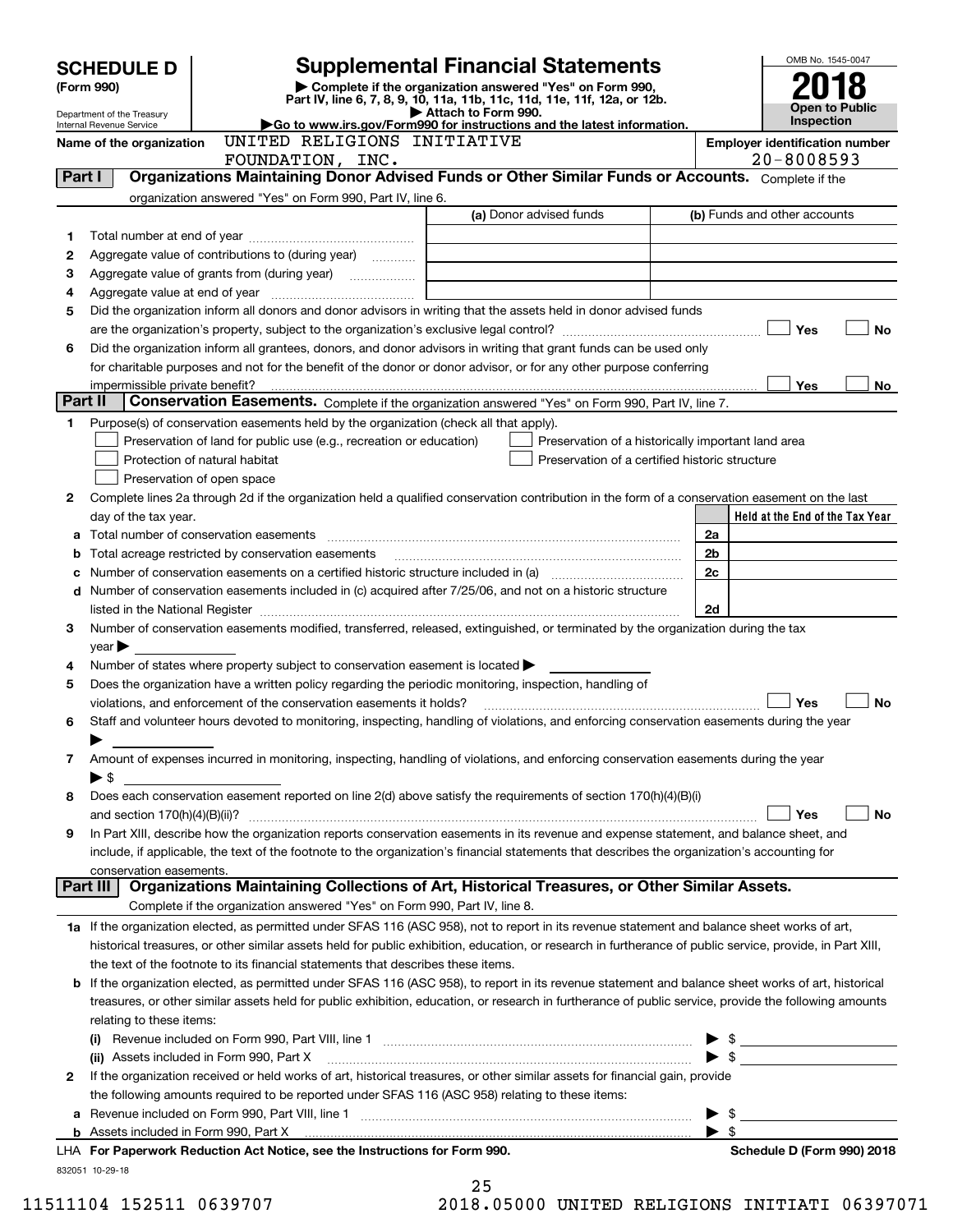|               |                                                                                                                                                                                                                                | UNITED RELIGIONS INITIATIVE                     |                |                                                                                                                                                                                                                                |                                 |             |                            |               |       |
|---------------|--------------------------------------------------------------------------------------------------------------------------------------------------------------------------------------------------------------------------------|-------------------------------------------------|----------------|--------------------------------------------------------------------------------------------------------------------------------------------------------------------------------------------------------------------------------|---------------------------------|-------------|----------------------------|---------------|-------|
|               | Schedule D (Form 990) 2018                                                                                                                                                                                                     | FOUNDATION, INC.                                |                |                                                                                                                                                                                                                                |                                 |             | $20 - 8008593$ Page 2      |               |       |
|               | Part III<br>Organizations Maintaining Collections of Art, Historical Treasures, or Other Similar Assets (continued)                                                                                                            |                                                 |                |                                                                                                                                                                                                                                |                                 |             |                            |               |       |
| з             | Using the organization's acquisition, accession, and other records, check any of the following that are a significant use of its collection items<br>(check all that apply):                                                   |                                                 |                |                                                                                                                                                                                                                                |                                 |             |                            |               |       |
|               | Public exhibition                                                                                                                                                                                                              |                                                 |                |                                                                                                                                                                                                                                |                                 |             |                            |               |       |
| a             |                                                                                                                                                                                                                                |                                                 |                | Loan or exchange programs                                                                                                                                                                                                      |                                 |             |                            |               |       |
| b             | Scholarly research                                                                                                                                                                                                             |                                                 |                | Other the contract of the contract of the contract of the contract of the contract of the contract of the contract of the contract of the contract of the contract of the contract of the contract of the contract of the cont |                                 |             |                            |               |       |
| c             | Preservation for future generations                                                                                                                                                                                            |                                                 |                |                                                                                                                                                                                                                                |                                 |             |                            |               |       |
|               | Provide a description of the organization's collections and explain how they further the organization's exempt purpose in Part XIII.                                                                                           |                                                 |                |                                                                                                                                                                                                                                |                                 |             |                            |               |       |
| 5             | During the year, did the organization solicit or receive donations of art, historical treasures, or other similar assets                                                                                                       |                                                 |                |                                                                                                                                                                                                                                |                                 |             |                            |               |       |
|               | to be sold to raise funds rather than to be maintained as part of the organization's collection?<br><b>Part IV</b>                                                                                                             |                                                 |                |                                                                                                                                                                                                                                |                                 |             | Yes                        |               | No    |
|               | Escrow and Custodial Arrangements. Complete if the organization answered "Yes" on Form 990, Part IV, line 9, or<br>reported an amount on Form 990, Part X, line 21.                                                            |                                                 |                |                                                                                                                                                                                                                                |                                 |             |                            |               |       |
|               |                                                                                                                                                                                                                                |                                                 |                |                                                                                                                                                                                                                                |                                 |             |                            |               |       |
|               | 1a Is the organization an agent, trustee, custodian or other intermediary for contributions or other assets not included                                                                                                       |                                                 |                |                                                                                                                                                                                                                                |                                 |             |                            |               |       |
|               |                                                                                                                                                                                                                                |                                                 |                |                                                                                                                                                                                                                                |                                 |             | Yes                        |               | No    |
|               | b If "Yes," explain the arrangement in Part XIII and complete the following table:                                                                                                                                             |                                                 |                |                                                                                                                                                                                                                                |                                 |             |                            |               |       |
|               |                                                                                                                                                                                                                                |                                                 |                |                                                                                                                                                                                                                                |                                 |             | Amount                     |               |       |
|               | c Beginning balance entrance and the contract of the balance of the contract of the contract of the contract of the contract of the contract of the contract of the contract of the contract of the contract of the contract o |                                                 |                |                                                                                                                                                                                                                                | 1c                              |             |                            |               |       |
|               |                                                                                                                                                                                                                                |                                                 |                |                                                                                                                                                                                                                                | 1d                              |             |                            |               |       |
|               | e Distributions during the year manufactured and contained and contained and contained and contained and contained and contained and contained and contained and contained and contained and contained and contained and conta |                                                 |                |                                                                                                                                                                                                                                | 1e                              |             |                            |               |       |
|               | Ending balance manufactured and contract and contract and contract and contract and contract and contract and contract and contract and contract and contract and contract and contract and contract and contract and contract |                                                 |                |                                                                                                                                                                                                                                | 1f                              |             |                            |               |       |
|               | 2a Did the organization include an amount on Form 990, Part X, line 21, for escrow or custodial account liability?                                                                                                             |                                                 |                |                                                                                                                                                                                                                                |                                 |             | Yes                        |               | No    |
|               | <b>b</b> If "Yes," explain the arrangement in Part XIII. Check here if the explanation has been provided on Part XIII                                                                                                          |                                                 |                |                                                                                                                                                                                                                                |                                 |             |                            |               |       |
| <b>Part V</b> | Endowment Funds. Complete if the organization answered "Yes" on Form 990, Part IV, line 10.                                                                                                                                    |                                                 |                |                                                                                                                                                                                                                                |                                 |             |                            |               |       |
|               |                                                                                                                                                                                                                                | (a) Current year                                | (b) Prior year | (c) Two years back                                                                                                                                                                                                             | (d) Three years back            |             | (e) Four years back        |               |       |
|               | 1a Beginning of year balance                                                                                                                                                                                                   | 16,378,352.<br>773,144.<br>674,362.<br>794,448. |                |                                                                                                                                                                                                                                |                                 |             | 3,569,981.                 |               |       |
|               |                                                                                                                                                                                                                                | 1,406,452.                                      | 15,783,035.    |                                                                                                                                                                                                                                |                                 |             |                            | $-3,000,000.$ |       |
|               | c Net investment earnings, gains, and losses                                                                                                                                                                                   | $-620,684.$                                     | 509,328.       | 98,782.                                                                                                                                                                                                                        |                                 | $-120,071.$ |                            | 224,467.      |       |
|               |                                                                                                                                                                                                                                | 1,657,157.                                      | 672,690.       |                                                                                                                                                                                                                                |                                 |             |                            |               |       |
|               | e Other expenditures for facilities                                                                                                                                                                                            |                                                 |                |                                                                                                                                                                                                                                |                                 |             |                            |               |       |
|               | and programs                                                                                                                                                                                                                   | 597.                                            |                |                                                                                                                                                                                                                                |                                 |             |                            |               |       |
|               | f Administrative expenses <i></i>                                                                                                                                                                                              | 87,800.                                         | 14,464.        |                                                                                                                                                                                                                                |                                 | 15.         |                            |               |       |
|               | g End of year balance                                                                                                                                                                                                          | 15,418,566.                                     | 16, 378, 352.  | 773,144.                                                                                                                                                                                                                       |                                 | 674,362.    |                            | 794,448.      |       |
| 2             | Provide the estimated percentage of the current year end balance (line 1g, column (a)) held as:                                                                                                                                |                                                 |                |                                                                                                                                                                                                                                |                                 |             |                            |               |       |
|               | a Board designated or quasi-endowment >                                                                                                                                                                                        | 59.14                                           | %              |                                                                                                                                                                                                                                |                                 |             |                            |               |       |
|               | Permanent endowment > 25.77                                                                                                                                                                                                    | %                                               |                |                                                                                                                                                                                                                                |                                 |             |                            |               |       |
|               | c Temporarily restricted endowment $\blacktriangleright$ 15.09                                                                                                                                                                 | %                                               |                |                                                                                                                                                                                                                                |                                 |             |                            |               |       |
|               | The percentages on lines 2a, 2b, and 2c should equal 100%.                                                                                                                                                                     |                                                 |                |                                                                                                                                                                                                                                |                                 |             |                            |               |       |
|               | 3a Are there endowment funds not in the possession of the organization that are held and administered for the organization                                                                                                     |                                                 |                |                                                                                                                                                                                                                                |                                 |             |                            |               |       |
|               | by:                                                                                                                                                                                                                            |                                                 |                |                                                                                                                                                                                                                                |                                 |             |                            | Yes           | No.   |
|               | (i)                                                                                                                                                                                                                            |                                                 |                |                                                                                                                                                                                                                                |                                 |             | 3a(i)                      |               | X     |
|               |                                                                                                                                                                                                                                |                                                 |                |                                                                                                                                                                                                                                |                                 |             | 3a(ii)                     |               | X     |
|               |                                                                                                                                                                                                                                |                                                 |                |                                                                                                                                                                                                                                |                                 |             | 3b                         |               |       |
|               | Describe in Part XIII the intended uses of the organization's endowment funds.                                                                                                                                                 |                                                 |                |                                                                                                                                                                                                                                |                                 |             |                            |               |       |
|               | <b>Part VI</b><br>Land, Buildings, and Equipment.                                                                                                                                                                              |                                                 |                |                                                                                                                                                                                                                                |                                 |             |                            |               |       |
|               | Complete if the organization answered "Yes" on Form 990, Part IV, line 11a. See Form 990, Part X, line 10.                                                                                                                     |                                                 |                |                                                                                                                                                                                                                                |                                 |             |                            |               |       |
|               | Description of property                                                                                                                                                                                                        | (a) Cost or other<br>basis (investment)         |                | (b) Cost or other<br>basis (other)                                                                                                                                                                                             | (c) Accumulated<br>depreciation |             | (d) Book value             |               |       |
|               |                                                                                                                                                                                                                                |                                                 |                |                                                                                                                                                                                                                                |                                 |             |                            |               |       |
|               |                                                                                                                                                                                                                                |                                                 |                |                                                                                                                                                                                                                                |                                 |             |                            |               |       |
|               |                                                                                                                                                                                                                                |                                                 |                |                                                                                                                                                                                                                                |                                 |             |                            |               |       |
|               |                                                                                                                                                                                                                                |                                                 |                |                                                                                                                                                                                                                                |                                 |             |                            |               |       |
|               |                                                                                                                                                                                                                                |                                                 |                |                                                                                                                                                                                                                                |                                 |             |                            |               |       |
|               |                                                                                                                                                                                                                                |                                                 |                |                                                                                                                                                                                                                                |                                 |             |                            |               | $0$ . |
|               |                                                                                                                                                                                                                                |                                                 |                |                                                                                                                                                                                                                                |                                 |             | Schedule D (Form 990) 2018 |               |       |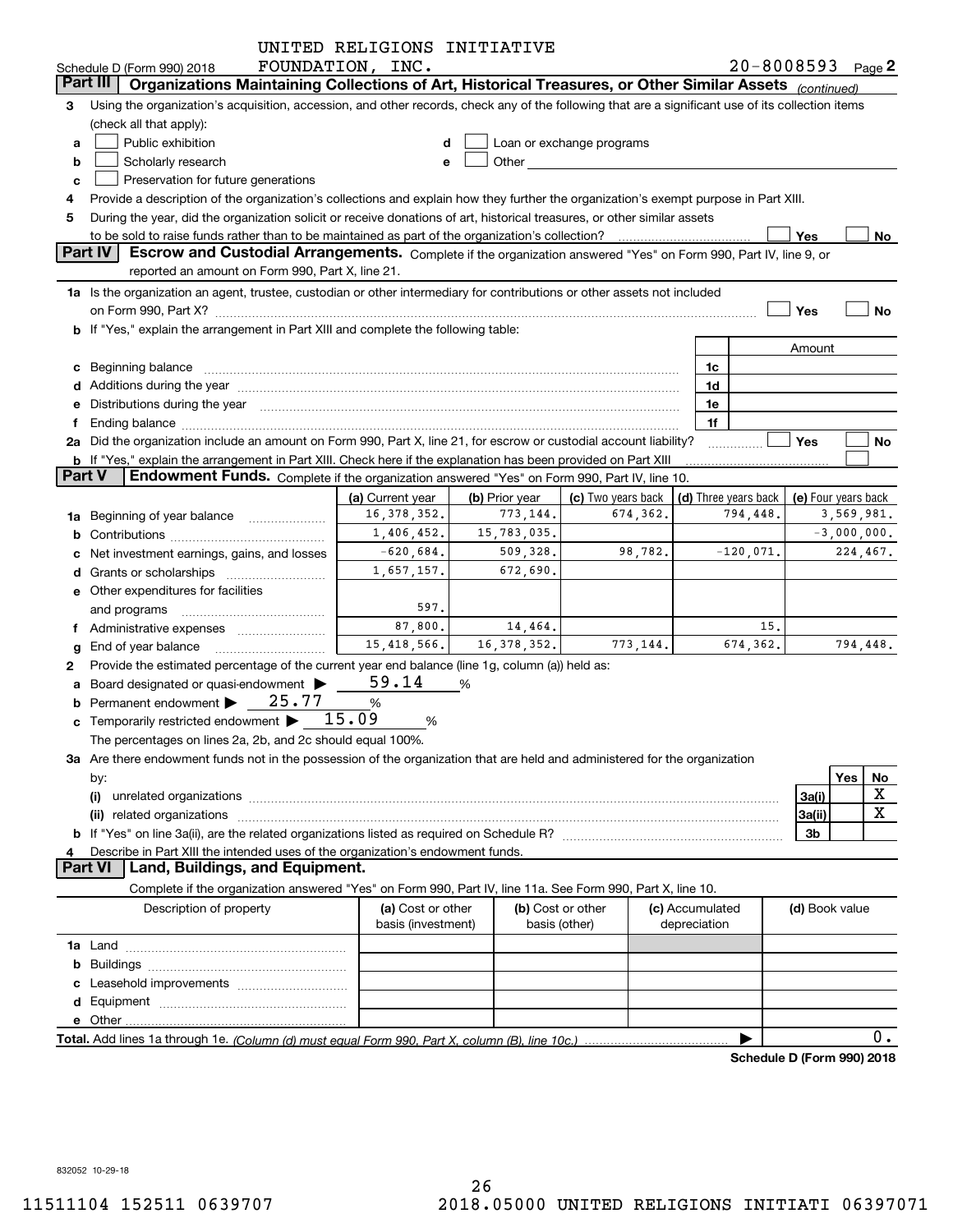|                                                                                                                                             |                 |                | $20 - 8008593$<br>Page $3$                                |
|---------------------------------------------------------------------------------------------------------------------------------------------|-----------------|----------------|-----------------------------------------------------------|
| Part VII Investments - Other Securities.                                                                                                    |                 |                |                                                           |
| Complete if the organization answered "Yes" on Form 990, Part IV, line 11b. See Form 990, Part X, line 12.                                  |                 |                |                                                           |
| (a) Description of security or category (including name of security)                                                                        | (b) Book value  |                | (c) Method of valuation: Cost or end-of-year market value |
|                                                                                                                                             |                 |                |                                                           |
| (2)                                                                                                                                         |                 |                |                                                           |
| $(3)$ Other                                                                                                                                 |                 |                |                                                           |
| (A)                                                                                                                                         |                 |                |                                                           |
| (B)                                                                                                                                         |                 |                |                                                           |
| (C)                                                                                                                                         |                 |                |                                                           |
| (D)                                                                                                                                         |                 |                |                                                           |
| (E)                                                                                                                                         |                 |                |                                                           |
| (F)                                                                                                                                         |                 |                |                                                           |
| (G)                                                                                                                                         |                 |                |                                                           |
| (H)                                                                                                                                         |                 |                |                                                           |
| Total. (Col. (b) must equal Form 990, Part X, col. (B) line 12.)                                                                            |                 |                |                                                           |
| Part VIII Investments - Program Related.                                                                                                    |                 |                |                                                           |
|                                                                                                                                             |                 |                |                                                           |
| Complete if the organization answered "Yes" on Form 990, Part IV, line 11c. See Form 990, Part X, line 13.<br>(a) Description of investment | (b) Book value  |                | (c) Method of valuation: Cost or end-of-year market value |
|                                                                                                                                             |                 |                |                                                           |
| (1)                                                                                                                                         |                 |                |                                                           |
| (2)                                                                                                                                         |                 |                |                                                           |
| (3)                                                                                                                                         |                 |                |                                                           |
| (4)                                                                                                                                         |                 |                |                                                           |
| (5)                                                                                                                                         |                 |                |                                                           |
| (6)                                                                                                                                         |                 |                |                                                           |
| (7)                                                                                                                                         |                 |                |                                                           |
| (8)                                                                                                                                         |                 |                |                                                           |
| (9)                                                                                                                                         |                 |                |                                                           |
|                                                                                                                                             |                 |                |                                                           |
|                                                                                                                                             |                 |                |                                                           |
| Total. (Col. (b) must equal Form 990, Part X, col. (B) line 13.)<br><b>Other Assets.</b><br>Part IX                                         |                 |                |                                                           |
| Complete if the organization answered "Yes" on Form 990, Part IV, line 11d. See Form 990, Part X, line 15.                                  |                 |                |                                                           |
|                                                                                                                                             | (a) Description |                | (b) Book value                                            |
| (1)                                                                                                                                         |                 |                |                                                           |
|                                                                                                                                             |                 |                |                                                           |
| (2)                                                                                                                                         |                 |                |                                                           |
| (3)                                                                                                                                         |                 |                |                                                           |
| (4)                                                                                                                                         |                 |                |                                                           |
| (5)                                                                                                                                         |                 |                |                                                           |
| (6)                                                                                                                                         |                 |                |                                                           |
| (7)                                                                                                                                         |                 |                |                                                           |
| (8)                                                                                                                                         |                 |                |                                                           |
| (9)                                                                                                                                         |                 |                |                                                           |
|                                                                                                                                             |                 |                |                                                           |
| <b>Other Liabilities.</b><br>Part X                                                                                                         |                 |                |                                                           |
| Complete if the organization answered "Yes" on Form 990, Part IV, line 11e or 11f. See Form 990, Part X, line 25.                           |                 |                |                                                           |
| (a) Description of liability<br>1.                                                                                                          |                 | (b) Book value |                                                           |
| (1)<br>Federal income taxes                                                                                                                 |                 |                |                                                           |
| INVESTMENTS HELD FOR UNITED<br>(2)                                                                                                          |                 |                |                                                           |
| RELIGIONS<br>(3)                                                                                                                            |                 | 194,053.       |                                                           |
| (4)                                                                                                                                         |                 |                |                                                           |
|                                                                                                                                             |                 |                |                                                           |
| (5)                                                                                                                                         |                 |                |                                                           |
| (6)                                                                                                                                         |                 |                |                                                           |
| (7)                                                                                                                                         |                 |                |                                                           |
| (8)                                                                                                                                         |                 |                |                                                           |
| (9)                                                                                                                                         |                 | 194,053.       |                                                           |

**Schedule D (Form 990) 2018**

832053 10-29-18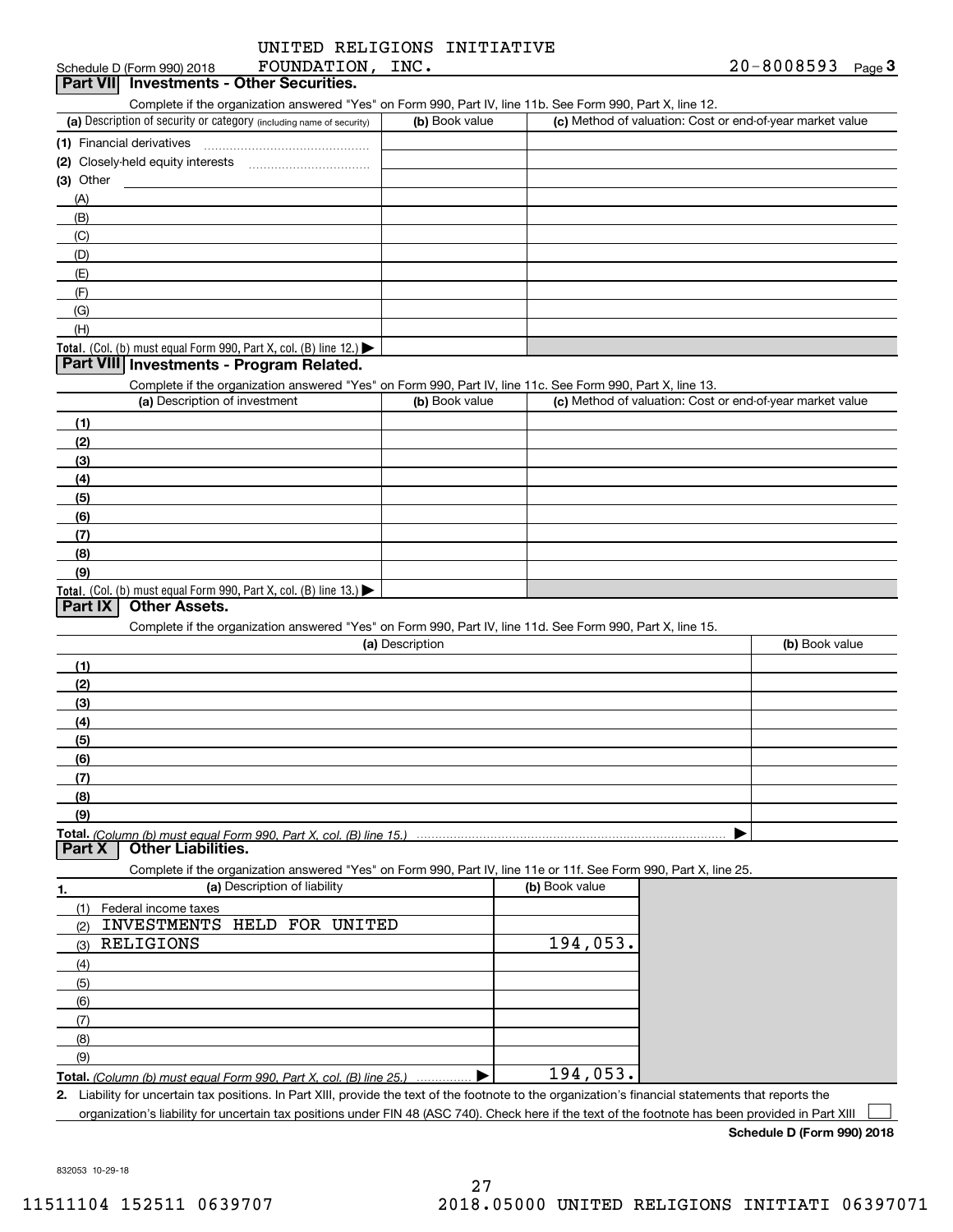| UNITED RELIGIONS INITIATIVE                                                                                                                                                                                                                                                                                                                                                                |                         |                   |
|--------------------------------------------------------------------------------------------------------------------------------------------------------------------------------------------------------------------------------------------------------------------------------------------------------------------------------------------------------------------------------------------|-------------------------|-------------------|
| FOUNDATION, INC.<br>Schedule D (Form 990) 2018                                                                                                                                                                                                                                                                                                                                             |                         | 20-8008593 Page 4 |
| Reconciliation of Revenue per Audited Financial Statements With Revenue per Return.<br>Part XI                                                                                                                                                                                                                                                                                             |                         |                   |
| Complete if the organization answered "Yes" on Form 990, Part IV, line 12a.                                                                                                                                                                                                                                                                                                                |                         |                   |
| Total revenue, gains, and other support per audited financial statements<br>1                                                                                                                                                                                                                                                                                                              | $\blacksquare$          | 97,967.           |
| Amounts included on line 1 but not on Form 990, Part VIII, line 12:<br>2                                                                                                                                                                                                                                                                                                                   |                         |                   |
| $-935,082.$<br>2a<br>a                                                                                                                                                                                                                                                                                                                                                                     |                         |                   |
| 2 <sub>b</sub><br>b                                                                                                                                                                                                                                                                                                                                                                        |                         |                   |
| 2c                                                                                                                                                                                                                                                                                                                                                                                         |                         |                   |
| 2d<br>d                                                                                                                                                                                                                                                                                                                                                                                    |                         |                   |
| Add lines 2a through 2d<br>e                                                                                                                                                                                                                                                                                                                                                               | 2e                      | $-935,082.$       |
| 3                                                                                                                                                                                                                                                                                                                                                                                          | $\overline{\mathbf{3}}$ | 1,033,049.        |
| Amounts included on Form 990, Part VIII, line 12, but not on line 1:<br>4                                                                                                                                                                                                                                                                                                                  |                         |                   |
| 87,800.<br>Investment expenses not included on Form 990, Part VIII, line 7b [1000000000000000000000000000000000<br>4a<br>a                                                                                                                                                                                                                                                                 |                         |                   |
| Other (Describe in Part XIII.) <b>Construction Contract Construction</b> Chemistry Chemistry Chemistry Chemistry Chemistry<br>4 <sub>h</sub><br>b                                                                                                                                                                                                                                          |                         |                   |
| Add lines 4a and 4b                                                                                                                                                                                                                                                                                                                                                                        | 4c                      | 87,800.           |
|                                                                                                                                                                                                                                                                                                                                                                                            | 5                       | 1,120,849.        |
| Part XII   Reconciliation of Expenses per Audited Financial Statements With Expenses per Return.                                                                                                                                                                                                                                                                                           |                         |                   |
| Complete if the organization answered "Yes" on Form 990, Part IV, line 12a.                                                                                                                                                                                                                                                                                                                |                         |                   |
| Total expenses and losses per audited financial statements<br>1                                                                                                                                                                                                                                                                                                                            | $\blacksquare$          | 1,657,754.        |
| Amounts included on line 1 but not on Form 990, Part IX, line 25:<br>2                                                                                                                                                                                                                                                                                                                     |                         |                   |
| 2a<br>a                                                                                                                                                                                                                                                                                                                                                                                    |                         |                   |
| 2 <sub>b</sub><br>b                                                                                                                                                                                                                                                                                                                                                                        |                         |                   |
| 2c<br>c                                                                                                                                                                                                                                                                                                                                                                                    |                         |                   |
| 2d                                                                                                                                                                                                                                                                                                                                                                                         |                         |                   |
| Add lines 2a through 2d <b>contained a contained a contained a contained a</b> contained a contained a contact the set<br>е                                                                                                                                                                                                                                                                | 2e                      |                   |
| 3                                                                                                                                                                                                                                                                                                                                                                                          | 3                       | 1,657,754.        |
| Amounts included on Form 990, Part IX, line 25, but not on line 1:<br>4                                                                                                                                                                                                                                                                                                                    |                         |                   |
| 87,800.<br>4a<br>a                                                                                                                                                                                                                                                                                                                                                                         |                         |                   |
| 4 <sub>h</sub><br>Other (Describe in Part XIII.)<br>b                                                                                                                                                                                                                                                                                                                                      |                         |                   |
| Add lines 4a and 4b<br>C.                                                                                                                                                                                                                                                                                                                                                                  | 4c                      | 87,800.           |
| 5                                                                                                                                                                                                                                                                                                                                                                                          | 5                       | 1,745,554.        |
| Part XIII Supplemental Information.<br>$\mathbf{r}$ , and $\mathbf{r}$ , and $\mathbf{r}$ , and $\mathbf{r}$ , and $\mathbf{r}$ , and $\mathbf{r}$ , and $\mathbf{r}$ , and $\mathbf{r}$ , and $\mathbf{r}$ , and $\mathbf{r}$ , and $\mathbf{r}$ , and $\mathbf{r}$ , and $\mathbf{r}$ , and $\mathbf{r}$ , and $\mathbf{r}$ ,<br>$\sim$ $\sim$ $\sim$ $\sim$ $\sim$ $\sim$ $\sim$ $\sim$ |                         |                   |

Provide the descriptions required for Part II, lines 3, 5, and 9; Part III, lines 1a and 4; Part IV, lines 1b and 2b; Part V, line 4; Part X, line 2; Part XI, lines 2d and 4b; and Part XII, lines 2d and 4b. Also complete this part to provide any additional information.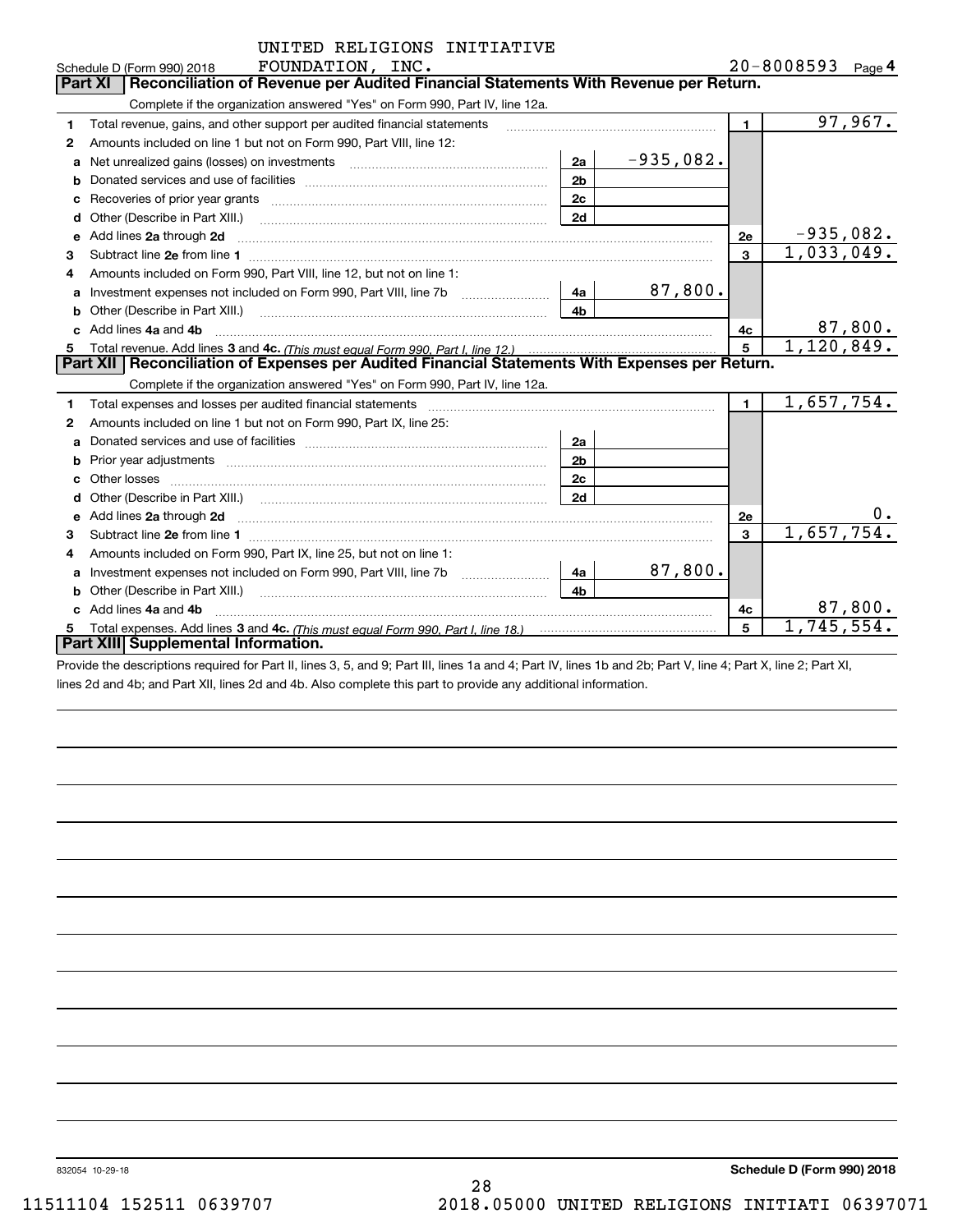| <b>SCHEDULE I</b>                                                                                                                                                                                                                                                                                               |                                                                                                                                                                                                                                                                                                                                                | <b>Grants and Other Assistance to Organizations,</b>                                                                                  |                                                                              |              |  | OMB No. 1545-0047                                             |
|-----------------------------------------------------------------------------------------------------------------------------------------------------------------------------------------------------------------------------------------------------------------------------------------------------------------|------------------------------------------------------------------------------------------------------------------------------------------------------------------------------------------------------------------------------------------------------------------------------------------------------------------------------------------------|---------------------------------------------------------------------------------------------------------------------------------------|------------------------------------------------------------------------------|--------------|--|---------------------------------------------------------------|
| (Form 990)                                                                                                                                                                                                                                                                                                      |                                                                                                                                                                                                                                                                                                                                                | Governments, and Individuals in the United States<br>Complete if the organization answered "Yes" on Form 990, Part IV, line 21 or 22. |                                                                              |              |  | 2018                                                          |
| Department of the Treasury<br>Internal Revenue Service                                                                                                                                                                                                                                                          |                                                                                                                                                                                                                                                                                                                                                |                                                                                                                                       | Attach to Form 990.<br>Go to www.irs.gov/Form990 for the latest information. |              |  | <b>Open to Public</b><br>Inspection                           |
| UNITED RELIGIONS INITIATIVE<br>Name of the organization<br>FOUNDATION, INC.                                                                                                                                                                                                                                     |                                                                                                                                                                                                                                                                                                                                                |                                                                                                                                       |                                                                              |              |  | <b>Employer identification number</b><br>$20 - 8008593$       |
| Part I<br><b>General Information on Grants and Assistance</b>                                                                                                                                                                                                                                                   |                                                                                                                                                                                                                                                                                                                                                |                                                                                                                                       |                                                                              |              |  |                                                               |
| Does the organization maintain records to substantiate the amount of the grants or assistance, the grantees' eligibility for the grants or assistance, and the selection<br>1.<br>Describe in Part IV the organization's procedures for monitoring the use of grant funds in the United States.<br>$\mathbf{2}$ |                                                                                                                                                                                                                                                                                                                                                |                                                                                                                                       |                                                                              |              |  | $\boxed{\text{X}}$ No<br>l Yes                                |
| Part II<br>Grants and Other Assistance to Domestic Organizations and Domestic Governments. Complete if the organization answered "Yes" on Form 990, Part IV, line 21, for any                                                                                                                                   |                                                                                                                                                                                                                                                                                                                                                |                                                                                                                                       |                                                                              |              |  |                                                               |
|                                                                                                                                                                                                                                                                                                                 |                                                                                                                                                                                                                                                                                                                                                |                                                                                                                                       |                                                                              |              |  |                                                               |
| <b>1 (a)</b> Name and address of organization<br>or government                                                                                                                                                                                                                                                  | recipient that received more than \$5,000. Part II can be duplicated if additional space is needed.<br>(f) Method of<br>(c) IRC section<br>(d) Amount of<br>$(b)$ EIN<br>(e) Amount of<br>(g) Description of<br>valuation (book,<br>(if applicable)<br>cash grant<br>noncash assistance<br>non-cash<br>FMV, appraisal,<br>assistance<br>other) |                                                                                                                                       | (h) Purpose of grant<br>or assistance                                        |              |  |                                                               |
| UNITED RELIGIONS INITIATIVE<br>1009 GENERAL KENNEDY AVE. 1ST FLOOR<br>SAN FRANCISCO, CA 94129                                                                                                                                                                                                                   | 68-0369482                                                                                                                                                                                                                                                                                                                                     | 501(C)(3)                                                                                                                             | 1,657,157.                                                                   | $\mathbf{0}$ |  | SUPPORT OF URI<br>INITIATIVES.                                |
|                                                                                                                                                                                                                                                                                                                 |                                                                                                                                                                                                                                                                                                                                                |                                                                                                                                       |                                                                              |              |  |                                                               |
|                                                                                                                                                                                                                                                                                                                 |                                                                                                                                                                                                                                                                                                                                                |                                                                                                                                       |                                                                              |              |  |                                                               |
|                                                                                                                                                                                                                                                                                                                 |                                                                                                                                                                                                                                                                                                                                                |                                                                                                                                       |                                                                              |              |  |                                                               |
|                                                                                                                                                                                                                                                                                                                 |                                                                                                                                                                                                                                                                                                                                                |                                                                                                                                       |                                                                              |              |  |                                                               |
|                                                                                                                                                                                                                                                                                                                 |                                                                                                                                                                                                                                                                                                                                                |                                                                                                                                       |                                                                              |              |  |                                                               |
| 3<br>LUA Des Des concerts Declination Act Nation and the Inchreations for Form 000                                                                                                                                                                                                                              |                                                                                                                                                                                                                                                                                                                                                |                                                                                                                                       |                                                                              |              |  | ▶<br>$d_{\text{min}} + f = \text{max}$ 000) (0040)<br>$0 - 1$ |

**For Paperwork Reduction Act Notice, see the Instructions for Form 990. Schedule I (Form 990) (2018)** LHA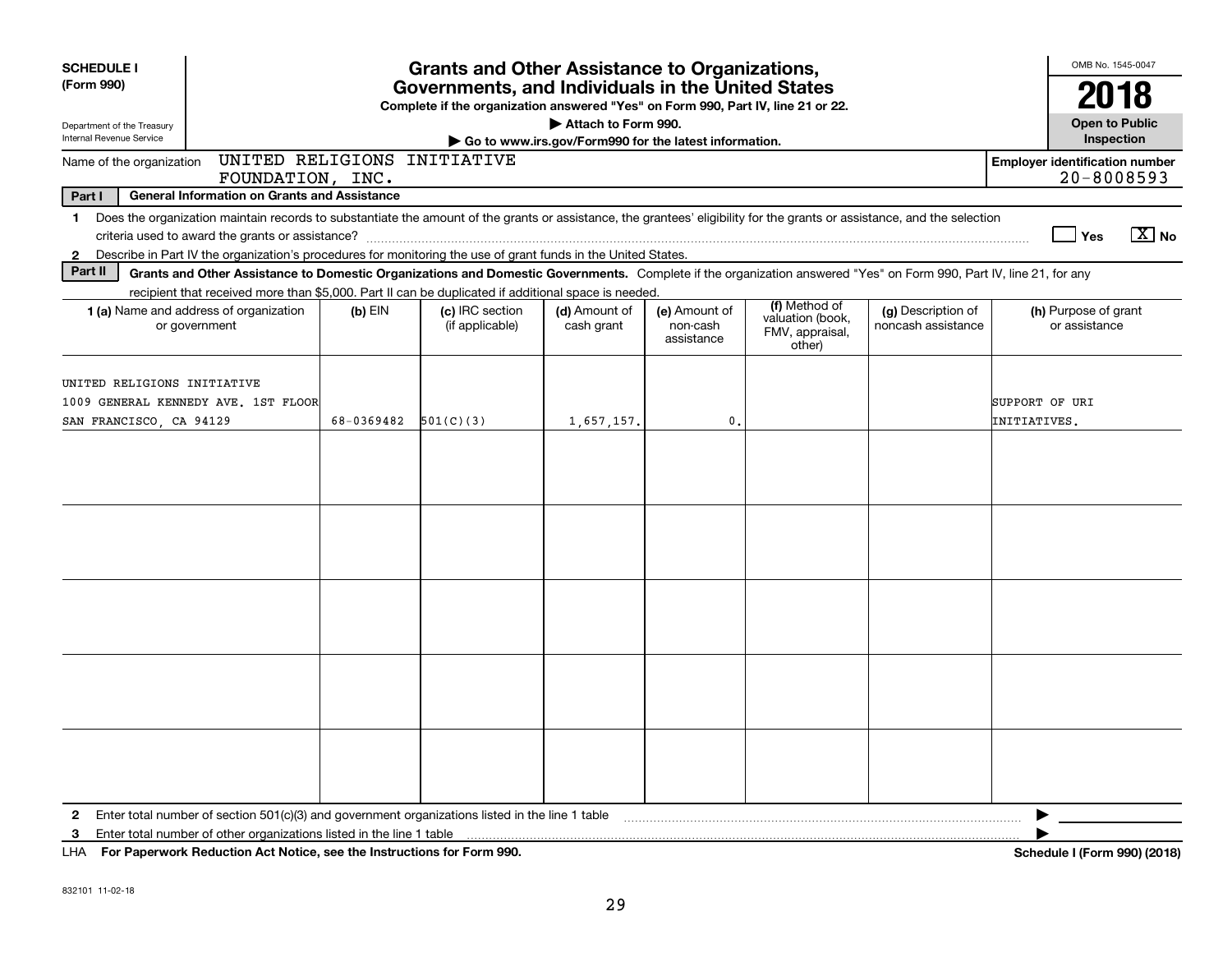Schedule I (Form 990) (2018)  ${\bf F}$ OUNDATION, $\,$  INC  $\,$   $\,$ 

**2**

**Part III** | Grants and Other Assistance to Domestic Individuals. Complete if the organization answered "Yes" on Form 990, Part IV, line 22. Part III can be duplicated if additional space is needed.

| (a) Type of grant or assistance | (b) Number of<br>recipients | (c) Amount of<br>cash grant | (d) Amount of non-<br>cash assistance | (e) Method of valuation<br>(book, FMV, appraisal, other) | (f) Description of noncash assistance |
|---------------------------------|-----------------------------|-----------------------------|---------------------------------------|----------------------------------------------------------|---------------------------------------|
|                                 |                             |                             |                                       |                                                          |                                       |
|                                 |                             |                             |                                       |                                                          |                                       |
|                                 |                             |                             |                                       |                                                          |                                       |
|                                 |                             |                             |                                       |                                                          |                                       |
|                                 |                             |                             |                                       |                                                          |                                       |
|                                 |                             |                             |                                       |                                                          |                                       |
|                                 |                             |                             |                                       |                                                          |                                       |
|                                 |                             |                             |                                       |                                                          |                                       |
|                                 |                             |                             |                                       |                                                          |                                       |
|                                 |                             |                             |                                       |                                                          |                                       |

Part IV | Supplemental Information. Provide the information required in Part I, line 2; Part III, column (b); and any other additional information.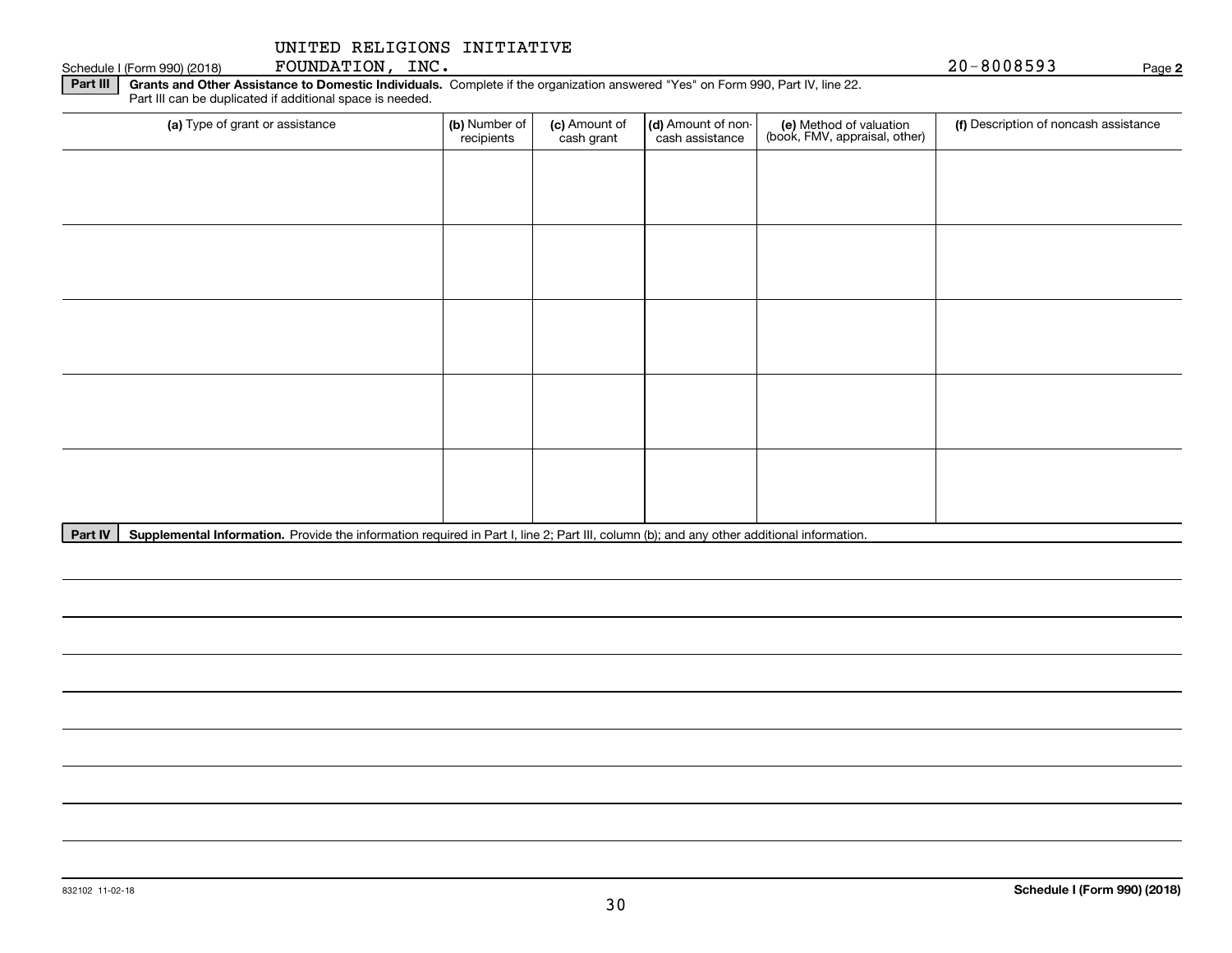|        | <b>SCHEDULE J</b>                                      |                                                                                                                                                                                                                                     | OMB No. 1545-0047 |                                       |     |             |
|--------|--------------------------------------------------------|-------------------------------------------------------------------------------------------------------------------------------------------------------------------------------------------------------------------------------------|-------------------|---------------------------------------|-----|-------------|
|        | (Form 990)                                             | <b>Compensation Information</b><br>For certain Officers, Directors, Trustees, Key Employees, and Highest                                                                                                                            |                   |                                       |     |             |
|        |                                                        | <b>Compensated Employees</b>                                                                                                                                                                                                        |                   | 2018                                  |     |             |
|        |                                                        | Complete if the organization answered "Yes" on Form 990, Part IV, line 23.<br>Attach to Form 990.                                                                                                                                   |                   | <b>Open to Public</b>                 |     |             |
|        | Department of the Treasury<br>Internal Revenue Service | Go to www.irs.gov/Form990 for instructions and the latest information.                                                                                                                                                              |                   | Inspection                            |     |             |
|        | Name of the organization                               | UNITED RELIGIONS INITIATIVE                                                                                                                                                                                                         |                   | <b>Employer identification number</b> |     |             |
|        |                                                        | FOUNDATION, INC.                                                                                                                                                                                                                    |                   | $20 - 8008593$                        |     |             |
|        | Part I                                                 | <b>Questions Regarding Compensation</b>                                                                                                                                                                                             |                   |                                       |     |             |
|        |                                                        |                                                                                                                                                                                                                                     |                   |                                       | Yes | No          |
|        |                                                        | Check the appropriate box(es) if the organization provided any of the following to or for a person listed on Form 990,                                                                                                              |                   |                                       |     |             |
|        |                                                        | Part VII, Section A, line 1a. Complete Part III to provide any relevant information regarding these items.                                                                                                                          |                   |                                       |     |             |
|        | First-class or charter travel                          | $\underline{\mathbf{X}}$ Housing allowance or residence for personal use                                                                                                                                                            |                   |                                       |     |             |
|        | Travel for companions                                  | Payments for business use of personal residence                                                                                                                                                                                     |                   |                                       |     |             |
|        | Tax indemnification and gross-up payments              | Health or social club dues or initiation fees                                                                                                                                                                                       |                   |                                       |     |             |
|        |                                                        | Discretionary spending account<br>Personal services (such as maid, chauffeur, chef)                                                                                                                                                 |                   |                                       |     |             |
|        |                                                        |                                                                                                                                                                                                                                     |                   |                                       |     |             |
|        |                                                        | <b>b</b> If any of the boxes on line 1a are checked, did the organization follow a written policy regarding payment or                                                                                                              |                   |                                       |     |             |
|        |                                                        |                                                                                                                                                                                                                                     |                   | 1b                                    | х   |             |
| 2      |                                                        | Did the organization require substantiation prior to reimbursing or allowing expenses incurred by all directors,                                                                                                                    |                   |                                       |     |             |
|        |                                                        |                                                                                                                                                                                                                                     |                   | $\mathbf{2}$                          | х   |             |
|        |                                                        |                                                                                                                                                                                                                                     |                   |                                       |     |             |
| З      |                                                        | Indicate which, if any, of the following the filing organization used to establish the compensation of the organization's                                                                                                           |                   |                                       |     |             |
|        |                                                        | CEO/Executive Director. Check all that apply. Do not check any boxes for methods used by a related organization to                                                                                                                  |                   |                                       |     |             |
|        |                                                        | establish compensation of the CEO/Executive Director, but explain in Part III.                                                                                                                                                      |                   |                                       |     |             |
|        | $\lfloor \texttt{X} \rfloor$ Compensation committee    | Written employment contract                                                                                                                                                                                                         |                   |                                       |     |             |
|        |                                                        | $X$ Compensation survey or study<br>$ \mathbf{X} $ Independent compensation consultant                                                                                                                                              |                   |                                       |     |             |
|        | $\lfloor x \rfloor$ Form 990 of other organizations    | $\overline{\mathbf{X}}$ Approval by the board or compensation committee                                                                                                                                                             |                   |                                       |     |             |
|        |                                                        |                                                                                                                                                                                                                                     |                   |                                       |     |             |
|        |                                                        | During the year, did any person listed on Form 990, Part VII, Section A, line 1a, with respect to the filing                                                                                                                        |                   |                                       |     |             |
|        | organization or a related organization:                | Receive a severance payment or change-of-control payment?                                                                                                                                                                           |                   | 4a                                    |     | х           |
| а<br>b |                                                        |                                                                                                                                                                                                                                     |                   | 4b                                    |     | X           |
| с      |                                                        |                                                                                                                                                                                                                                     |                   | 4c                                    |     | $\mathbf X$ |
|        |                                                        | If "Yes" to any of lines 4a-c, list the persons and provide the applicable amounts for each item in Part III.                                                                                                                       |                   |                                       |     |             |
|        |                                                        |                                                                                                                                                                                                                                     |                   |                                       |     |             |
|        |                                                        | Only section 501(c)(3), 501(c)(4), and 501(c)(29) organizations must complete lines 5-9.                                                                                                                                            |                   |                                       |     |             |
|        |                                                        | For persons listed on Form 990, Part VII, Section A, line 1a, did the organization pay or accrue any compensation                                                                                                                   |                   |                                       |     |             |
|        | contingent on the revenues of:                         |                                                                                                                                                                                                                                     |                   |                                       |     |             |
| a      |                                                        | The organization? <b>Process and Construction Construction</b> and Construction and Construction and Construction and Construction and Construction and Construction and Construction and Construction and Construction and Constru |                   | 5a                                    |     | х           |
|        |                                                        |                                                                                                                                                                                                                                     |                   | 5b                                    |     | х           |
|        |                                                        | If "Yes" on line 5a or 5b, describe in Part III.                                                                                                                                                                                    |                   |                                       |     |             |
|        |                                                        | 6 For persons listed on Form 990, Part VII, Section A, line 1a, did the organization pay or accrue any compensation                                                                                                                 |                   |                                       |     |             |
|        | contingent on the net earnings of:                     |                                                                                                                                                                                                                                     |                   |                                       |     |             |
| a      |                                                        |                                                                                                                                                                                                                                     |                   | 6a                                    |     | х           |
|        |                                                        |                                                                                                                                                                                                                                     |                   | 6b                                    |     | Χ           |
|        |                                                        | If "Yes" on line 6a or 6b, describe in Part III.                                                                                                                                                                                    |                   |                                       |     |             |
|        |                                                        | 7 For persons listed on Form 990, Part VII, Section A, line 1a, did the organization provide any nonfixed payments                                                                                                                  |                   |                                       |     |             |
|        |                                                        |                                                                                                                                                                                                                                     |                   | $\overline{7}$                        |     | х           |
| 8      |                                                        | Were any amounts reported on Form 990, Part VII, paid or accrued pursuant to a contract that was subject to the                                                                                                                     |                   |                                       |     |             |
|        |                                                        | initial contract exception described in Regulations section 53.4958-4(a)(3)? If "Yes," describe in Part III                                                                                                                         |                   | 8                                     |     | х           |
| 9      |                                                        | If "Yes" on line 8, did the organization also follow the rebuttable presumption procedure described in                                                                                                                              |                   |                                       |     |             |
|        |                                                        |                                                                                                                                                                                                                                     |                   | 9                                     |     |             |
|        |                                                        | LHA For Paperwork Reduction Act Notice, see the Instructions for Form 990.                                                                                                                                                          |                   | Schedule J (Form 990) 2018            |     |             |

832111 10-26-18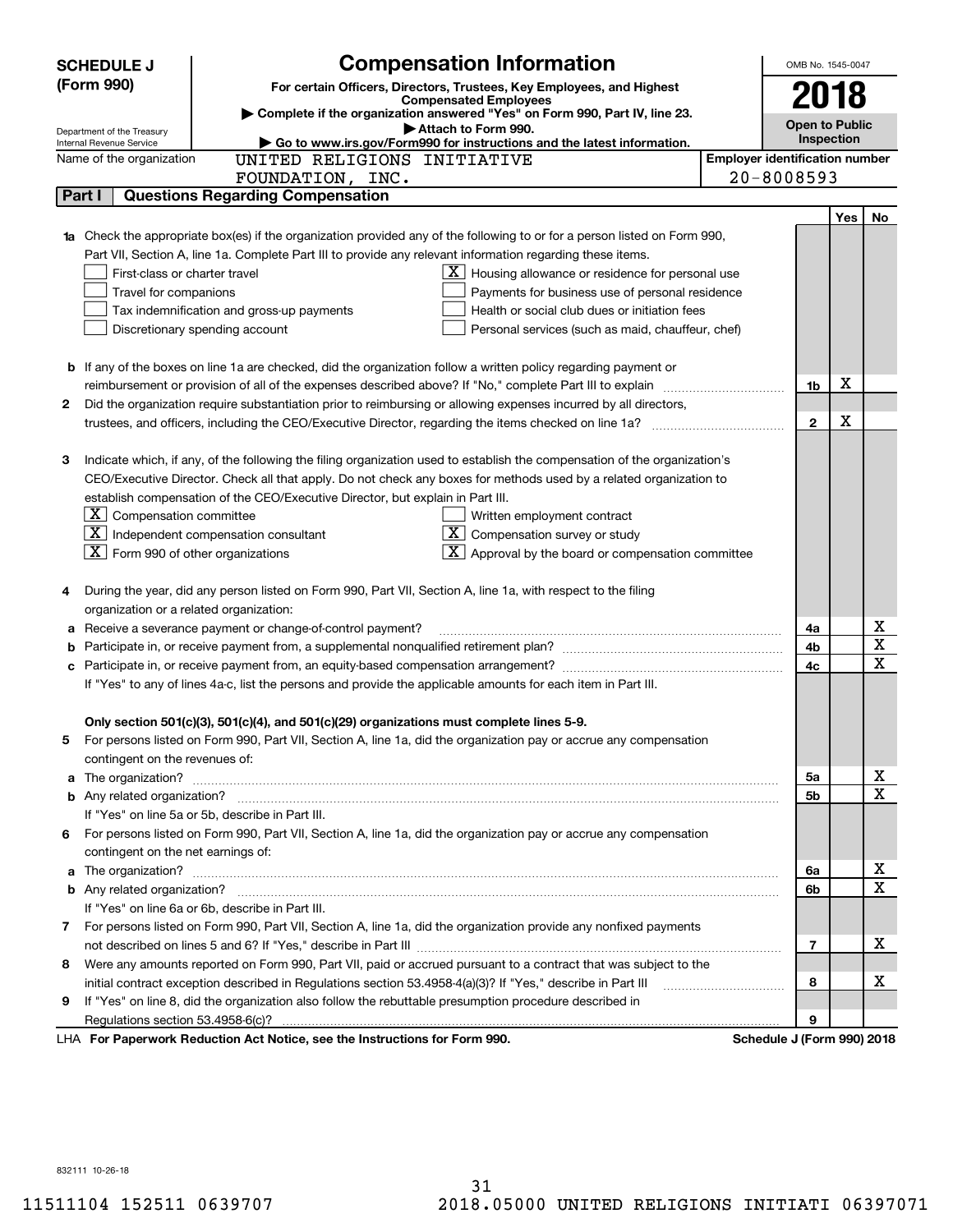FOUNDATION, INC.

**Part II Officers, Directors, Trustees, Key Employees, and Highest Compensated Employees.**  Schedule J (Form 990) 2018 Page Use duplicate copies if additional space is needed.

For each individual whose compensation must be reported on Schedule J, report compensation from the organization on row (i) and from related organizations, described in the instructions, on row (ii). Do not list any individuals that aren't listed on Form 990, Part VII.

**Note:**  The sum of columns (B)(i)-(iii) for each listed individual must equal the total amount of Form 990, Part VII, Section A, line 1a, applicable column (D) and (E) amounts for that individual.

|                                          |                          | (B) Breakdown of W-2 and/or 1099-MISC compensation |                                           | (C) Retirement and<br>other deferred | (D) Nontaxable<br>benefits | (E) Total of columns | (F) Compensation<br>in column (B)         |
|------------------------------------------|--------------------------|----------------------------------------------------|-------------------------------------------|--------------------------------------|----------------------------|----------------------|-------------------------------------------|
| (A) Name and Title                       | (i) Base<br>compensation | (ii) Bonus &<br>incentive<br>compensation          | (iii) Other<br>reportable<br>compensation | compensation                         |                            | $(B)(i)-(D)$         | reported as deferred<br>on prior Form 990 |
| (1) REV. VICTOR H. KAZANJIAN, JR.<br>(i) | $\overline{0}$ .         | $\overline{0}$ .                                   | $\overline{0}$ .                          | $\overline{0}$ .                     | $\overline{0}$ .           | $\overline{0}$ .     | 0.                                        |
| PRESIDENT, URI FOUNDATION<br>(ii)        | 110,428.                 | $\overline{0}$ .                                   | $\overline{\mathfrak{0}}$ .               | $\overline{0}$ .                     | 132,833.                   | 243, 261.            | $\overline{0}$ .                          |
| (i)                                      |                          |                                                    |                                           |                                      |                            |                      |                                           |
| (ii)                                     |                          |                                                    |                                           |                                      |                            |                      |                                           |
| $(\sf{i})$                               |                          |                                                    |                                           |                                      |                            |                      |                                           |
| (ii)                                     |                          |                                                    |                                           |                                      |                            |                      |                                           |
| (i)                                      |                          |                                                    |                                           |                                      |                            |                      |                                           |
| (ii)                                     |                          |                                                    |                                           |                                      |                            |                      |                                           |
| (i)                                      |                          |                                                    |                                           |                                      |                            |                      |                                           |
| (ii)                                     |                          |                                                    |                                           |                                      |                            |                      |                                           |
| (i)                                      |                          |                                                    |                                           |                                      |                            |                      |                                           |
| (ii)                                     |                          |                                                    |                                           |                                      |                            |                      |                                           |
| (i)                                      |                          |                                                    |                                           |                                      |                            |                      |                                           |
| (ii)                                     |                          |                                                    |                                           |                                      |                            |                      |                                           |
| $(\sf{i})$                               |                          |                                                    |                                           |                                      |                            |                      |                                           |
| (ii)                                     |                          |                                                    |                                           |                                      |                            |                      |                                           |
| (i)                                      |                          |                                                    |                                           |                                      |                            |                      |                                           |
| (ii)                                     |                          |                                                    |                                           |                                      |                            |                      |                                           |
| (i)                                      |                          |                                                    |                                           |                                      |                            |                      |                                           |
| (ii)                                     |                          |                                                    |                                           |                                      |                            |                      |                                           |
| (i)                                      |                          |                                                    |                                           |                                      |                            |                      |                                           |
| (ii)                                     |                          |                                                    |                                           |                                      |                            |                      |                                           |
| (i)                                      |                          |                                                    |                                           |                                      |                            |                      |                                           |
| (ii)                                     |                          |                                                    |                                           |                                      |                            |                      |                                           |
| (i)                                      |                          |                                                    |                                           |                                      |                            |                      |                                           |
| (ii)                                     |                          |                                                    |                                           |                                      |                            |                      |                                           |
| (i)                                      |                          |                                                    |                                           |                                      |                            |                      |                                           |
| (ii)                                     |                          |                                                    |                                           |                                      |                            |                      |                                           |
| (i)                                      |                          |                                                    |                                           |                                      |                            |                      |                                           |
| (ii)                                     |                          |                                                    |                                           |                                      |                            |                      |                                           |
| (i)                                      |                          |                                                    |                                           |                                      |                            |                      |                                           |
| (ii)                                     |                          |                                                    |                                           |                                      |                            |                      |                                           |

**Schedule J (Form 990) 2018**

**2**

20-8008593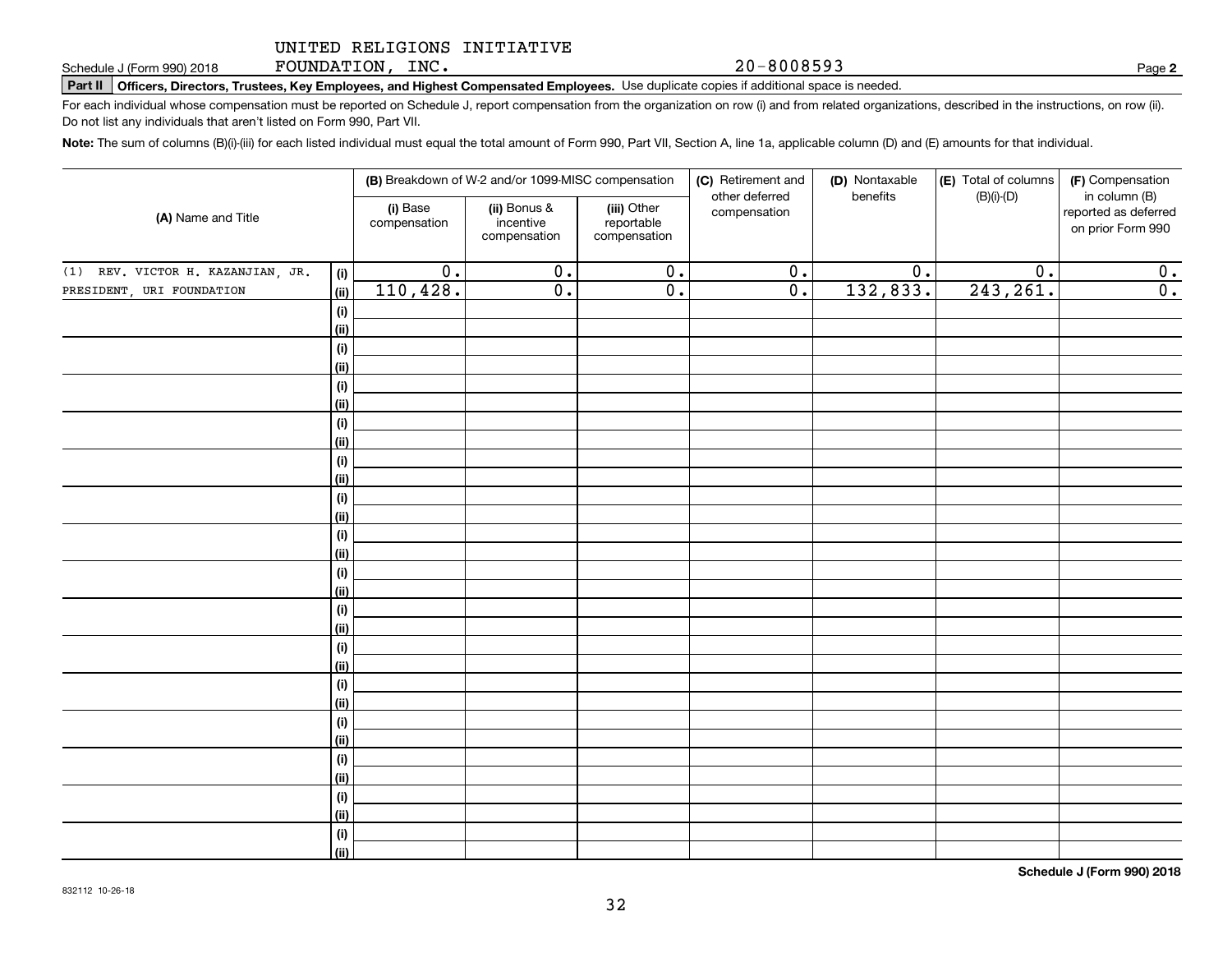|                  |  | UNITED RELIGIONS INITIATIVE |
|------------------|--|-----------------------------|
| FOUNDATION, INC. |  |                             |

#### **Part III Supplemental Information**

Schedule J (Form 990) 2018 FOUNDATION, INC.<br>Part III Supplemental Information<br>Provide the information, explanation, or descriptions required for Part I, lines 1a, 1b, 3, 4a, 4b, 4c, 5a, 5b, 6a, 6b, 7, and 8, and for Part I

**Schedule J (Form 990) 2018**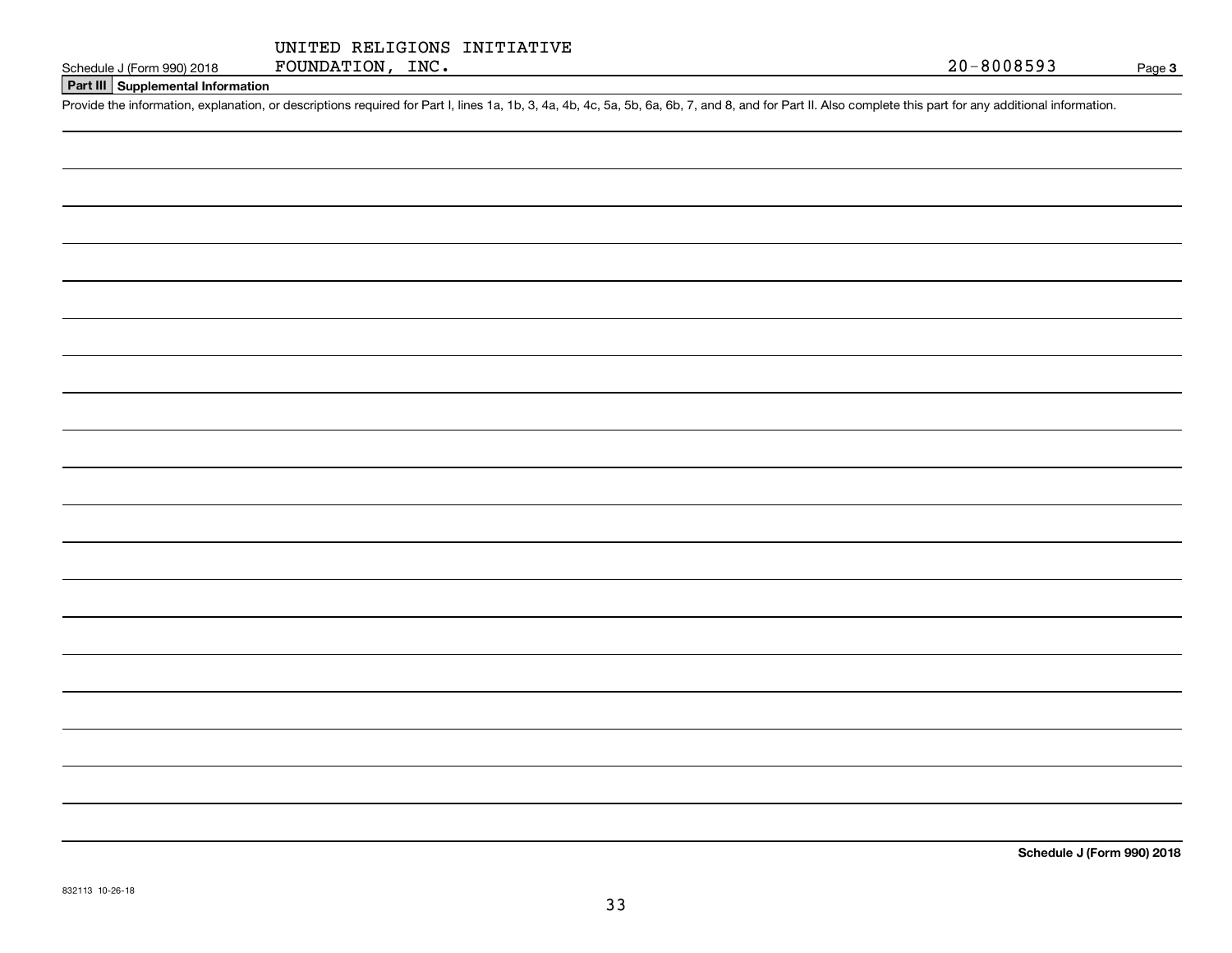**(Form 990 or 990-EZ)**

Department of the Treasury Internal Revenue Service Name of the organization

**Complete to provide information for responses to specific questions on Form 990 or 990-EZ or to provide any additional information. | Attach to Form 990 or 990-EZ. SCHEDULE O Supplemental Information to Form 990 or 990-EZ**

**| Go to www.irs.gov/Form990 for the latest information.**



OMB No. 1545-0047

**Employer identification number** FOUNDATION, INC. 20-8008593

#### FORM 990, PART VI, SECTION B, LINE 11B:

A CPA FIRM PREPARES THE TAX RETURN WITH THE HELP OF THE ORGANIZATION'S

UNITED RELIGIONS INITIATIVE

FINANCIAL MANAGER. THE FINANCIAL MANAGER REVIEWS THE RETURN AFTER IT IS

PREPARED AND PRESENTS IT TO THE EXECUTIVE DIRECTOR FOR SIGNATURE ONCE IT

HAS BEEN REVIEWED AND APPROVED.

FORM 990, PART VI, SECTION B, LINE 12C:

THE CONFLICT OF INTEREST POLICY REQUIRES CONTEMPORANEOUS DISCLOSURE OF ANY

FINANCIAL TRANSACTIONS WHICH MAY GIVE RISE TO A CONFLICT. BOARD MEMBERS

AND OFFICERS ANNUALLY REVIEW THE POLICY AND SIGN AN AFFIDAVIT OF

INDEPENDENCE.

FORM 990, PART VI, SECTION C, LINE 19:

COPIES ARE PROVIDED UPON REQUEST OR ON URI'S WEBSITE.

FORM 990, PART VII, SECTION A:

COMPENSATION RECORDED TO COLUMNS E AND F ARE PAID BY UNITED RELIGIONS

AND NOT UNITED RELIGIONS INITIATIVE FOUNDATION, INC.

FORM 990, PART XI, LINE 9, CHANGES IN NET ASSETS:

TRANSFER OF EQUITY FROM UNITED RELIGIONS 600,000.

FORM 990, PART XII, LINE 2C:

THE URI AUDIT COMMITTEE SELECTS AND OVERSEES AN INDEPENDENT CPA FIRM TO

CONDUCT THE AUDIT. THERE WAS NO CHANGE IN THE SELECTION PROCESS DURING

832211 10-10-18 LHA For Paperwork Reduction Act Notice, see the Instructions for Form 990 or 990-EZ. Schedule O (Form 990 or 990-EZ) (2018)

34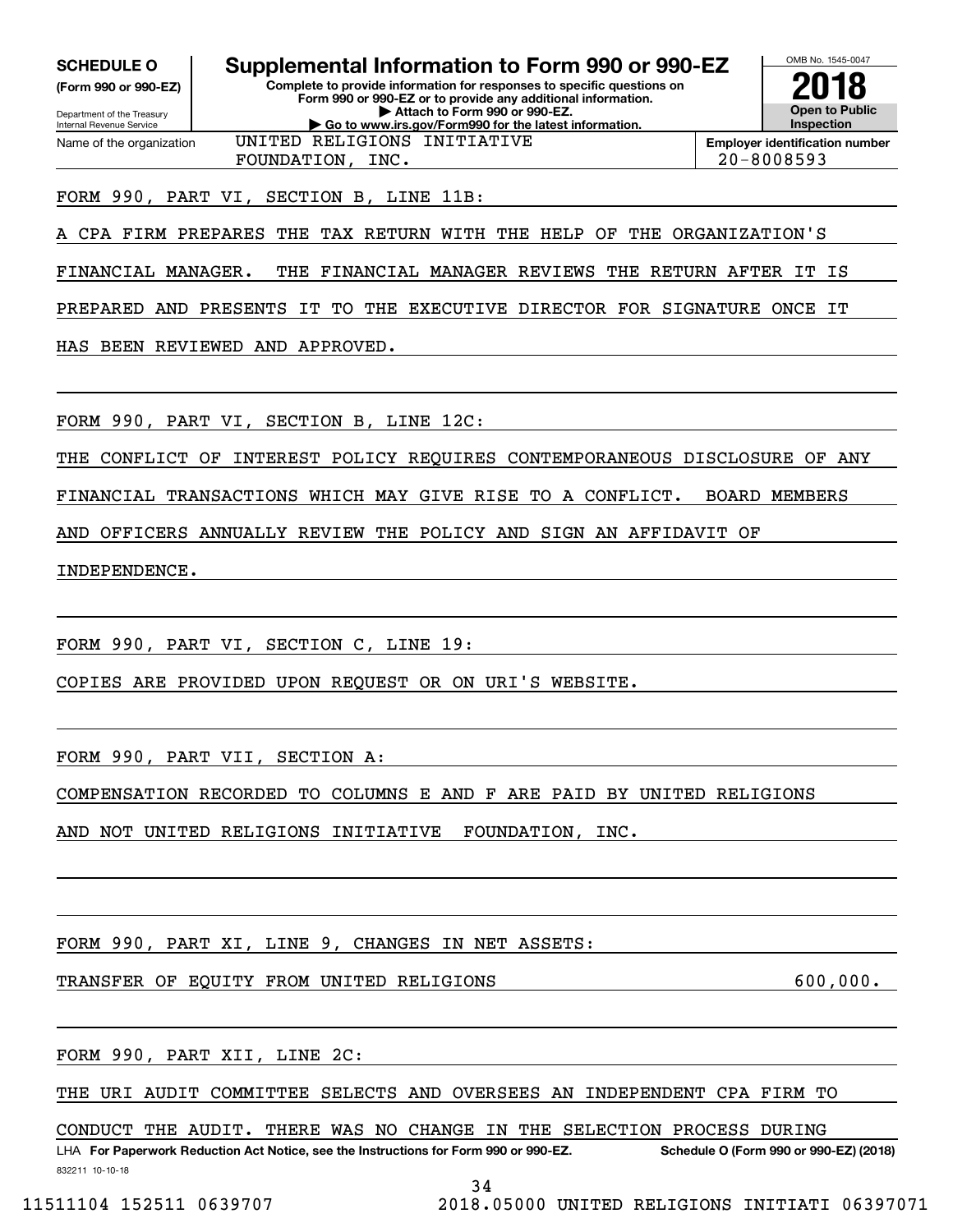| Schedule O (Form 990 or 990-EZ) (2018)<br>UNITED RELIGIONS INITIATIVE<br>Name of the organization | Page 2<br><b>Employer identification number</b> |
|---------------------------------------------------------------------------------------------------|-------------------------------------------------|
| FOUNDATION, INC.                                                                                  | $20 - 8008593$                                  |
| THE CURRENT YEAR.                                                                                 |                                                 |
|                                                                                                   |                                                 |
|                                                                                                   |                                                 |
|                                                                                                   |                                                 |
|                                                                                                   |                                                 |
|                                                                                                   |                                                 |
|                                                                                                   |                                                 |
|                                                                                                   |                                                 |
|                                                                                                   |                                                 |
|                                                                                                   |                                                 |
|                                                                                                   |                                                 |
|                                                                                                   |                                                 |
|                                                                                                   |                                                 |
|                                                                                                   |                                                 |
|                                                                                                   |                                                 |
|                                                                                                   |                                                 |
|                                                                                                   |                                                 |
|                                                                                                   |                                                 |
|                                                                                                   |                                                 |
|                                                                                                   |                                                 |
|                                                                                                   |                                                 |
|                                                                                                   |                                                 |
|                                                                                                   |                                                 |
|                                                                                                   |                                                 |
|                                                                                                   |                                                 |
|                                                                                                   |                                                 |
|                                                                                                   |                                                 |
|                                                                                                   |                                                 |
|                                                                                                   |                                                 |
|                                                                                                   |                                                 |
|                                                                                                   |                                                 |
|                                                                                                   |                                                 |
|                                                                                                   |                                                 |
|                                                                                                   |                                                 |
|                                                                                                   |                                                 |
|                                                                                                   |                                                 |
|                                                                                                   |                                                 |
|                                                                                                   |                                                 |
|                                                                                                   | Schedule O (Form 990 or 990-EZ) (2018)          |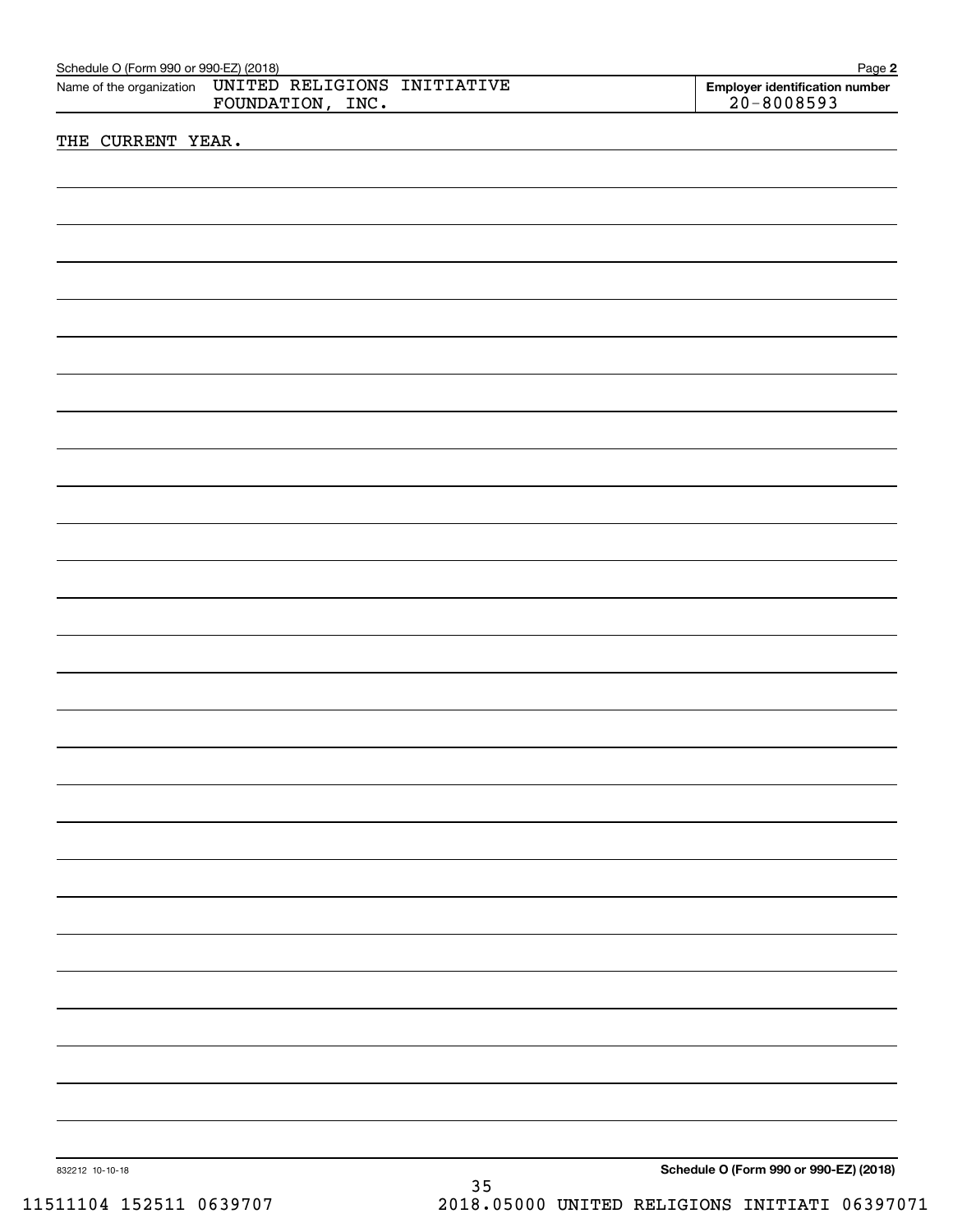| <b>SCHEDULE R</b><br>(Form 990)<br>Department of the Treasury<br>Internal Revenue Service |                                                          | <b>Related Organizations and Unrelated Partnerships</b><br>> Complete if the organization answered "Yes" on Form 990, Part IV, line 33, 34, 35b, 36, or 37.<br>Attach to Form 990.<br>Go to www.irs.gov/Form990 for instructions and the latest information. |                                                     |                               |                                             |      |                                                         |                                     |                                                      |  |
|-------------------------------------------------------------------------------------------|----------------------------------------------------------|--------------------------------------------------------------------------------------------------------------------------------------------------------------------------------------------------------------------------------------------------------------|-----------------------------------------------------|-------------------------------|---------------------------------------------|------|---------------------------------------------------------|-------------------------------------|------------------------------------------------------|--|
| Name of the organization                                                                  | FOUNDATION, INC.                                         | UNITED RELIGIONS INITIATIVE                                                                                                                                                                                                                                  |                                                     |                               |                                             |      | <b>Employer identification number</b><br>$20 - 8008593$ | Inspection                          |                                                      |  |
| Part I                                                                                    |                                                          | Identification of Disregarded Entities. Complete if the organization answered "Yes" on Form 990, Part IV, line 33.                                                                                                                                           |                                                     |                               |                                             |      |                                                         |                                     |                                                      |  |
| (a)<br>Name, address, and EIN (if applicable)<br>of disregarded entity                    |                                                          | (b)<br>Primary activity                                                                                                                                                                                                                                      | (c)<br>Legal domicile (state or<br>foreign country) | (d)<br>Total income           | (e)<br>End-of-year assets                   |      |                                                         | (f)<br>Direct controlling<br>entity |                                                      |  |
|                                                                                           |                                                          |                                                                                                                                                                                                                                                              |                                                     |                               |                                             |      |                                                         |                                     |                                                      |  |
|                                                                                           |                                                          |                                                                                                                                                                                                                                                              |                                                     |                               |                                             |      |                                                         |                                     |                                                      |  |
|                                                                                           |                                                          |                                                                                                                                                                                                                                                              |                                                     |                               |                                             |      |                                                         |                                     |                                                      |  |
|                                                                                           |                                                          |                                                                                                                                                                                                                                                              |                                                     |                               |                                             |      |                                                         |                                     |                                                      |  |
| Part II                                                                                   | organizations during the tax year.                       | Identification of Related Tax-Exempt Organizations. Complete if the organization answered "Yes" on Form 990, Part IV, line 34, because it had one or more related tax-exempt                                                                                 |                                                     |                               |                                             |      |                                                         |                                     |                                                      |  |
|                                                                                           | (a)<br>Name, address, and EIN<br>of related organization | (b)<br>Primary activity                                                                                                                                                                                                                                      | (c)<br>Legal domicile (state or<br>foreign country) | (d)<br>Exempt Code<br>section | (e)<br>Public charity<br>status (if section |      | (f)<br>Direct controlling<br>entity                     |                                     | $(g)$<br>Section 512(b)(13)<br>controlled<br>entity? |  |
| UNITED RELIGIONS - 68-0369482                                                             |                                                          |                                                                                                                                                                                                                                                              |                                                     |                               | 501(c)(3)                                   |      |                                                         | Yes                                 | No                                                   |  |
| P.O. BOX 29242                                                                            |                                                          |                                                                                                                                                                                                                                                              |                                                     |                               |                                             |      |                                                         |                                     |                                                      |  |
| SAN FRANCISCO, CA 94129-0242                                                              |                                                          | SOCIAL SERVICES                                                                                                                                                                                                                                              | CALIFORNIA                                          | RELIGIOUS                     | LINE 7                                      | SELF |                                                         |                                     | $\mathbf X$                                          |  |
|                                                                                           |                                                          |                                                                                                                                                                                                                                                              |                                                     |                               |                                             |      |                                                         |                                     |                                                      |  |
|                                                                                           |                                                          |                                                                                                                                                                                                                                                              |                                                     |                               |                                             |      |                                                         |                                     |                                                      |  |

**For Paperwork Reduction Act Notice, see the Instructions for Form 990. Schedule R (Form 990) 2018**

OMB No. 1545-0047

 $\mathbf{I}$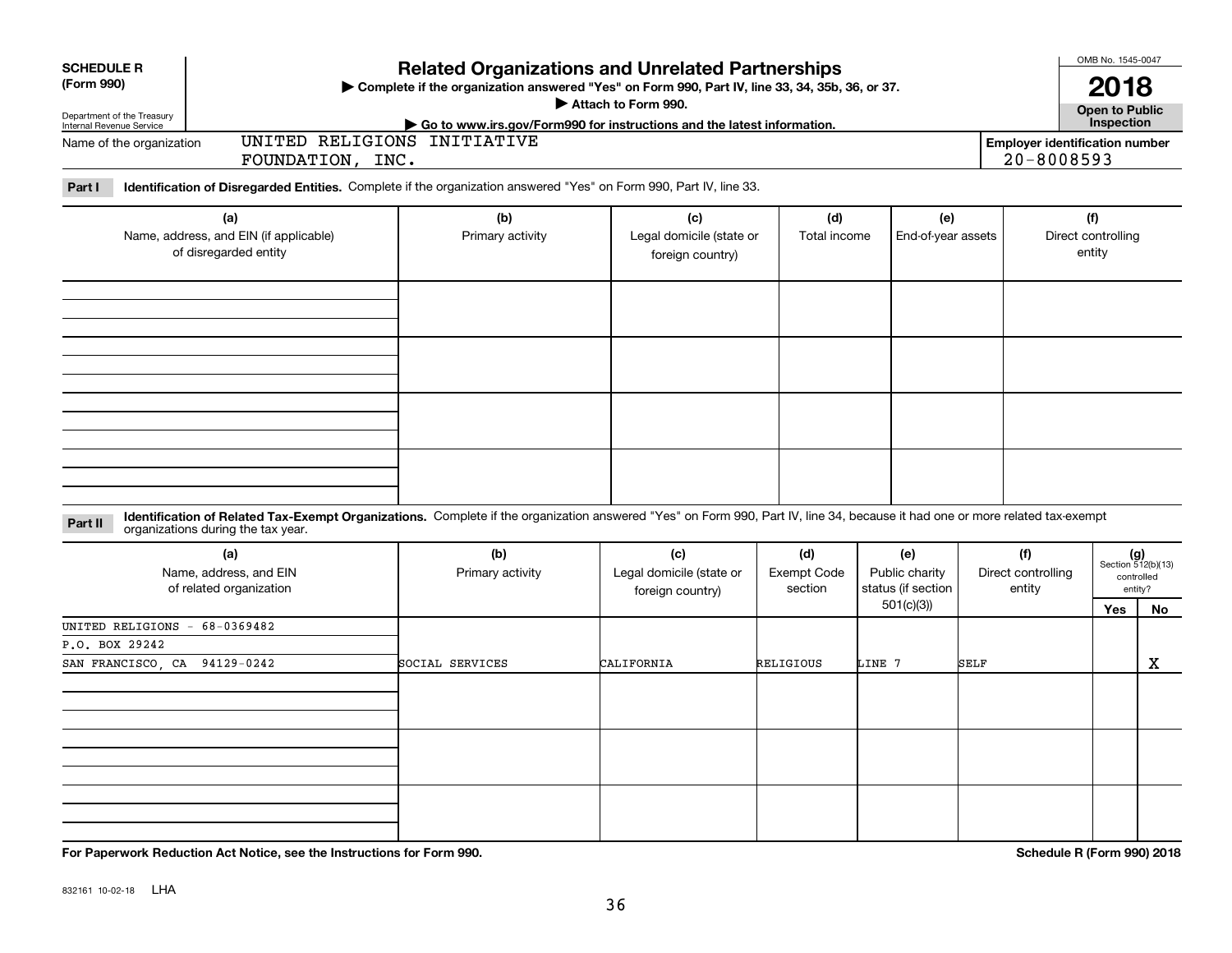| UNITED RELIGIONS INITIATIVE |  |  |  |
|-----------------------------|--|--|--|
|-----------------------------|--|--|--|

#### Schedule R (Form 990) 2018 Page FOUNDATION, INC. 20-8008593

#### **2**

**Identification of Related Organizations Taxable as a Partnership.** Complete if the organization answered "Yes" on Form 990, Part IV, line 34, because it had one or more related **Part III** organizations treated as a partnership during the tax year.

| (a)                     | (b)              | (c)                  | (d)                | (e)                                                                 | (f)            | (g)                   | (h)              | (i)                                      | (j) | (k)                                                       |
|-------------------------|------------------|----------------------|--------------------|---------------------------------------------------------------------|----------------|-----------------------|------------------|------------------------------------------|-----|-----------------------------------------------------------|
| Name, address, and EIN  | Primary activity | Legal<br>domicile    | Direct controlling | Predominant income                                                  | Share of total | Share of              | Disproportionate | Code V-UBI<br>amount in box              |     | General or Percentage<br>managing<br>partner?<br>partner? |
| of related organization |                  | (state or<br>foreign | entity             | related, unrelated,<br>excluded from tax under<br>sections 512-514) | income         | end-of-year<br>assets | allocations?     | 20 of Schedule<br>K-1 (Form 1065) Yes No |     |                                                           |
|                         |                  | country)             |                    |                                                                     |                |                       | Yes   No         |                                          |     |                                                           |
|                         |                  |                      |                    |                                                                     |                |                       |                  |                                          |     |                                                           |
|                         |                  |                      |                    |                                                                     |                |                       |                  |                                          |     |                                                           |
|                         |                  |                      |                    |                                                                     |                |                       |                  |                                          |     |                                                           |
|                         |                  |                      |                    |                                                                     |                |                       |                  |                                          |     |                                                           |
|                         |                  |                      |                    |                                                                     |                |                       |                  |                                          |     |                                                           |
|                         |                  |                      |                    |                                                                     |                |                       |                  |                                          |     |                                                           |
|                         |                  |                      |                    |                                                                     |                |                       |                  |                                          |     |                                                           |
|                         |                  |                      |                    |                                                                     |                |                       |                  |                                          |     |                                                           |
|                         |                  |                      |                    |                                                                     |                |                       |                  |                                          |     |                                                           |
|                         |                  |                      |                    |                                                                     |                |                       |                  |                                          |     |                                                           |
|                         |                  |                      |                    |                                                                     |                |                       |                  |                                          |     |                                                           |
|                         |                  |                      |                    |                                                                     |                |                       |                  |                                          |     |                                                           |
|                         |                  |                      |                    |                                                                     |                |                       |                  |                                          |     |                                                           |
|                         |                  |                      |                    |                                                                     |                |                       |                  |                                          |     |                                                           |
|                         |                  |                      |                    |                                                                     |                |                       |                  |                                          |     |                                                           |
|                         |                  |                      |                    |                                                                     |                |                       |                  |                                          |     |                                                           |
|                         |                  |                      |                    |                                                                     |                |                       |                  |                                          |     |                                                           |

**Identification of Related Organizations Taxable as a Corporation or Trust.** Complete if the organization answered "Yes" on Form 990, Part IV, line 34, because it had one or more related **Part IV** organizations treated as a corporation or trust during the tax year.

| (a)<br>Name, address, and EIN<br>of related organization | (b)<br>Primary activity | (c)<br>Legal domicile<br>(state or<br>foreign | (d)<br>Direct controlling<br>entity | (e)<br>Type of entity<br>(C corp, S corp,<br>or trust) | (f)<br>Share of total<br>income | (g)<br>Share of<br>end-of-year<br>assets | (h)<br>Percentage<br>ownership | $(i)$ Section<br>512(b)(13)<br>controlled<br>entity? |
|----------------------------------------------------------|-------------------------|-----------------------------------------------|-------------------------------------|--------------------------------------------------------|---------------------------------|------------------------------------------|--------------------------------|------------------------------------------------------|
|                                                          |                         | country)                                      |                                     |                                                        |                                 |                                          |                                | Yes No                                               |
|                                                          |                         |                                               |                                     |                                                        |                                 |                                          |                                |                                                      |
|                                                          |                         |                                               |                                     |                                                        |                                 |                                          |                                |                                                      |
|                                                          |                         |                                               |                                     |                                                        |                                 |                                          |                                |                                                      |
|                                                          |                         |                                               |                                     |                                                        |                                 |                                          |                                |                                                      |
|                                                          |                         |                                               |                                     |                                                        |                                 |                                          |                                |                                                      |
|                                                          |                         |                                               |                                     |                                                        |                                 |                                          |                                |                                                      |
|                                                          |                         |                                               |                                     |                                                        |                                 |                                          |                                |                                                      |
|                                                          |                         |                                               |                                     |                                                        |                                 |                                          |                                |                                                      |
|                                                          |                         |                                               |                                     |                                                        |                                 |                                          |                                |                                                      |
|                                                          |                         |                                               |                                     |                                                        |                                 |                                          |                                |                                                      |
|                                                          |                         |                                               |                                     |                                                        |                                 |                                          |                                |                                                      |
|                                                          |                         |                                               |                                     |                                                        |                                 |                                          |                                |                                                      |
|                                                          |                         |                                               |                                     |                                                        |                                 |                                          |                                |                                                      |
|                                                          |                         |                                               |                                     |                                                        |                                 |                                          |                                |                                                      |
|                                                          |                         |                                               |                                     |                                                        |                                 |                                          |                                |                                                      |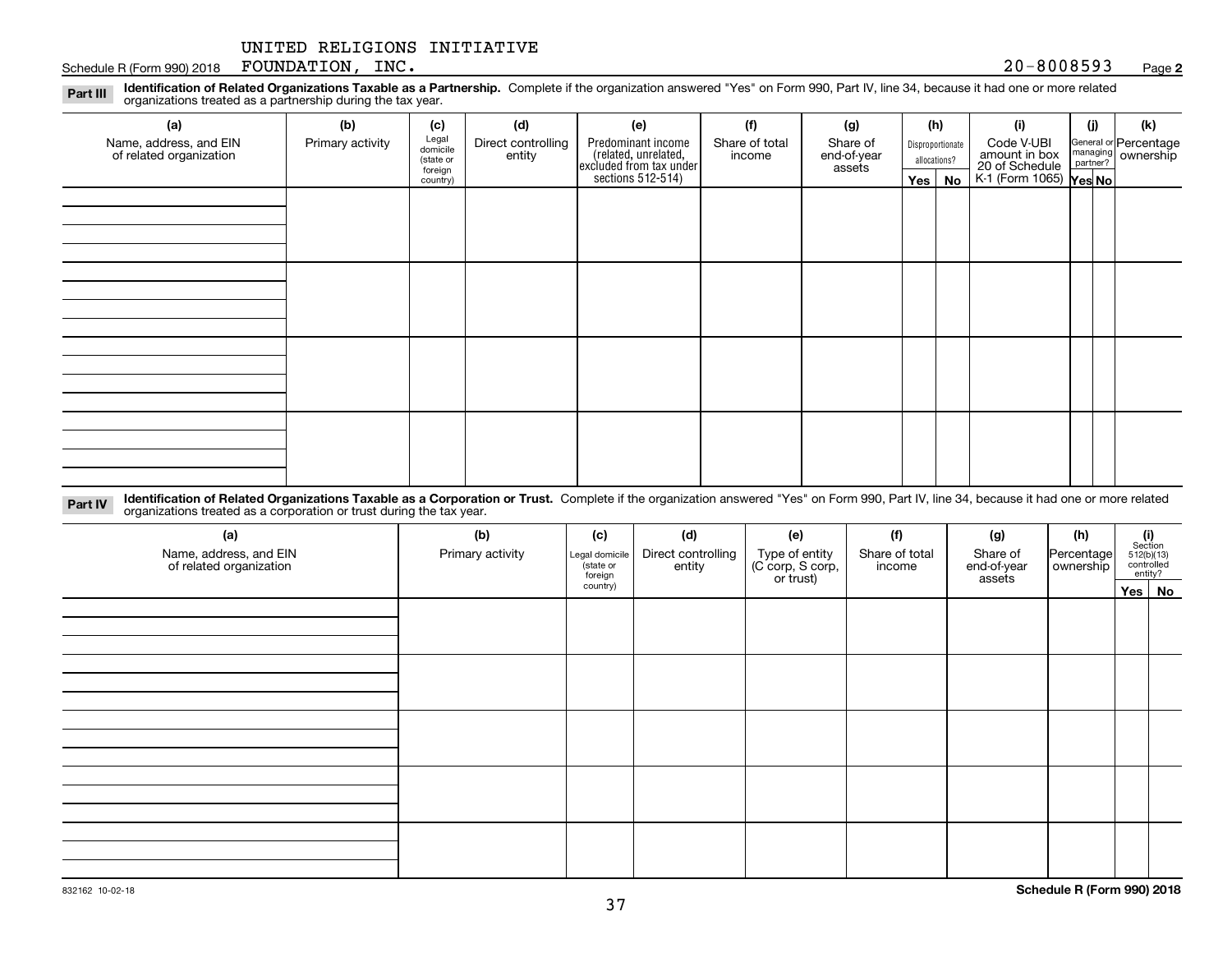Schedule R (Form 990) 2018 Page FOUNDATION, INC. 20-8008593

 $\overline{a}$ 

**Part V** T**ransactions With Related Organizations.** Complete if the organization answered "Yes" on Form 990, Part IV, line 34, 35b, or 36.

| Note: Complete line 1 if any entity is listed in Parts II, III, or IV of this schedule.                                                                                                                                        |                |   |   |  |  |
|--------------------------------------------------------------------------------------------------------------------------------------------------------------------------------------------------------------------------------|----------------|---|---|--|--|
| 1 During the tax year, did the organization engage in any of the following transactions with one or more related organizations listed in Parts II-IV?                                                                          |                |   |   |  |  |
|                                                                                                                                                                                                                                | 1a             |   | X |  |  |
| <b>b</b> Gift, grant, or capital contribution to related organization(s)                                                                                                                                                       | 1 <sub>b</sub> | X |   |  |  |
| c Gift, grant, or capital contribution from related organization(s)                                                                                                                                                            | 1c             |   | X |  |  |
| <b>d</b> Loans or loan quarantees to or for related organization(s)                                                                                                                                                            | 1d             |   | X |  |  |
| <b>e</b> Loans or loan quarantees by related organization(s)                                                                                                                                                                   | 1e             |   | X |  |  |
|                                                                                                                                                                                                                                |                |   |   |  |  |
| f Dividends from related organization(s) manufactured and contract the contract of the contract of the contract of the contract of the contract of the contract of the contract of the contract of the contract of the contrac | 1f             |   | х |  |  |
| g Sale of assets to related organization(s) www.assettion.com/www.assettion.com/www.assettion.com/www.assettion.com/www.assettion.com/www.assettion.com/www.assettion.com/www.assettion.com/www.assettion.com/www.assettion.co | 1g             |   | X |  |  |
| h Purchase of assets from related organization(s) manufactured and content to content the content of assets from related organization(s)                                                                                       | 1 <sub>h</sub> |   | X |  |  |
| Exchange of assets with related organization(s) www.assettion.com/www.assettion.com/www.assettion.com/www.assettion.com/www.assettion.com/www.assettion.com/www.assettion.com/www.assettion.com/www.assettion.com/www.assettio | 1i.            |   | X |  |  |
| Lease of facilities, equipment, or other assets to related organization(s)                                                                                                                                                     | 1i             |   | X |  |  |
|                                                                                                                                                                                                                                |                |   |   |  |  |
|                                                                                                                                                                                                                                | 1k             |   | X |  |  |
| Performance of services or membership or fundraising solicitations for related organization(s)                                                                                                                                 | 11             |   | X |  |  |
| m Performance of services or membership or fundraising solicitations by related organization(s)                                                                                                                                | 1 <sub>m</sub> |   | X |  |  |
|                                                                                                                                                                                                                                | 1n             |   | X |  |  |
| <b>o</b> Sharing of paid employees with related organization(s)                                                                                                                                                                | 10             |   | X |  |  |
|                                                                                                                                                                                                                                |                |   |   |  |  |
| p Reimbursement paid to related organization(s) for expenses [1111] and the content of the content of the content of the content of the content of the content of the content of the content of the content of the content of  | 1p             |   | х |  |  |
|                                                                                                                                                                                                                                | 1q             |   | X |  |  |
|                                                                                                                                                                                                                                |                |   |   |  |  |
| r Other transfer of cash or property to related organization(s)                                                                                                                                                                | 1r             |   | X |  |  |
|                                                                                                                                                                                                                                | 1s             | X |   |  |  |

**2**If the answer to any of the above is "Yes," see the instructions for information on who must complete this line, including covered relationships and transaction thresholds.

| (a)<br>Name of related organization | (b)<br>Transaction<br>type (a-s) | (c)<br>Amount involved | (d)<br>Method of determining amount involved |
|-------------------------------------|----------------------------------|------------------------|----------------------------------------------|
| (1) UNITED RELIGIONS INITIATIVE     | S                                | $600,000.\,$ FMV       |                                              |
| (2) UNITED RELIGIONS INITIATIVE     | в                                | $1,657,157$ . FMV      |                                              |
| (3)                                 |                                  |                        |                                              |
| (4)                                 |                                  |                        |                                              |
| (5)                                 |                                  |                        |                                              |
| (6)                                 |                                  |                        |                                              |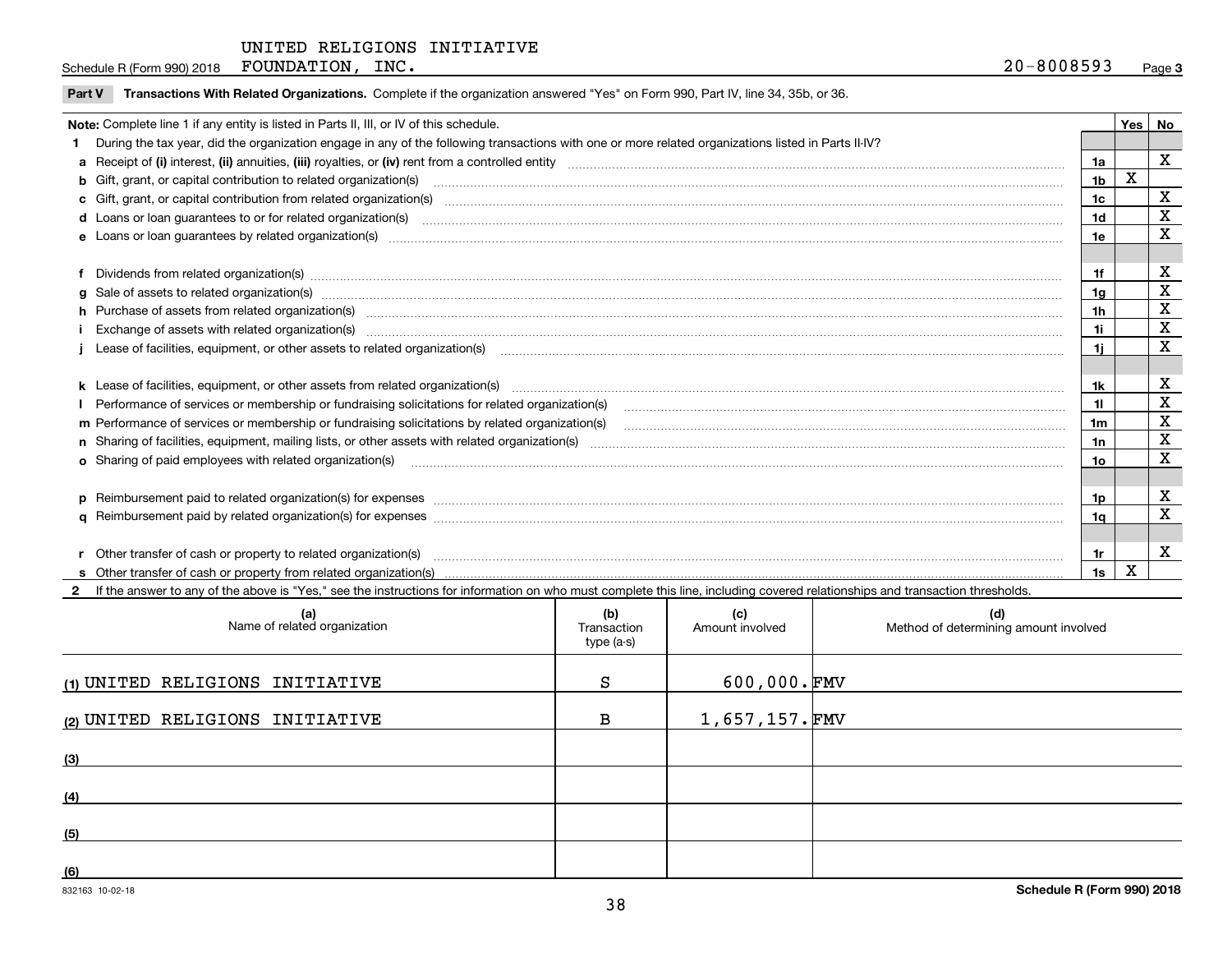Schedule R (Form 990) 2018 Page FOUNDATION, INC. 20-8008593

**Part VI Unrelated Organizations Taxable as a Partnership. Complete if the organization answered "Yes" on Form 990, Part IV, line 37.** 

Provide the following information for each entity taxed as a partnership through which the organization conducted more than five percent of its activities (measured by total assets or gross revenue) that was not a related organization. See instructions regarding exclusion for certain investment partnerships.

| . . <b>. . .</b> . <b>.</b><br>- <del>.</del><br>(a)<br>Name, address, and EIN<br>of entity | . - ອ---<br>(b)<br>Primary activity | (c)<br>Legal domicile<br>(state or foreign<br>country) | .<br>(d)<br>Predominant income<br>(related, unrelated,<br>excluded from tax under<br>sections 512-514) | $\begin{array}{c} \textbf{(e)}\\ \text{Area all} \\ \text{partners sec.}\\ 501(c)(3) \\ \text{orgs.?} \end{array}$<br>Yes No | (f)<br>Share of<br>total<br>income | (g)<br>Share of<br>end-of-year<br>assets | (h)<br>Dispropor-<br>tionate<br>allocations?<br>Yes No | (i)<br>Code V-UBI<br>amount in box 20 managing<br>of Schedule K-1<br>(Form 1065)<br>$\overline{Yes}$ No | (i)<br>Yes No | (k) |
|---------------------------------------------------------------------------------------------|-------------------------------------|--------------------------------------------------------|--------------------------------------------------------------------------------------------------------|------------------------------------------------------------------------------------------------------------------------------|------------------------------------|------------------------------------------|--------------------------------------------------------|---------------------------------------------------------------------------------------------------------|---------------|-----|
|                                                                                             |                                     |                                                        |                                                                                                        |                                                                                                                              |                                    |                                          |                                                        |                                                                                                         |               |     |
|                                                                                             |                                     |                                                        |                                                                                                        |                                                                                                                              |                                    |                                          |                                                        |                                                                                                         |               |     |
|                                                                                             |                                     |                                                        |                                                                                                        |                                                                                                                              |                                    |                                          |                                                        |                                                                                                         |               |     |
|                                                                                             |                                     |                                                        |                                                                                                        |                                                                                                                              |                                    |                                          |                                                        |                                                                                                         |               |     |
|                                                                                             |                                     |                                                        |                                                                                                        |                                                                                                                              |                                    |                                          |                                                        |                                                                                                         |               |     |
|                                                                                             |                                     |                                                        |                                                                                                        |                                                                                                                              |                                    |                                          |                                                        |                                                                                                         |               |     |
|                                                                                             |                                     |                                                        |                                                                                                        |                                                                                                                              |                                    |                                          |                                                        |                                                                                                         |               |     |
|                                                                                             |                                     |                                                        |                                                                                                        |                                                                                                                              |                                    |                                          |                                                        |                                                                                                         |               |     |

**Schedule R (Form 990) 2018**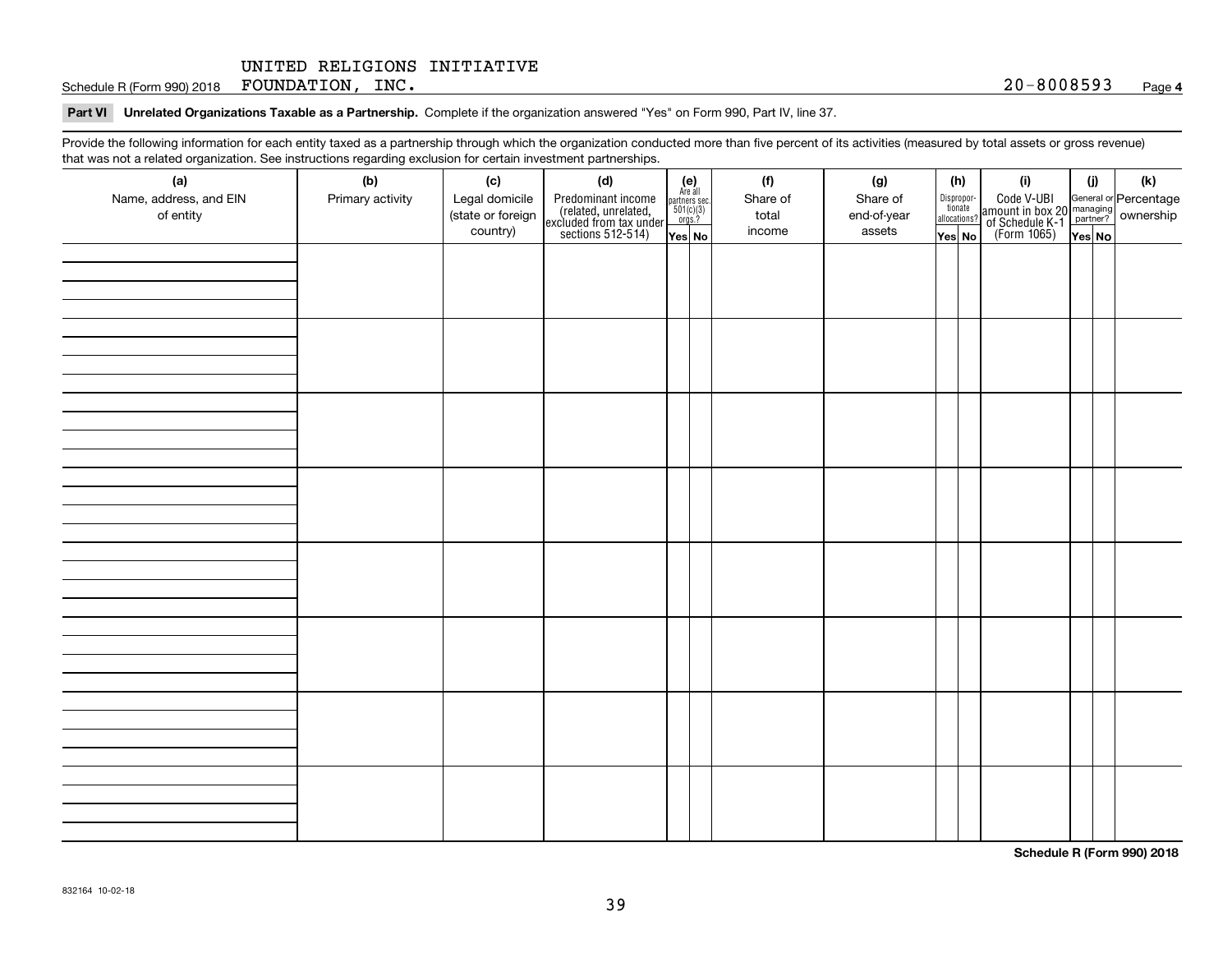## **Part VII Supplemental Information.**

Provide additional information for responses to questions on Schedule R. See instructions.

**Schedule R (Form 990) 2018**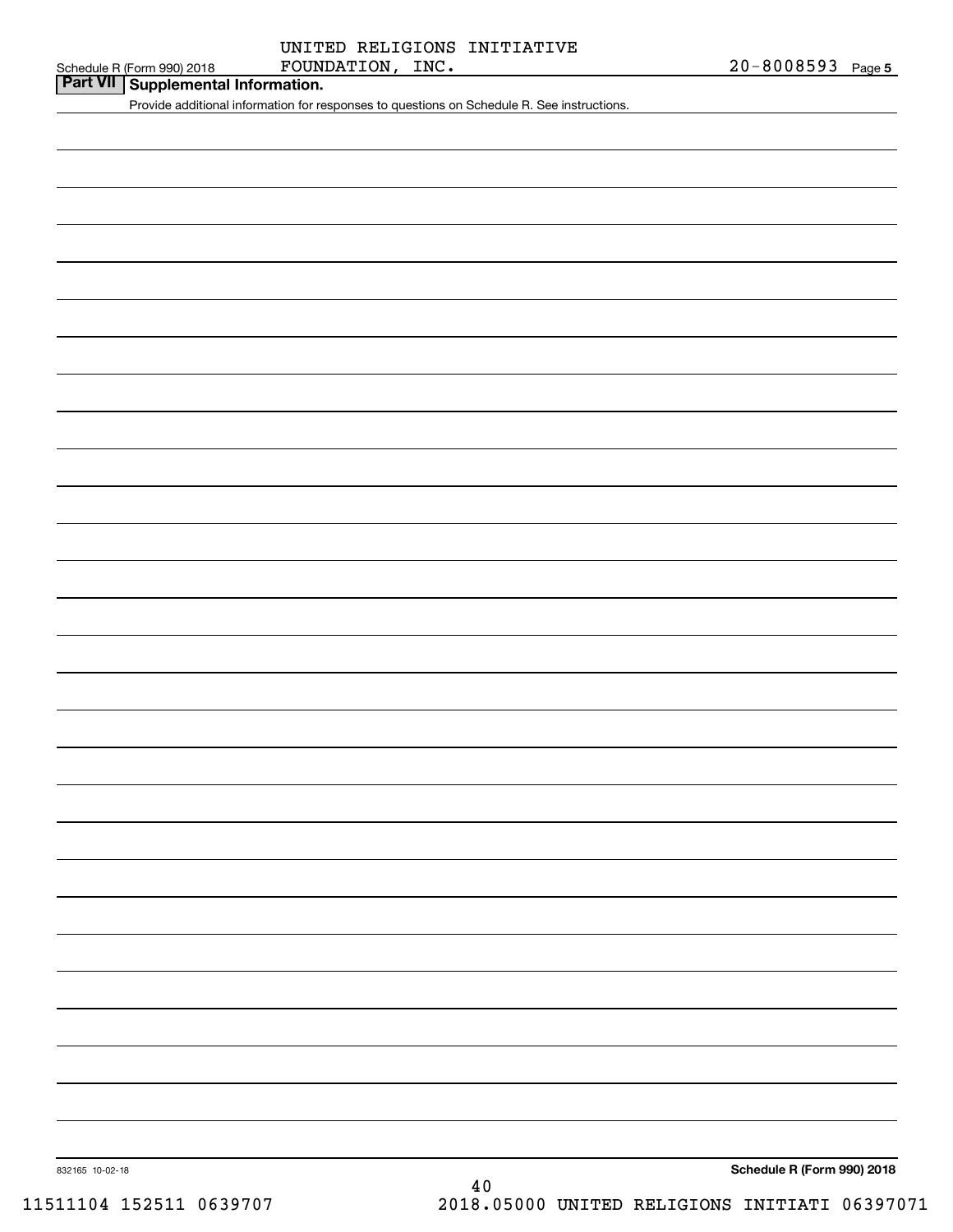(Rev. January 2019)

## **Application for Automatic Extension of Time To File an Exempt Organization Return**

Department of the Treasury Internal Revenue Service

**| File a separate application for each return.**

**| Go to www.irs.gov/Form8868 for the latest information.**

**Electronic filing (e-file).**  You can electronically file Form 8868 to request a 6-month automatic extension of time to file any of the filing of this form, visit www.irs.gov/e-file-providers/e-file-for-charities-and-non-profits. forms listed below with the exception of Form 8870, Information Return for Transfers Associated With Certain Personal Benefit Contracts, for which an extension request must be sent to the IRS in paper format (see instructions). For more details on the electronic

**Automatic 6-Month Extension of Time.** Only submit original (no copies needed).

All corporations required to file an income tax return other than Form 990-T (including 1120-C filers), partnerships, REMICs, and trusts must use Form 7004 to request an extension of time to file income tax returns.

|                                                |                                                                                                                                                                                                                                                                                                                                                                                                                                                                                                                                                                                                                                                               |              |                                                                      |                | Enter filer's identifying number             |                             |  |
|------------------------------------------------|---------------------------------------------------------------------------------------------------------------------------------------------------------------------------------------------------------------------------------------------------------------------------------------------------------------------------------------------------------------------------------------------------------------------------------------------------------------------------------------------------------------------------------------------------------------------------------------------------------------------------------------------------------------|--------------|----------------------------------------------------------------------|----------------|----------------------------------------------|-----------------------------|--|
| Type or<br>print                               | Name of exempt organization or other filer, see instructions.<br>UNITED RELIGIONS INITIATIVE                                                                                                                                                                                                                                                                                                                                                                                                                                                                                                                                                                  |              |                                                                      |                | Employer identification number (EIN) or      |                             |  |
|                                                | FOUNDATION, INC.<br>File by the                                                                                                                                                                                                                                                                                                                                                                                                                                                                                                                                                                                                                               |              |                                                                      |                | $20 - 8008593$                               |                             |  |
| due date for<br>filing your<br>return. See     | Number, street, and room or suite no. If a P.O. box, see instructions.<br>P.O. BOX 29242                                                                                                                                                                                                                                                                                                                                                                                                                                                                                                                                                                      |              |                                                                      |                | Social security number (SSN)                 |                             |  |
|                                                | City, town or post office, state, and ZIP code. For a foreign address, see instructions.<br>instructions.<br>SAN FRANCISCO, CA 94129-0242                                                                                                                                                                                                                                                                                                                                                                                                                                                                                                                     |              |                                                                      |                |                                              |                             |  |
|                                                | Enter the Return Code for the return that this application is for (file a separate application for each return)                                                                                                                                                                                                                                                                                                                                                                                                                                                                                                                                               |              |                                                                      |                |                                              | $\mathbf 0$<br>$\mathbf{1}$ |  |
| <b>Application</b>                             |                                                                                                                                                                                                                                                                                                                                                                                                                                                                                                                                                                                                                                                               | Return       | Application                                                          |                |                                              | Return                      |  |
| Is For                                         |                                                                                                                                                                                                                                                                                                                                                                                                                                                                                                                                                                                                                                                               | Code         | Is For                                                               |                |                                              | Code                        |  |
|                                                | Form 990 or Form 990-EZ                                                                                                                                                                                                                                                                                                                                                                                                                                                                                                                                                                                                                                       | 01           | Form 990-T (corporation)                                             |                |                                              | 07                          |  |
| Form 990-BL                                    |                                                                                                                                                                                                                                                                                                                                                                                                                                                                                                                                                                                                                                                               | 02           | Form 1041-A                                                          |                |                                              | 08                          |  |
|                                                | Form 4720 (individual)                                                                                                                                                                                                                                                                                                                                                                                                                                                                                                                                                                                                                                        | 03           | Form 4720 (other than individual)                                    |                |                                              | 09                          |  |
| Form 990-PF                                    |                                                                                                                                                                                                                                                                                                                                                                                                                                                                                                                                                                                                                                                               | 04           | Form 5227                                                            |                |                                              | 10                          |  |
|                                                | Form 990-T (sec. 401(a) or 408(a) trust)                                                                                                                                                                                                                                                                                                                                                                                                                                                                                                                                                                                                                      | 05           | Form 6069                                                            |                |                                              | 11                          |  |
|                                                | Form 990-T (trust other than above)                                                                                                                                                                                                                                                                                                                                                                                                                                                                                                                                                                                                                           | 06           | Form 8870                                                            |                |                                              | 12                          |  |
| $box \blacktriangleright$<br>1<br>$\mathbf{2}$ | Telephone No. $\triangleright$ $(415)561-2300$<br>If this is for a Group Return, enter the organization's four digit Group Exemption Number (GEN) [67] If this is for the whole group, check this<br>If it is for part of the group, check this box $\ $ and attach a list with the names and EINs of all members the extension is for.<br>I request an automatic 6-month extension of time until<br>the organization named above. The extension is for the organization's return for:<br>$\blacktriangleright$ $\boxed{\text{X}}$ calendar year 2018 or<br>tax year beginning<br>If the tax year entered in line 1 is for less than 12 months, check reason: | , and ending | Fax No. $\blacktriangleright$<br>NOVEMBER 15, 2019<br>Initial return | Final return   | , to file the exempt organization return for |                             |  |
| За                                             | Change in accounting period<br>If this application is for Forms 990-BL, 990-PF, 990-T, 4720, or 6069, enter the tentative tax, less                                                                                                                                                                                                                                                                                                                                                                                                                                                                                                                           |              |                                                                      |                |                                              |                             |  |
|                                                | any nonrefundable credits. See instructions.                                                                                                                                                                                                                                                                                                                                                                                                                                                                                                                                                                                                                  |              |                                                                      | За             | \$                                           | 0.                          |  |
| b                                              | If this application is for Forms 990-PF, 990-T, 4720, or 6069, enter any refundable credits and                                                                                                                                                                                                                                                                                                                                                                                                                                                                                                                                                               |              |                                                                      |                |                                              |                             |  |
|                                                | estimated tax payments made. Include any prior year overpayment allowed as a credit.                                                                                                                                                                                                                                                                                                                                                                                                                                                                                                                                                                          |              |                                                                      | Зb             | \$                                           | 0.                          |  |
| c                                              | <b>Balance due.</b> Subtract line 3b from line 3a. Include your payment with this form, if required, by                                                                                                                                                                                                                                                                                                                                                                                                                                                                                                                                                       |              |                                                                      |                |                                              |                             |  |
|                                                | using EFTPS (Electronic Federal Tax Payment System). See instructions.                                                                                                                                                                                                                                                                                                                                                                                                                                                                                                                                                                                        |              |                                                                      | 3 <sub>c</sub> | \$                                           | 0.                          |  |
| instructions.                                  | Caution: If you are going to make an electronic funds withdrawal (direct debit) with this Form 8868, see Form 8453-EO and Form 8879-EO for payment                                                                                                                                                                                                                                                                                                                                                                                                                                                                                                            |              |                                                                      |                |                                              |                             |  |
| LHA                                            | For Privacy Act and Paperwork Reduction Act Notice, see instructions.                                                                                                                                                                                                                                                                                                                                                                                                                                                                                                                                                                                         |              |                                                                      |                |                                              | Form 8868 (Rev. 1-2019)     |  |

823841 12-19-18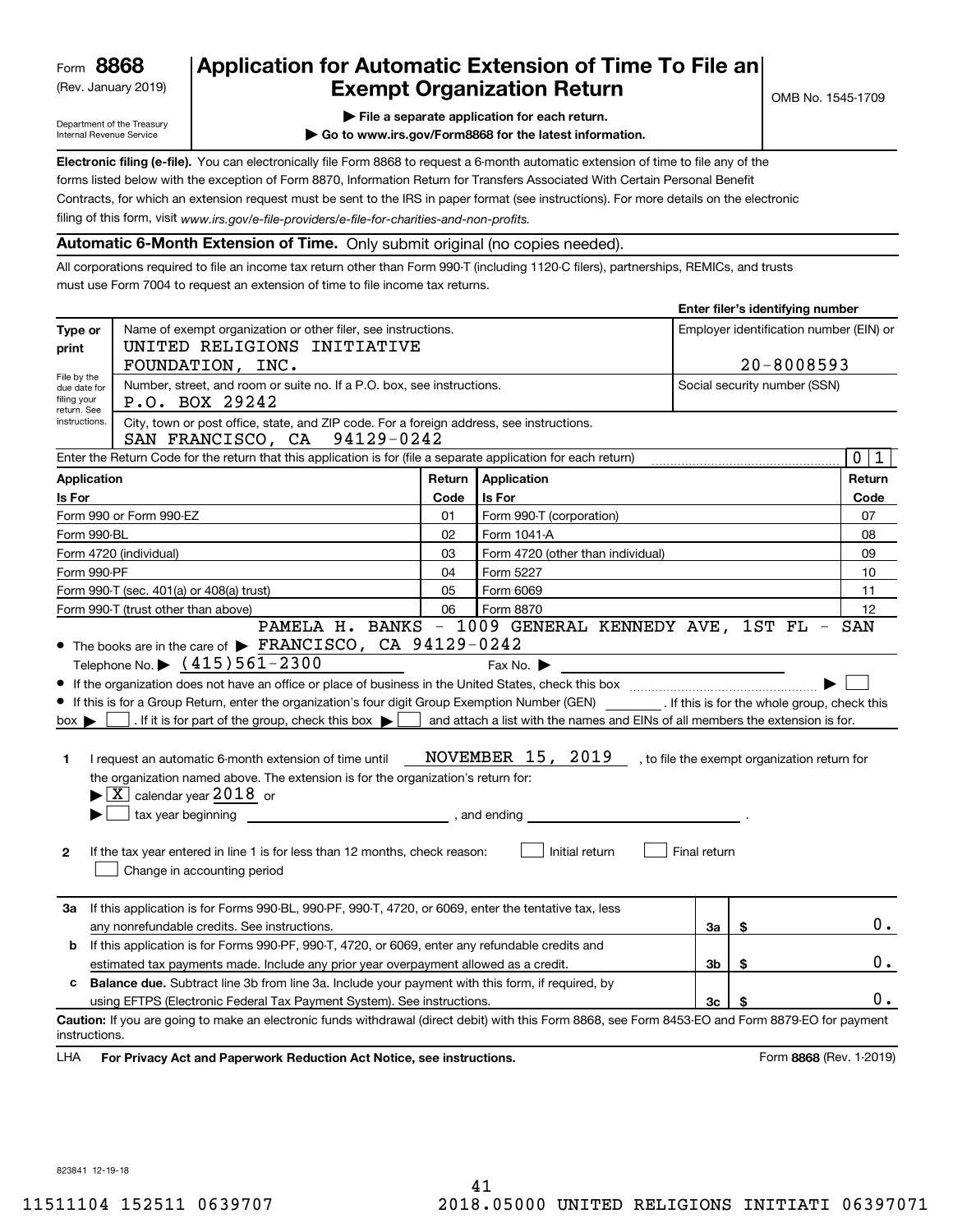# **TAX RETURN FILING INSTRUCTIONS**

CALIFORNIA FORM 199

#### **FOR THE YEAR ENDING**

December 31, 2018

### **Prepared For:**

United Religions Initiative Foundation, Inc. P.O. Box 29242 San Francisco, CA 94129-0242

#### **Prepared By:**

RINA accountancy corporation 150 Post Street, Suite 200 San Francisco, CA 94108

#### **To be Signed and Dated By:**

Not applicable

#### **Amount of Tax:**

| Total Tax                    |  |
|------------------------------|--|
| Less: payments and credits   |  |
| Plus: other amount           |  |
| Plus: interest and penalties |  |
| No payment is required       |  |
|                              |  |

#### **Overpayment:**

| Credited to your estimated tax |  |
|--------------------------------|--|
| Other amount                   |  |
| Refunded to you                |  |

#### **Make Check Payable To:**

#### Not applicable

#### **Mail Tax Return and Check (if applicable) To:**

This return has qualified for electronic filing. Please review the return for completeness and accuracy. We will then transmit your return electronically to the FTB. Do not mail the paper copy of the return to the FTB.

#### **Return Must be Mailed On or Before:**

Not applicable

#### **Special Instructions:**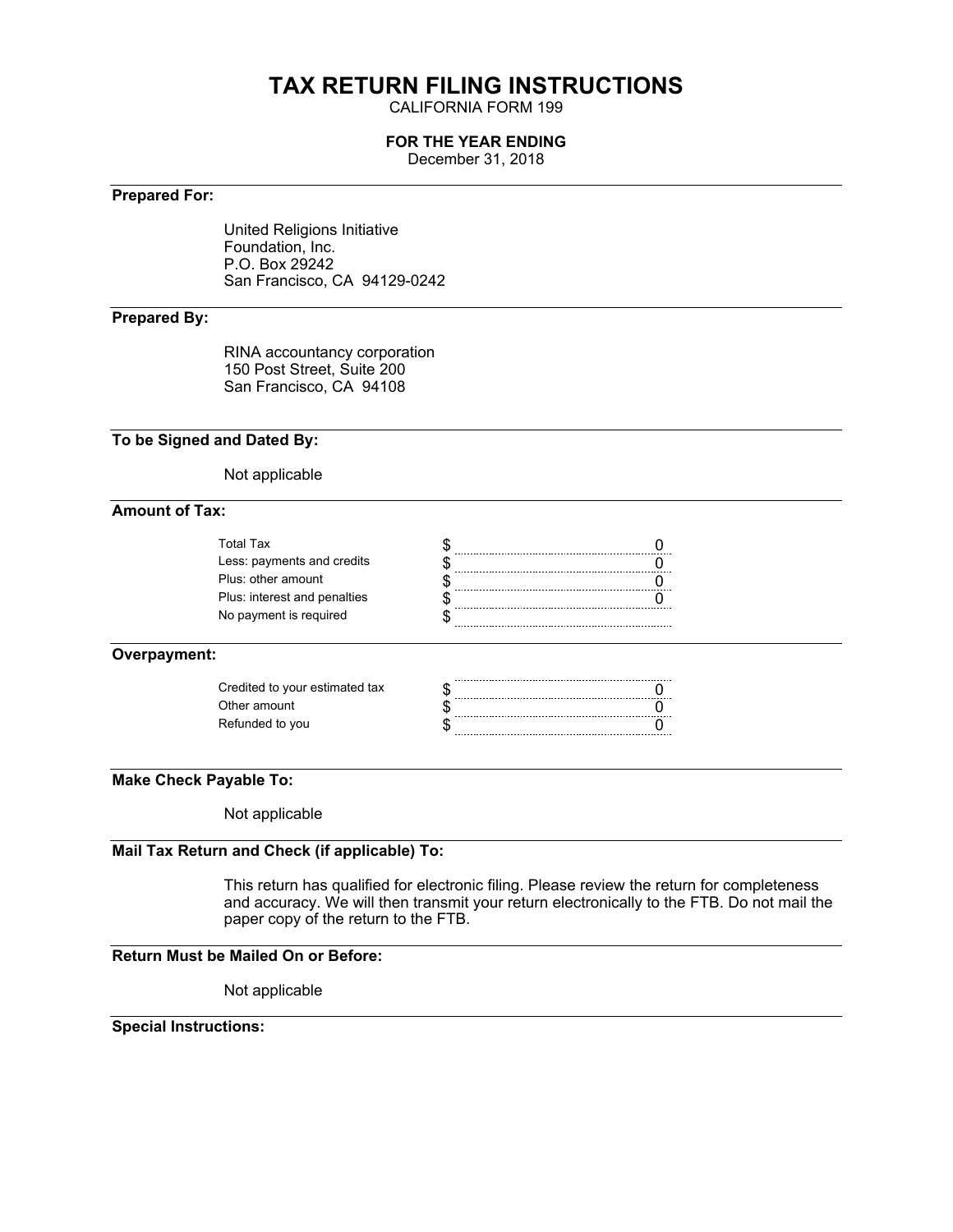## **TAX RETURN FILING INSTRUCTIONS**

CALIFORNIA FORM RRF-1

#### **FOR THE YEAR ENDING**

December 31, 2018

#### **Prepared For:**

United Religions Initiative Foundation, Inc. P.O. Box 29242 San Francisco, CA 94129-0242

#### **Prepared By:**

RINA accountancy corporation 150 Post Street, Suite 200 San Francisco, CA 94108

#### **Amount of Tax:**

Balance due of \$150

#### **Make Check Payable To:**

Attorney General Registry of Charitable Trusts

### **Mail Tax Return To:**

Registry of Charitable Trusts P.O. Box 903447 Sacramento, CA 94203-4470

#### **Return Must Be Mailed On Or Before:**

November 15, 2019

#### **Special Instructions:**

The report should be signed and dated by an authorized individual(s).

A copy of the federal return is also provided. In conjunction with Form RRF-1 this comprises the Annual Report to be filed with the California Attorney General's Registry of Charitable Trusts.

A completed and signed copy of the federal Form 990 (and all applicable attachments) must be included with Form RRF-1.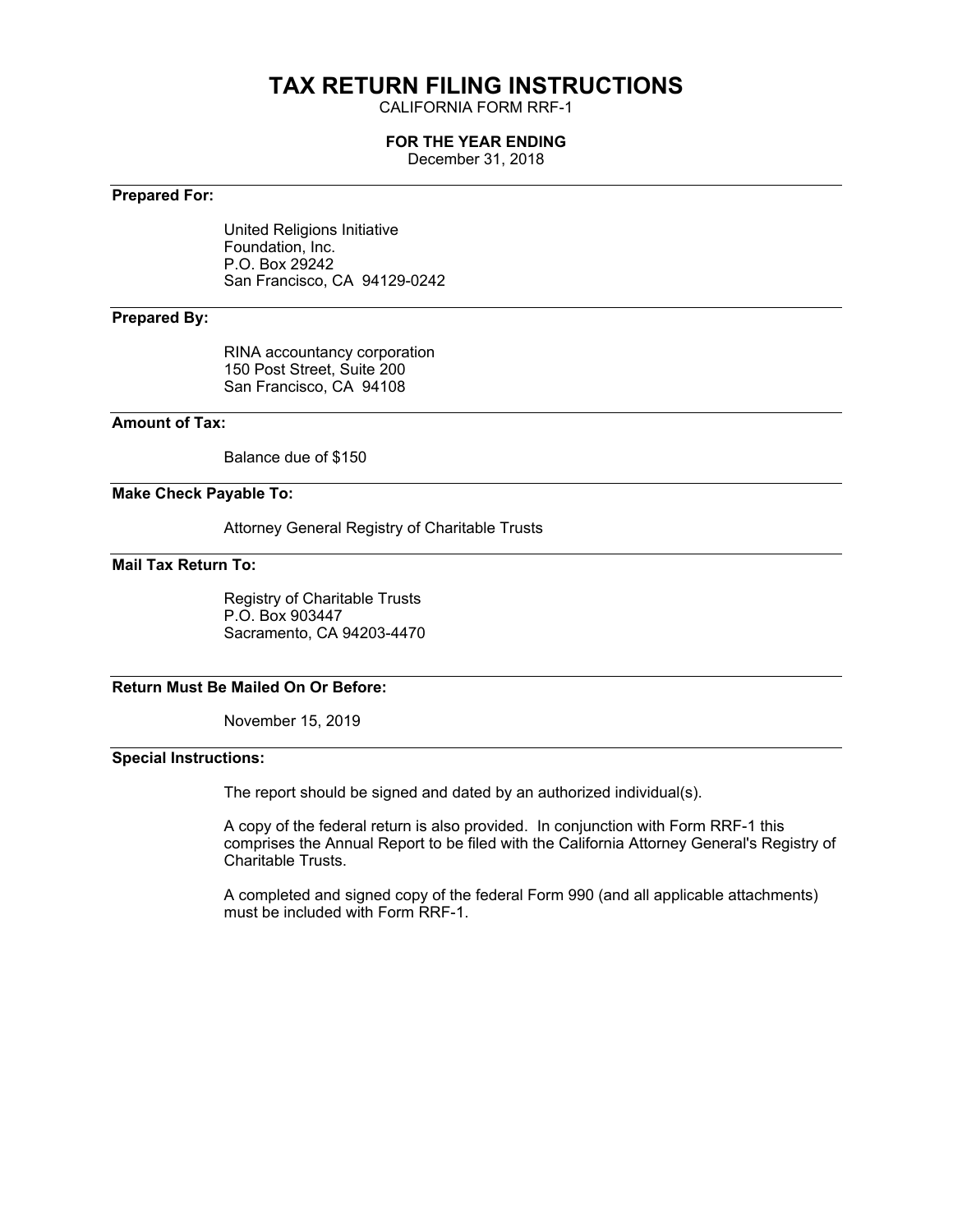#### TAXABLE YEAR FORM **California Exempt Organization 2018Annual Information Return <sup>199</sup>**

|   |                      | Calendar Year 2018 or fiscal year beginning (mm/dd/yyyy)                                                                                                                                                                                                     | , and ending (mm/dd/yyyy)                                    |                               |                                     |                                                                                                                                                                   |          |
|---|----------------------|--------------------------------------------------------------------------------------------------------------------------------------------------------------------------------------------------------------------------------------------------------------|--------------------------------------------------------------|-------------------------------|-------------------------------------|-------------------------------------------------------------------------------------------------------------------------------------------------------------------|----------|
|   |                      | Corporation/Organization name                                                                                                                                                                                                                                |                                                              | California corporation number |                                     |                                                                                                                                                                   |          |
|   |                      | UNITED RELIGIONS INITIATIVE                                                                                                                                                                                                                                  |                                                              |                               |                                     |                                                                                                                                                                   |          |
|   |                      | FOUNDATION, INC.                                                                                                                                                                                                                                             |                                                              |                               | 2932787                             |                                                                                                                                                                   |          |
|   |                      | Additional information. See instructions.                                                                                                                                                                                                                    |                                                              | <b>FEIN</b>                   |                                     |                                                                                                                                                                   |          |
|   |                      |                                                                                                                                                                                                                                                              |                                                              |                               |                                     | 20-8008593                                                                                                                                                        |          |
|   |                      | Street address (suite or room)                                                                                                                                                                                                                               |                                                              | PMB no.                       |                                     |                                                                                                                                                                   |          |
|   |                      | P.O. BOX 29242                                                                                                                                                                                                                                               |                                                              |                               |                                     |                                                                                                                                                                   |          |
|   | City                 |                                                                                                                                                                                                                                                              |                                                              | ZIP code<br>State             |                                     |                                                                                                                                                                   |          |
|   |                      | <b>SAN FRANCISCO</b>                                                                                                                                                                                                                                         |                                                              | CA                            |                                     | 94129-0242                                                                                                                                                        |          |
|   | Foreign country name | Foreign province/state/county                                                                                                                                                                                                                                |                                                              |                               | Foreign postal code                 |                                                                                                                                                                   |          |
| A |                      | Yes $\boxed{\mathbf{X}}$ No $\boxed{\mathbf{J}}$ If exempt under R&TC Section 23701d, has the organization                                                                                                                                                   |                                                              |                               |                                     |                                                                                                                                                                   |          |
| В |                      | Yes $\boxed{\mathbf{X}}$ No                                                                                                                                                                                                                                  | engaged in political activities? See instructions.  ● [      |                               |                                     | Yes $X $ No                                                                                                                                                       |          |
| C |                      |                                                                                                                                                                                                                                                              |                                                              |                               |                                     | Yes $\boxed{\mathbf{X}}$ No $\boxed{\mathbf{K}}$ is the organization exempt under R&TC Section 23701g? $\bullet$ $\boxed{\mathbf{X}}$ Yes $\boxed{\mathbf{X}}$ No |          |
| D |                      | Final Information Return?                                                                                                                                                                                                                                    | If "Yes," enter the gross receipts from nonmember sources \$ |                               |                                     |                                                                                                                                                                   |          |
|   |                      | Dissolved<br>Surrendered (Withdrawn)  <br>Merged/Reorganized                                                                                                                                                                                                 | L If organization is a public charity exempt under R&TC      |                               |                                     |                                                                                                                                                                   |          |
|   |                      | Enter date: (mm/dd/yyyy) $\bullet$                                                                                                                                                                                                                           | Section 23701d and meets the filing fee exception, check     |                               |                                     |                                                                                                                                                                   |          |
| Ε |                      | Check accounting method: $(1)$ cash $(2)$ X Accrual $(3)$<br>Other                                                                                                                                                                                           |                                                              |                               |                                     | $\bullet$ $\mid$ X $\mid$                                                                                                                                         |          |
| F |                      | Federal return filed? (1) $\bullet$ $\bullet$ 990T (2) $\bullet$ 990PF (3) $\bullet$<br>Sch H (990)                                                                                                                                                          |                                                              |                               |                                     | Yes $X$ No                                                                                                                                                        |          |
|   |                      | $(4)$ X Other 990 series                                                                                                                                                                                                                                     | N Did the organization file Form 100 or Form 109 to          |                               |                                     |                                                                                                                                                                   |          |
| G |                      | Yes $\boxed{\mathbf{X}}$ No                                                                                                                                                                                                                                  |                                                              |                               |                                     | Yes $X \mid N_0$                                                                                                                                                  |          |
| н |                      | Yes $\boxed{\mathbf{X}}$ No   0 Is the organization under audit by the IRS or has the                                                                                                                                                                        |                                                              |                               |                                     |                                                                                                                                                                   |          |
|   |                      | If "Yes," what is the parent's name?                                                                                                                                                                                                                         |                                                              |                               |                                     | Yes $ \bar{\mathbf{X}} $ No                                                                                                                                       |          |
|   |                      |                                                                                                                                                                                                                                                              |                                                              |                               |                                     | Yes<br>$ X $ No                                                                                                                                                   |          |
|   |                      | Did the organization have any changes to its guidelines                                                                                                                                                                                                      | Date filed with IRS ___________________                      |                               |                                     |                                                                                                                                                                   |          |
|   |                      | Yes $\boxed{\mathbf{X}}$ No                                                                                                                                                                                                                                  |                                                              |                               |                                     |                                                                                                                                                                   |          |
|   | Part I               | Complete Part I unless not required to file this form. See General Information B and C.                                                                                                                                                                      |                                                              |                               |                                     |                                                                                                                                                                   |          |
|   |                      | 1.                                                                                                                                                                                                                                                           |                                                              |                               | $\mathbf{1}$                        | $314,399$ 00                                                                                                                                                      |          |
|   |                      | Gross dues and assessments from members and affiliates [111] [11] content and a filiates [11] [11] content and affiliates [11] [11] content and affiliates [11] $\alpha$ [11] $\alpha$ [11] $\alpha$ [11] $\alpha$ [11] $\alpha$ [11] $\alpha$ [11] $\$<br>2 |                                                              |                               | $\overline{\mathbf{2}}$             |                                                                                                                                                                   | 00       |
|   | Receipts             | Gross contributions, gifts, grants, and similar amounts received <b>STMT</b><br>Total gross receipts for filing requirement test. Add line 1 through line 3.<br>This line must be completed. If the result is less than \$50,000, see Gene<br>3              |                                                              |                               | $\mathbf 3$                         | $806,450$ 00                                                                                                                                                      |          |
|   | and                  |                                                                                                                                                                                                                                                              |                                                              |                               | 4                                   | $1,120,849$ <sub>00</sub>                                                                                                                                         |          |
|   | Revenues             | 5<br>Cost of goods sold<br>Cost or other basis, and sales expenses of assets sold<br><b>6</b>                                                                                                                                                                | 5 <sup>1</sup>                                               |                               | 00                                  |                                                                                                                                                                   |          |
|   |                      | 6                                                                                                                                                                                                                                                            |                                                              |                               | 00                                  |                                                                                                                                                                   |          |
|   |                      | Total costs. Add line 5 and line 6                                                                                                                                                                                                                           |                                                              |                               | $\overline{7}$                      |                                                                                                                                                                   | 00       |
|   |                      |                                                                                                                                                                                                                                                              |                                                              |                               | 8                                   | $1,120,849$ 00                                                                                                                                                    |          |
|   | Expenses             | Total expenses and disbursements. From Side 2, Part II, line 18<br>9                                                                                                                                                                                         |                                                              |                               | 9<br>٠                              | $1,745,554$ 00<br>$-624, 705$ 00                                                                                                                                  |          |
|   |                      | Excess of receipts over expenses and disbursements. Subtract line 9 from line 8 [11, 11, 11, 11, 11, 11, 11, 1<br>10                                                                                                                                         |                                                              | $\bullet$                     | 10                                  |                                                                                                                                                                   |          |
|   |                      | 11<br>Total payments                                                                                                                                                                                                                                         |                                                              |                               | 11                                  |                                                                                                                                                                   | 00       |
|   |                      | Use tax. See General Information K<br>12                                                                                                                                                                                                                     |                                                              |                               | 12                                  |                                                                                                                                                                   | 00       |
|   |                      | Payments balance. If line 11 is more than line 12, subtract line 12 from line 11<br>13                                                                                                                                                                       |                                                              |                               | 13                                  |                                                                                                                                                                   | 00       |
|   | <b>Filing Fee</b>    | Use tax balance. If line 12 is more than line 11, subtract line 11 from line 12 [11] [12] [11] [12] [11] [12] [11] [12] [11] [12] [11] [12] [11] [12] [11] [12] [11] [12] [11] [12] [11] [12] [11] [12] [11] [12] [11] [12] [1<br>14                         |                                                              |                               | 14<br>15                            | N/A                                                                                                                                                               | 00<br>00 |
|   |                      | 15<br>Penalties and Interest. See General Information J<br>16                                                                                                                                                                                                |                                                              |                               | 16                                  |                                                                                                                                                                   | 00       |
|   |                      |                                                                                                                                                                                                                                                              |                                                              |                               |                                     |                                                                                                                                                                   | 00       |
|   |                      |                                                                                                                                                                                                                                                              |                                                              |                               |                                     |                                                                                                                                                                   |          |
|   | Sign                 | Title                                                                                                                                                                                                                                                        |                                                              | Date                          |                                     | ● Telephone                                                                                                                                                       |          |
|   | Here                 | Signature<br>of officer                                                                                                                                                                                                                                      | EXECUTIVE DIRE                                               |                               |                                     | 415-561-2300                                                                                                                                                      |          |
|   |                      |                                                                                                                                                                                                                                                              | Date                                                         | Check if                      |                                     | $\bullet$ PTIN                                                                                                                                                    |          |
|   |                      | Preparer's<br>EDWARD FAHEY<br>signature                                                                                                                                                                                                                      | 11/04/19                                                     | self-employed                 |                                     | P00194561                                                                                                                                                         |          |
|   | Paid                 | Firm's name                                                                                                                                                                                                                                                  |                                                              |                               |                                     | ● Firm's FEIN                                                                                                                                                     |          |
|   | Preparer's           | (or yours,<br>RINA ACCOUNTANCY CORPORATION                                                                                                                                                                                                                   |                                                              |                               |                                     | 94-3158857                                                                                                                                                        |          |
|   | Use Only             | if self-<br>150 POST STREET, SUITE 200<br>employed)                                                                                                                                                                                                          |                                                              |                               |                                     | • Telephone                                                                                                                                                       |          |
|   |                      | and address<br>SAN FRANCISCO, CA 94108                                                                                                                                                                                                                       |                                                              |                               |                                     | (415)<br>$777 - 4488$                                                                                                                                             |          |
|   |                      |                                                                                                                                                                                                                                                              |                                                              |                               | $\bullet$ $\boxed{\text{X}}$<br>Yes | No                                                                                                                                                                |          |
|   |                      |                                                                                                                                                                                                                                                              |                                                              |                               |                                     |                                                                                                                                                                   |          |

022 3651184

 $\mathbf I$ 

**Side 1** Form 199 2018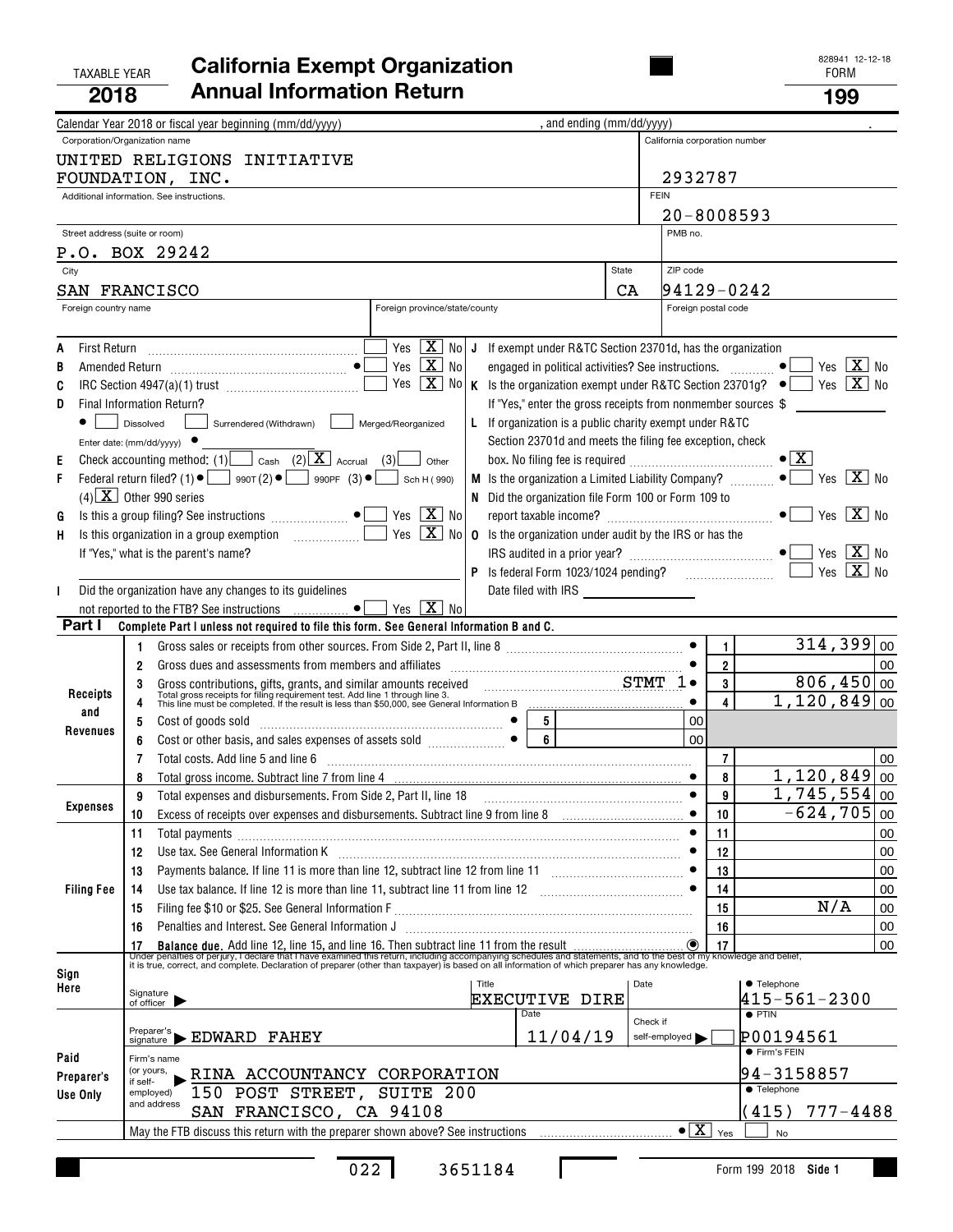#### FOUNDATION, INC. 20-8008593 UNITED RELIGIONS INITIATIVE

**Organizations with gross receipts of more than \$50,000 and private foundations regardless of Part II amount of gross receipts - complete Part II or furnish substitute information.**

828951 12-12-18

|                     | Gross sales or receipts from all business activities. See instructions [11] contains the contraction of the sales or receipts from all business activities. See instructions [11] $\frac{1}{2}$<br>1                                                                                                                                                           |                                                                                                        |                                         |                               | 1                   | 00                        |
|---------------------|----------------------------------------------------------------------------------------------------------------------------------------------------------------------------------------------------------------------------------------------------------------------------------------------------------------------------------------------------------------|--------------------------------------------------------------------------------------------------------|-----------------------------------------|-------------------------------|---------------------|---------------------------|
|                     | 2<br>$Interest \begin{array}{c} \rule{2.5cm}{0.15cm} \rule{2.5cm}{0.15cm} \rule{2.5cm}{0.15cm} \rule{2.5cm}{0.15cm} \rule{2.5cm}{0.15cm} \rule{2.5cm}{0.15cm} \rule{2.5cm}{0.15cm} \rule{2.5cm}{0.15cm} \rule{2.5cm}{0.15cm} \rule{2.5cm}{0.15cm} \rule{2.5cm}{0.15cm} \rule{2.5cm}{0.15cm} \rule{2.5cm}{0.15cm} \rule{2.5cm}{0.15cm} \rule{2.5cm}{0.15cm} \$  |                                                                                                        |                                         |                               | $\overline{2}$      | 00                        |
|                     | 3<br>Dividends                                                                                                                                                                                                                                                                                                                                                 |                                                                                                        |                                         |                               | 3                   | 314,399<br>00             |
| Receipts            | 4<br>Gross rents                                                                                                                                                                                                                                                                                                                                               |                                                                                                        |                                         |                               | 4                   | 00                        |
| from                | 5                                                                                                                                                                                                                                                                                                                                                              |                                                                                                        |                                         |                               | 5                   | 00                        |
| <b>Other</b>        | 6                                                                                                                                                                                                                                                                                                                                                              |                                                                                                        |                                         |                               | 6                   | 00                        |
| <b>Sources</b>      | Other income<br>7                                                                                                                                                                                                                                                                                                                                              |                                                                                                        |                                         |                               | 7                   | 00                        |
|                     | Total gross sales or receipts from other sources. Add line 1 through line 7. Enter here and on Side 1, Part I, line 1<br>8                                                                                                                                                                                                                                     |                                                                                                        |                                         |                               | 8                   | 314,399<br>00             |
|                     | Contributions, gifts, grants, and similar amounts paid material contributions, gifts, grants, and similar amounts paid<br>9                                                                                                                                                                                                                                    |                                                                                                        |                                         |                               | 9                   | 1,657,157<br>00           |
|                     | 10                                                                                                                                                                                                                                                                                                                                                             |                                                                                                        |                                         |                               | 10                  | 00                        |
|                     | 11                                                                                                                                                                                                                                                                                                                                                             |                                                                                                        |                                         |                               | 11                  | 0<br>00                   |
|                     | 12                                                                                                                                                                                                                                                                                                                                                             |                                                                                                        |                                         |                               | 12                  | 00                        |
| <b>Expenses</b>     | 13<br>$Interest \begin{array}{c} \rule{2.5cm}{0.15cm} \rule{2.5cm}{0.15cm} \rule{2.5cm}{0.15cm} \rule{2.5cm}{0.15cm} \rule{2.5cm}{0.15cm} \rule{2.5cm}{0.15cm} \rule{2.5cm}{0.15cm} \rule{2.5cm}{0.15cm} \rule{2.5cm}{0.15cm} \rule{2.5cm}{0.15cm} \rule{2.5cm}{0.15cm} \rule{2.5cm}{0.15cm} \rule{2.5cm}{0.15cm} \rule{2.5cm}{0.15cm} \rule{2.5cm}{0.15cm} \$ |                                                                                                        |                                         |                               | 13                  | 00                        |
| and                 | 14                                                                                                                                                                                                                                                                                                                                                             |                                                                                                        |                                         |                               | 14                  | 00                        |
| Disburse-           | 15                                                                                                                                                                                                                                                                                                                                                             |                                                                                                        |                                         |                               | 15                  | 00                        |
| ments               | 16                                                                                                                                                                                                                                                                                                                                                             |                                                                                                        |                                         |                               | 16                  | 00                        |
|                     | Other Expenses and Disbursements Material Material SEE STATEMENT 4<br>17                                                                                                                                                                                                                                                                                       |                                                                                                        |                                         | $\bullet$                     | 17                  | $88,397$ 00               |
|                     | Total expenses and disbursements. Add line 9 through line 17. Enter here and on Side 1, Part I, line 9<br>18                                                                                                                                                                                                                                                   |                                                                                                        |                                         | .                             | 18                  | $\overline{1,745,554}$ 00 |
| <b>Schedule L</b>   | <b>Balance Sheet</b>                                                                                                                                                                                                                                                                                                                                           | Beginning of taxable year                                                                              |                                         |                               | End of taxable year |                           |
| Assets              |                                                                                                                                                                                                                                                                                                                                                                | (a)                                                                                                    | (b)                                     | (c)                           |                     | (d)                       |
| 1 Cash              |                                                                                                                                                                                                                                                                                                                                                                |                                                                                                        |                                         |                               | $\bullet$           |                           |
| 2                   |                                                                                                                                                                                                                                                                                                                                                                |                                                                                                        |                                         |                               | $\bullet$           |                           |
| 3                   |                                                                                                                                                                                                                                                                                                                                                                |                                                                                                        |                                         |                               | $\bullet$           |                           |
| 4                   |                                                                                                                                                                                                                                                                                                                                                                |                                                                                                        |                                         |                               | $\bullet$           |                           |
| 5                   | Federal and state government obligations                                                                                                                                                                                                                                                                                                                       |                                                                                                        |                                         |                               | $\bullet$           |                           |
| 6                   | Investments in other bonds                                                                                                                                                                                                                                                                                                                                     |                                                                                                        |                                         |                               | $\bullet$           |                           |
| 7                   |                                                                                                                                                                                                                                                                                                                                                                |                                                                                                        |                                         |                               | $\bullet$           |                           |
| 8                   | Mortgage loans                                                                                                                                                                                                                                                                                                                                                 |                                                                                                        |                                         |                               | $\bullet$           |                           |
| 9                   | Other investments  STMT 5                                                                                                                                                                                                                                                                                                                                      |                                                                                                        | $\overline{12}$ , 602, 170              |                               | $\bullet$           | 12, 471, 428              |
|                     |                                                                                                                                                                                                                                                                                                                                                                |                                                                                                        |                                         |                               |                     |                           |
|                     | <b>b</b> Less accumulated depreciation <i></i>                                                                                                                                                                                                                                                                                                                 |                                                                                                        |                                         |                               |                     |                           |
| 11 Land             |                                                                                                                                                                                                                                                                                                                                                                |                                                                                                        |                                         |                               | $\bullet$           |                           |
|                     | 12 Other assets STMT 6                                                                                                                                                                                                                                                                                                                                         |                                                                                                        | 3,784,740                               |                               | $\bullet$           | 3, 141, 190               |
|                     |                                                                                                                                                                                                                                                                                                                                                                |                                                                                                        | 16,386,910                              |                               |                     | 15,612,618                |
|                     | Liabilities and net worth                                                                                                                                                                                                                                                                                                                                      |                                                                                                        |                                         |                               |                     |                           |
|                     |                                                                                                                                                                                                                                                                                                                                                                |                                                                                                        |                                         |                               | $\bullet$           |                           |
|                     | 15 Contributions, gifts, or grants payable                                                                                                                                                                                                                                                                                                                     |                                                                                                        |                                         |                               |                     |                           |
|                     | <b>16</b> Bonds and notes payable                                                                                                                                                                                                                                                                                                                              |                                                                                                        |                                         |                               | $\bullet$           |                           |
| 17                  |                                                                                                                                                                                                                                                                                                                                                                |                                                                                                        |                                         |                               | $\bullet$           |                           |
|                     |                                                                                                                                                                                                                                                                                                                                                                |                                                                                                        | 8,558                                   |                               |                     | 194,053                   |
| 19                  | Capital stock or principal fund                                                                                                                                                                                                                                                                                                                                |                                                                                                        |                                         |                               | $\bullet$           |                           |
| 20                  | Paid-in or capital surplus. Attach reconciliation                                                                                                                                                                                                                                                                                                              |                                                                                                        |                                         |                               | $\bullet$           |                           |
| 21                  | Retained earnings or income fund                                                                                                                                                                                                                                                                                                                               |                                                                                                        | 16, 378, 352                            |                               | $\bullet$           | 15,418,565                |
|                     | 22 Total liabilities and net worth                                                                                                                                                                                                                                                                                                                             |                                                                                                        | 16,386,910                              |                               |                     | 15,612,618                |
| <b>Schedule M-1</b> |                                                                                                                                                                                                                                                                                                                                                                | Reconciliation of income per books with income per return                                              |                                         |                               |                     |                           |
|                     |                                                                                                                                                                                                                                                                                                                                                                | Do not complete this schedule if the amount on Schedule L, line 13, column (d), is less than \$50,000. |                                         |                               |                     |                           |
|                     |                                                                                                                                                                                                                                                                                                                                                                | $-959,787$<br>$\bullet$                                                                                | 7 Income recorded on books this year    |                               |                     |                           |
|                     |                                                                                                                                                                                                                                                                                                                                                                | $\bullet$                                                                                              | not included in this return             | STMT 8                        | $\bullet$           | $-335,082$                |
|                     | 3 Excess of capital losses over capital gains                                                                                                                                                                                                                                                                                                                  | $\bullet$                                                                                              | 8 Deductions in this return not charged |                               |                     |                           |
|                     | 4 Income not recorded on books this year                                                                                                                                                                                                                                                                                                                       | $\bullet$                                                                                              |                                         | against book income this year |                     |                           |
|                     | 5 Expenses recorded on books this year not<br>9 Total. Add line 7 and line 8                                                                                                                                                                                                                                                                                   |                                                                                                        |                                         |                               |                     | $-335,082$                |

~~~~~~~~~~~

deducted in this return

-959,787

**6** Total. Add line 1 through line 5

 $\bullet$ 

022 3652184

**9** Total. Add line 7 and line 8 **10** Net income per return.

Subtract line 9 from line 6

 $-624,705$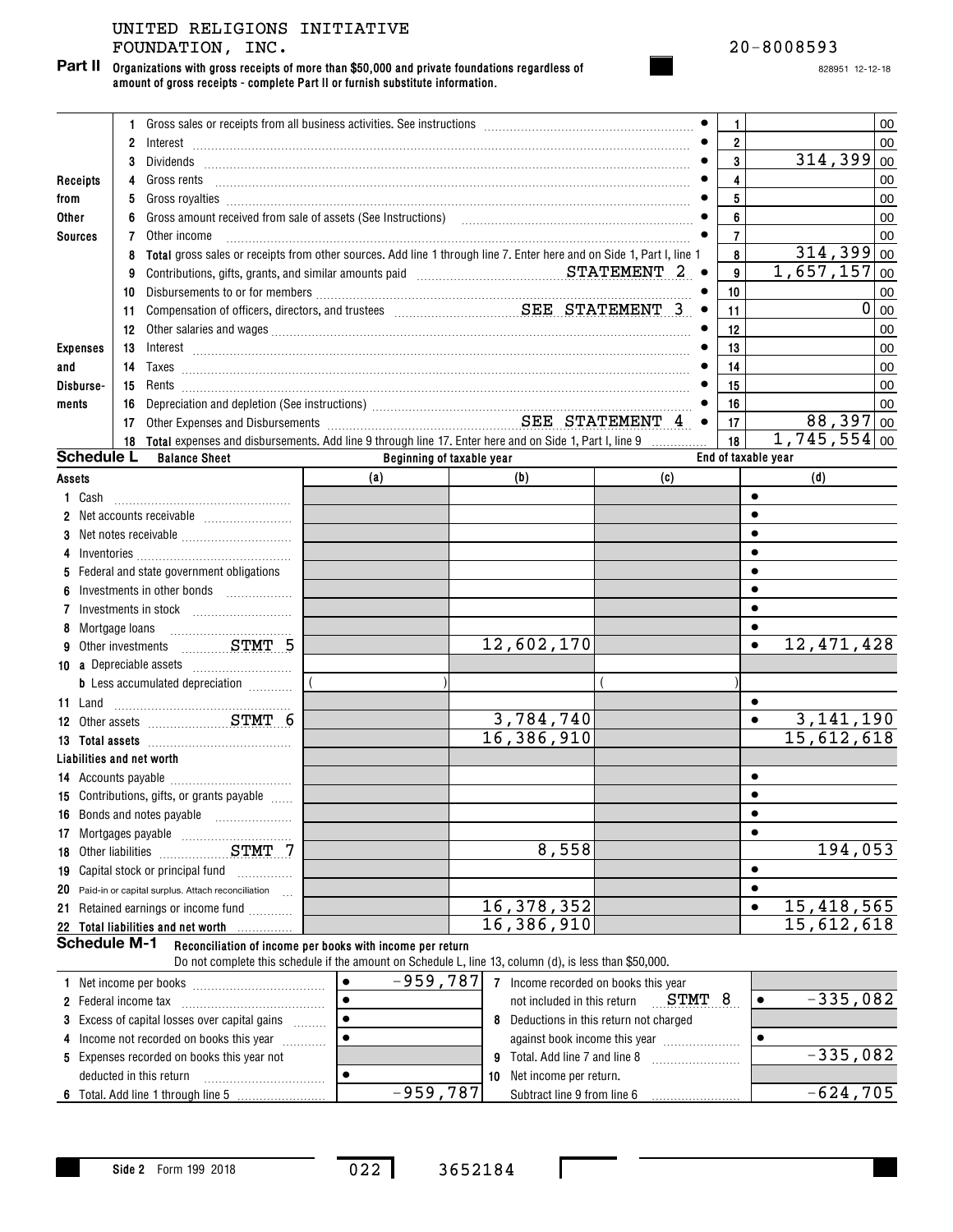| CA 199                   | CASH CONTRIBUTIONS<br>INCLUDED ON PART I, LINE 3 | STATEMENT 1     |               |  |
|--------------------------|--------------------------------------------------|-----------------|---------------|--|
| CONTRIBUTOR'S NAME       | CONTRIBUTOR'S ADDRESS                            | DATE OF<br>GIFT | <b>AMOUNT</b> |  |
| JOHN W.<br>WEISER        | 40 CAMINO ALTO MILL VALLEY, CA<br>94941          | 12/20/18        | 806,450.      |  |
| TOTAL INCLUDED ON LINE 3 |                                                  |                 | 806,450.      |  |
|                          |                                                  |                 |               |  |

~~~~~~~~~~~~~~~~~~~~~~~~~~~~~~~~~~~~~~~~~~~~~~~~~~~~~~~~~~~~~~~~~~~~~~~~~~~~~~

}}}}}}}}}}}}}}}}}}}}}}}}}}}}}}}}}}}}}}}} }}}}}}}}}}

| CA 199                                 |  |                                                                        | CASH CONTRIBUTIONS, GIFTS, GRANTS<br>AND SIMILAR AMOUNTS PAID |               |  |  |  |  |  |
|----------------------------------------|--|------------------------------------------------------------------------|---------------------------------------------------------------|---------------|--|--|--|--|--|
| ACTIVITY CLASSIFICATION: GRANTS TO URI |  |                                                                        |                                                               |               |  |  |  |  |  |
| DONEES NAME                            |  | DONEES ADDRESS                                                         | RELATIONSHIP                                                  | <b>AMOUNT</b> |  |  |  |  |  |
| UNITED RELIGIONS                       |  | 1009 GENERAL KENNEDY AVENUE,<br>1ST FLOOR - SAN FRANCISCO,<br>CA 94129 | NONE                                                          | 1,657,157.    |  |  |  |  |  |
|                                        |  | TOTAL FOR THIS ACTIVITY                                                |                                                               | 1,657,157.    |  |  |  |  |  |
|                                        |  | TOTAL INCLUDED ON FORM 199, PART II, LINE 9                            |                                                               | 1,657,157.    |  |  |  |  |  |

~~~~~~~~~~~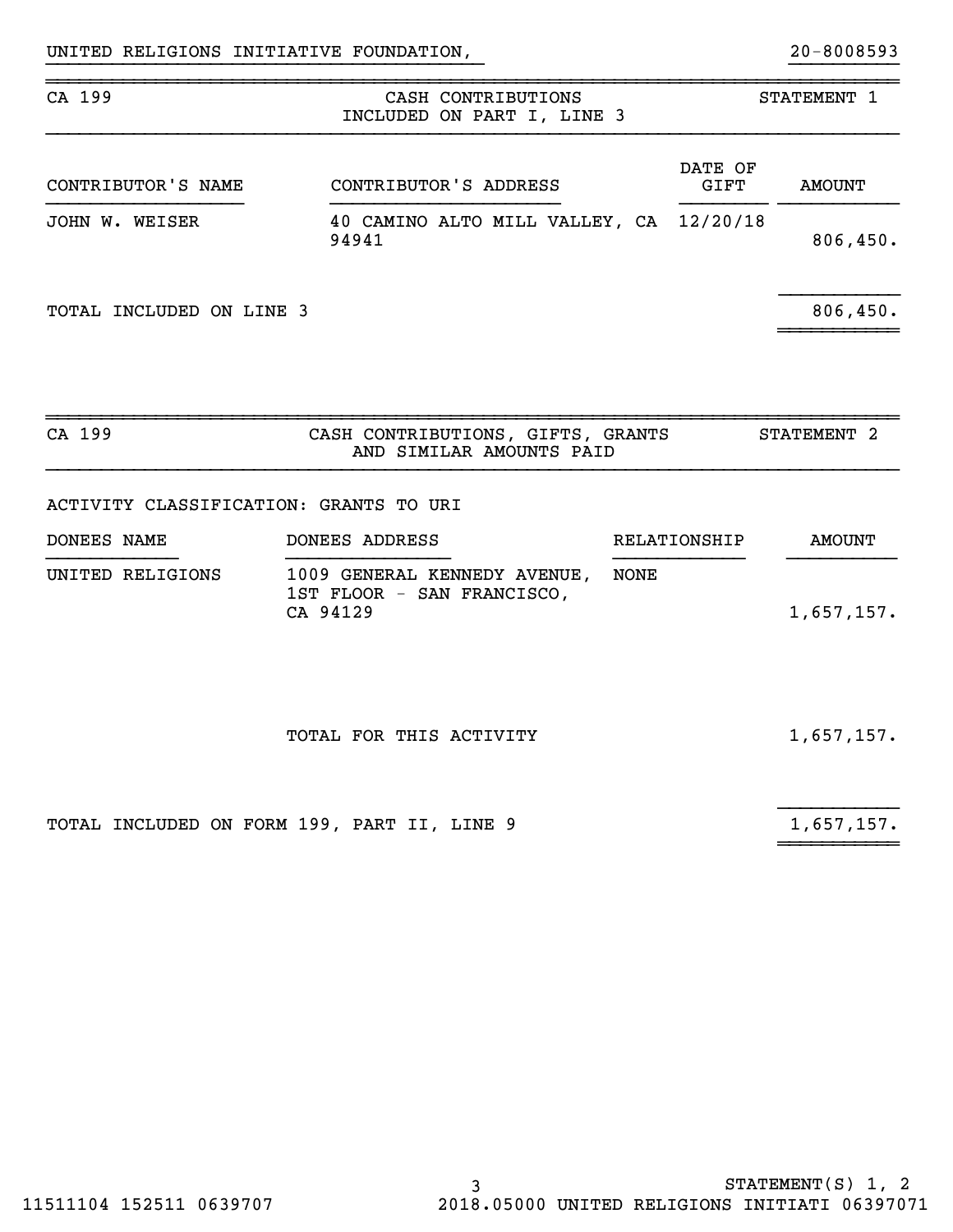| CA 199                                                                          |  | COMPENSATION OF OFFICERS, DIRECTORS AND TRUSTEES | STATEMENT 3                        |
|---------------------------------------------------------------------------------|--|--------------------------------------------------|------------------------------------|
| NAME AND ADDRESS                                                                |  | TITLE AND                                        | AVERAGE HRS WORKED/WK COMPENSATION |
| SAM CHAN<br>P.O. BOX 29242<br>SAN FRANCISCO, CA 94129-0242                      |  | <b>BOARD MEMBER</b><br>1.00                      | $0$ .                              |
| BISHOP WILLIAM SWING<br>P.O. BOX 29242<br>SAN FRANCISCO, CA 94129-0242          |  | PRESIDENT, URI<br>1.00                           | 0.                                 |
| PETER PHLEGER<br>P.O. BOX 29242<br>SAN FRANCISCO, CA 94129-0242                 |  | <b>BOARD MEMBER</b><br>1.00                      | $0$ .                              |
| REV. VICTOR H. KAZANJIAN, JR.<br>P.O. BOX 29242<br>SAN FRANCISCO, CA 94129-0242 |  | PRESIDENT, URI FOUNDATION<br>1.00                | $0$ .                              |
| <b>CURTIS BROWN</b><br>P.O. BOX 29242<br>SAN FRANCISCO, CA 94129-0242           |  | <b>BOARD MEMBER</b><br>1.00                      | $0$ .                              |

}}}}}}}}}}}}}}}}}}}}}}}}}}}}}}}}}}}}}}}} }}}}}}}}}}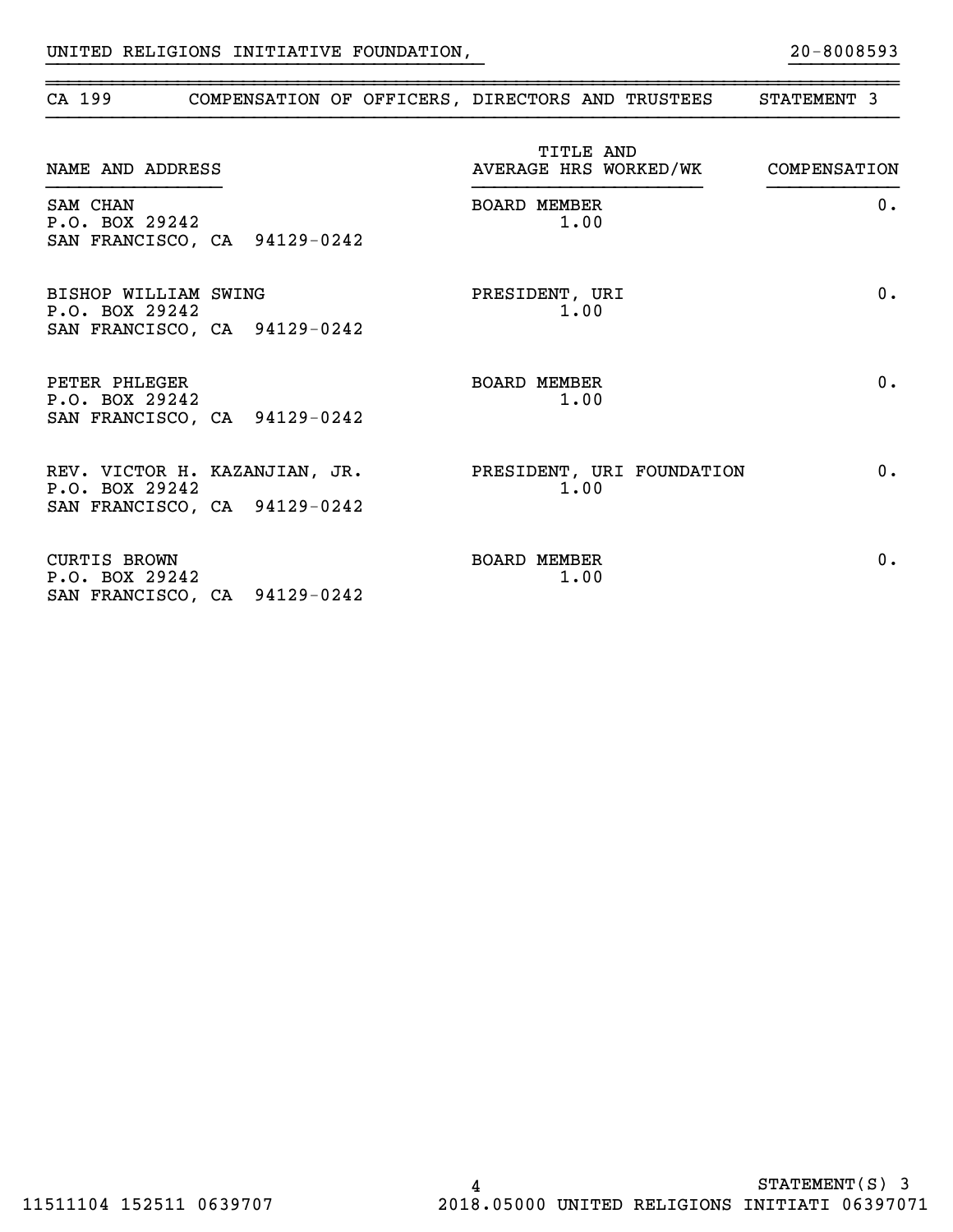| UNITED RELIGIONS INITIATIVE FOUNDATION,                                                                |                             | $20 - 8008593$ |
|--------------------------------------------------------------------------------------------------------|-----------------------------|----------------|
| DOUG KAHN<br>P.O. BOX 29242<br>SAN FRANCISCO, CA 94129-0242                                            | CHAIR<br>1.00               | $0$ .          |
| BRIGID WONDER<br>P.O. BOX 29242<br>SAN FRANCISCO, CA 94129-0242                                        | SECRETARY<br>1.00           | 0.             |
| <b>BECKY BURAD</b><br>P.O. BOX 29242<br>SAN FRANCISCO, CA 94129-0242                                   | TREASURER<br>1.00           | 0.             |
| DR. NAVEED SHERWANI<br>P.O. BOX 29242<br>SAN FRANCISCO, CA 94129-0242                                  | BOARD MEMBER<br>1.00        | 0.             |
| <b>JOHN WEISER</b><br>P.O. BOX 29242<br>SAN FRANCISCO, CA 94129-0242                                   | <b>BOARD MEMBER</b><br>1.00 | 0.             |
| SWAMINI ADITYANANDA SARASWATI           BOARD MEMBER<br>P.O. BOX 29242<br>SAN FRANCISCO, CA 94129-0242 | 1.00                        | 0.             |
| J. ROBERT COLEMAN<br>P.O. BOX 29242<br>SAN FRANCISCO, CA 94129-0242                                    | <b>BOARD MEMBER</b><br>1.00 | 0.             |
| <b>JULIA DAVIDSON</b><br>P.O. BOX 29242<br>SAN FRANCISCO, CA 94129-0242                                | <b>BOARD MEMBER</b><br>1.00 | 0.             |
| JAMES D. FALASCHI<br>P.O. BOX 29242<br>SAN FRANCISCO, CA 94129-0242                                    | <b>BOARD MEMBER</b><br>1.00 | $0$ .          |
| DAVID STEIRMAN<br>P.O. BOX 29242<br>SAN FRANCISCO, CA 94129-0242                                       | <b>BOARD MEMBER</b><br>1.00 | 0.             |
| MOMAI MO RODM 100 DADM IT ITNE 11                                                                      |                             |                |

~~~~~~~~~~~~

TOTAL TO FORM 199, PART II, LINE 11 0.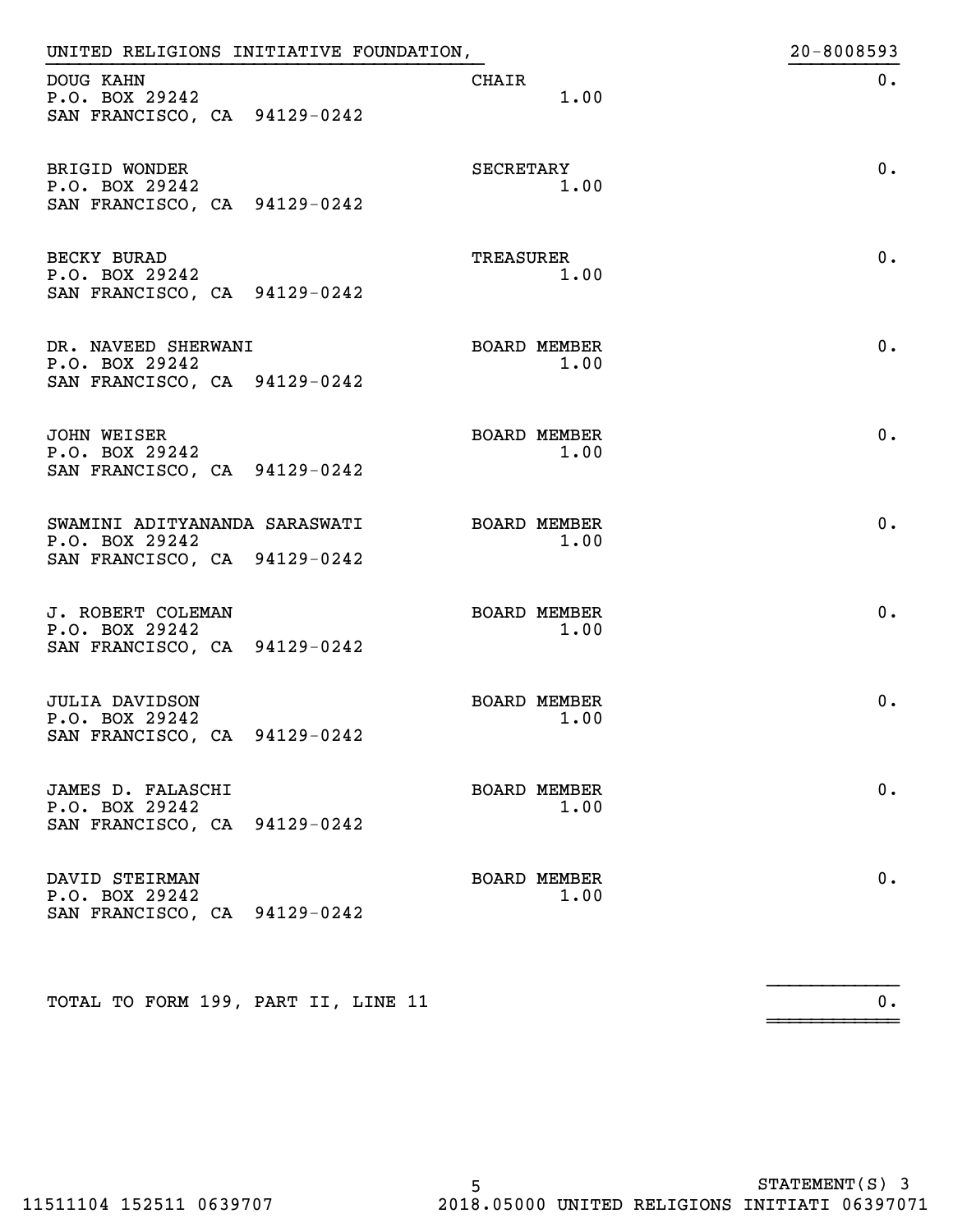| CA 199                                                           | OTHER EXPENSES    |                 | STATEMENT 4    |  |
|------------------------------------------------------------------|-------------------|-----------------|----------------|--|
| DESCRIPTION                                                      |                   |                 | <b>AMOUNT</b>  |  |
| TAXES & LICENSES<br>INVESTMENT MANAGEMENT FEES                   | 597.<br>87,800.   |                 |                |  |
| TOTAL TO FORM 199, PART II, LINE 17                              |                   | 88,397.         |                |  |
| CA 199                                                           | OTHER INVESTMENTS |                 | STATEMENT 5    |  |
| DESCRIPTION                                                      |                   | BEG. OF YEAR    | END OF YEAR    |  |
| <b>INVESTMENTS</b>                                               |                   | 12,602,170.     | 12, 471, 428.  |  |
| TOTAL TO FORM 199, SCHEDULE L, LINE 9                            |                   | 12,602,170.     | 12, 471, 428.  |  |
| CA 199                                                           | OTHER ASSETS      |                 | STATEMENT 6    |  |
| DESCRIPTION                                                      |                   | BEG. OF YEAR    | END OF YEAR    |  |
| PLEDGES AND GRANTS RECEIVABLE                                    |                   | 3,784,740.      | 3, 141, 190.   |  |
| TOTAL TO FORM 199, SCHEDULE L, LINE 12                           |                   | 3,784,740.      | 3, 141, 190.   |  |
| CA 199                                                           | OTHER LIABILITIES |                 | STATEMENT 7    |  |
| DESCRIPTION                                                      |                   | BEG. OF YEAR    | END OF YEAR    |  |
| DUE TO UNITED RELIGIONS<br>INVESTMENTS HELD FOR UNITED RELIGIONS |                   | 8,558.<br>$0$ . | 0.<br>194,053. |  |
| TOTAL TO FORM 199, SCHEDULE L, LINE 18                           |                   | 8,558.          | 194,053.       |  |

~~~~~~~~~~~~~~ ~~~~~~~~~~~~~~

}}}}}}}}}}}}}}}}}}}}}}}}}}}}}}}}}}}}}}}} }}}}}}}}}}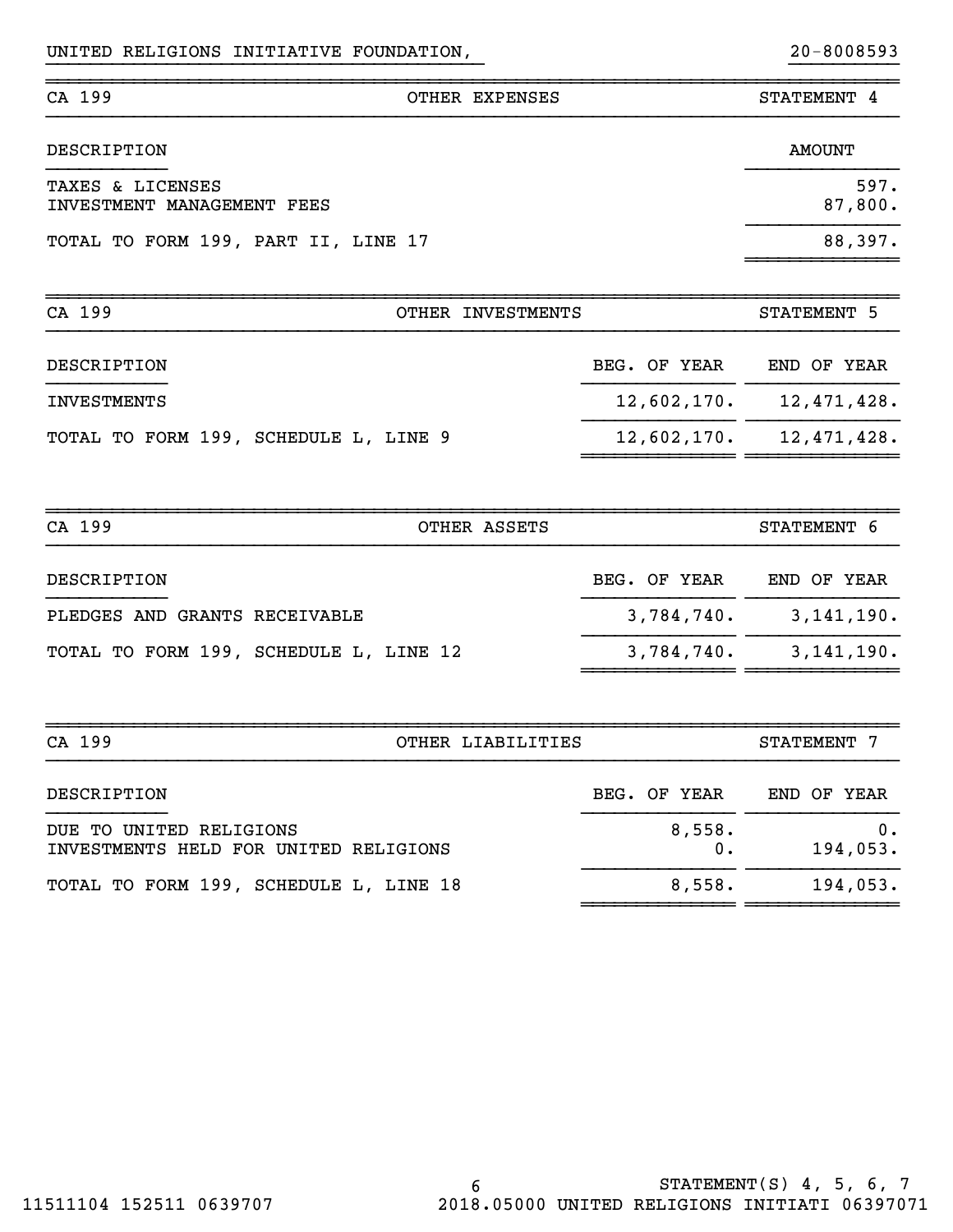| CA 199                                                          | INCOME RECORDED ON BOOKS THIS YEAR<br>NOT INCLUDED IN THIS RETURN | STATEMENT 8             |
|-----------------------------------------------------------------|-------------------------------------------------------------------|-------------------------|
| DESCRIPTION                                                     |                                                                   | AMOUNT                  |
| UNREALIZED GAIN FROM INVESTMENTS<br>TRANSFER OR EOUITY FROM URI |                                                                   | $-935,082.$<br>600,000. |
|                                                                 | TOTAL TO FORM 199, SCHEDULE M-1, LINE 7                           | $-335,082$ .            |

~~~~~~~~~~~~~~

}}}}}}}}}}}}}}}}}}}}}}}}}}}}}}}}}}}}}}}} }}}}}}}}}}

~~~~~~~~~~~~~~~~~~~~~~~~~~~~~~~~~~~~~~~~~~~~~~~~~~~~~~~~~~~~~~~~~~~~~~~~~~~~~~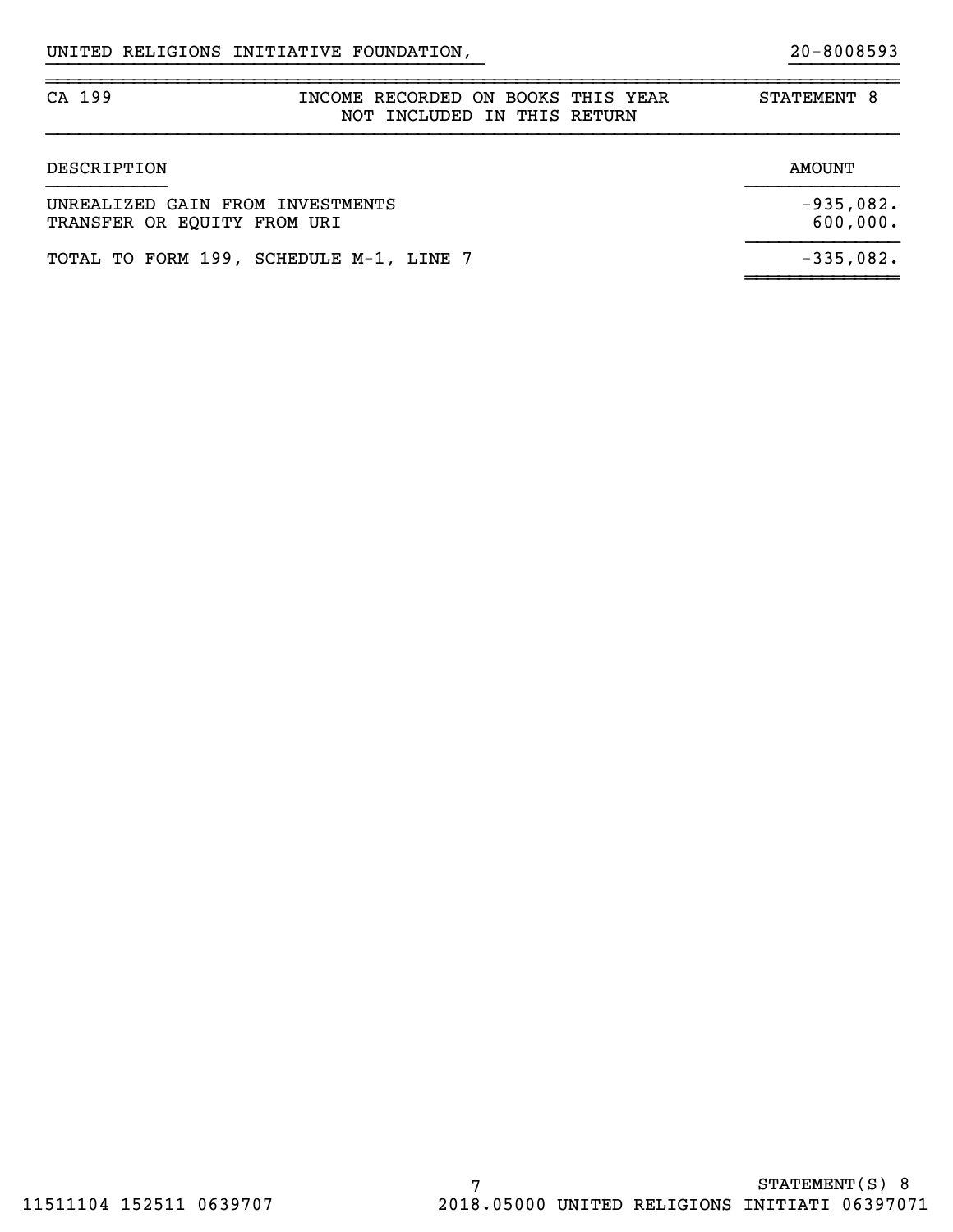| <b>TAXABLE YEAR</b><br>2018                       | <b>California e-file Return Authorization for</b><br><b>Exempt Organizations</b>                                                                                                                                                                                                                                                                                                                                                                                                                                                                                                                                                                                                                                                                                                                                                                                                                                                                                                                                                                                                                                                                                                                                                                                                                                                                                                                                                              | <b>FORM</b><br>8453-EO                                                                      |
|---------------------------------------------------|-----------------------------------------------------------------------------------------------------------------------------------------------------------------------------------------------------------------------------------------------------------------------------------------------------------------------------------------------------------------------------------------------------------------------------------------------------------------------------------------------------------------------------------------------------------------------------------------------------------------------------------------------------------------------------------------------------------------------------------------------------------------------------------------------------------------------------------------------------------------------------------------------------------------------------------------------------------------------------------------------------------------------------------------------------------------------------------------------------------------------------------------------------------------------------------------------------------------------------------------------------------------------------------------------------------------------------------------------------------------------------------------------------------------------------------------------|---------------------------------------------------------------------------------------------|
| Exempt Organization name                          |                                                                                                                                                                                                                                                                                                                                                                                                                                                                                                                                                                                                                                                                                                                                                                                                                                                                                                                                                                                                                                                                                                                                                                                                                                                                                                                                                                                                                                               | Identifying number                                                                          |
|                                                   | UNITED RELIGIONS INITIATIVE                                                                                                                                                                                                                                                                                                                                                                                                                                                                                                                                                                                                                                                                                                                                                                                                                                                                                                                                                                                                                                                                                                                                                                                                                                                                                                                                                                                                                   |                                                                                             |
|                                                   | FOUNDATION, INC.                                                                                                                                                                                                                                                                                                                                                                                                                                                                                                                                                                                                                                                                                                                                                                                                                                                                                                                                                                                                                                                                                                                                                                                                                                                                                                                                                                                                                              | $20 - 8008593$                                                                              |
| Part I                                            | Electronic Return Information (whole dollars only)                                                                                                                                                                                                                                                                                                                                                                                                                                                                                                                                                                                                                                                                                                                                                                                                                                                                                                                                                                                                                                                                                                                                                                                                                                                                                                                                                                                            |                                                                                             |
| 1.                                                | Total gross receipts (Form 199, line 4)                                                                                                                                                                                                                                                                                                                                                                                                                                                                                                                                                                                                                                                                                                                                                                                                                                                                                                                                                                                                                                                                                                                                                                                                                                                                                                                                                                                                       | 1,120,849<br>1.                                                                             |
| 2                                                 | Total gross income (Form 199, line 8)                                                                                                                                                                                                                                                                                                                                                                                                                                                                                                                                                                                                                                                                                                                                                                                                                                                                                                                                                                                                                                                                                                                                                                                                                                                                                                                                                                                                         | 1,120,849<br>$2\overline{ }$                                                                |
| з                                                 |                                                                                                                                                                                                                                                                                                                                                                                                                                                                                                                                                                                                                                                                                                                                                                                                                                                                                                                                                                                                                                                                                                                                                                                                                                                                                                                                                                                                                                               | 1,745,554<br>3                                                                              |
| Part II                                           | Settle Your Account Electronically for Taxable Year 2018                                                                                                                                                                                                                                                                                                                                                                                                                                                                                                                                                                                                                                                                                                                                                                                                                                                                                                                                                                                                                                                                                                                                                                                                                                                                                                                                                                                      |                                                                                             |
| 4                                                 | Electronic funds withdrawal<br>4a Amount<br>4b Withdrawal date (mm/dd/yyyy)                                                                                                                                                                                                                                                                                                                                                                                                                                                                                                                                                                                                                                                                                                                                                                                                                                                                                                                                                                                                                                                                                                                                                                                                                                                                                                                                                                   |                                                                                             |
| Part III                                          | <b>Banking Information</b> (Have you verified the exempt organization's banking information?)                                                                                                                                                                                                                                                                                                                                                                                                                                                                                                                                                                                                                                                                                                                                                                                                                                                                                                                                                                                                                                                                                                                                                                                                                                                                                                                                                 |                                                                                             |
| 5 Routing number                                  |                                                                                                                                                                                                                                                                                                                                                                                                                                                                                                                                                                                                                                                                                                                                                                                                                                                                                                                                                                                                                                                                                                                                                                                                                                                                                                                                                                                                                                               |                                                                                             |
| 6 Account number                                  | Checking<br>7 Type of account:                                                                                                                                                                                                                                                                                                                                                                                                                                                                                                                                                                                                                                                                                                                                                                                                                                                                                                                                                                                                                                                                                                                                                                                                                                                                                                                                                                                                                | Savings                                                                                     |
| Part IV                                           | <b>Declaration of Officer</b>                                                                                                                                                                                                                                                                                                                                                                                                                                                                                                                                                                                                                                                                                                                                                                                                                                                                                                                                                                                                                                                                                                                                                                                                                                                                                                                                                                                                                 |                                                                                             |
| on line 4a.                                       | I authorize the exempt organization's account to be settled as designated in Part II. If I check Part II, Box 4, I authorize an electronic funds withdrawal for the amount listed                                                                                                                                                                                                                                                                                                                                                                                                                                                                                                                                                                                                                                                                                                                                                                                                                                                                                                                                                                                                                                                                                                                                                                                                                                                             |                                                                                             |
| Sign                                              | California electronic return. To the best of my knowledge and belief, the exempt organization's return is true, correct, and complete. If the exempt organization is filing<br>a balance due return, I understand that if the Franchise Tax Board (FTB) does not receive full and timely payment of the exempt organization's fee liability, the exempt<br>organization will remain liable for the fee liability and all applicable interest and penalties. I authorize the exempt organization return and accompanying schedules and<br>statements be transmitted to the FTB by the ERO, transmitter, or intermediate service provider. If the processing of the exempt organization's return or refund is<br>delayed, I authorize the FTB to disclose to the ERO or intermediate service provider the reason(s) for the delay.<br>EXECUTIVE DIRECTOR                                                                                                                                                                                                                                                                                                                                                                                                                                                                                                                                                                                        |                                                                                             |
| <b>Here</b>                                       | Signature of officer<br>Date<br>Title                                                                                                                                                                                                                                                                                                                                                                                                                                                                                                                                                                                                                                                                                                                                                                                                                                                                                                                                                                                                                                                                                                                                                                                                                                                                                                                                                                                                         |                                                                                             |
|                                                   |                                                                                                                                                                                                                                                                                                                                                                                                                                                                                                                                                                                                                                                                                                                                                                                                                                                                                                                                                                                                                                                                                                                                                                                                                                                                                                                                                                                                                                               |                                                                                             |
| Part V                                            | Declaration of Electronic Return Originator (ERO) and Paid Preparer.<br>I declare that I have reviewed the above exempt organization's return and that the entries on form FTB 8453-EO are complete and correct to the best of my knowledge. (If I<br>am only an intermediate service provider, I understand that I am not responsible for reviewing the exempt organization's return. I declare, however, that form FTB 8453-EO<br>accurately reflects the data on the return.) I have obtained the organization officer's signature on form FTB 8453-EO before transmitting this return to the FTB; I have<br>provided the organization officer with a copy of all forms and information that I will file with the FTB, and I have followed all other requirements described in FTB Pub.<br>1345, 2018 Handbook for Authorized e-file Providers. I will keep form FTB 8453-EO on file for four years from the due date of the return or four years from the date<br>the exempt organization return is filed, whichever is later, and I will make a copy available to the FTB upon request. If I am also the paid preparer, under penalties of perjury,<br>I declare that I have examined the above exempt organization's return and accompanying schedules and statements, and to the best of my knowledge and belief, they are<br>true, correct, and complete. I make this declaration based on all information of which I have knowledge. |                                                                                             |
| ERO's-<br>signature<br><b>ERO</b><br>Must<br>Sign | Date<br>Check if<br>Check<br>if self-<br>also paid<br>RINA ACCOUNTANCY CORPORATIO<br>$\overline{\text{X}}$<br>preparer<br>RINA ACCOUNTANCY CORPORATION<br>Firm's name (or yours<br>if self-employed)<br>150 POST STREET, SUITE 200<br>and address<br>SAN FRANCISCO, CA                                                                                                                                                                                                                                                                                                                                                                                                                                                                                                                                                                                                                                                                                                                                                                                                                                                                                                                                                                                                                                                                                                                                                                        | <b>ERO's PTIN</b><br>P00194561<br>employed<br>94-3158857<br><b>FEIN</b><br>ZIP code $94108$ |
|                                                   | Under penalties of perjury, I declare that I have examined the above organization's return and accompanying schedules and statements, and to the best of my knowledge<br>and belief, they are true, correct, and complete. I make this declaration based on all information of which I have knowledge.                                                                                                                                                                                                                                                                                                                                                                                                                                                                                                                                                                                                                                                                                                                                                                                                                                                                                                                                                                                                                                                                                                                                        |                                                                                             |
| Paid                                              | Date<br>Paid<br>Check                                                                                                                                                                                                                                                                                                                                                                                                                                                                                                                                                                                                                                                                                                                                                                                                                                                                                                                                                                                                                                                                                                                                                                                                                                                                                                                                                                                                                         | Paid preparer's PTIN                                                                        |
| Preparer                                          | if self-<br>preparer's<br>signature<br>employed                                                                                                                                                                                                                                                                                                                                                                                                                                                                                                                                                                                                                                                                                                                                                                                                                                                                                                                                                                                                                                                                                                                                                                                                                                                                                                                                                                                               |                                                                                             |
| <b>Must</b>                                       | Firm's name (or yours                                                                                                                                                                                                                                                                                                                                                                                                                                                                                                                                                                                                                                                                                                                                                                                                                                                                                                                                                                                                                                                                                                                                                                                                                                                                                                                                                                                                                         | <b>FEIN</b>                                                                                 |
| Sign                                              | if self-employed)<br>and address                                                                                                                                                                                                                                                                                                                                                                                                                                                                                                                                                                                                                                                                                                                                                                                                                                                                                                                                                                                                                                                                                                                                                                                                                                                                                                                                                                                                              |                                                                                             |
|                                                   |                                                                                                                                                                                                                                                                                                                                                                                                                                                                                                                                                                                                                                                                                                                                                                                                                                                                                                                                                                                                                                                                                                                                                                                                                                                                                                                                                                                                                                               | ZIP code                                                                                    |

**For Privacy Notice, get FTB 1131 ENG/SP.**

FTB 8453-EO 2018

829021 11-13-18